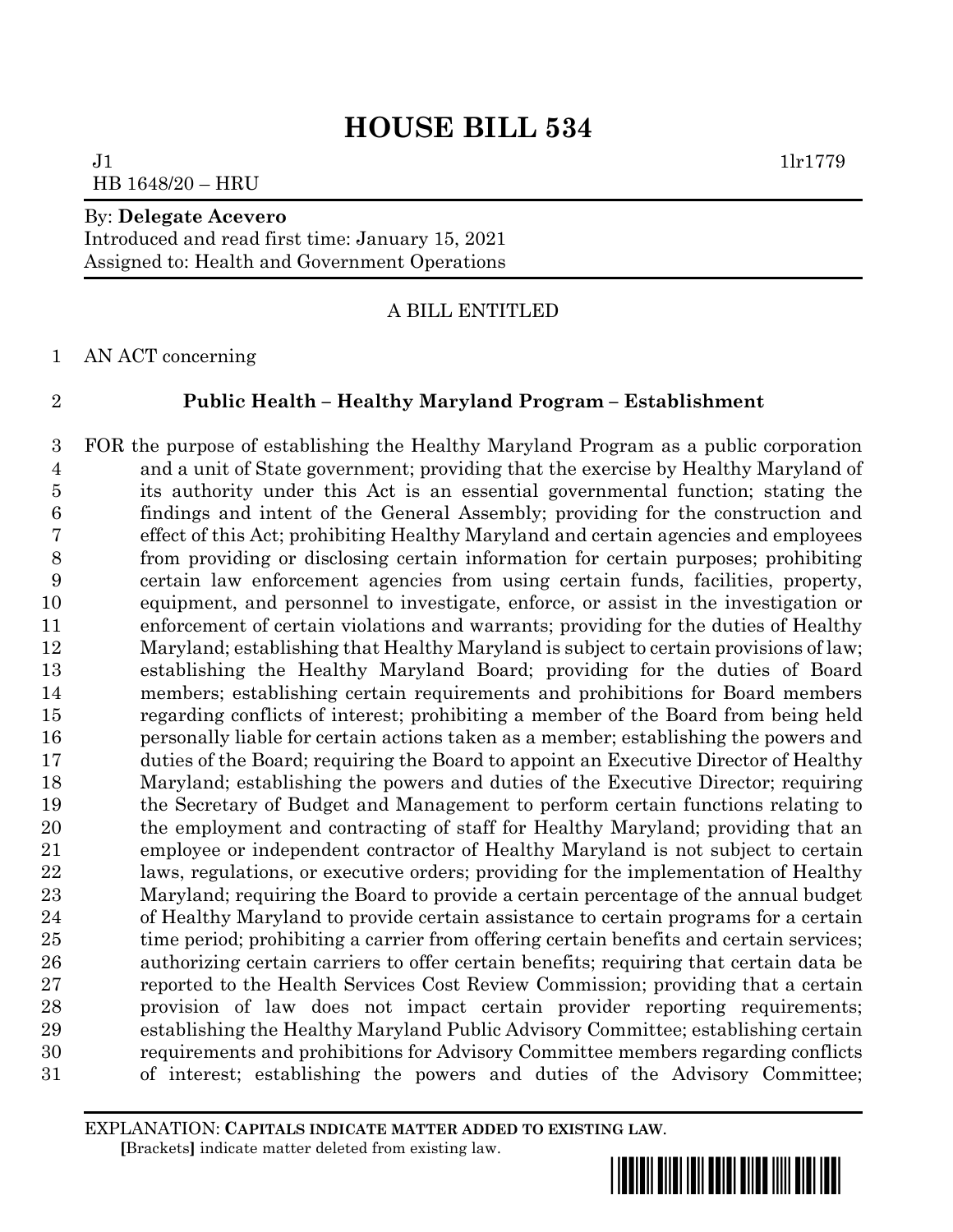#### **HOUSE BILL 534**

 prohibiting a member of the Advisory Committee from being held personally liable for certain actions taken as a member; establishing certain eligibility standards for enrollment in Healthy Maryland; prohibiting certain participating providers from engaging in certain conduct; authorizing certain institutions of higher education to purchase certain coverage for certain individuals; establishing certain requirements for certain employers and certain employees relating to the payment of certain premiums; authorizing certain residents of the State to receive certain benefits through certain employers and to opt out of participation in Healthy Maryland; providing that certain contributions made by employers on behalf of certain employees may not be abridged by this Act; authorizing certain persons to take certain credits against certain premiums; providing for the distribution, application, and amount of the credits; establishing the benefits covered under Healthy Maryland; establishing that a certain physician or health care provider has a certain approval under certain provisions of this Act and is authorized to establish a certain diagnosis and assessment; requiring the Board to perform a certain evaluation in a certain manner; authorizing health care providers and members of Healthy Maryland to petition the Board for a certain purpose; providing for the manner in which long–term services and supports are to be provided under Healthy Maryland; establishing certain qualifications and requirements that must be met for health care providers to participate in Healthy Maryland; authorizing and requiring participating providers to provide certain services and take certain actions under Healthy Maryland; authorizing a member of Healthy Maryland to receive certain services from certain health care providers under certain circumstances; providing for the enrollment with and withdrawal from certain health care delivery systems, medical practices, and community providers for certain individuals and members of Healthy Maryland; prohibiting certain entities from furnishing certain items and services under certain circumstances; prohibiting participating providers from taking certain actions; requiring that a certain contract contain certain provisions; providing that a certain contract is null and void; prohibiting certain payments under certain circumstances; prohibiting the Board from terminating a certain participation agreement or from certain discrimination against certain individuals under certain circumstances; authorizing a certain provider or authorized representative of a provider to seek certain relief; prohibiting a certain employer from terminating or otherwise discriminating against a certain employee under certain circumstances; authorizing a certain employee to file a certain civil action; providing that certain rights, privileges, and remedies may not be waived under certain circumstances; establishing certain requirements for the payment of certain services under Healthy Maryland; prohibiting participating providers from charging certain rates and soliciting or accepting certain payment from certain persons for certain health care services; establishing certain requirements for payment of certain capital–related expenses; requiring the Board to pay a certain global budget payment to a certain provider within a certain time period; prohibiting certain payment amounts from taking into account certain factors; allowing certain operating expenses of a certain provider to include certain costs; requiring Healthy Maryland to engage in certain negotiations with certain representatives; requiring the Board to establish a certain formulary; requiring the Board to establish certain rates; prohibiting certain payments from taking into account, allowing, or including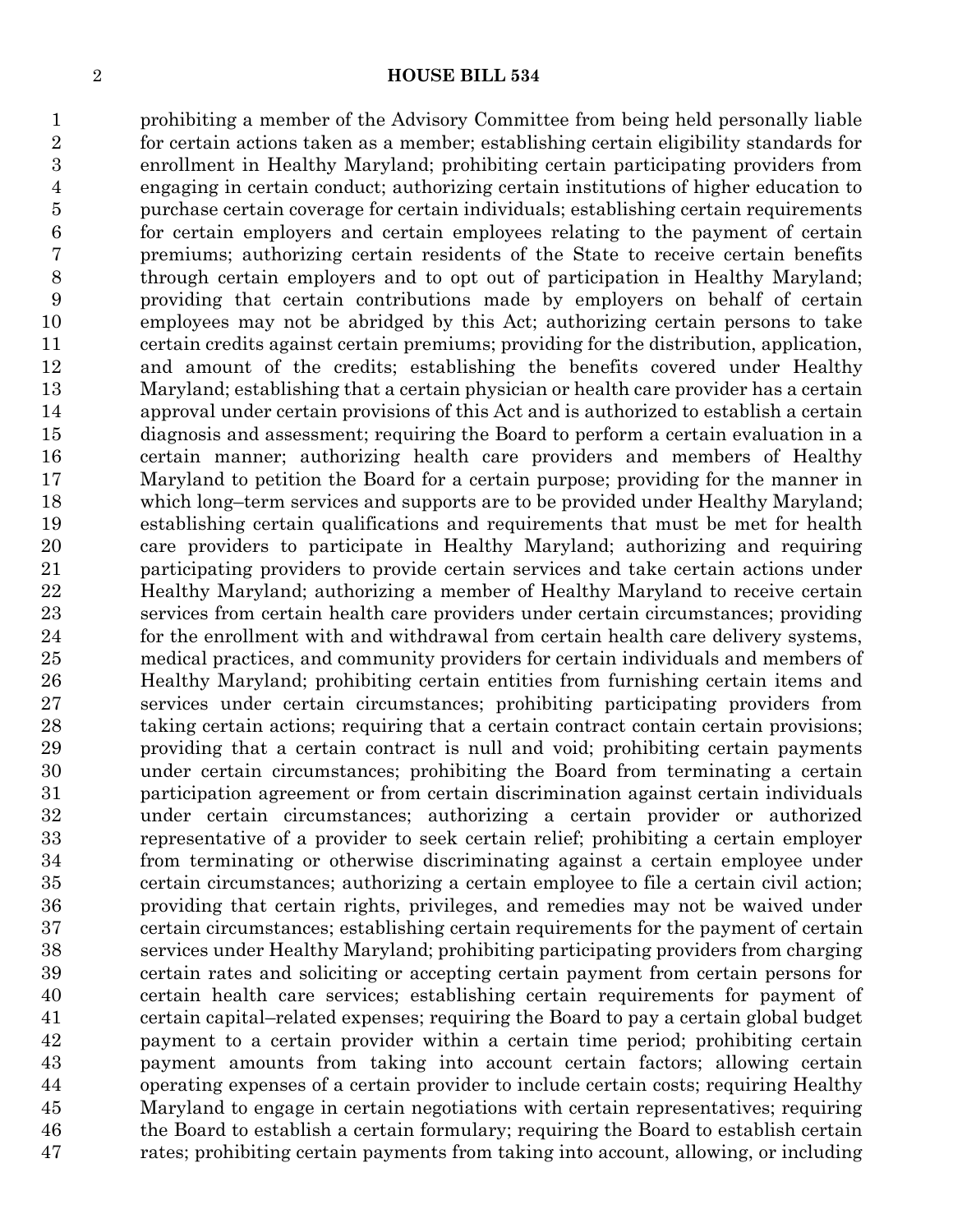any process for the provision of certain funding; requiring Healthy Maryland to have a certain standard of health care for residents of the State; prohibiting certain payments under Healthy Maryland from being calculated in a certain manner; establishing certain requirements and duties for health care providers who participate in Healthy Maryland; requiring the Board, on or before a certain date, to apply for certain waivers of certain requirements and make certain arrangements under certain programs for a certain purpose; authorizing the Board to take certain actions relating to certain implementation for Healthy Maryland and certain administration of Medicare in the State; establishing certain requirements for Healthy Maryland regarding certain supplemental insurance coverage and certain drug coverage; authorizing the Board to waive or modify the applicability of certain provisions of this Act under certain circumstances; authorizing the Board to apply for coverage for certain members of Healthy Maryland and enroll those members in certain programs; requiring certain members of Healthy Maryland to enroll in certain coverage as a condition of certain eligibility for certain health care services; requiring members of Healthy Maryland to provide and authorize Healthy Maryland to obtain certain information; authorizing the termination of coverage under Healthy Maryland under certain circumstances; requiring Healthy Maryland to assume responsibility for providing certain benefits and certain health care services in a certain manner; establishing the Healthy Maryland Trust Fund as a special, nonlapsing fund; requiring interest earnings of the Fund to be credited to the Fund; exempting the Fund from a certain provision of law requiring interest earning on State money to accrue to the General Fund of the State; authorizing certain health care providers to meet and communicate for the purpose of collectively negotiating with Healthy Maryland on certain matters; establishing certain rights and requirements relating to certain negotiations with Healthy Maryland; requiring a certain representative to pay a certain fee to the Board for a certain purpose; requiring the Board to set the fee at a certain amount; prohibiting certain concerted action and the negotiation of certain agreements by certain representatives; repealing the Board of Trustees of the Maryland Health Benefit Exchange; requiring the Healthy Maryland Board to oversee the administration of the Maryland Health Benefit Exchange under certain circumstances; repealing a requirement that the Board of Trustees of the Maryland Health Benefit Exchange appoint an Executive Director of the Exchange, with the approval of the Governor, and determine certain compensation for the Executive Director; requiring the Executive Director of Healthy Maryland to serve as the Executive Director of the Maryland Health Benefit Exchange under certain circumstances; making the provisions of this Act severable; defining certain terms; and generally relating to Healthy Maryland.

- BY adding to
- Article Health General
- Section 25–101 through 25–1204 to be under the new title "Title 25. Healthy Maryland"
- Annotated Code of Maryland
- (2019 Replacement Volume and 2020 Supplement)
- BY repealing and reenacting, without amendments,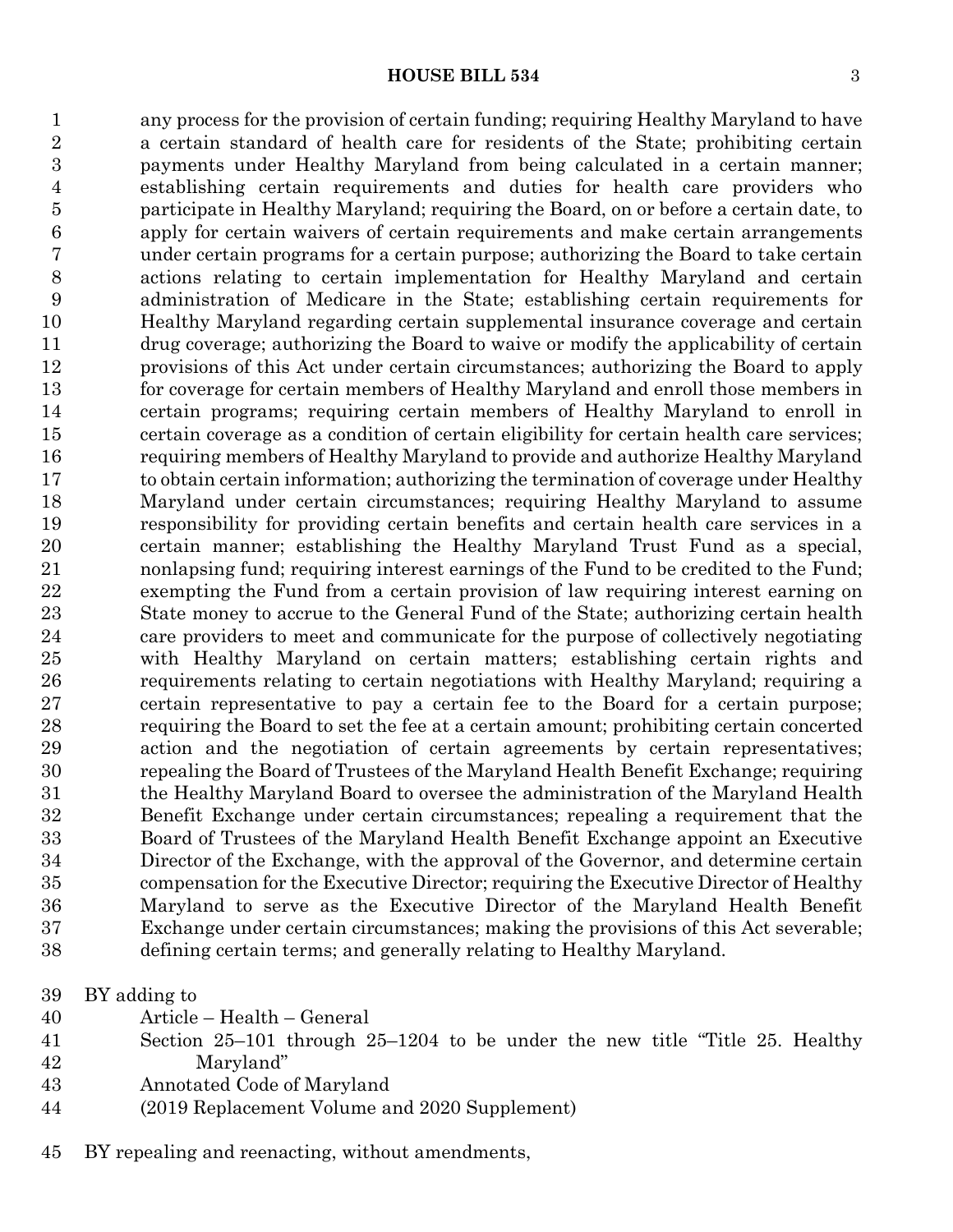| $\mathbf{1}$<br>$\overline{2}$ | Article – Insurance                                           |  |  |
|--------------------------------|---------------------------------------------------------------|--|--|
| $\boldsymbol{3}$               | Section $31-101(a)$<br>Annotated Code of Maryland             |  |  |
| 4                              | (2017 Replacement Volume and 2020 Supplement)                 |  |  |
| $\overline{5}$                 | BY repealing and reenacting, with amendments,                 |  |  |
| $\boldsymbol{6}$               | Article – Insurance                                           |  |  |
| 7                              | Section $31-101(b)$                                           |  |  |
| $8\,$                          | Annotated Code of Maryland                                    |  |  |
| 9                              | (2017 Replacement Volume and 2020 Supplement)                 |  |  |
|                                |                                                               |  |  |
| 10                             | BY repealing                                                  |  |  |
| 11                             | Article – Insurance                                           |  |  |
| 12                             | Section $31-104$ and $31-105(a)$                              |  |  |
| 13                             | Annotated Code of Maryland                                    |  |  |
| 14                             | (2017 Replacement Volume and 2020 Supplement)                 |  |  |
| 15                             | BY adding to                                                  |  |  |
| 16                             | Article – Insurance                                           |  |  |
| 17                             | Section $31-104$ and $31-105(a)$                              |  |  |
| 18                             | Annotated Code of Maryland                                    |  |  |
| 19                             | (2017 Replacement Volume and 2020 Supplement)                 |  |  |
|                                |                                                               |  |  |
| 20                             | BY repealing and reenacting, without amendments,              |  |  |
| 21                             | Article – State Finance and Procurement                       |  |  |
| 22                             | Section $6 - 226(a)(2)(i)$                                    |  |  |
| 23                             | Annotated Code of Maryland                                    |  |  |
| 24                             | (2015 Replacement Volume and 2020 Supplement)                 |  |  |
| 25                             | BY repealing and reenacting, with amendments,                 |  |  |
| 26                             | Article – State Finance and Procurement                       |  |  |
| 27                             | Section $6-226(a)(2)(ii)122$ , and 123.                       |  |  |
| 28                             | Annotated Code of Maryland                                    |  |  |
| 29                             | (2015 Replacement Volume and 2020 Supplement)                 |  |  |
|                                |                                                               |  |  |
| 30                             | BY adding to                                                  |  |  |
| 31                             | Article – State Finance and Procurement                       |  |  |
| 32                             | Section $6-226(a)(2)(ii)124$ .                                |  |  |
| 33                             | Annotated Code of Maryland                                    |  |  |
| 34                             | (2015 Replacement Volume and 2020 Supplement)                 |  |  |
| 35                             | SECTION 1. BE IT ENACTED BY THE GENERAL ASSEMBLY OF MARYLAND, |  |  |
| 36                             | That the Laws of Maryland read as follows:                    |  |  |
| 37                             | Article - Health - General                                    |  |  |
| 38                             | TITLE 25. HEALTHY MARYLAND.                                   |  |  |
|                                |                                                               |  |  |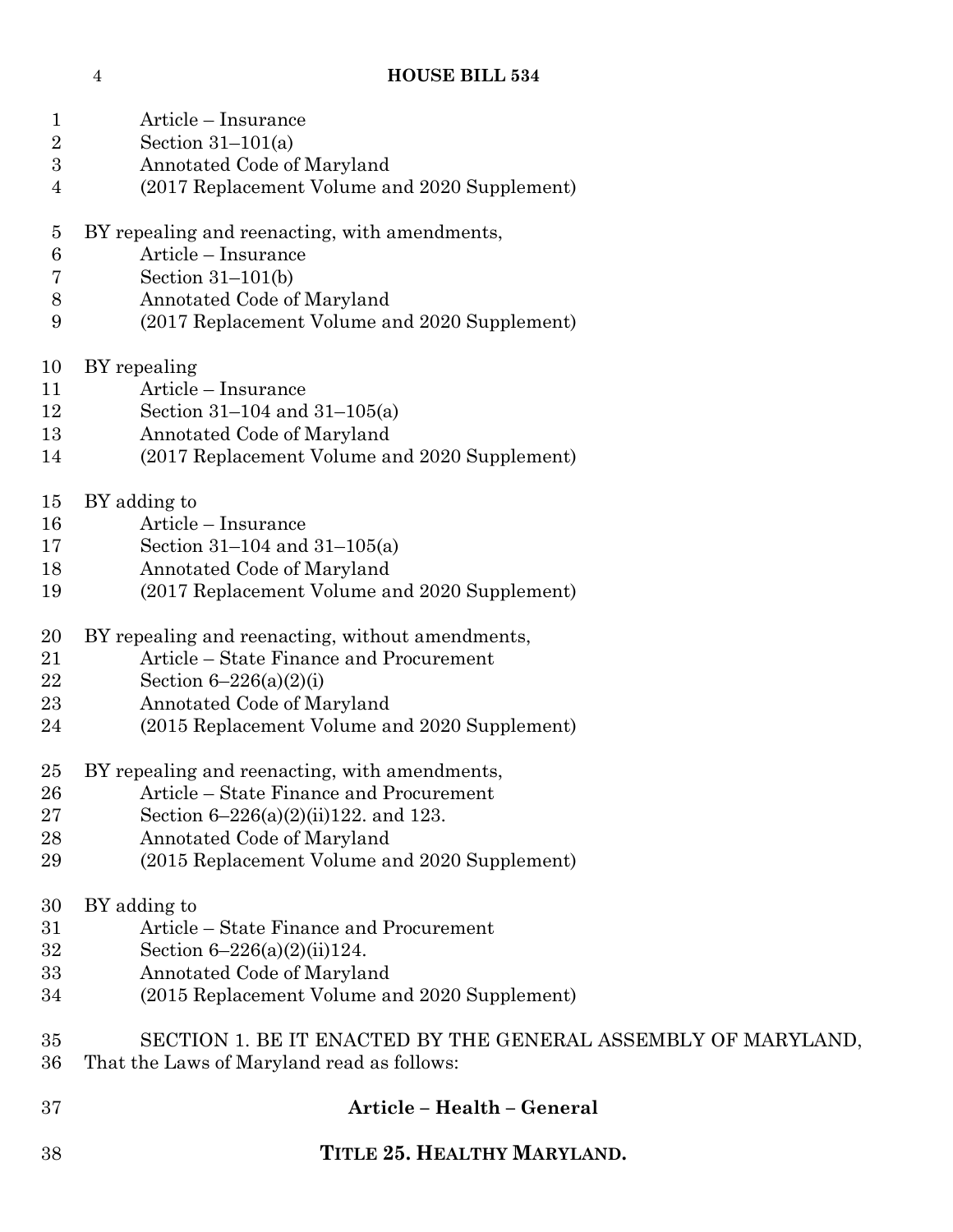**INDICATED. (B) (1) "ACTIVITIES OF DAILY LIVING" MEANS BASIC EVERYDAY SELF–CARE ACTIVITIES. (2) "ACTIVITIES OF DAILY LIVING" INCLUDES EATING, TOILETING, GROOMING, DRESSING, BATHING, AND TRANSFERRING. (C) "AFFORDABLE CARE ACT" MEANS THE FEDERAL PATIENT PROTECTION AND AFFORDABLE CARE ACT AND ANY REGULATIONS OR GUIDANCE ISSUED UNDER THE ACT. (D) (1) "ALLIED HEALTH PRACTITIONER" MEANS A HEALTH PROFESSIONAL WHO: 2. DIAGNOSE, TREAT, AND REHABILITATE INDIVIDUALS (II) WITH A RANGE OF TECHNICAL AND SUPPORT STAFF, MAY DELIVER DIRECT PATIENT CARE, REHABILITATION, TREATMENT, DIAGNOSTICS, AND HEALTH IMPROVEMENT INTERVENTIONS TO RESTORE AND MAINTAIN OPTIMAL PHYSICAL, SENSORY, PSYCHOLOGICAL, COGNITIVE, OR SOCIAL FUNCTIONS. (2) "ALLIED HEALTH PRACTITIONER" INCLUDES AN AUDIOLOGIST, AN OCCUPATIONAL THERAPIST, A SOCIAL WORKER, AND A RADIOGRAPHER. (E) "BOARD" MEANS THE HEALTHY MARYLAND BOARD. (F) "CARRIER" HAS THE MEANING STATED IN § 15–112(A)(4)(I) OF THE**

**SUBTITLE 1. DEFINITIONS; GENERAL PROVISIONS.**

**25–101.**

**(A) IN THIS TITLE THE FOLLOWING WORDS HAVE THE MEANINGS**

**(I) APPLIES THE HEALTH PROFESSIONAL'S EXPERTISE TO:**

**1. PREVENT DISEASE TRANSMISSION; AND**

**OF ALL AGES; AND**

**INSURANCE ARTICLE.**

 **(G) "COMMITTEE" MEANS THE HEALTHY MARYLAND PUBLIC ADVISORY COMMITTEE.**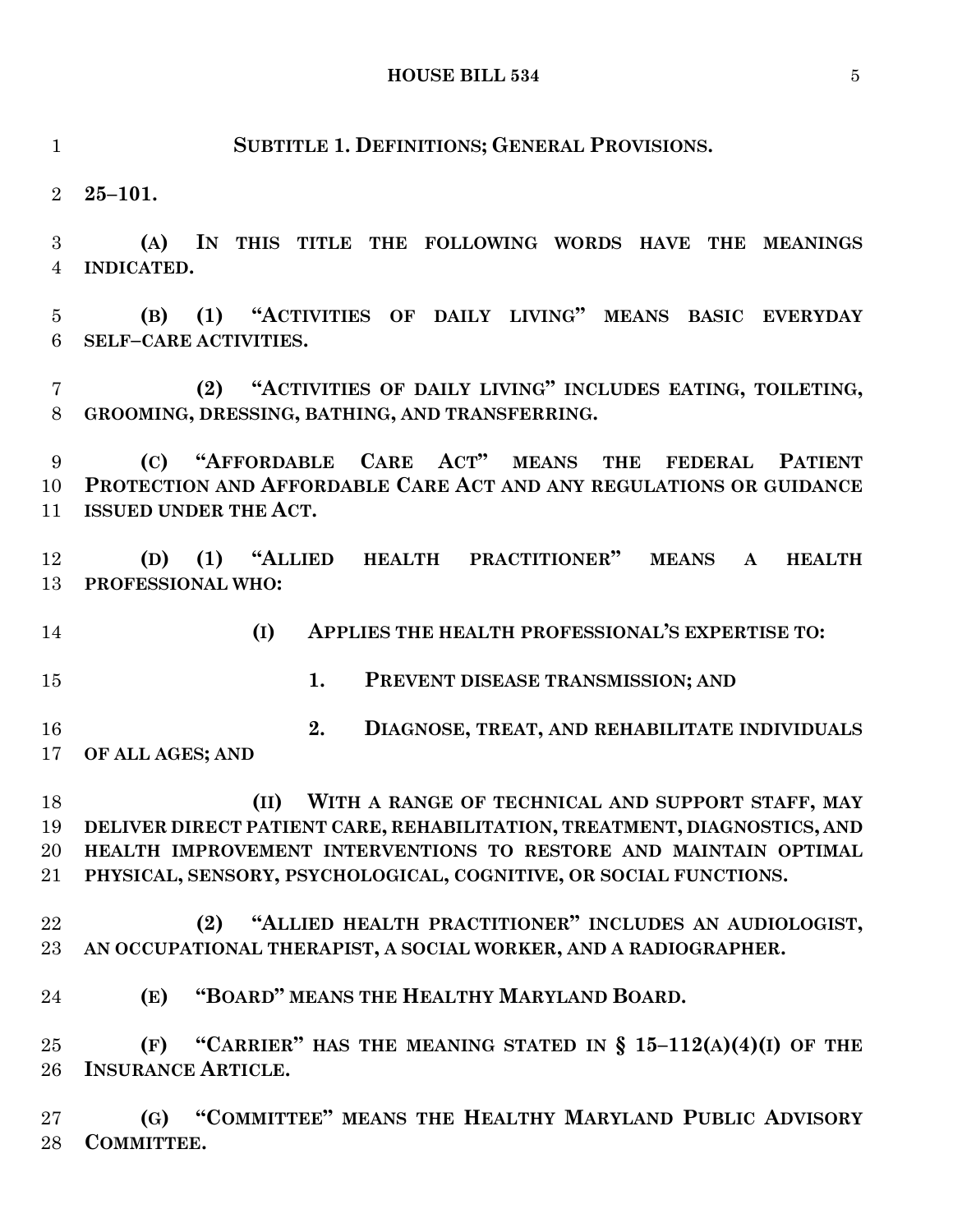```
6 HOUSE BILL 534
```
**(H) (1) "ESSENTIAL COMMUNITY PROVIDER" HAS THE MEANING STATED**

 **(2) "ESSENTIAL COMMUNITY PROVIDER" INCLUDES A PERSON ACTING AS: (I) A SAFETY NET CLINIC; (II) A SAFETY NET HEALTH CARE PROVIDER; OR (III) A RURAL HOSPITAL. (I) "FEDERALLY MATCHED PUBLIC HEALTH PROGRAM" MEANS: (1) THE MARYLAND MEDICAL ASSISTANCE PROGRAM UNDER TITLE XIX OF THE FEDERAL SOCIAL SECURITY ACT; OR (2) THE MARYLAND CHILDREN'S HEALTH INSURANCE PROGRAM UNDER TITLE XXI OF THE SOCIAL SECURITY ACT. (J) "FUND" MEANS THE HEALTHY MARYLAND TRUST FUND. (K) "HEALTH CARE PROVIDER" MEANS: (1) AN ACUPUNCTURIST; (2) AN AUDIOLOGIST; (3) A CHIROPRACTOR; (4) A DIETITIAN; (5) A DENTIST; (6) AN ELECTROLOGIST; (7) A HEALTH CARE FACILITY THAT IS: (I) A FREESTANDING AMBULATORY CARE FACILITY AS DEFINED IN § 19–3B–01 OF THIS ARTICLE; (II) A FREESTANDING MEDICAL FACILITY AS DEFINED IN §**

**IN 45 C.F.R. § 156.235(C).**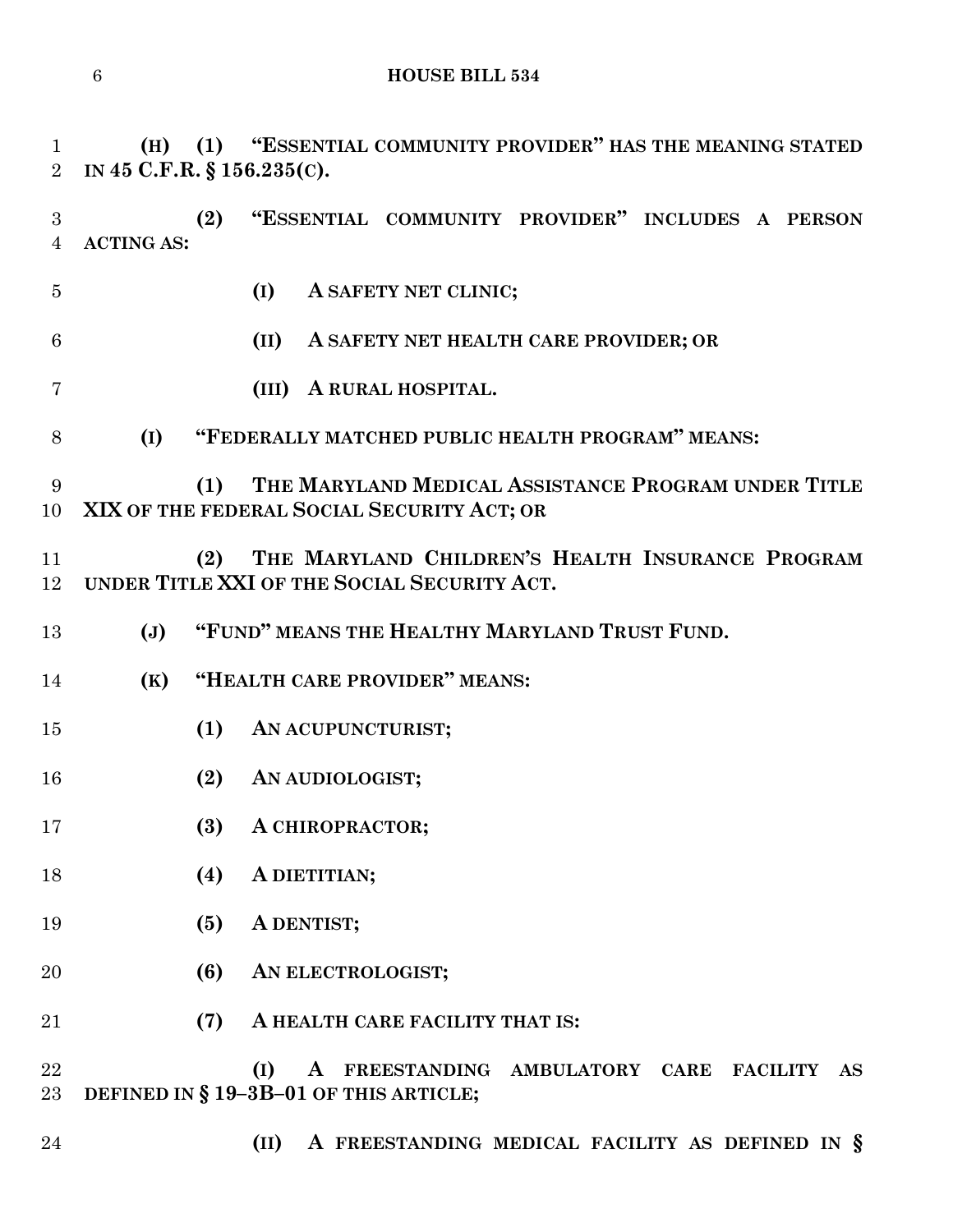| $\mathbf{1}$                   | 19-3A-01 OF THIS ARTICLE; |                                                                |
|--------------------------------|---------------------------|----------------------------------------------------------------|
| $\sqrt{2}$<br>$\boldsymbol{3}$ | ARTICLE;                  | (III) A HEALTH CARE FACILITY AS DEFINED IN $\S 10-101$ OF THIS |
| $\overline{4}$                 |                           | A HOSPITAL AS DEFINED IN § 19-301 OF THIS ARTICLE;<br>(IV)     |
| $\overline{5}$<br>$\,6\,$      | THIS ARTICLE;             | A LIMITED SERVICE HOSPITAL AS DEFINED IN § 19-301 OF<br>(V)    |
| $\overline{7}$<br>$8\,$        | <b>ARTICLE; OR</b>        | (VI) A RELATED INSTITUTION AS DEFINED IN $\S 19-301$ OF THIS   |
| 9<br>10                        | 19-301 OF THIS ARTICLE;   | (VII) A RESIDENTIAL TREATMENT CENTER AS DEFINED IN §           |
| 11                             | (8)                       | A MASSAGE THERAPIST;                                           |
| 12                             | (9)                       | A REGISTERED NURSE;                                            |
| 13                             |                           | (10) A NUTRITIONIST;                                           |
| 14                             |                           | (11) AN OCCUPATIONAL THERAPIST;                                |
| 15                             |                           | (12) AN OPTOMETRIST;                                           |
| 16                             |                           | (13) A PHYSICAL THERAPIST;                                     |
| 17                             |                           | (14) A PHYSICIAN;                                              |
| 18                             |                           | (15) A PODIATRIST;                                             |
| 19                             |                           | (16) A PROFESSIONAL COUNSELOR;                                 |
| 20                             | (17)                      | A PSYCHOLOGIST;                                                |
| 21                             |                           | (18) A SOCIAL WORKER; OR                                       |
| 22                             | (19)                      | A SPEECH-LANGUAGE PATHOLOGIST.                                 |
|                                |                           |                                                                |

 **(L) "HEALTH CARE SERVICE" MEANS ANY HEALTH CARE SERVICE THAT IS INCLUDED AS A BENEFIT UNDER HEALTHY MARYLAND.**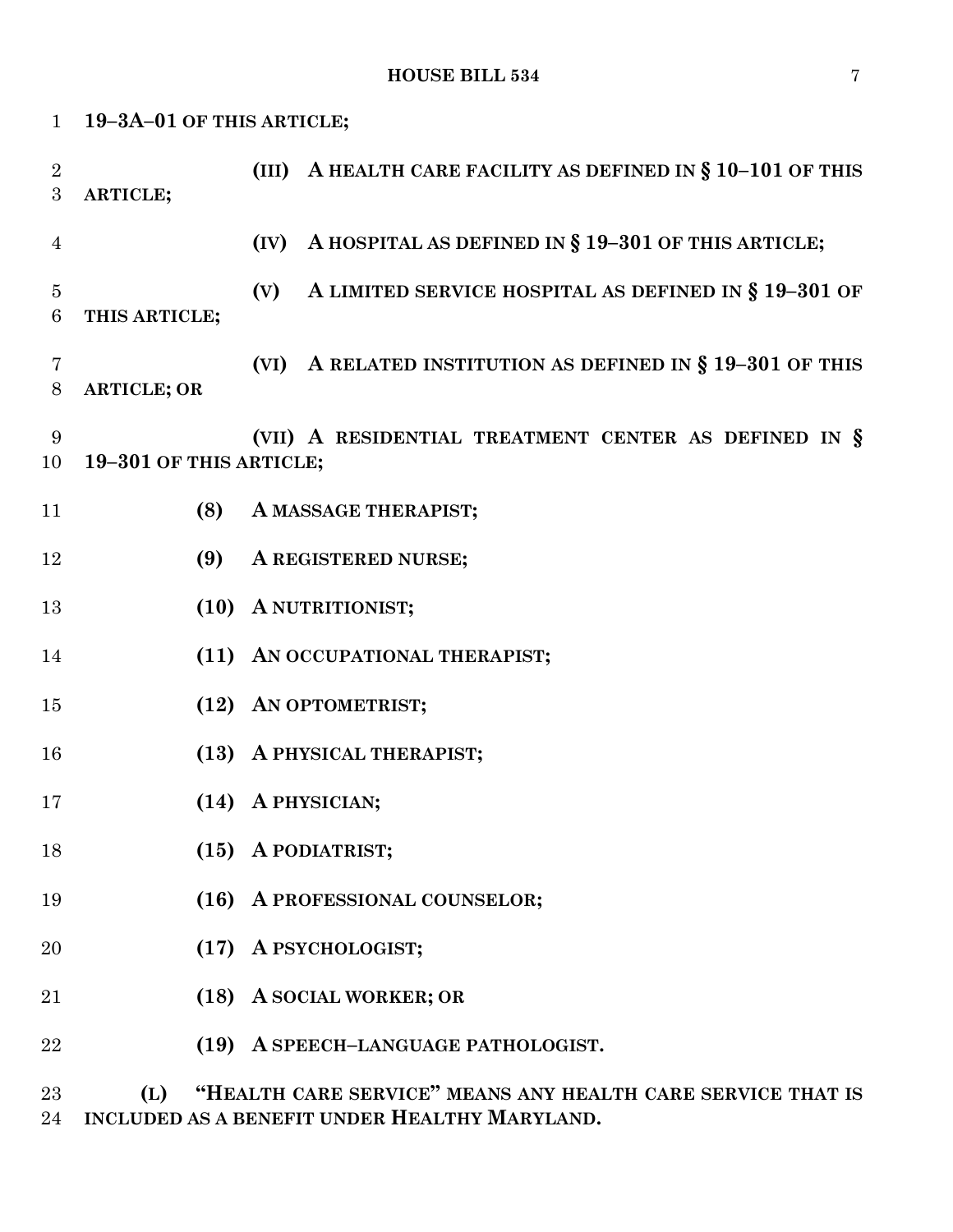**HOUSE BILL 534**

**(M) "HEALTHY MARYLAND" MEANS THE HEALTHY MARYLAND PROGRAM.**

 **(N) "HOME– AND COMMUNITY–BASED SERVICES" MEANS THE HOME– AND COMMUNITY–BASED SERVICES ESTABLISHED UNDER § 1915(C), (D), (I), AND (K) OF THE SOCIAL SECURITY ACT AND AS DEFINED IN THE HOME– AND COMMUNITY–BASED SERVICES SETTINGS RULE UNDER 42 C.F.R. § 441.530 AND 42 C.F.R. § 441.656.**

 **(O) "IMPLEMENTATION PERIOD" MEANS THE PERIOD SPECIFIED UNDER § 25–304 OF THIS TITLE DURING WHICH HEALTHY MARYLAND IS SUBJECT TO SPECIAL ELIGIBILITY AND FINANCING PROVISIONS UNTIL IT IS FULLY IMPLEMENTED UNDER THAT SECTION.**

 **(P) "INSTITUTIONAL PROVIDER" HAS THE MEANING STATED IN § 1861(U) OF THE SOCIAL SECURITY ACT.**

 **(Q) (1) "INSTRUMENTAL ACTIVITIES OF DAILY LIVING" MEANS ACTIVITIES RELATED TO LIVING INDEPENDENTLY IN THE COMMUNITY.**

 **(2) "INSTRUMENTAL ACTIVITIES OF DAILY LIVING" INCLUDES MEAL PLANNING AND PREPARATION, PERSONAL FINANCIAL MANAGEMENT, SHOPPING, HOUSEKEEPING, COMMUNICATING BY PHONE OR OTHER MEDIA, AND TRANSPORTATION.**

 **(R) (1) "LONG–TERM SERVICES AND SUPPORTS" MEANS LONG–TERM CARE, TREATMENT, MAINTENANCE, OR SERVICES NEEDED TO SUPPORT THE ACTIVITIES OF DAILY LIVING AND THE INSTRUMENTAL ACTIVITIES OF DAILY LIVING FOR AN INDIVIDUAL WITH A DISABILITY, INCLUDING:**

 **(I) ANY LONG–TERM SERVICES AND SUPPORTS AVAILABLE UNDER § 1915 OF THE SOCIAL SECURITY ACT;**

- 
- **(II) HOME– AND COMMUNITY–BASED SERVICES; AND**

 **(III) ANY ADDITIONAL SERVICES AND SUPPORTS IDENTIFIED BY THE SECRETARY TO SUPPORT INDIVIDUALS WITH DISABILITIES TO LIVE, WORK, AND PARTICIPATE IN THEIR COMMUNITIES.**

 **(2) "LONG–TERM SERVICES AND SUPPORTS" DOES NOT INCLUDE SHORT–TERM REHABILITATION SERVICES, AS DEFINED BY THE BOARD.**

 **(S) "MEDICAID" OR "MEDICAL ASSISTANCE" MEANS A PROGRAM THAT IS ONE OF THE FOLLOWING:**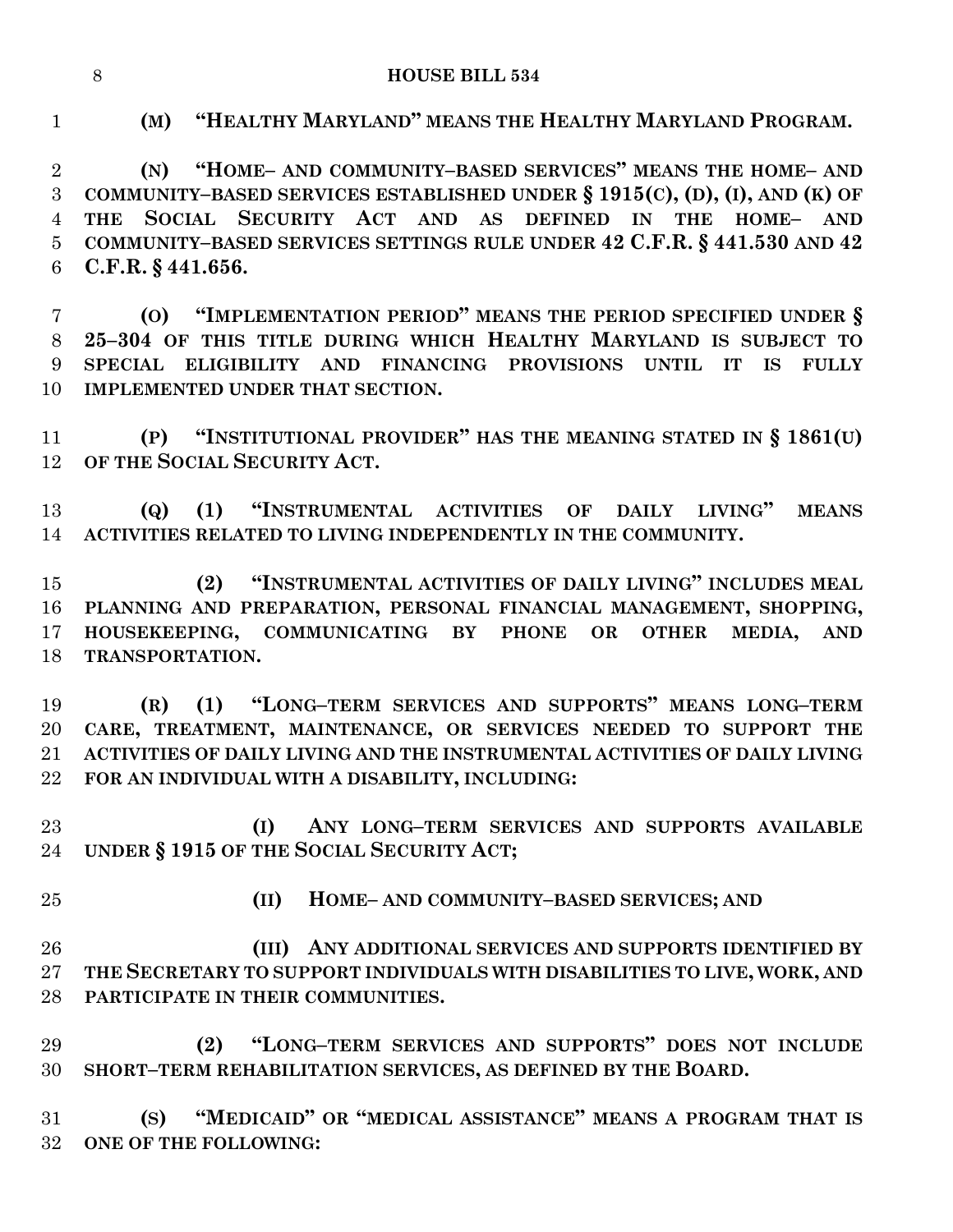**(1) THE MARYLAND MEDICAL ASSISTANCE PROGRAM UNDER TITLE XIX OF THE SOCIAL SECURITY ACT; OR**

 **(2) THE MARYLAND CHILDREN'S HEALTH INSURANCE PROGRAM UNDER TITLE XXI OF THE SOCIAL SECURITY ACT.**

 **(T) "MEDICALLY NECESSARY" MEANS THE HEALTH CARE ITEMS OR SERVICES:**

 **(1) NEEDED TO PREVENT, DIAGNOSE, OR TREAT AN ILLNESS, AN INJURY, A CONDITION, A DISEASE, OR ITS SYMPTOMS; AND**

 **(2) THAT MEET ACCEPTED STANDARDS OF CARE AS DETERMINED BY A PATIENT'S TREATING PHYSICIAN OR OTHER INDIVIDUAL HEALTH CARE PROVIDER WHO, ACCORDING TO THAT HEALTH CARE PROVIDER'S SCOPE OF PRACTICE AND LICENSURE IN THE STATE, IS AUTHORIZED TO ESTABLISH A MEDICAL DIAGNOSIS AND HAS MADE A MEDICAL ASSESSMENT OF THE PATIENT'S CONDITION.**

 **(U) "MEDICARE" MEANS TITLE XVIII OF THE SOCIAL SECURITY ACT AND THE PROGRAMS THEREUNDER.**

 **(V) "MEMBER" MEANS AN INDIVIDUAL WHO IS ENROLLED IN HEALTHY MARYLAND.**

 **(W) "OUT–OF–STATE HEALTH CARE SERVICE" MEANS A HEALTH CARE SERVICE PROVIDED IN PERSON TO A MEMBER WHILE THE MEMBER IS TEMPORARILY AND PHYSICALLY LOCATED OUTSIDE THE STATE BECAUSE:**

 **(1) IT IS MEDICALLY NECESSARY THAT THE HEALTH CARE SERVICE BE PROVIDED WHILE THE MEMBER PHYSICALLY IS OUTSIDE THE STATE; OR**

- 
- **(2) THE HEALTH CARE SERVICE:**
- 
- **(I) IS CLINICALLY APPROPRIATE AND NECESSARY; AND**

 **(II) CAN BE PROVIDED ONLY BY A PARTICULAR HEALTH CARE PROVIDER PHYSICALLY LOCATED OUTSIDE THE STATE.**

 **(X) "PARTICIPATING PROVIDER" MEANS ANY INDIVIDUAL OR ENTITY THAT IS A HEALTH CARE PROVIDER QUALIFIED UNDER § 25–701 OF THIS TITLE THAT PROVIDES HEALTH CARE SERVICES TO MEMBERS UNDER HEALTHY MARYLAND.**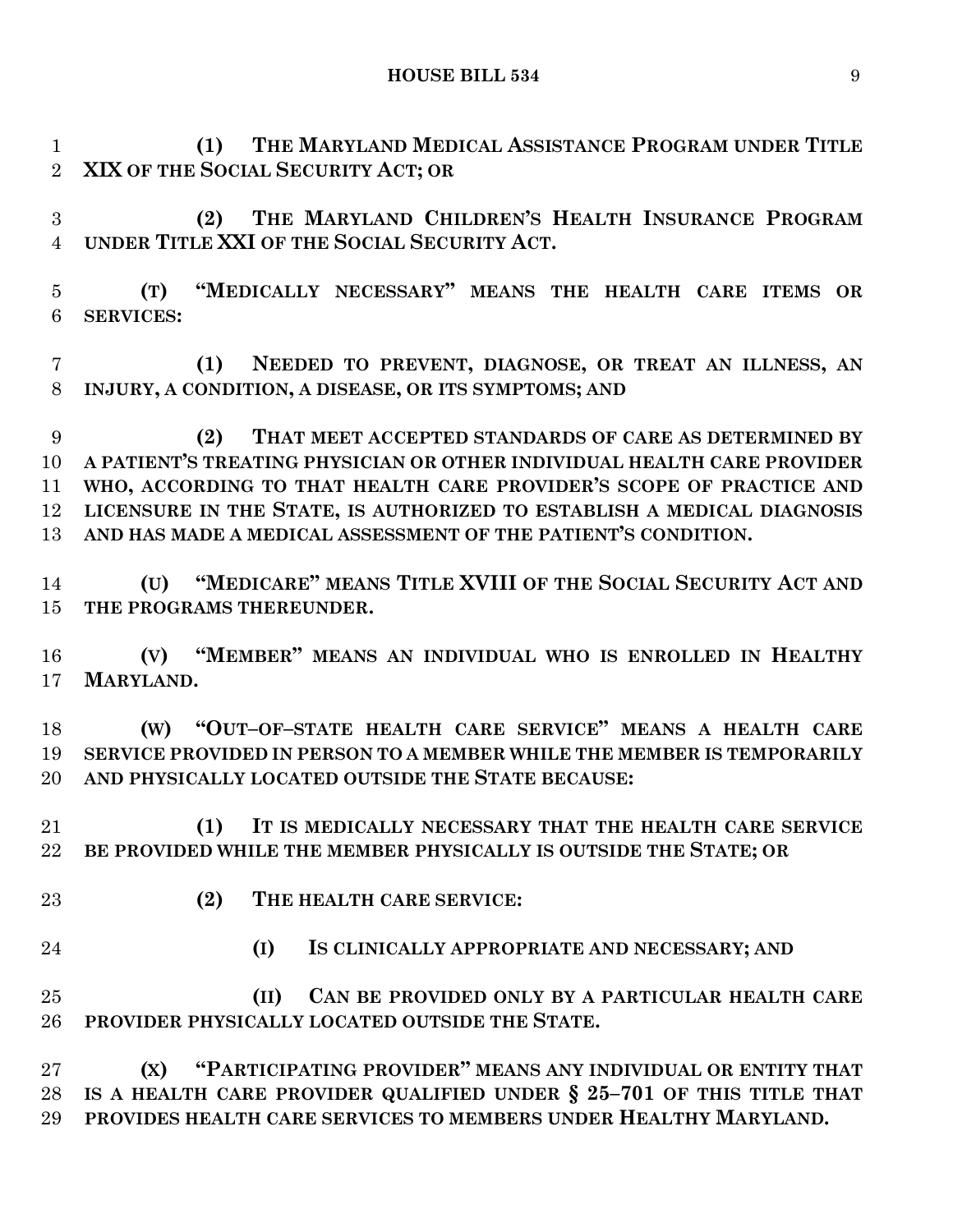**(Y) "PRESCRIPTION DRUGS" HAS THE MEANING STATED IN § 21–201 OF THIS ARTICLE.**

 **(Z) "RESIDENT" MEANS AN INDIVIDUAL WITHOUT REGARD TO THE INDIVIDUAL'S IMMIGRATION STATUS:**

**(1) WHOSE PRIMARY PLACE OF ABODE IS IN THE STATE; AND**

 **(2) WHO MEETS THE STATE RESIDENCE REQUIREMENTS ADOPTED BY THE BOARD UNDER § 25–304(B) OF THIS TITLE.**

 **(AA) "TEMPORARILY" MEANS FOR A PERIOD OF TIME THAT IS NOT MORE THAN 90 DAYS.**

**25–102.**

**(A) THE GENERAL ASSEMBLY FINDS THAT:**

 **(1) ALL RESIDENTS OF THE STATE HAVE THE RIGHT TO HEALTH CARE;**

 **(2) RESIDENTS OF THE STATE, AS INDIVIDUALS, EMPLOYERS, AND TAXPAYERS, HAVE EXPERIENCED:**

 **(I) A RISE IN THE COST OF HEALTH CARE AND HEALTH CARE COVERAGE IN RECENT YEARS, INCLUDING RISING PREMIUMS, DEDUCTIBLES, AND COPAYS; AND**

 **(II) RESTRICTED PROVIDER NETWORKS AND HIGH OUT–OF–NETWORK CHARGES;**

 **(3) BUSINESSES HAVE EXPERIENCED INCREASES IN THE COSTS OF HEALTH CARE BENEFITS FOR EMPLOYEES, AND MANY EMPLOYERS ARE SHIFTING A LARGER SHARE OF THE COST OF COVERAGE TO EMPLOYEES OR DROPPING COVERAGE ENTIRELY;**

 **(4) INDIVIDUALS OFTEN FIND THAT THE INDIVIDUALS ARE DEPRIVED OF AFFORDABLE CARE AND CHOICE BECAUSE OF DECISIONS BY HEALTH BENEFIT PLANS GUIDED BY THE PLAN'S ECONOMIC NEEDS RATHER THAN INDIVIDUALS' HEALTH CARE NEEDS;**

 **(5) TO ADDRESS THE FISCAL CRISIS FACING THE STATE AND ENSURE THAT RESIDENTS OF THE STATE MAY EXERCISE THE RESIDENTS' RIGHT TO HEALTH**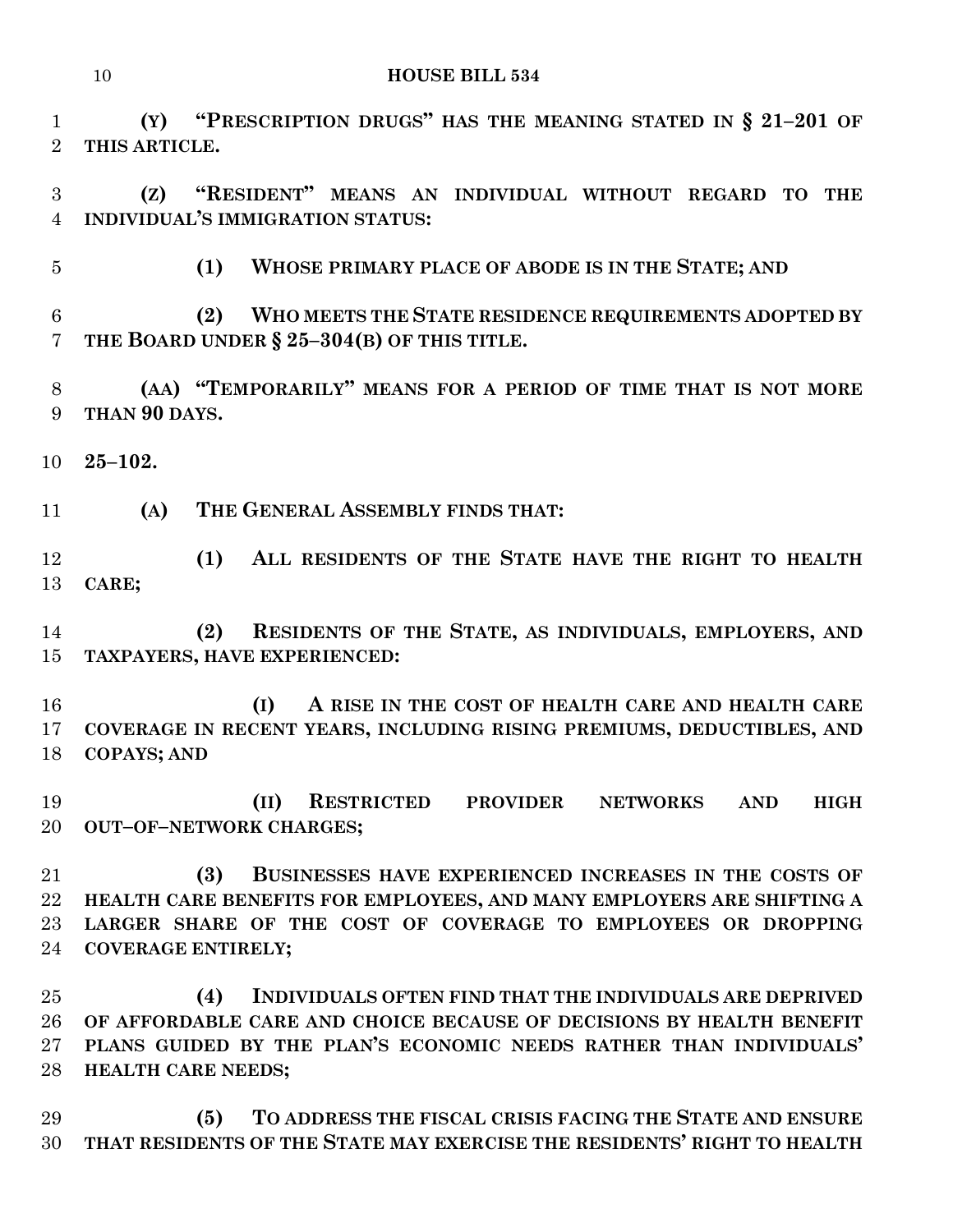**CARE, COMPREHENSIVE HEALTH CARE COVERAGE NEEDS TO BE PROVIDED;**

| $\overline{2}$<br>3 | (6)<br>PROFIT-MAKING HEALTH CARE PROVIDERS HAVE INCREASINGLY<br>DEVASTATED THE LIVES OF THOUSANDS OF MARYLAND RESIDENTS; AND |
|---------------------|------------------------------------------------------------------------------------------------------------------------------|
| 4                   | MILLIONS OF DOLLARS THAT COULD BE SPENT ON CARE TO<br>(7)                                                                    |
| $\overline{5}$      | MARYLAND RESIDENTS ARE DIVERTED TO PROFIT OR ARE WASTED<br><b>ON</b>                                                         |
| 6                   | ADMINISTRATIVE COSTS NECESSARY IN A MULTIPAYER HEALTH CARE SYSTEM.                                                           |
| 7                   | IT IS THE INTENT OF THE GENERAL ASSEMBLY THAT:<br>(B)                                                                        |
| 8                   | (1)<br>THERE BE A COMPREHENSIVE UNIVERSAL SINGLE-PAYER                                                                       |
| 9                   | HEALTH CARE COVERAGE PROGRAM AND A HEALTH CARE COST CONTROL SYSTEM                                                           |
| 10                  | FOR THE BENEFIT OF ALL RESIDENTS OF THE STATE;                                                                               |
| 11                  | HEALTHY MARYLAND<br>(2)<br>BE ESTABLISHED<br><b>TO</b><br><b>PROVIDE</b>                                                     |
| 12                  | <b>MARYLAND</b><br>COMPREHENSIVE UNIVERSAL HEALTH COVERAGE FOR EVERY                                                         |
| 13                  | RESIDENT, AND FUNDED BY BROAD-BASED REVENUE;                                                                                 |
| 14                  | THE STATE SEEK TO OBTAIN WAIVERS AND OTHER APPROVALS<br>(3)                                                                  |
| 15                  | RELATING TO MEDICAID, THE MARYLAND CHILDREN'S HEALTH INSURANCE                                                               |
| 16                  | PROGRAM, MEDICARE, THE AFFORDABLE CARE ACT, AND ANY OTHER FEDERAL                                                            |
| 17                  | PROGRAMS RELATED TO THE PROVISION OF HEALTH CARE SO THAT ANY FEDERAL                                                         |
| 18                  | FUNDS AND OTHER SUBSIDIES THAT WOULD OTHERWISE BE PAID TO THE STATE,                                                         |
| 19                  | STATE RESIDENTS, AND HEALTH CARE PROVIDERS ARE PAID BY THE FEDERAL                                                           |
| 20                  | GOVERNMENT TO THE STATE AND DEPOSITED IN THE HEALTHY MARYLAND TRUST                                                          |
| 21                  | FUND;                                                                                                                        |
| 22                  | (4)<br>THE STATE WORK TO INCORPORATE HEALTH CARE COVERAGE OF                                                                 |
| 23                  | STATE RESIDENTS WHO ARE EMPLOYED IN OTHER JURISDICTIONS INTO WAIVERS                                                         |
| 24                  | AND OTHER APPROVALS RELATING TO MEDICAID, THE MARYLAND CHILDREN'S                                                            |
| 25 <sub>1</sub>     | HEALTH INSURANCE PROGRAM, MEDICARE, THE AFFORDABLE CARE ACT, AND                                                             |
| $26\,$              | ANY OTHER FEDERAL PROGRAMS RELATED TO THE PROVISION OF HEALTH CARE;                                                          |
| 27                  | ANY FUNDS OBTAINED UNDER WAIVERS AND APPROVALS<br>(5)                                                                        |
| 28                  | RELATING TO MEDICAID, THE MARYLAND CHILDREN'S HEALTH INSURANCE                                                               |
| 29                  | PROGRAM, MEDICARE, THE AFFORDABLE CARE ACT, AND ANY OTHER FEDERAL                                                            |
| 30                  | PROGRAMS RELATED TO THE PROVISION OF HEALTH CARE SHALL BE USED:                                                              |
| 31                  | (I)<br>FOR HEALTH COVERAGE THAT PROVIDES<br><b>HEALTH</b>                                                                    |
| $32\,$              | BENEFITS EQUAL TO OR EXCEEDING THOSE PROGRAMS; AND                                                                           |
| 33                  | TO ELIMINATE ANY COST-SHARING OR INSURANCE<br>(II)                                                                           |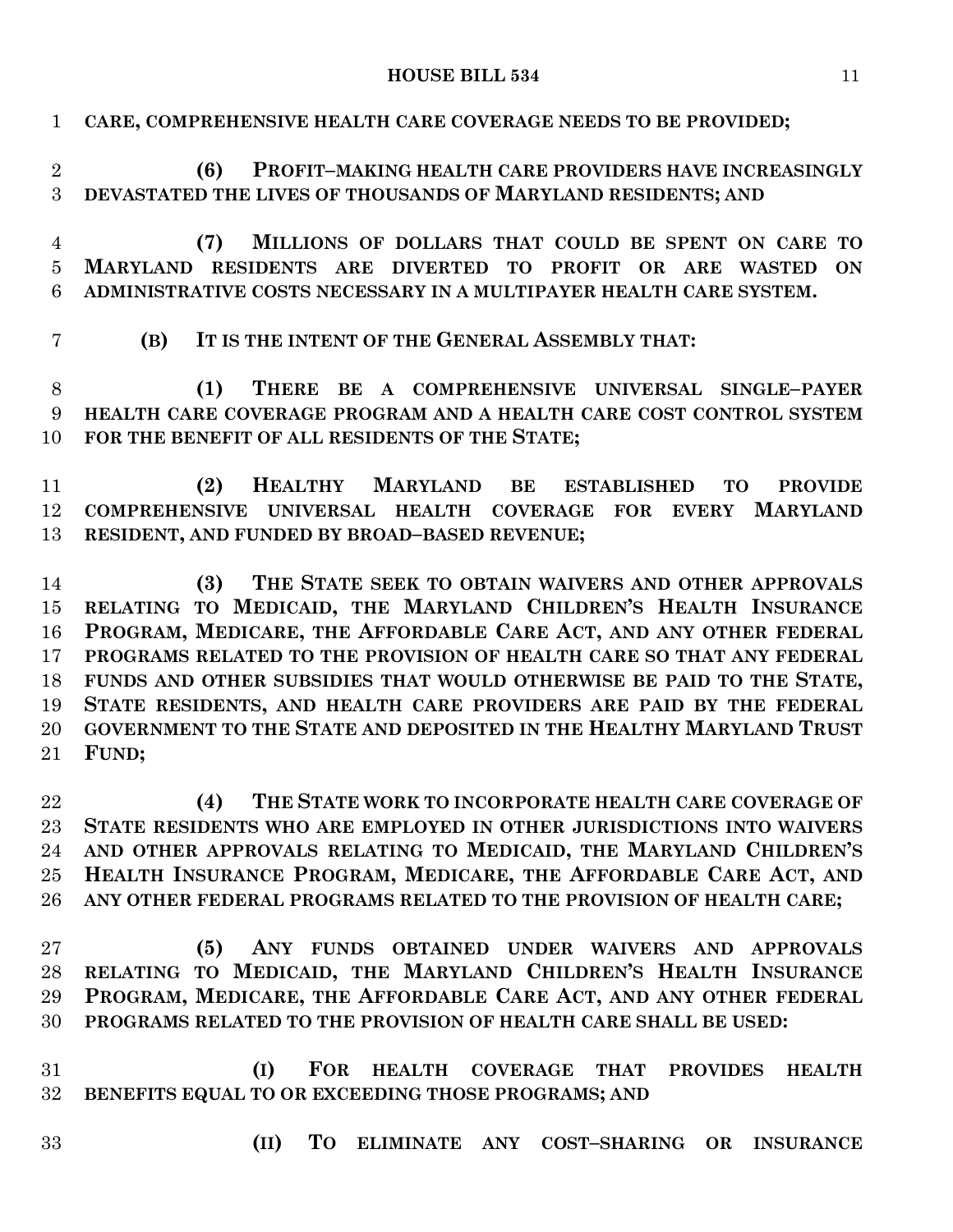#### **HOUSE BILL 534**

**PREMIUM OBLIGATIONS OF RESIDENTS OF THE STATE;**

 **(6) (I) HEALTHY MARYLAND REPLACE THE MARYLAND MEDICAL ASSISTANCE PROGRAM, THE MARYLAND CHILDREN'S HEALTH INSURANCE PROGRAM, MEDICARE, THE AFFORDABLE CARE ACT, AND ANY OTHER FEDERAL PROGRAMS RELATED TO THE PROVISION OF HEALTH CARE; AND**

 **(II) THOSE PROGRAMS BE MERGED INTO HEALTHY MARYLAND, WHICH WILL OPERATE AS A TRUE SINGLE–PAYER PROGRAM;**

 **(7) IF ANY NECESSARY WAIVERS OR APPROVALS ARE NOT OBTAINED, THE STATE USE STATE PLAN AMENDMENTS AND SEEK WAIVERS AND APPROVALS TO MAXIMIZE, AND MAKE AS SEAMLESS AS POSSIBLE, THE USE OF FUNDING FROM FEDERALLY MATCHED PUBLIC HEALTH PROGRAMS AND OTHER FEDERAL HEALTH PROGRAMS IN HEALTHY MARYLAND;**

 **(8) IF PROGRAMS SUCH AS MEDICAID OR MEDICARE CONTRIBUTE TO PAYING FOR HEALTH CARE SERVICES:**

 **(I) HEALTH CARE COVERAGE BE DELIVERED BY HEALTHY MARYLAND; AND**

 **(II) TO THE GREATEST EXTENT POSSIBLE, THE MULTIPLE SOURCES OF FUNDING:**

 **1. BE POOLED WITH OTHER HEALTHY MARYLAND FUNDS; AND**

 **2. NOT BE APPARENT TO HEALTHY MARYLAND MEMBERS OR PARTICIPATING PROVIDERS;**

 **(9) THIS TITLE ADDRESS THE HIGH COST OF PRESCRIPTION DRUGS AND ENSURE THAT PRESCRIPTION DRUGS ARE AFFORDABLE FOR PATIENTS;**

 **(10) NEITHER HEALTH INFORMATION TECHNOLOGY NOR CLINICAL PRACTICE GUIDELINES LIMIT THE EFFECTIVE EXERCISE OF THE PROFESSIONAL JUDGMENT OF PHYSICIANS, REGISTERED NURSES, AND OTHER LICENSED HEALTH CARE PROVIDERS;**

 **(11) PHYSICIANS, REGISTERED NURSES, AND OTHER LICENSED HEALTH CARE PROVIDERS MAY OVERRIDE HEALTH INFORMATION TECHNOLOGY AND CLINICAL PRACTICE GUIDELINES IF THE OVERRIDE:**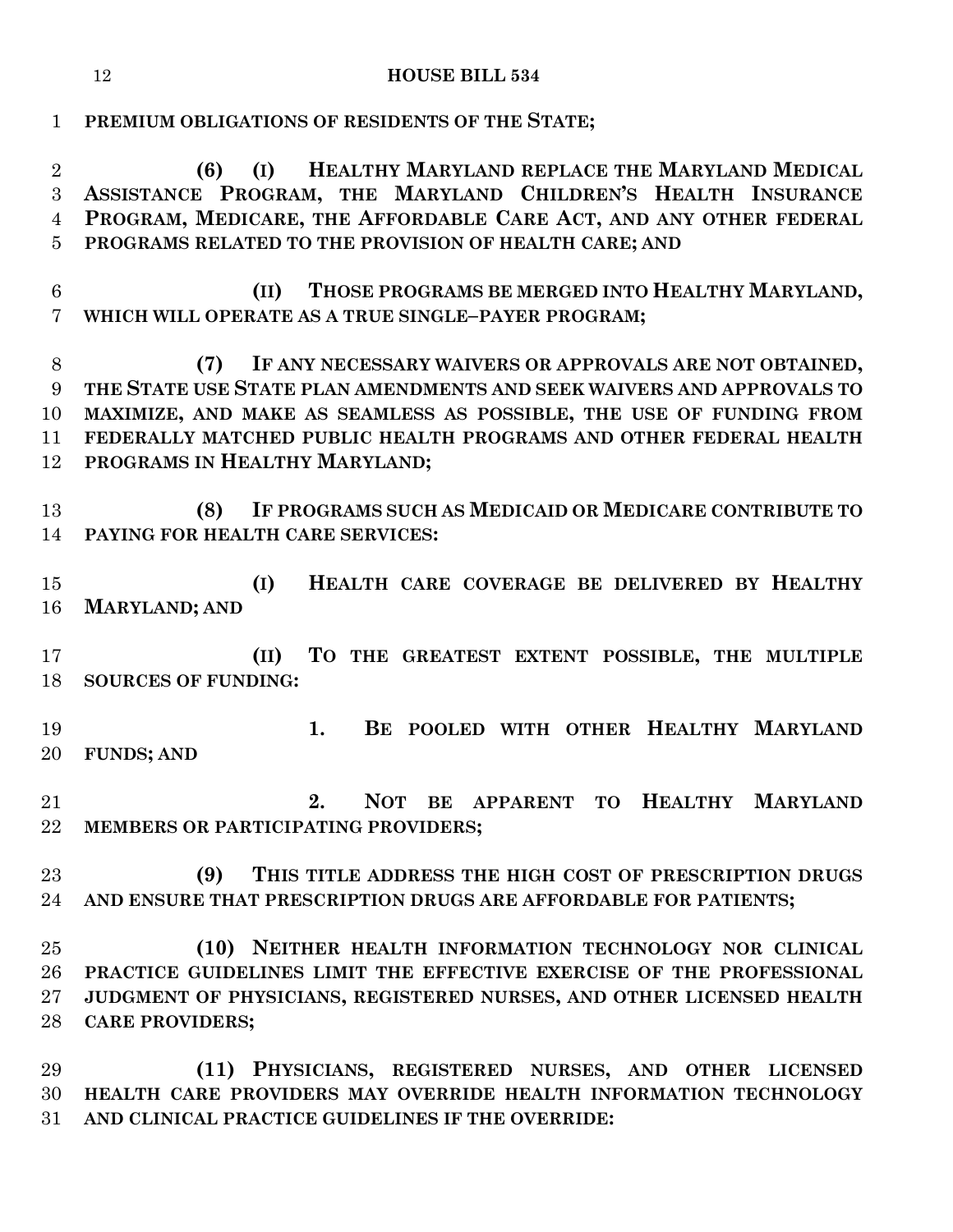**(I) IS CONSISTENT WITH THE TREATING PHYSICIAN'S DETERMINATION OF MEDICAL NECESSITY; AND**

 **(II) IN THE PROFESSIONAL JUDGMENT OF THE PHYSICIAN OR REGISTERED NURSE, IS IN THE BEST INTEREST OF THE PATIENT AND CONSISTENT WITH THE PATIENT'S WISHES;**

 **(12) (I) LEGISLATION BE ENACTED TO DEVELOP A REVENUE PLAN FOR HEALTHY MARYLAND, TAKING INTO CONSIDERATION ANTICIPATED FEDERAL REVENUE AVAILABLE FOR HEALTHY MARYLAND; AND**

 **(II) IN DEVELOPING THE REVENUE PLAN, THE GOVERNOR AND THE GENERAL ASSEMBLY CONSULT WITH APPROPRIATE OFFICIALS AND STAKEHOLDERS; AND**

 **(13) LEGISLATION BE ENACTED REQUIRING THAT ALL STATE REVENUES FROM THE HEALTHY MARYLAND PROGRAM BE DEPOSITED IN AN ACCOUNT WITHIN THE HEALTHY MARYLAND TRUST FUND TO BE KNOWN AS THE HEALTHY MARYLAND TRUST FUND ACCOUNT.**

**25–103.**

 **(A) THIS TITLE MAY NOT BE CONSTRUED TO CREATE ANY EMPLOYMENT BENEFIT, OR TO REQUIRE, PROHIBIT, OR LIMIT THE PROVISION OF ANY EMPLOYMENT BENEFIT.**

 **(B) THIS TITLE DOES NOT CHANGE OR IMPACT IN ANY WAY THE ROLE OR AUTHORITY OF ANY LICENSING BOARD OR STATE AGENCY THAT REGULATES THE STANDARDS FOR OR PROVISION OF HEALTH CARE AND THE STANDARDS FOR HEALTH CARE PROVIDERS AS ESTABLISHED UNDER STATE LAW AS OF JANUARY 1, 2021, INCLUDING:**

- 
- **(1) THE HEALTH OCCUPATIONS ARTICLE; AND**
- **(2) TITLE 19 OF THIS ARTICLE.**

 **(C) THIS TITLE DOES NOT AUTHORIZE HEALTHY MARYLAND, THE HEALTHY MARYLAND BOARD, OR THE SECRETARY TO ESTABLISH OR REVISE LICENSURE STANDARDS FOR HEALTH CARE PROVIDERS.**

 **(D) THIS TITLE DOES NOT AUTHORIZE HEALTHY MARYLAND TO CARRY OUT ANY FUNCTION NOT AUTHORIZED BY WAIVERS.**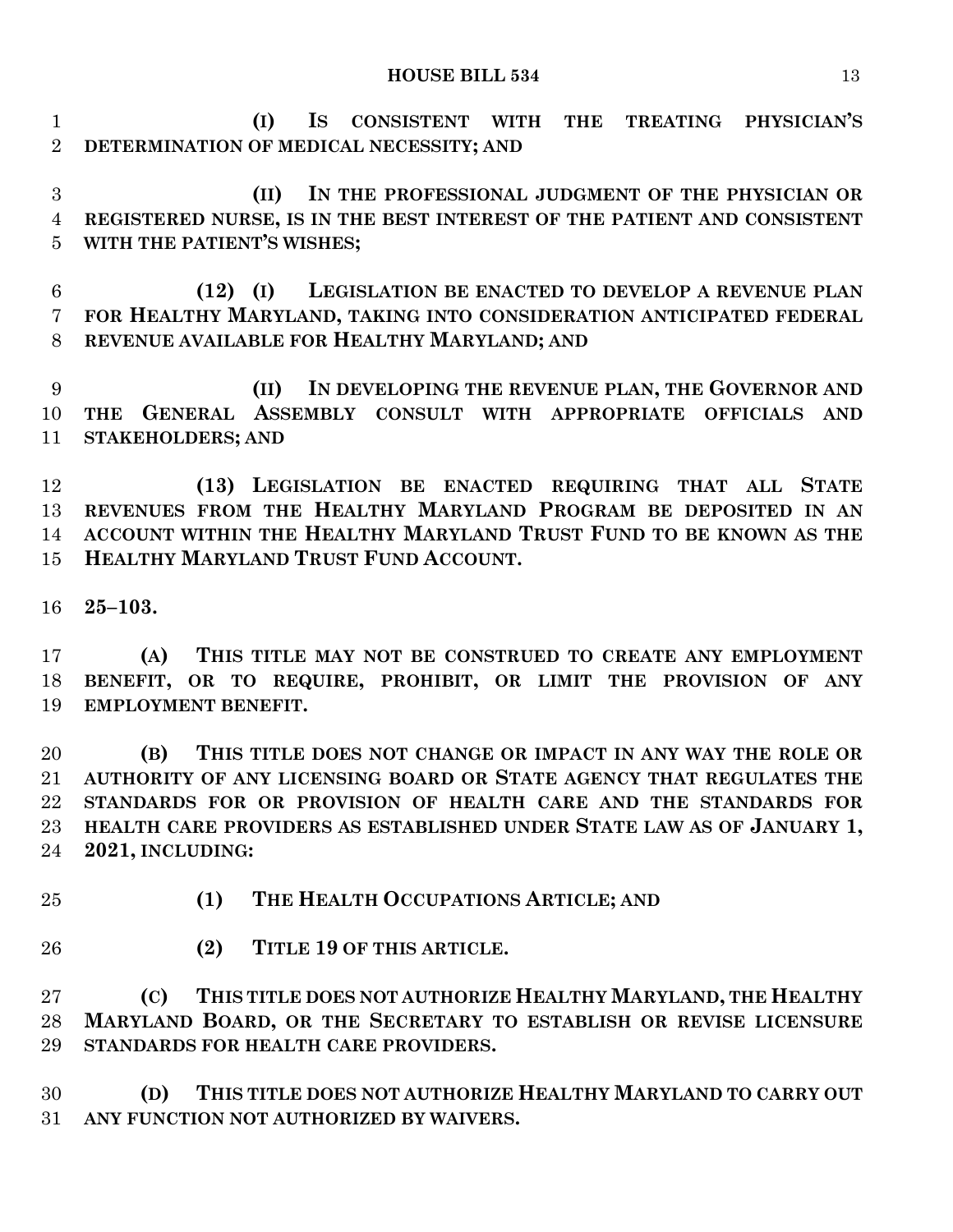**(E) THIS TITLE MAY NOT BE CONSTRUED TO PREEMPT OR PREVAIL OVER ANY CITY, COUNTY, OR OTHER LOCAL GOVERNMENT ORDINANCE, RESOLUTION, LAW, OR RULE THAT PROVIDES MORE PROTECTIONS AND BENEFITS TO RESIDENTS OF THE STATE THAN PROVIDED UNDER THIS TITLE.**

**25–104.**

 **(A) HEALTHY MARYLAND OR ANY STATE AGENCY, LOCAL AGENCY, OR PUBLIC EMPLOYEE ACTING ON BEHALF OF HEALTHY MARYLAND MAY NOT PROVIDE OR DISCLOSE TO ANYONE, INCLUDING THE FEDERAL GOVERNMENT, FOR LAW ENFORCEMENT PURPOSES ANY PERSONALLY IDENTIFIABLE INFORMATION OBTAINED ABOUT AN INDIVIDUAL, INCLUDING AN INDIVIDUAL'S RELIGIOUS BELIEFS, PRACTICES, OR AFFILIATION, NATIONAL ORIGIN, ETHNICITY, OR IMMIGRATION STATUS.**

 **(B) A LAW ENFORCEMENT AGENCY IN THE STATE MAY NOT USE HEALTHY MARYLAND FUNDS, FACILITIES, PROPERTY, EQUIPMENT, OR PERSONNEL TO INVESTIGATE, ENFORCE, OR ASSIST IN THE INVESTIGATION OR ENFORCEMENT OF ANY CRIMINAL, CIVIL, OR ADMINISTRATIVE VIOLATION OR WARRANT FOR A VIOLATION OF ANY REQUIREMENT THAT INDIVIDUALS REGISTER WITH THE FEDERAL GOVERNMENT OR ANY FEDERAL AGENCY BASED ON RELIGION, NATIONAL ORIGIN, ETHNICITY, IMMIGRATION STATUS, OR OTHER PROTECTED CATEGORY UNDER § 20–304 OF THE STATE GOVERNMENT ARTICLE.**

**SUBTITLE 2. HEALTHY MARYLAND PROGRAM.**

**25–201.**

**(A) THERE IS A HEALTHY MARYLAND PROGRAM.**

 **(B) (1) HEALTHY MARYLAND IS A BODY POLITIC AND CORPORATE AND IS AN INSTRUMENTALITY OF THE STATE.**

- **(2) HEALTHY MARYLAND IS A PUBLIC CORPORATION AND A UNIT OF STATE GOVERNMENT.**
- **(3) THE EXERCISE BY HEALTHY MARYLAND OF ITS AUTHORITY UNDER THIS TITLE IS AN ESSENTIAL GOVERNMENTAL FUNCTION.**
- **(C) ON OR BEFORE JANUARY 1, 2023, HEALTHY MARYLAND SHALL:**
- **(1) PROVIDE:**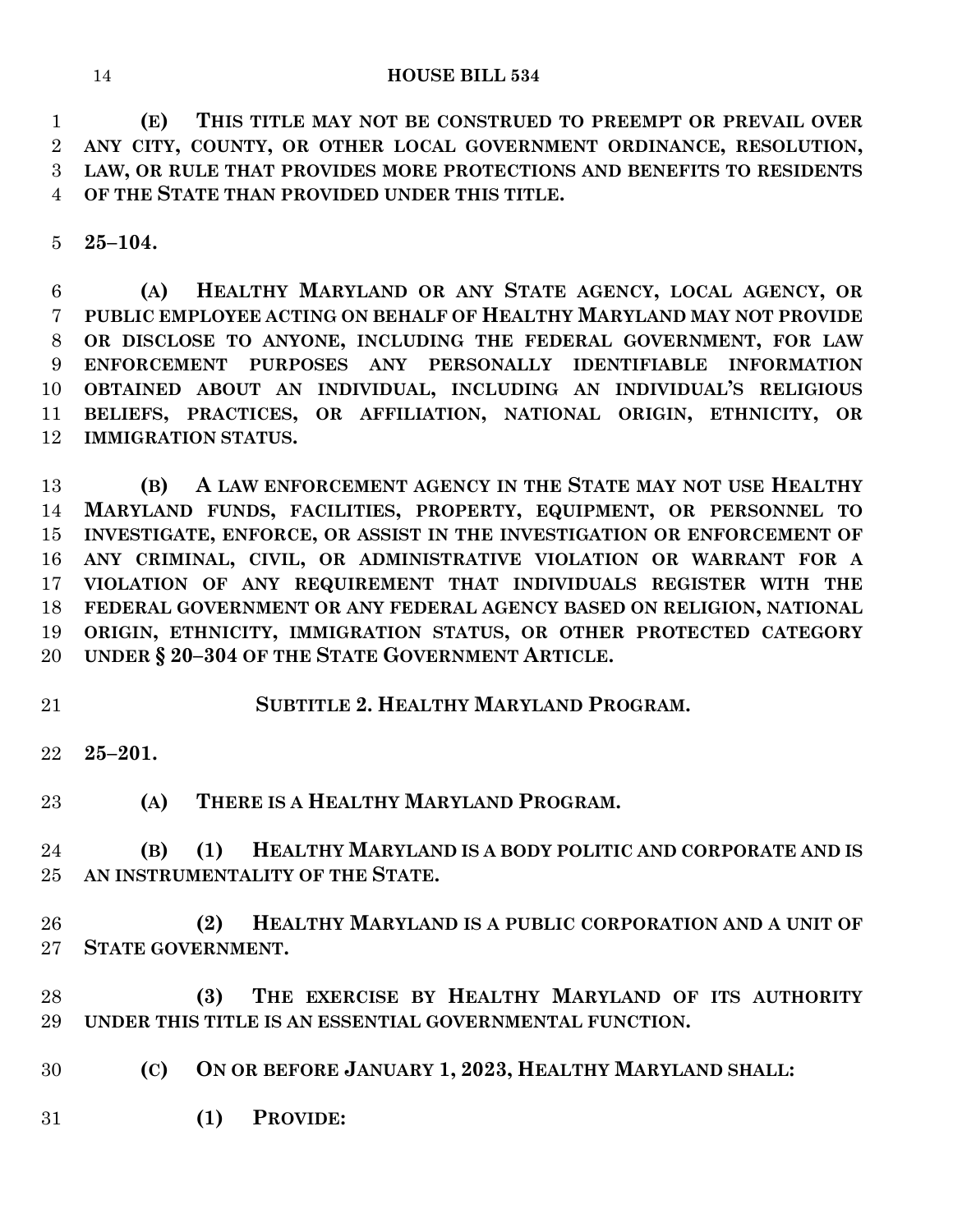| $\mathbf{1}$<br>$\overline{2}$ | (I)                                    | COMPREHENSIVE UNIVERSAL SINGLE-PAYER HEALTH<br>CARE SERVICES FOR ALL RESIDENTS OF THE STATE;                                       |
|--------------------------------|----------------------------------------|------------------------------------------------------------------------------------------------------------------------------------|
| 3<br>$\overline{4}$            | (II)<br>OF ALL RESIDENTS OF THE STATE; | A HEALTH CARE COST CONTROL SYSTEM FOR THE BENEFIT                                                                                  |
| $\overline{5}$<br>6            |                                        | (III) CHOICE AND ACCESS TO HEALTH CARE COORDINATORS<br>AND HEALTH CARE PROVIDERS TO ALL RESIDENTS OF THE STATE; AND                |
| 7<br>8                         | (IV)                                   | BROAD-BASED PUBLIC FINANCING OF HEALTH CARE<br>SERVICES FOR ALL RESIDENTS OF THE STATE; AND                                        |
| 9                              | (2)                                    | <b>ESTABLISH MECHANISMS TO:</b>                                                                                                    |
| 10<br>11<br>12                 | (I)<br>HEALTHY MARYLAND, INCLUDING:    | ENABLE HEALTH CARE PROVIDERS TO COLLECTIVELY<br>NEGOTIATE WITH HEALTHY MARYLAND REGARDING ANY MATTER RELATING TO                   |
| 13                             |                                        | 1.<br>RATES OF PAYMENT FOR HEALTH CARE SERVICES;                                                                                   |
| 14<br>15                       | NONPRESCRIPTION DRUGS; AND             | 2.<br><b>RATES</b><br>OF PAYMENT FOR PRESCRIPTION<br><b>AND</b>                                                                    |
| 16                             |                                        | 3.<br>PAYMENT METHODOLOGIES;                                                                                                       |
| 17<br>18                       | (II)<br><b>PUBLIC; AND</b>             | ENSURE TRANSPARENCY AND ACCOUNTABILITY TO THE                                                                                      |
| 19                             | (III)                                  | PROVIDE FOR THE COLLECTION OF DATA TO:                                                                                             |
| 20                             |                                        | PROMOTE TRANSPARENCY;<br>1.                                                                                                        |
| 21<br>22                       |                                        | 2.<br>ASSESS ADHERENCE TO PATIENT CARE STANDARDS<br><b>ESTABLISHED UNDER SUBTITLE 9 OF THIS TITLE; AND</b>                         |
| $23\,$<br>24                   |                                        | COMPARE PATIENT OUTCOMES<br>3.<br><b>AND</b><br><b>REVIEW</b><br>UTILIZATION OF HEALTH CARE SERVICES PAID FOR BY HEALTHY MARYLAND. |
| 25                             | (D)                                    | HEALTHY MARYLAND IS SUBJECT TO:                                                                                                    |
| 26                             | (1)                                    | TITLES 3, 4, AND 5 OF THE GENERAL PROVISIONS ARTICLE;                                                                              |
| $27\,$                         | (2)                                    | THE FOLLOWING PROVISIONS OF THE STATE FINANCE AND                                                                                  |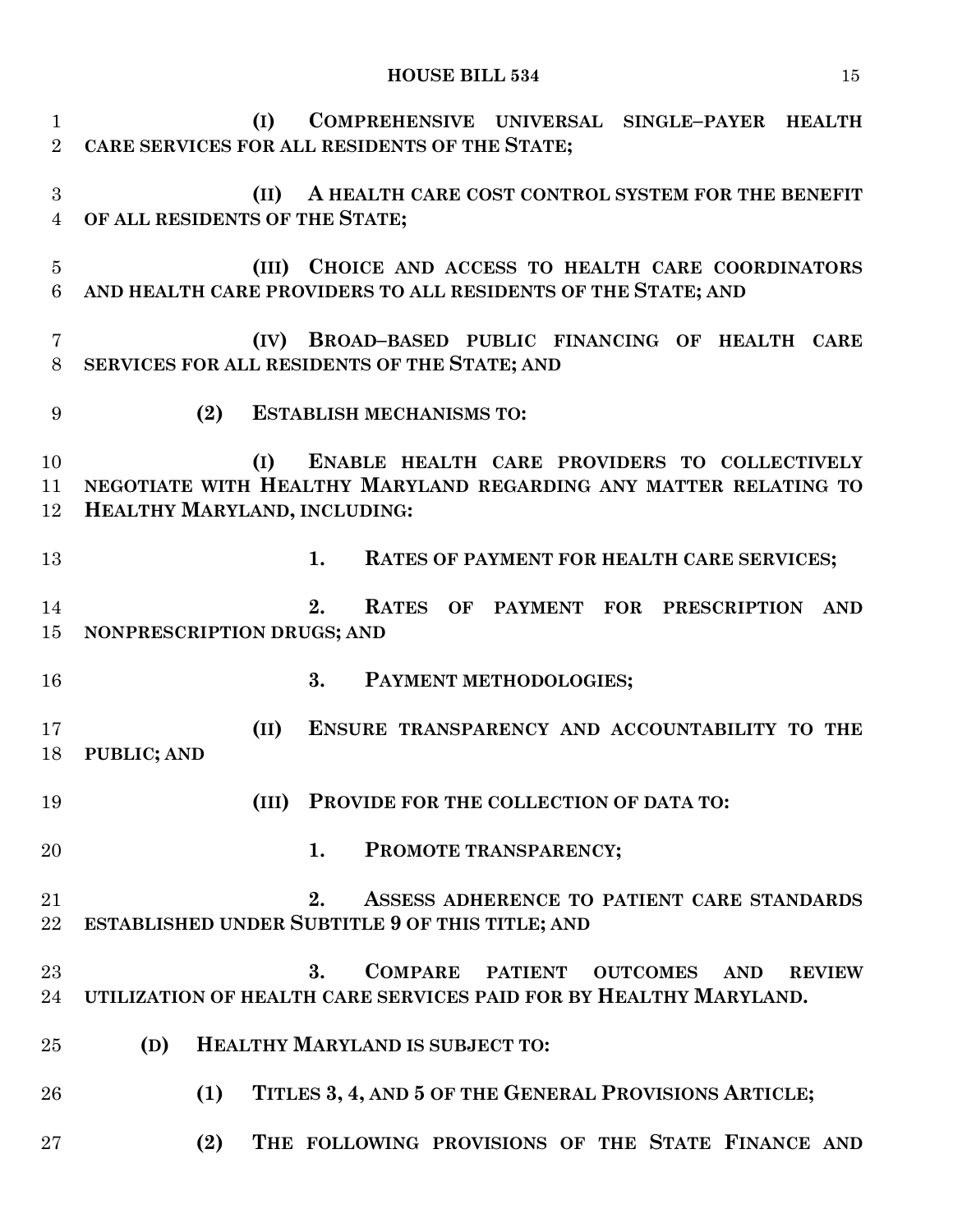**PROCUREMENT ARTICLE: (I) TITLE 3A, SUBTITLE 3, TO THE EXTENT THAT THE SECRETARY OF INFORMATION TECHNOLOGY DETERMINES THAT AN INFORMATION TECHNOLOGY PROJECT OF HEALTHY MARYLAND IS A MAJOR INFORMATION TECHNOLOGY DEVELOPMENT PROJECT; (II) TITLE 12, SUBTITLE 4; AND (III) TITLE 14, SUBTITLE 3; (3) THE FOLLOWING PROVISIONS OF THE STATE GOVERNMENT ARTICLE: (I) TITLE 10, SUBTITLE 1; AND (II) TITLE 12; AND (4) TITLE 5, SUBTITLE 3 OF THE STATE PERSONNEL AND PENSIONS ARTICLE. SUBTITLE 3. HEALTHY MARYLAND BOARD. 25–301. (A) THERE IS A HEALTHY MARYLAND BOARD. (B) THE BOARD CONSISTS OF THE FOLLOWING MEMBERS: (1) THE SECRETARY, OR THE SECRETARY'S DESIGNEE, AS AN EX OFFICIO MEMBER OF THE BOARD; (2) FOUR MEMBERS APPOINTED BY THE GOVERNOR, WITH THE ADVICE AND CONSENT OF THE SENATE; (3) TWO MEMBERS APPOINTED BY THE PRESIDENT OF THE SENATE; AND (4) TWO MEMBERS APPOINTED BY THE SPEAKER OF THE HOUSE. (C) (1) THE TERM OF AN APPOINTED MEMBER IS 4 YEARS. (2) THE TERMS OF APPOINTED MEMBERS ARE STAGGERED AS**

**HOUSE BILL 534**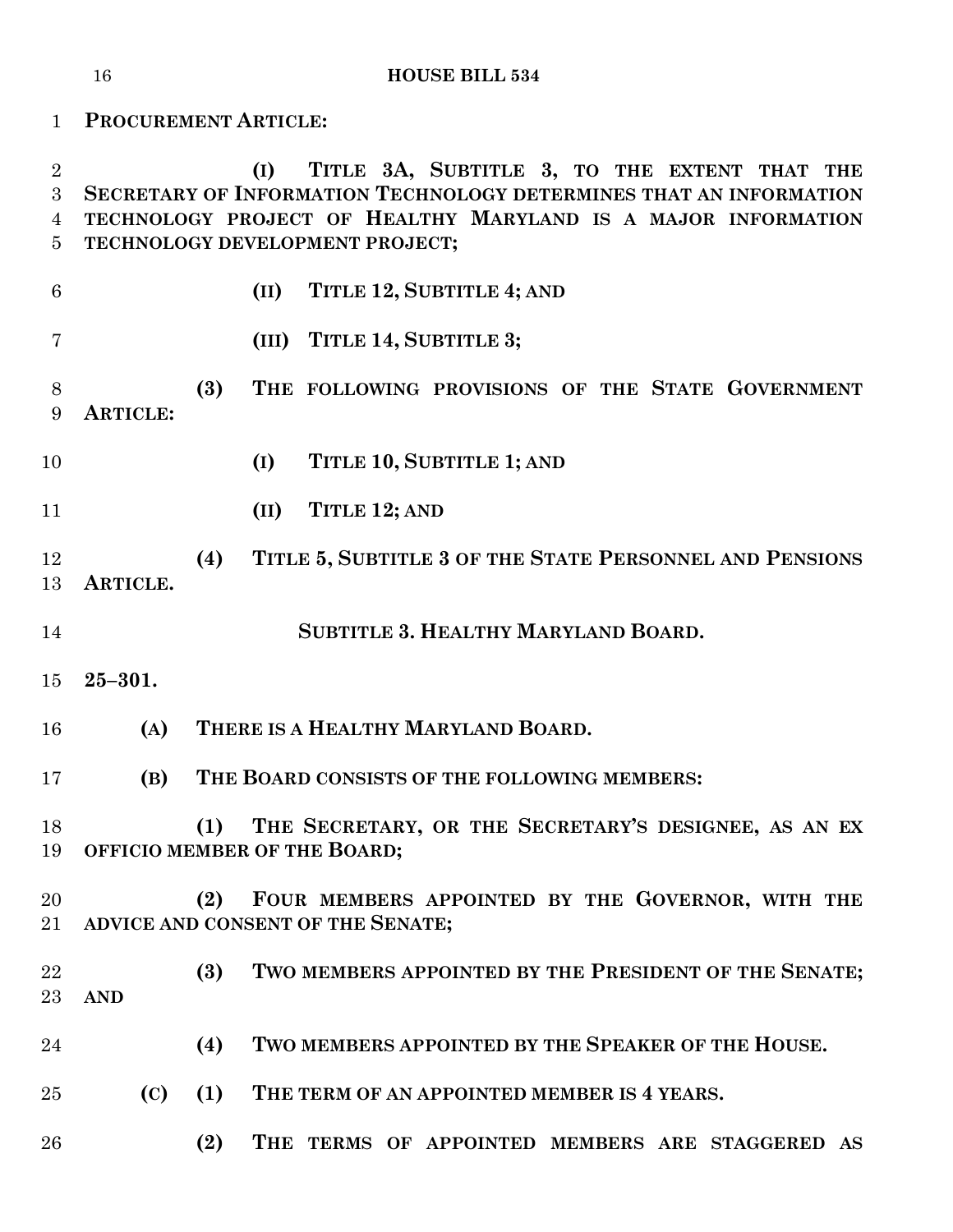**REQUIRED BY THE TERMS PROVIDED FOR MEMBERS OF THE BOARD ON JULY 1, 2021. (3) AT THE END OF A TERM, A MEMBER CONTINUES TO SERVE UNTIL A SUCCESSOR IS APPOINTED AND QUALIFIES. (4) A MEMBER WHO IS APPOINTED AFTER A TERM HAS BEGUN SERVES ONLY FOR THE REST OF THE TERM AND UNTIL A SUCCESSOR IS APPOINTED AND QUALIFIES. (5) (I) IF A VACANCY OCCURS AMONG THE MEMBERS APPOINTED BY THE GOVERNOR, THE GOVERNOR SHALL PROMPTLY APPOINT A SUCCESSOR WHO SHALL SERVE UNTIL THE TERM EXPIRES. (II) A MEMBER APPOINTED UNDER SUBPARAGRAPH (I) OF THIS PARAGRAPH MAY BE REAPPOINTED FOR A FULL TERM. (6) A MEMBER MAY NOT SERVE FOR MORE THAN TWO CONSECUTIVE TERMS. (7) FROM AMONG ITS MEMBERS, THE BOARD SHALL ELECT A CHAIR AND VICE CHAIR EACH YEAR. (D) IN APPOINTING MEMBERS UNDER SUBSECTION (B) OF THIS SECTION, THE APPOINTING AUTHORITY SHALL: (1) ENSURE THAT THE APPOINTEE HAS DEMONSTRATED AND ACKNOWLEDGED EXPERTISE IN HEALTH CARE; (2) CONSIDER THE EXPERTISE OF THE OTHER MEMBERS OF THE BOARD AND ATTEMPT TO MAKE APPOINTMENTS SO THAT THE BOARD'S COMPOSITION REFLECTS A DIVERSITY OF EXPERTISE IN VARIOUS ASPECTS OF HEALTH CARE; (3) CONSIDER THE CULTURAL, ETHNIC, AND GEOGRAPHICAL DIVERSITY OF THE STATE SO THAT THE BOARD'S COMPOSITION REFLECTS THE COMMUNITIES OF THE STATE; AND (4) ENSURE THAT THE BOARD'S COMPOSITION INCLUDES: (I) AT LEAST ONE REPRESENTATIVE OF A LABOR ORGANIZATION REPRESENTING REGISTERED NURSES;**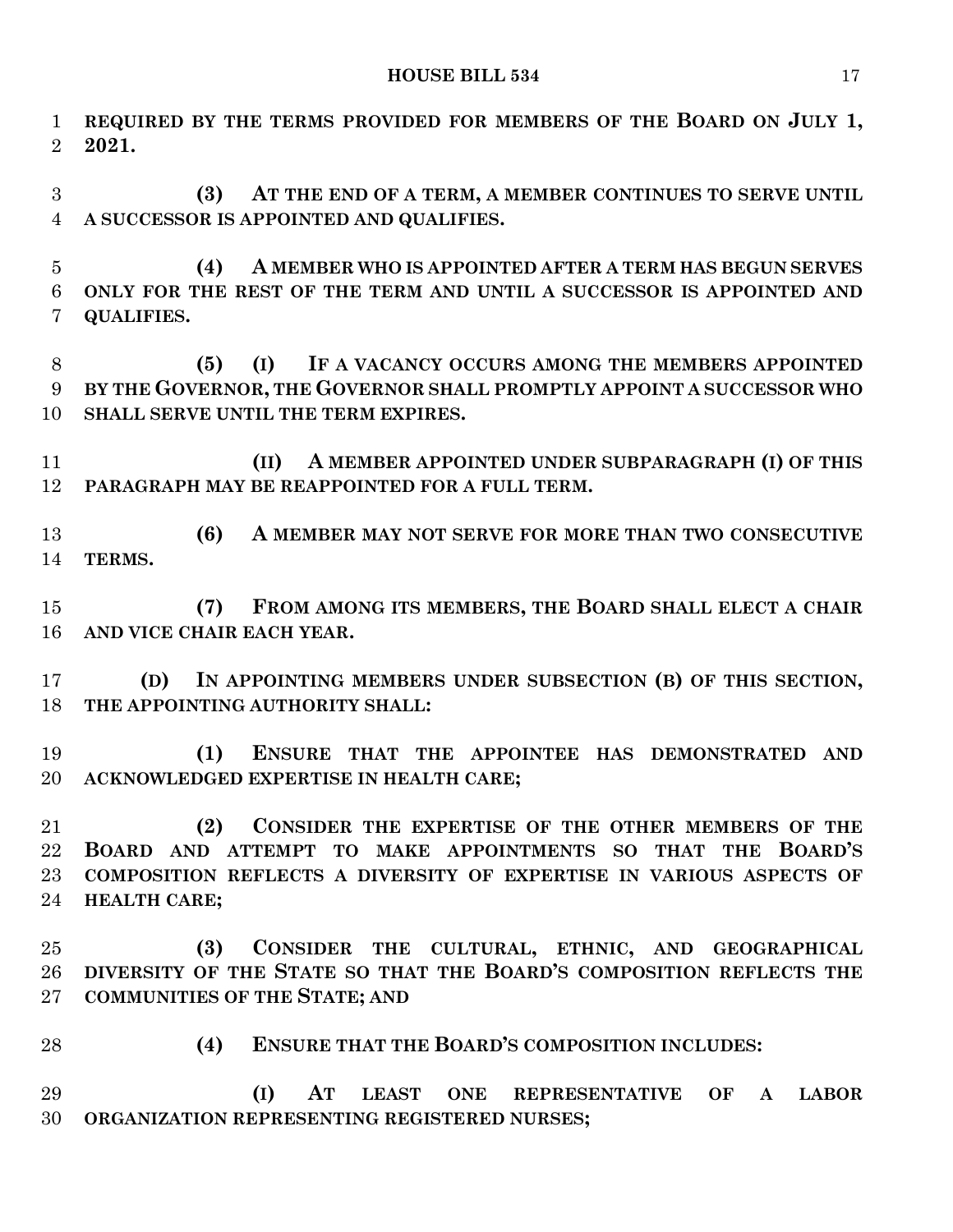|                                      | 18<br><b>HOUSE BILL 534</b>                                                                                                                                                                                                                                                                                                                                                            |
|--------------------------------------|----------------------------------------------------------------------------------------------------------------------------------------------------------------------------------------------------------------------------------------------------------------------------------------------------------------------------------------------------------------------------------------|
| $\mathbf{1}$                         | (II)<br>AT LEAST ONE REPRESENTATIVE OF THE GENERAL PUBLIC;                                                                                                                                                                                                                                                                                                                             |
| $\overline{2}$<br>$\boldsymbol{3}$   | (III)<br>${\bf A}{\bf T}$<br>LEAST ONE REPRESENTATIVE<br>OF<br>$\mathbf{A}$<br><b>LABOR</b><br>ORGANIZATION; AND                                                                                                                                                                                                                                                                       |
| $\overline{4}$<br>$\overline{5}$     | (IV) AT LEAST ONE REPRESENTATIVE OF THE MEDICAL<br>PROVIDER COMMUNITY.                                                                                                                                                                                                                                                                                                                 |
| 6<br>$\overline{7}$                  | (1)<br>(I) IN THIS SUBSECTION THE FOLLOWING WORDS HAVE THE<br>(E)<br>MEANINGS INDICATED.                                                                                                                                                                                                                                                                                               |
| 8                                    | (II) "AFFILIATION" MEANS:                                                                                                                                                                                                                                                                                                                                                              |
| 9                                    | A FINANCIAL INTEREST;<br>1.                                                                                                                                                                                                                                                                                                                                                            |
| 10<br>11                             | 2.<br>POSITION OF GOVERNANCE,<br>$\mathbf{A}$<br><b>INCLUDING</b><br>MEMBERSHIP ON A BOARD OF DIRECTORS, REGARDLESS OF COMPENSATION;                                                                                                                                                                                                                                                   |
| 12<br>13                             | 3.<br>A RELATIONSHIP THROUGH WHICH COMPENSATION<br>IS RECEIVED; OR                                                                                                                                                                                                                                                                                                                     |
| 14<br>15                             | A RELATIONSHIP FOR THE PROVISION OF SERVICES<br>4.<br>AS A REGULATED LOBBYIST.                                                                                                                                                                                                                                                                                                         |
| 16<br>17 <sup>1</sup>                | (III) "COMPENSATION" HAS THE MEANING STATED IN § 5-101 OF<br>THE GENERAL PROVISIONS ARTICLE.                                                                                                                                                                                                                                                                                           |
| 18<br>19                             | (IV) "FINANCIAL INTEREST" HAS THE MEANING STATED IN §<br>5-101 OF THE GENERAL PROVISIONS ARTICLE.                                                                                                                                                                                                                                                                                      |
| 20<br>21                             | (V) "REGULATED LOBBYIST" HAS THE MEANING STATED IN §<br>5-101 OF THE GENERAL PROVISIONS ARTICLE.                                                                                                                                                                                                                                                                                       |
| 22<br>23<br>24<br>25<br>26<br>$27\,$ | A MEMBER OF THE BOARD, WITHIN THE 2-YEAR PERIOD<br>(2)<br>IMMEDIATELY PRECEDING THE MEMBER'S APPOINTMENT AND WHILE SERVING ON<br>THE BOARD, OR A MEMBER OF THE STAFF OF THE BOARD MAY NOT BE EMPLOYED,<br>OR HAVE BEEN EMPLOYED, IN ANY CAPACITY BY A CONSULTANT TO A MEMBER OF<br>THE BOARD OF DIRECTORS OF, HAVE AN AFFILIATION WITH, OR OTHERWISE BE A<br><b>REPRESENTATIVE OF:</b> |
| 28                                   | A HEALTH CARE PROVIDER;<br>(I)                                                                                                                                                                                                                                                                                                                                                         |
| 29                                   | A HEALTH CARE FACILITY;<br>(II)                                                                                                                                                                                                                                                                                                                                                        |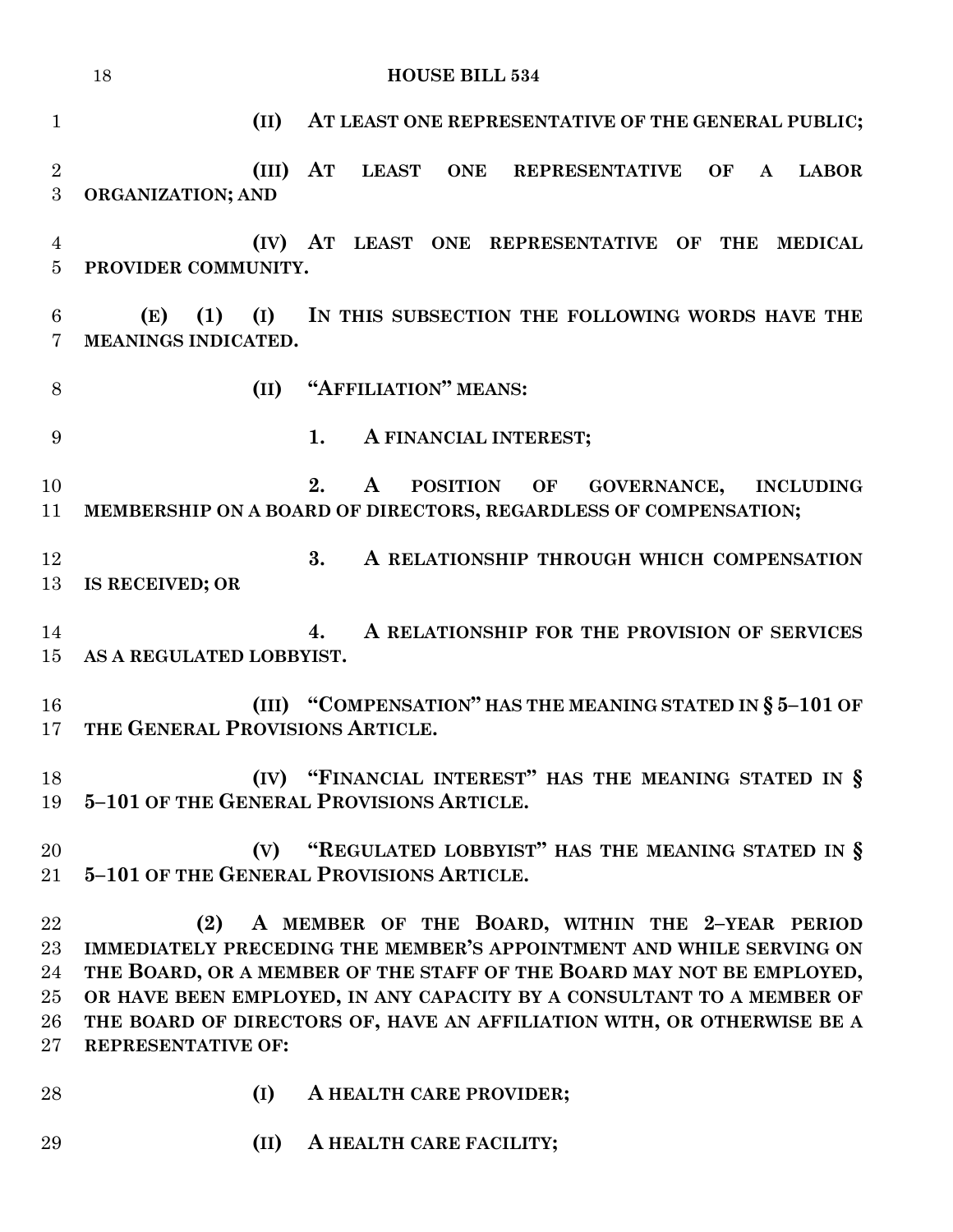**(III) A HEALTH CLINIC; (IV) A PHARMACEUTICAL COMPANY; (V) A MEDICAL EQUIPMENT COMPANY; OR (VI) A CARRIER, AN INSURANCE PRODUCER, A THIRD–PARTY ADMINISTRATOR, A MANAGED CARE ORGANIZATION, OR ANY OTHER PERSON CONTRACTING DIRECTLY WITH THOSE PERSONS. (3) A MEMBER OF THE BOARD MAY NOT ACCEPT EMPLOYMENT WITH OR RECEIVE COMPENSATION FROM A PERSON LISTED IN PARAGRAPH (2) OF THIS SUBSECTION FOR 2 YEARS IMMEDIATELY FOLLOWING THE END OF THE MEMBER'S TERM. (4) A MEMBER OF THE BOARD OR A STAFF MEMBER OF THE BOARD MAY NOT BE A MEMBER, A BOARD MEMBER, OR AN EMPLOYEE OF A TRADE ASSOCIATION OF HEALTH FACILITIES, HEALTH CLINICS, HEALTH CARE PROVIDERS, CARRIERS, INSURANCE PRODUCERS, THIRD–PARTY ADMINISTRATORS, MANAGED CARE ORGANIZATIONS, OR ANY OTHER ASSOCIATION OF ENTITIES IN A POSITION TO CONTRACT DIRECTLY WITH HEALTHY MARYLAND UNLESS THE MEMBER OR STAFF MEMBER OF THE BOARD: (I) RECEIVES NO COMPENSATION FOR RENDERING SERVICES AS A HEALTH CARE PROVIDER; AND (II) DOES NOT HAVE AN OWNERSHIP INTEREST IN A HEALTH CARE PRACTICE. (F) A MEMBER OF THE BOARD SHALL: (1) MEET THE REQUIREMENTS OF THIS TITLE AND ALL APPLICABLE STATE AND FEDERAL LAWS AND REGULATIONS; (2) SERVE THE PUBLIC INTEREST OF THE INDIVIDUALS, EMPLOYERS, AND TAXPAYERS SEEKING HEALTH CARE COVERAGE THROUGH HEALTHY MARYLAND; AND (3) ENSURE THE SOUND OPERATION AND FISCAL SOLVENCY OF HEALTHY MARYLAND.**

**(G) (1) THE BOARD SHALL DETERMINE THE TIMES, PLACES, AND**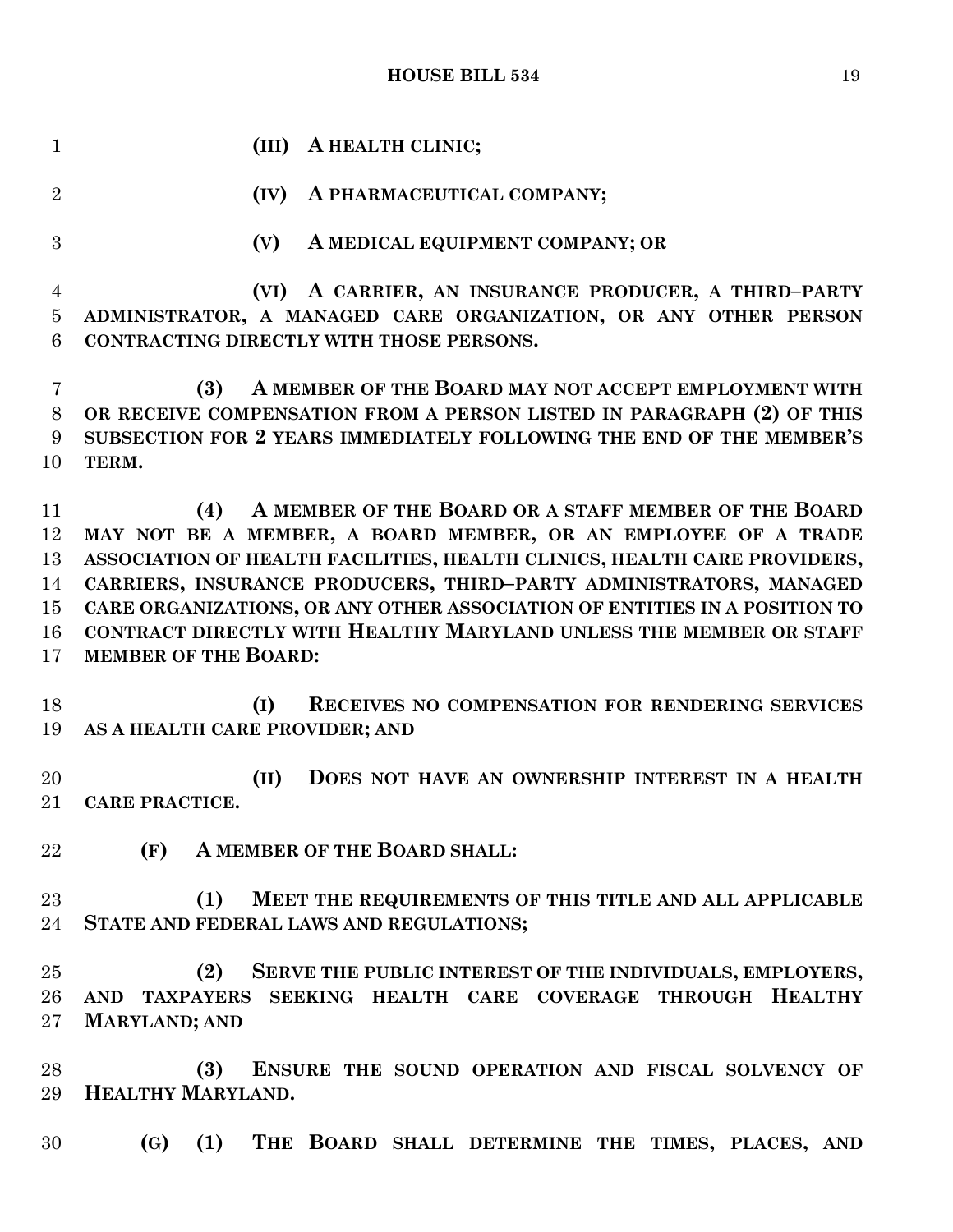|                                                  | 20                                | <b>HOUSE BILL 534</b>                                                                                                                                                                                                                                                                                                                                                                                                                                                                                                                                                          |
|--------------------------------------------------|-----------------------------------|--------------------------------------------------------------------------------------------------------------------------------------------------------------------------------------------------------------------------------------------------------------------------------------------------------------------------------------------------------------------------------------------------------------------------------------------------------------------------------------------------------------------------------------------------------------------------------|
| $\mathbf{1}$                                     |                                   | FREQUENCY OF ITS MEETINGS.                                                                                                                                                                                                                                                                                                                                                                                                                                                                                                                                                     |
| $\overline{2}$                                   | (2)                               | FIVE MEMBERS OF THE BOARD CONSTITUTE A QUORUM.                                                                                                                                                                                                                                                                                                                                                                                                                                                                                                                                 |
| 3<br>$\overline{4}$                              | (3)<br><b>LEAST FIVE MEMBERS.</b> | ACTION BY THE BOARD REQUIRES THE AFFIRMATIVE VOTE OF AT                                                                                                                                                                                                                                                                                                                                                                                                                                                                                                                        |
| $\overline{5}$                                   | (H)                               | A MEMBER OF THE BOARD:                                                                                                                                                                                                                                                                                                                                                                                                                                                                                                                                                         |
| 6<br>7                                           | (1)<br><b>BUT</b>                 | MAY NOT RECEIVE COMPENSATION AS A MEMBER OF THE BOARD;                                                                                                                                                                                                                                                                                                                                                                                                                                                                                                                         |
| 8                                                | (2)                               | <b>IS ENTITLED TO:</b>                                                                                                                                                                                                                                                                                                                                                                                                                                                                                                                                                         |
| 9<br>10                                          |                                   | A PER DIEM RATE AS PROVIDED IN THE STATE BUDGET FOR<br>(I)<br>ATTENDING SCHEDULED MEETINGS OF HEALTHY MARYLAND; AND                                                                                                                                                                                                                                                                                                                                                                                                                                                            |
| 11<br>12                                         |                                   | REIMBURSEMENT FOR EXPENSES UNDER THE STANDARD<br>(II)<br>STATE TRAVEL REGULATIONS, AS PROVIDED IN THE STATE BUDGET.                                                                                                                                                                                                                                                                                                                                                                                                                                                            |
| 13                                               | (I)                               | A MEMBER OF THE BOARD SHALL PERFORM THE MEMBER'S DUTIES:                                                                                                                                                                                                                                                                                                                                                                                                                                                                                                                       |
| 14                                               | (1)                               | IN GOOD FAITH;                                                                                                                                                                                                                                                                                                                                                                                                                                                                                                                                                                 |
| 15<br>16                                         | (2)                               | IN THE MANNER THE MEMBER REASONABLY BELIEVES TO BE IN<br>THE BEST INTEREST OF HEALTHY MARYLAND, HEALTHY MARYLAND MEMBERS,<br>17 AND RESIDENTS OF THE STATE; AND                                                                                                                                                                                                                                                                                                                                                                                                                |
| 18<br>19<br>20                                   | (3)<br>CIRCUMSTANCES.             | WITHOUT INTENTIONAL OR RECKLESS DISREGARD OF THE CARE<br>AN ORDINARILY PRUDENT PERSON IN A LIKE POSITION WOULD USE UNDER SIMILAR                                                                                                                                                                                                                                                                                                                                                                                                                                               |
| 21<br>22                                         | $(\mathrm{J})$<br>(1)             | A MEMBER OF THE BOARD SHALL BE SUBJECT TO TITLE 5,<br>(I)<br>SUBTITLES 1 THROUGH 7 OF THE GENERAL PROVISIONS ARTICLE.                                                                                                                                                                                                                                                                                                                                                                                                                                                          |
| 23<br>24<br>25<br>26<br>$27\,$<br>28<br>29<br>30 |                                   | IN ADDITION TO THE DISCLOSURE REQUIRED UNDER TITLE<br>(II)<br>5, SUBTITLE 6 OF THE GENERAL PROVISIONS ARTICLE, A MEMBER OF THE BOARD<br>SHALL DISCLOSE TO THE BOARD AND TO THE PUBLIC ANY RELATIONSHIP NOT<br>ADDRESSED IN THE REQUIRED FINANCIAL DISCLOSURE THAT THE MEMBER HAS<br>WITH A HEALTH CARE PROVIDER, A HEALTH CLINIC, A PHARMACEUTICAL COMPANY,<br>A MEDICAL EQUIPMENT COMPANY, A CARRIER, AN INSURANCE PRODUCER, A<br>THIRD-PARTY ADMINISTRATOR, A MANAGED CARE ORGANIZATION, OR ANY OTHER<br>ENTITY IN AN INDUSTRY INVOLVED IN MATTERS LIKELY TO COME BEFORE THE |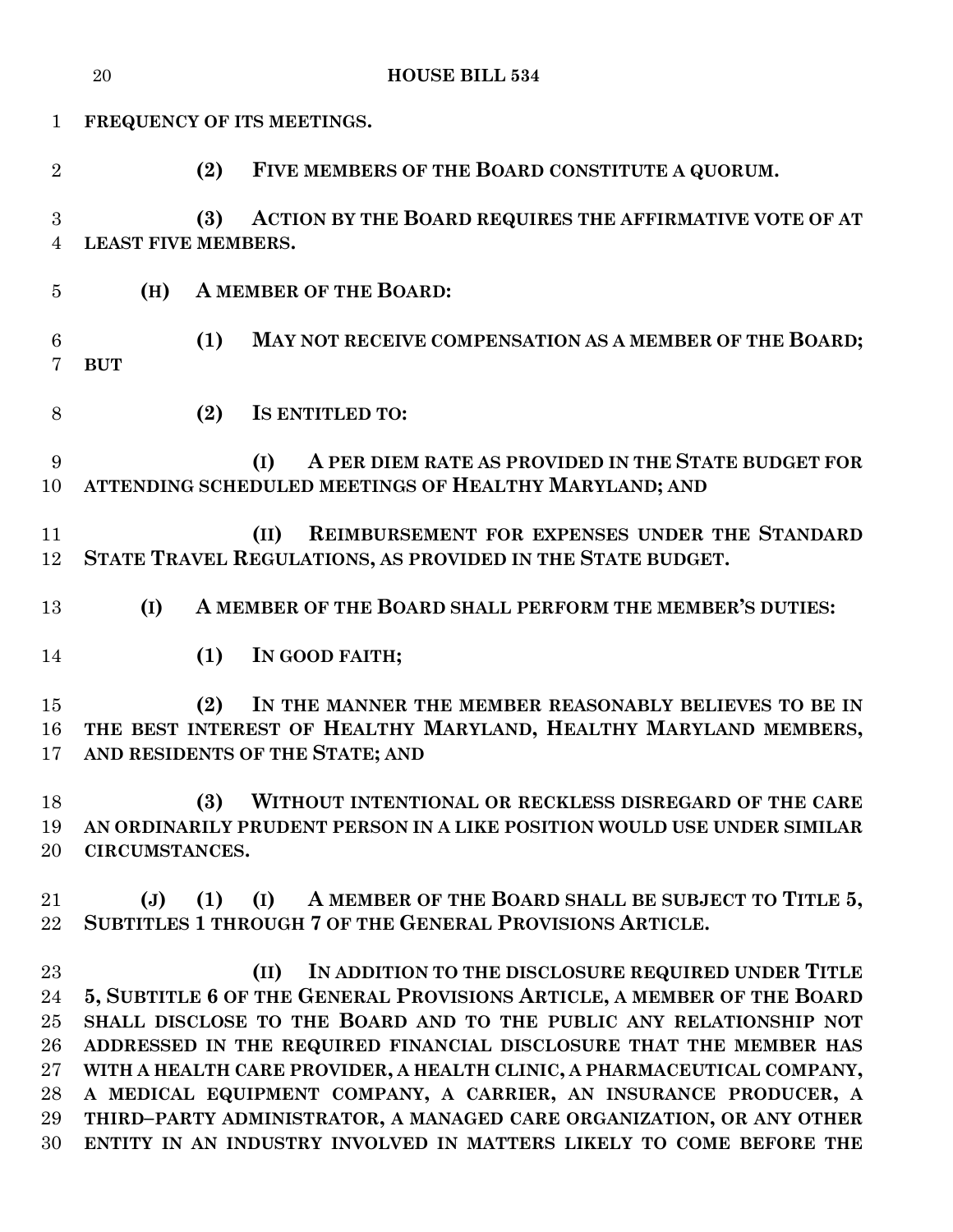**BOARD.**

 **(2) ON ALL MATTERS THAT COME BEFORE THE BOARD, THE MEMBER SHALL:**

 **(I) ADHERE STRICTLY TO THE CONFLICT OF INTEREST PROVISIONS UNDER TITLE 5, SUBTITLE 5 OF THE GENERAL PROVISIONS ARTICLE RELATING TO RESTRICTIONS ON PARTICIPATION, EMPLOYMENT, AND FINANCIAL INTERESTS; AND**

 **(II) PROVIDE FULL DISCLOSURE TO THE BOARD AND THE PUBLIC ON:**

 **1. ANY MATTER THAT GIVES RISE TO A POTENTIAL CONFLICT OF INTEREST; AND**

 **2. THE MANNER IN WHICH THE MEMBER WILL COMPLY WITH THE PROVISIONS OF TITLE 5, SUBTITLE 5 OF THE GENERAL PROVISIONS ARTICLE TO AVOID ANY CONFLICT OF INTEREST OR APPEARANCE OF A CONFLICT OF INTEREST.**

 **(K) A MEMBER OF THE BOARD WHO PERFORMS THE MEMBER'S DUTIES IN ACCORDANCE WITH THE STANDARD ESTABLISHED UNDER SUBSECTION (I) OF THIS SECTION MAY NOT BE LIABLE PERSONALLY FOR ACTIONS TAKEN AS A MEMBER WHEN DONE IN GOOD FAITH, WITHOUT INTENT TO DEFRAUD, AND IN CONNECTION WITH THE ADMINISTRATION, MANAGEMENT, OR CONDUCT OF THIS TITLE OR ACTIONS RELATED TO THIS TITLE.**

 **(L) A MEMBER OF THE BOARD MAY BE REMOVED FOR INCOMPETENCE, MISCONDUCT, OR FAILURE TO PERFORM THE DUTIES OF THE POSITION.**

**25–302.**

 **(A) (1) THE BOARD SHALL APPOINT AN EXECUTIVE DIRECTOR OF HEALTHY MARYLAND.**

 **(2) THE EXECUTIVE DIRECTOR SHALL SERVE AT THE PLEASURE OF THE BOARD.**

 **(3) THE BOARD SHALL DETERMINE THE APPROPRIATE COMPENSATION FOR THE EXECUTIVE DIRECTOR.**

**(B) UNDER THE DIRECTION OF THE BOARD, THE EXECUTIVE DIRECTOR**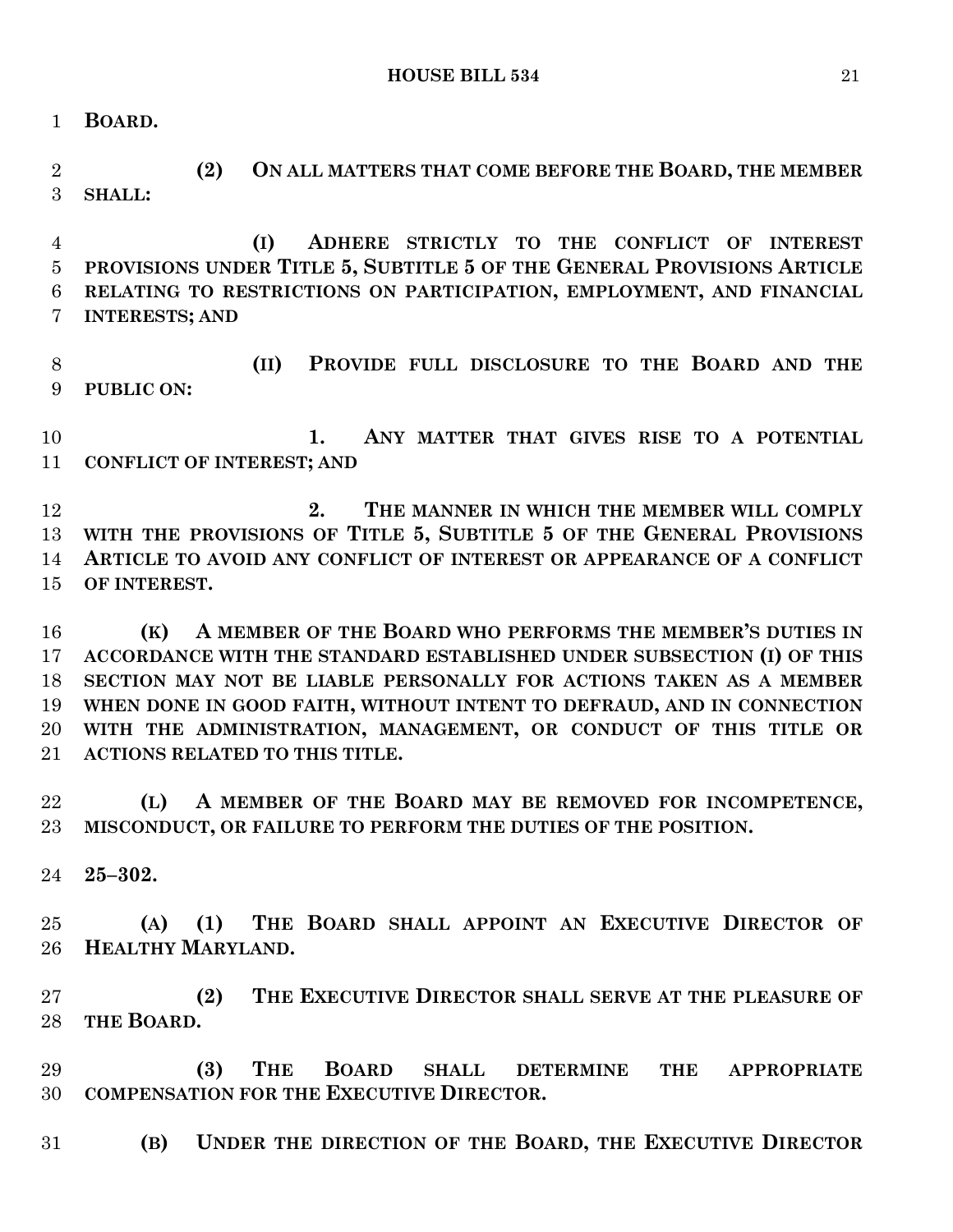**SHALL:**

 **(1) BE THE CHIEF ADMINISTRATIVE OFFICER OF HEALTHY MARYLAND, INCLUDING THE HEALTHY MARYLAND TRUST FUND; (2) DIRECT, ORGANIZE, ADMINISTER, AND MANAGE THE OPERATIONS OF HEALTHY MARYLAND AND THE BOARD; AND (3) PERFORM ALL DUTIES NECESSARY TO COMPLY WITH AND CARRY OUT THE PROVISIONS OF THIS TITLE, OTHER APPLICABLE STATE LAWS AND REGULATIONS, AND THE AFFORDABLE CARE ACT. (C) (1) IN ACCORDANCE WITH THE STATE BUDGET, THE EXECUTIVE DIRECTOR, OR THE EXECUTIVE DIRECTOR'S DESIGNEE, MAY EMPLOY AND RETAIN A STAFF FOR HEALTHY MARYLAND TO IMPLEMENT THE PURPOSES AND INTENT OF THIS TITLE. (2) (I) THE EXECUTIVE DIRECTOR MAY SET THE COMPENSATION OF A HEALTHY MARYLAND EMPLOYEE OR AN INDEPENDENT CONTRACTOR OF HEALTHY MARYLAND WHO IS IN A POSITION THAT: 1. IS UNIQUE TO HEALTHY MARYLAND; 2. REQUIRES SPECIFIC SKILLS OR EXPERIENCE TO PERFORM THE DUTIES OF THE POSITION; AND 3. DOES NOT REQUIRE THE EMPLOYEE TO PERFORM FUNCTIONS THAT ARE COMPARABLE TO FUNCTIONS PERFORMED IN OTHER UNITS OF THE EXECUTIVE BRANCH OF STATE GOVERNMENT. (II) THE SECRETARY OF BUDGET AND MANAGEMENT, IN CONSULTATION WITH THE EXECUTIVE DIRECTOR, SHALL DETERMINE THE POSITIONS AND TYPES OF INDEPENDENT CONTRACTORS FOR WHICH THE EXECUTIVE DIRECTOR MAY SET COMPENSATION UNDER SUBPARAGRAPH (I) OF THIS PARAGRAPH. (3) IN HIRING STAFF FOR FUNCTIONS THAT MUST BE PERFORMED BY STATE PERSONNEL UNDER THE AFFORDABLE CARE ACT OR OTHER APPLICABLE FEDERAL OR STATE LAWS, THE EXECUTIVE DIRECTOR'S APPOINTMENT, RETENTION, AND REMOVAL OF STAFF SHALL BE IN ACCORDANCE WITH DIVISION I**

- **OF THE STATE PERSONNEL AND PENSIONS ARTICLE.**
- 
- **(4) IN HIRING STAFF FOR FUNCTIONS THAT HAVE BEEN AND**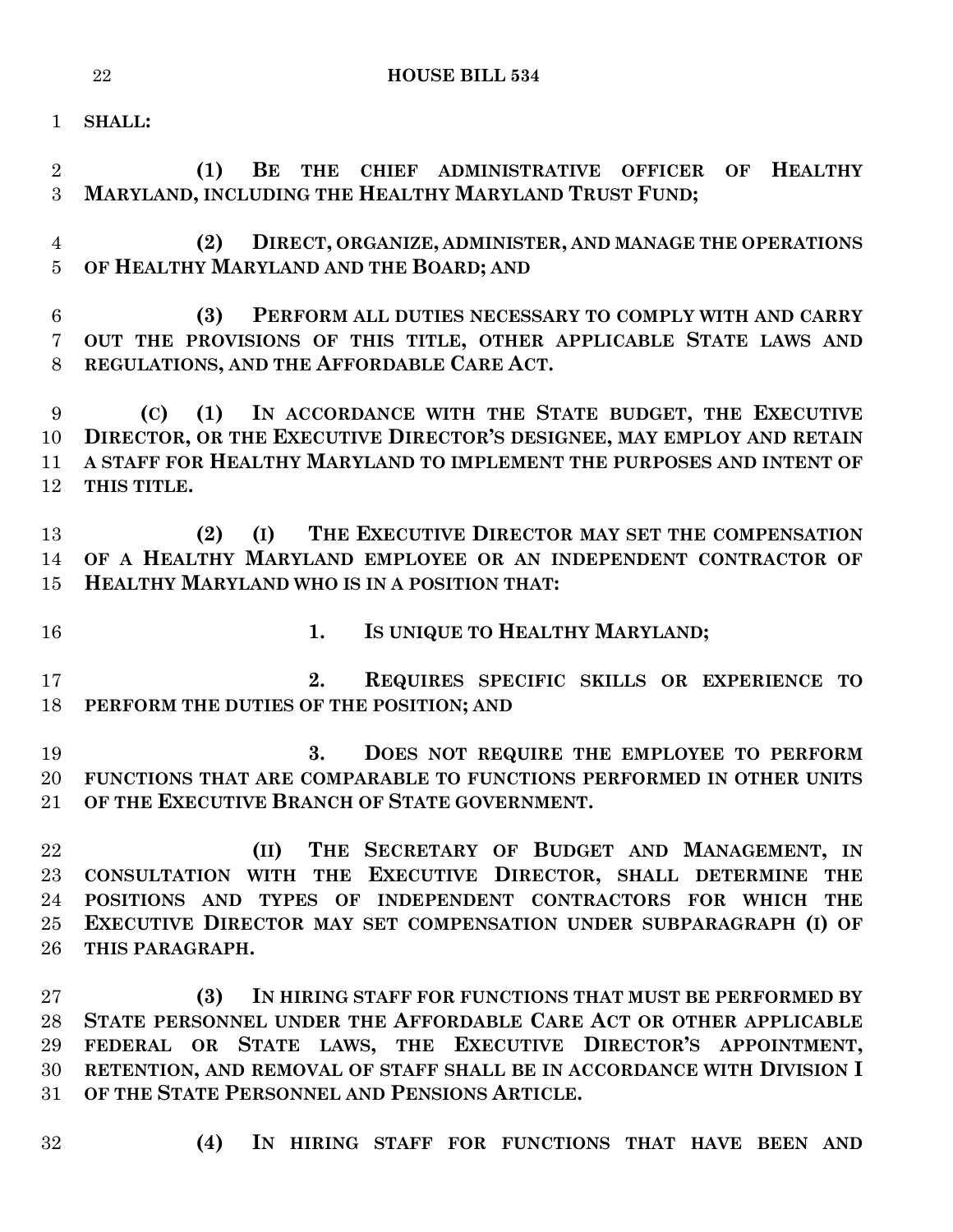**CURRENTLY ARE PERFORMED BY STATE PERSONNEL, THE EXECUTIVE DIRECTOR'S APPOINTMENT, RETENTION, AND REMOVAL OF STAFF SHALL BE IN ACCORDANCE WITH DIVISION I OF THE STATE PERSONNEL AND PENSIONS ARTICLE.**

 **(5) EXCEPT AS PROVIDED IN PARAGRAPH (6) OF THIS SUBSECTION, STAFF FOR ALL OTHER POSITIONS NECESSARY TO CARRY OUT THE PURPOSES OF THIS TITLE SHALL BE POSITIONS IN THE EXECUTIVE SERVICE OR MANAGEMENT SERVICE, OR SPECIAL APPOINTMENTS OF THE SKILLED SERVICE OR THE PROFESSIONAL SERVICE IN THE STATE PERSONNEL MANAGEMENT SYSTEM.**

 **(6) THE EXECUTIVE DIRECTOR MAY RETAIN AS INDEPENDENT CONTRACTORS ATTORNEYS, FINANCIAL CONSULTANTS, AND ANY OTHER PROFESSIONALS OR CONSULTANTS NECESSARY TO CARRY OUT THE PLANNING, DEVELOPMENT, AND OPERATIONS OF THE HEALTHY MARYLAND PROGRAM, AND THE PROVISIONS OF THIS TITLE.**

 **(7) THE EXECUTIVE DIRECTOR, OR THE EXECUTIVE DIRECTOR'S DESIGNEE, SHALL GIVE PREFERENCE IN HIRING UNDER THIS SUBSECTION TO ALL INDIVIDUALS DISPLACED OR UNEMPLOYED AS A DIRECT RESULT OF THE IMPLEMENTATION OF HEALTHY MARYLAND.**

 **(D) THE EXECUTIVE DIRECTOR SHALL DETERMINE THE CLASSIFICATION, GRADE, AND COMPENSATION OF THE POSITIONS DESIGNATED UNDER SUBSECTION (C)(2) OF THIS SECTION:**

 **(1) IN CONSULTATION WITH THE SECRETARY OF BUDGET AND MANAGEMENT;**

- **(2) WITH THE APPROVAL OF THE BOARD; AND**
- 

**(3) WHEN POSSIBLE, IN ACCORDANCE WITH THE STATE PAY PLAN.**

 **(E) (1) THE EXECUTIVE DIRECTOR SHALL SUBMIT TO THE SECRETARY OF BUDGET AND MANAGEMENT, AT LEAST 45 DAYS BEFORE THE EFFECTIVE DATE OF THE CHANGE, EACH CHANGE TO HEALTHY MARYLAND'S SALARY PLANS THAT INVOLVE INCREASES OR DECREASES IN SALARY RANGES OTHER THAN THOSE ASSOCIATED WITH ROUTINE RECLASSIFICATIONS AND PROMOTIONS OR GENERAL SALARY INCREASES APPROVED BY THE GENERAL ASSEMBLY.**

 **(2) CHANGES REQUIRED TO BE REPORTED UNDER PARAGRAPH (1) OF THIS SUBSECTION INCLUDE:**

- 
- **(I) THE CREATION OR ABOLITION OF CLASSES;**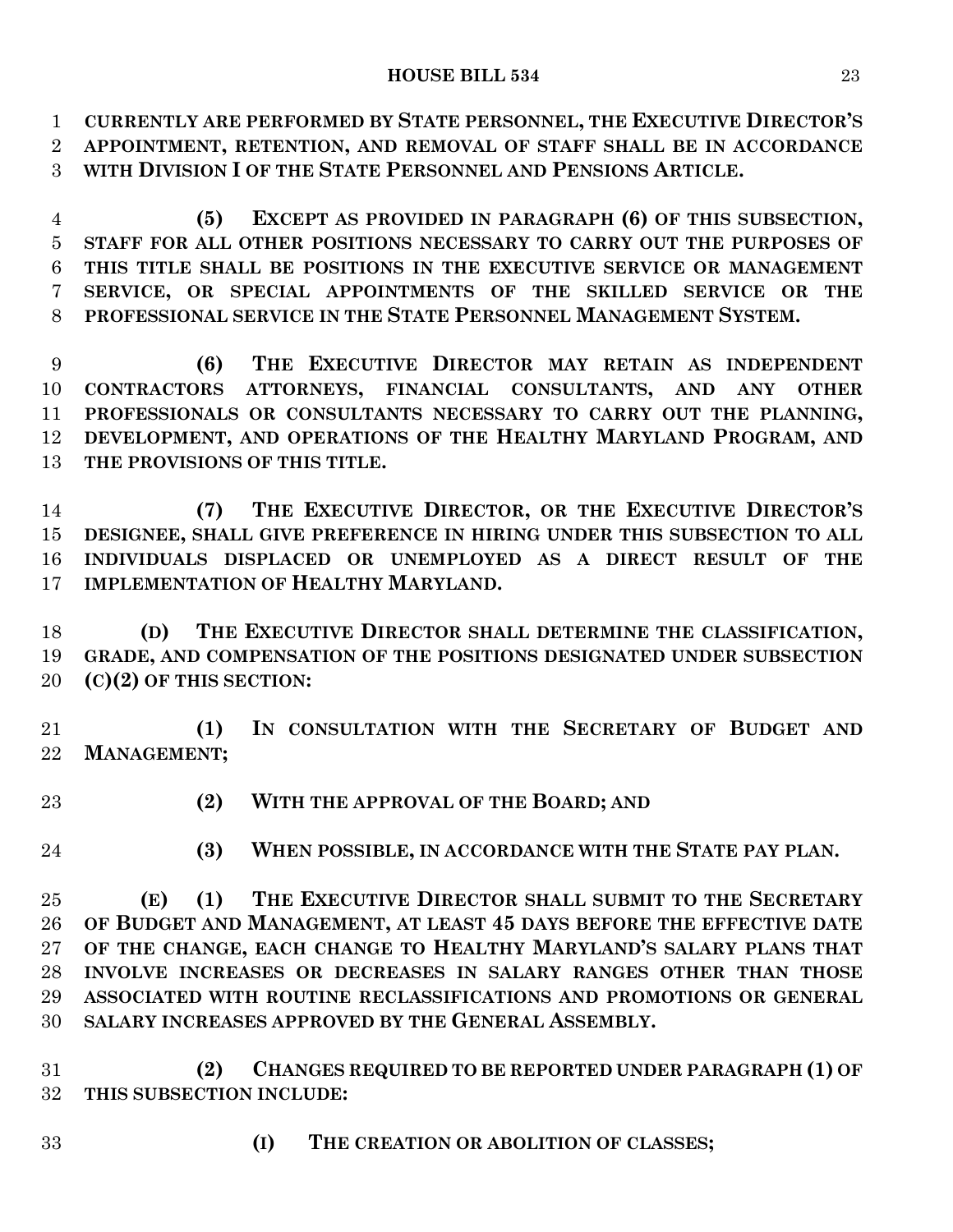**(II) THE REGRADING OF CLASSES FROM ONE ESTABLISHED RANGE TO ANOTHER; AND**

 **(III) THE CREATION OF NEW PAY SCHEDULES OR RANGES. (3) THE SECRETARY OF BUDGET AND MANAGEMENT SHALL: (I) REVIEW THE PROPOSED CHANGE; AND (II) AT LEAST 15 DAYS BEFORE THE EFFECTIVE DATE OF THE PROPOSED CHANGE: 1. ADVISE THE EXECUTIVE DIRECTOR WHETHER THE CHANGE WOULD HAVE AN ADVERSE EFFECT ON COMPARABLE STATE JOBS; AND 2. IF THERE WOULD BE AN ADVERSE EFFECT, RECOMMEND AN ALTERNATIVE CHANGE THAT WOULD NOT HAVE AN ADVERSE EFFECT ON COMPARABLE STATE JOBS. (4) FAILURE OF THE SECRETARY OF BUDGET AND MANAGEMENT TO RESPOND TO THE PROPOSED CHANGE IN A TIMELY MANNER SHALL BE CONSIDERED TO BE AGREEMENT WITH THE CHANGE AS SUBMITTED. (F) EXCEPT AS OTHERWISE PROVIDED IN THIS TITLE, AN EMPLOYEE OR INDEPENDENT CONTRACTOR OF HEALTHY MARYLAND IS NOT SUBJECT TO ANY LAW, REGULATION, OR EXECUTIVE ORDER GOVERNING STATE COMPENSATION, INCLUDING: (1) FURLOUGHS; (2) PAY CUTS; AND (3) ANY OTHER GENERAL FUND COST–SAVINGS MEASURE. 25–303. (A) SUBJECT TO ANY LIMITATIONS UNDER THIS TITLE OR OTHER APPLICABLE LAW, THE BOARD SHALL HAVE ALL POWERS NECESSARY OR CONVENIENT TO CARRY OUT THE FUNCTIONS AUTHORIZED BY THE AFFORDABLE CARE ACT AND CONSISTENT WITH THE PURPOSES OF HEALTHY MARYLAND.**

**(B) THE ENUMERATION OF SPECIFIC POWERS IN THIS TITLE IS NOT**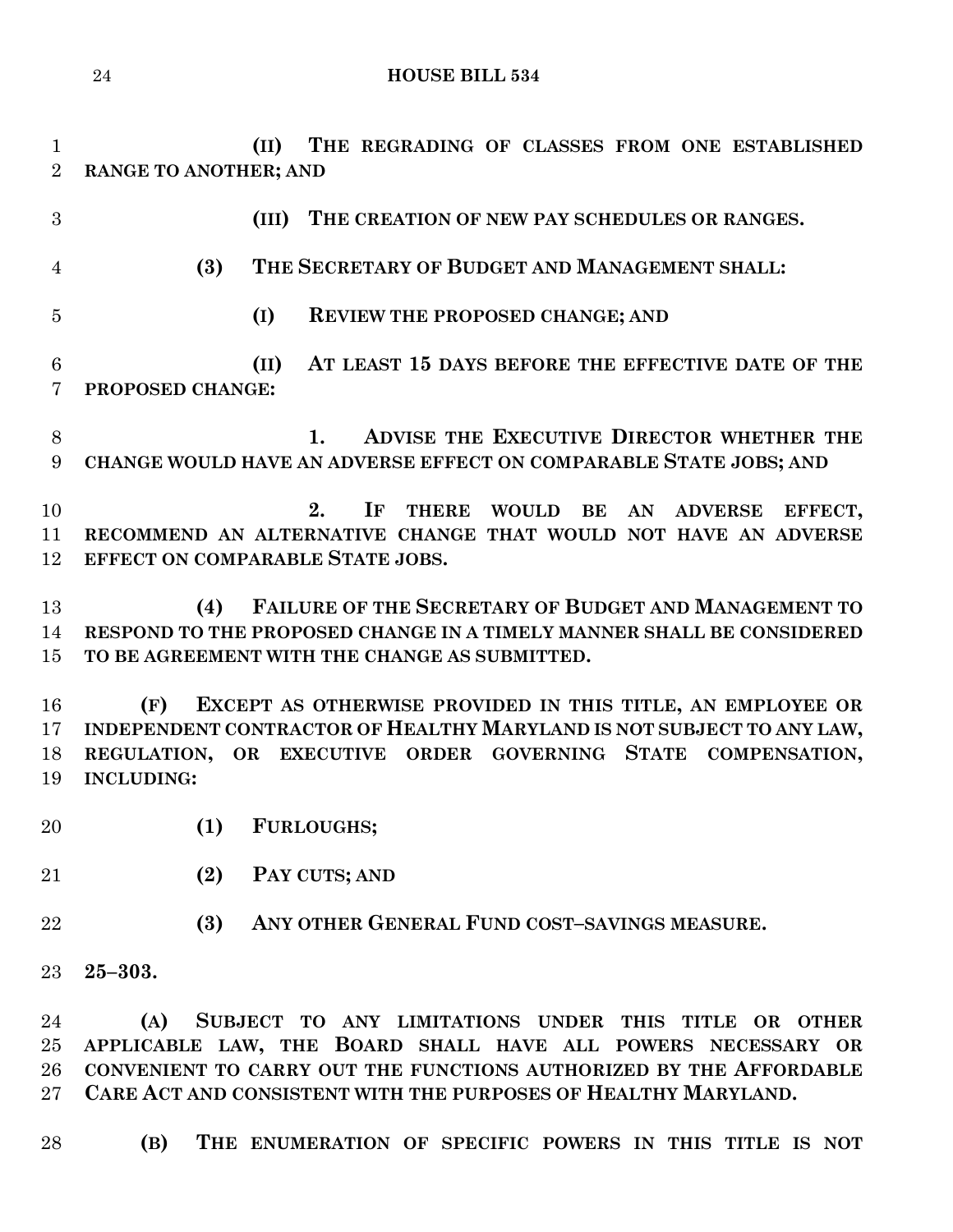**INTENDED TO RESTRICT THE BOARD'S POWER TO TAKE ANY LAWFUL ACTION THAT THE BOARD DETERMINES IS NECESSARY OR CONVENIENT TO CARRY OUT THE FUNCTIONS AUTHORIZED BY THE AFFORDABLE CARE ACT AND CONSISTENT WITH THE PURPOSES OF HEALTHY MARYLAND.**

 **(C) IN ADDITION TO THE POWERS SET FORTH ELSEWHERE IN THIS TITLE, THE BOARD MAY:**

**(1) ADOPT AND ALTER AN OFFICIAL SEAL;**

 **(2) ORGANIZE, ADMINISTER, AND MARKET HEALTHY MARYLAND AND HEALTHY MARYLAND SERVICES AS A SINGLE–PAYER PROGRAM UNDER THE NAME "HEALTHY MARYLAND" OR ANY OTHER NAME AS THE BOARD DETERMINES;**

**(3) SUE, BE SUED, PLEAD, AND BE IMPLEADED;**

**(4) ADOPT BYLAWS, RULES, AND POLICIES;**

**(5) ADOPT REGULATIONS TO CARRY OUT THIS TITLE:**

 **(I) IN ACCORDANCE WITH TITLE 10, SUBTITLE 1 OF THE STATE GOVERNMENT ARTICLE; AND**

 **(II) THAT DO NOT CONFLICT WITH OR PREVENT THE APPLICATION OF REGULATIONS ADOPTED BY THE UNITED STATES SECRETARY OF HEALTH AND HUMAN SERVICES UNDER TITLE 1, SUBTITLE D OF THE AFFORDABLE CARE ACT;**

- **(6) MAINTAIN AN OFFICE AT THE PLACE DESIGNATED BY THE BOARD;**
- **(7) CREATE COMMITTEES FROM AMONG ITS MEMBERS;**

 **(8) MAKE AGREEMENTS WITH A GRANTOR OR PAYOR OF FUNDS, PROPERTY, OR SERVICES;**

 **(9) ENTER INTO ANY AGREEMENTS OR CONTRACTS AND EXECUTE THE INSTRUMENTS NECESSARY OR CONVENIENT TO MANAGE ITS OWN AFFAIRS AND CARRY OUT THE PURPOSES OF THIS TITLE, INCLUDING CONTRACTS WITH HEALTH CARE PROVIDERS;**

 **(10) APPLY FOR AND RECEIVE GIFTS, GRANTS, DONATIONS, CONTRACTS, OR OTHER FUNDING FROM ANY AGENCY OF THE FEDERAL GOVERNMENT, ANY AGENCY OF THE STATE, AND ANY MUNICIPALITY, COUNTY, OR**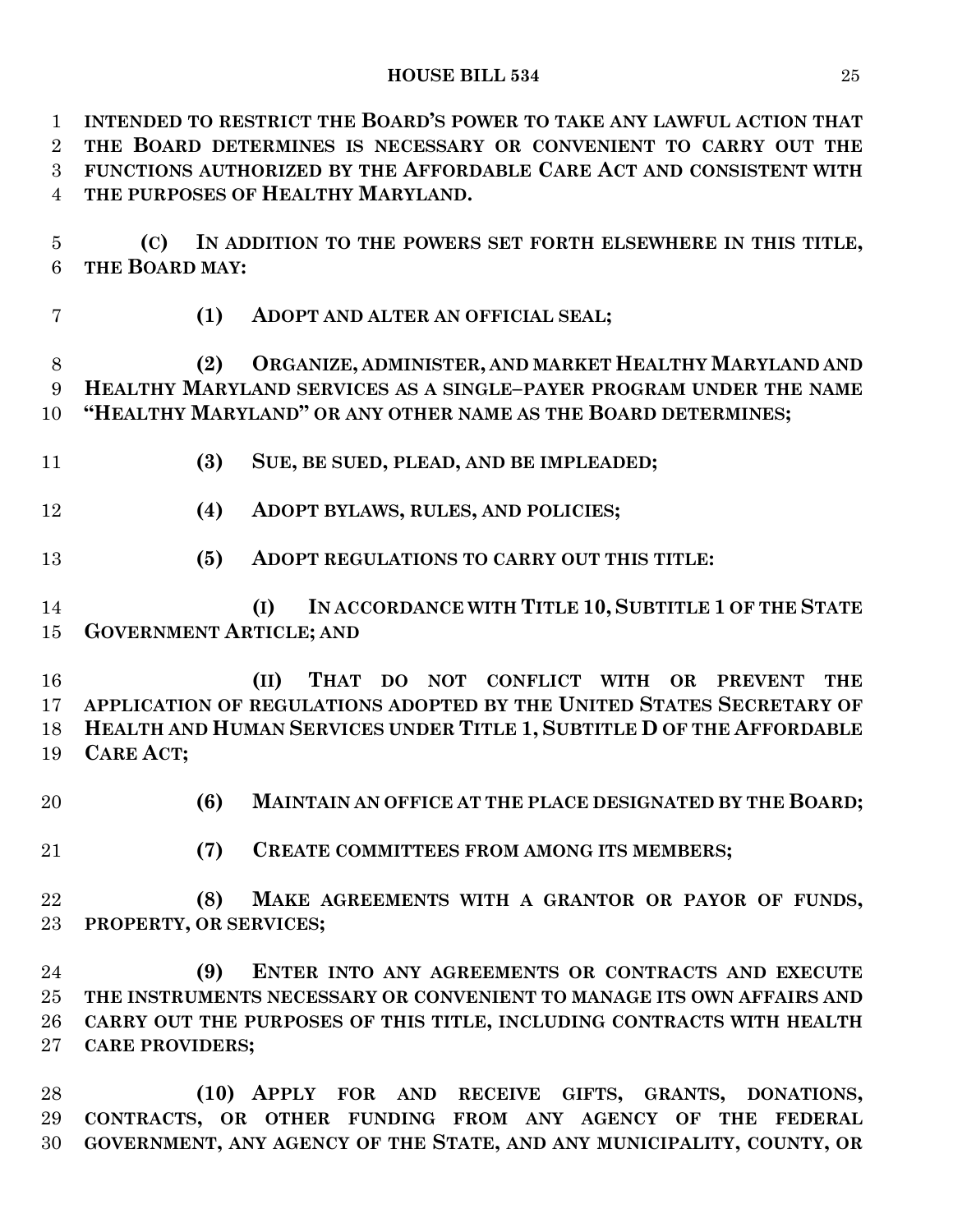**OTHER POLITICAL SUBDIVISION OF THE STATE;**

 **(11) APPLY FOR AND RECEIVE GIFTS, GRANTS, DONATIONS, CONTRACTS, OR OTHER PRIVATE OR PUBLIC FUNDING FROM INDIVIDUALS, ASSOCIATIONS, PRIVATE FOUNDATIONS, AND CORPORATIONS, IN COMPLIANCE WITH TITLE 5, SUBTITLES 1 THROUGH 7 OF THE GENERAL PROVISIONS ARTICLE;**

 **(12) SHARE INFORMATION WITH RELEVANT STATE ENTITIES, CONSISTENT WITH THE CONFIDENTIALITY PROVISIONS IN THIS TITLE AND AS NECESSARY FOR THE ADMINISTRATION OF HEALTHY MARYLAND; AND**

 **(13) SUBJECT TO THE LIMITATIONS OF THIS TITLE, EXERCISE ANY OTHER POWER THAT IS REASONABLY NECESSARY OR CONVENIENT TO CARRY OUT THE PURPOSES OF THIS TITLE.**

 **(D) (1) TO CARRY OUT THE PURPOSES OF THIS TITLE OR PERFORM ANY OF ITS FUNCTIONS UNDER THIS TITLE, THE BOARD MAY CONTRACT OR ENTER INTO MEMORANDA OF UNDERSTANDING WITH ELIGIBLE ENTITIES.**

 **(2) THE OPERATIONS OF HEALTHY MARYLAND ARE SUBJECT TO THE PROVISIONS OF THIS TITLE WHETHER THE OPERATIONS ARE PERFORMED DIRECTLY BY HEALTHY MARYLAND OR THROUGH AN ENTITY UNDER A CONTRACT WITH HEALTHY MARYLAND.**

 **(3) THE BOARD SHALL ENSURE THAT ANY ENTITY UNDER A CONTRACT WITH HEALTHY MARYLAND COMPLIES WITH THE PROVISIONS OF THIS TITLE WHEN PERFORMING SERVICES THAT ARE SUBJECT TO THIS TITLE ON BEHALF OF HEALTHY MARYLAND.**

 **(E) (1) IN ACCORDANCE WITH TITLE 12, SUBTITLE 4 OF THE STATE FINANCE AND PROCUREMENT ARTICLE, THE BOARD SHALL ADOPT WRITTEN POLICIES AND PROCEDURES GOVERNING ALL PROCUREMENTS OF HEALTHY MARYLAND.**

 **(2) TO THE FULLEST EXTENT PRACTICABLE AND IN A MANNER THAT DOES NOT IMPAIR HEALTHY MARYLAND'S ABILITY TO CARRY OUT THE PURPOSES OF THIS TITLE, THE BOARD'S PROCUREMENT POLICIES AND PROCEDURES SHALL ESTABLISH AN OPEN AND TRANSPARENT PROCESS THAT:**

 **(I) PROMOTES PUBLIC CONFIDENCE IN THE PROCUREMENTS OF HEALTHY MARYLAND;**

- 
- **(II) ENSURES FAIR AND EQUITABLE TREATMENT OF ALL**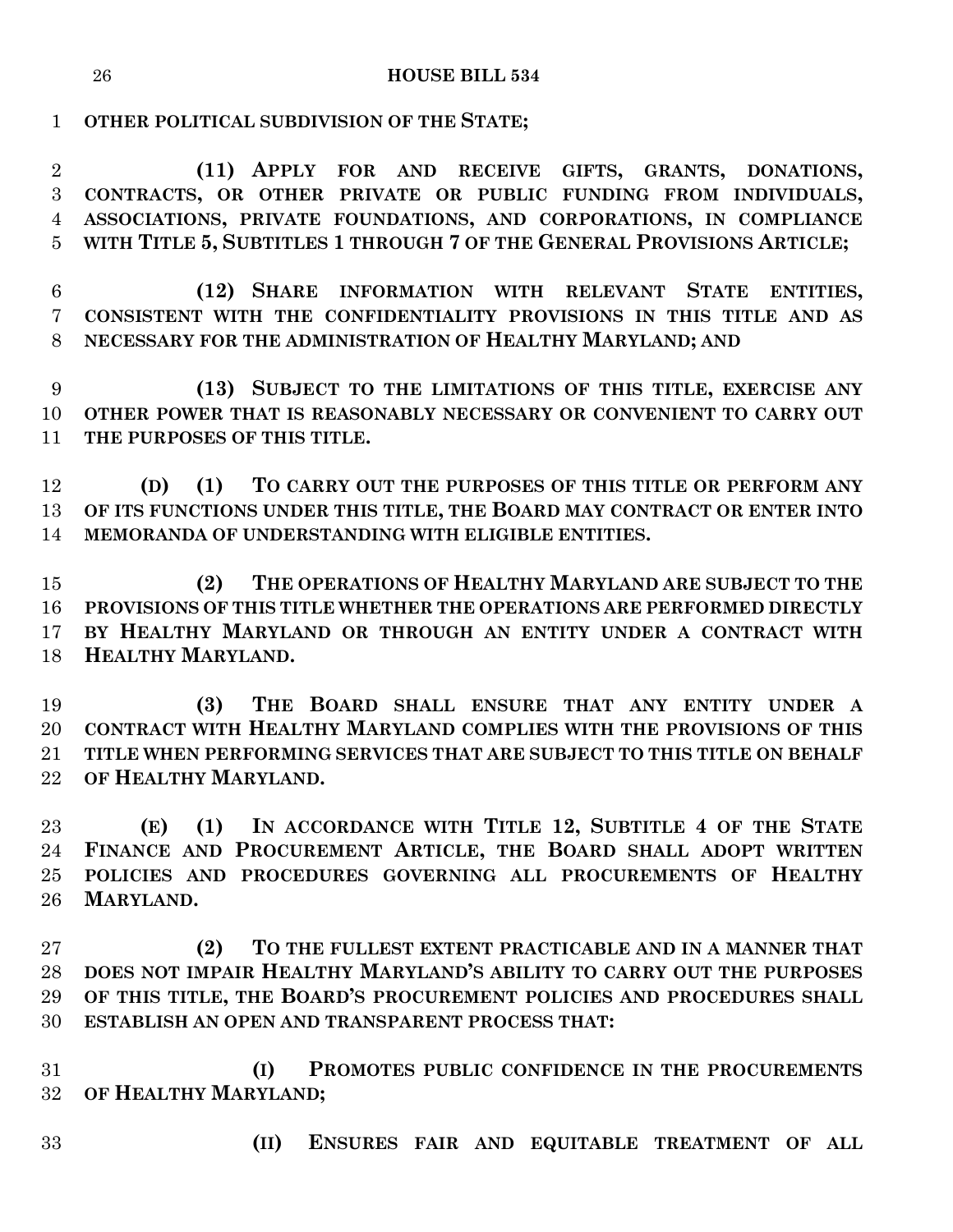**PERSONS AND ENTITIES THAT PARTICIPATE IN THE PROCUREMENT SYSTEM OF HEALTHY MARYLAND; (III) FOSTERS APPROPRIATE COMPETITION AND PROVIDES SAFEGUARDS FOR MAINTAINING A PROCUREMENT SYSTEM OF QUALITY AND INTEGRITY; (IV) PROMOTES INCREASED ECONOMIC EFFICIENCY AND RESPONSIBILITY ON THE PART OF HEALTHY MARYLAND; (V) ACHIEVES THE MAXIMUM BENEFIT FROM THE PURCHASING POWER OF HEALTHY MARYLAND; AND (VI) PROVIDES CLARITY AND SIMPLICITY IN THE RULES AND PROCEDURES GOVERNING THE PROCUREMENTS OF HEALTHY MARYLAND. (F) TO CARRY OUT THE PURPOSES OF THIS TITLE, THE BOARD SHALL: (1) CONSULT WITH AND SOLICIT INPUT FROM THE COMMITTEE AND ANY OTHER PERSON AS THE BOARD DETERMINES IS APPROPRIATE; (2) PROMOTE THE PUBLIC UNDERSTANDING AND AWARENESS OF AVAILABLE BENEFITS AND PROGRAMS OF HEALTHY MARYLAND; (3) AVOID JEOPARDIZING FEDERAL FINANCIAL PARTICIPATION IN THE PROGRAMS THAT ARE INCORPORATED INTO HEALTHY MARYLAND; (4) ENSURE THAT THERE IS ADEQUATE FUNDING TO MEET THE HEALTH CARE NEEDS OF RESIDENTS AND TO COMPENSATE HEALTH CARE PROVIDERS THAT PARTICIPATE IN HEALTHY MARYLAND; (5) EVALUATE REQUESTS FOR CAPITAL EXPENSES REQUIRED TO MEET THE HEALTH CARE NEEDS OF RESIDENTS; (6) APPROVE THE BENEFITS PROVIDED BY HEALTHY MARYLAND; (7) EVALUATE THE PERFORMANCE OF HEALTHY MARYLAND; (8) EVALUATE AND MAKE RECOMMENDATIONS TO THE GENERAL ASSEMBLY ON ANY LEGISLATION RELATED TO HEALTHY MARYLAND; (9) GUARANTEE THAT MECHANISMS FOR PUBLIC FEEDBACK ARE ACCESSIBLE AND NONDISCRIMINATORY; AND**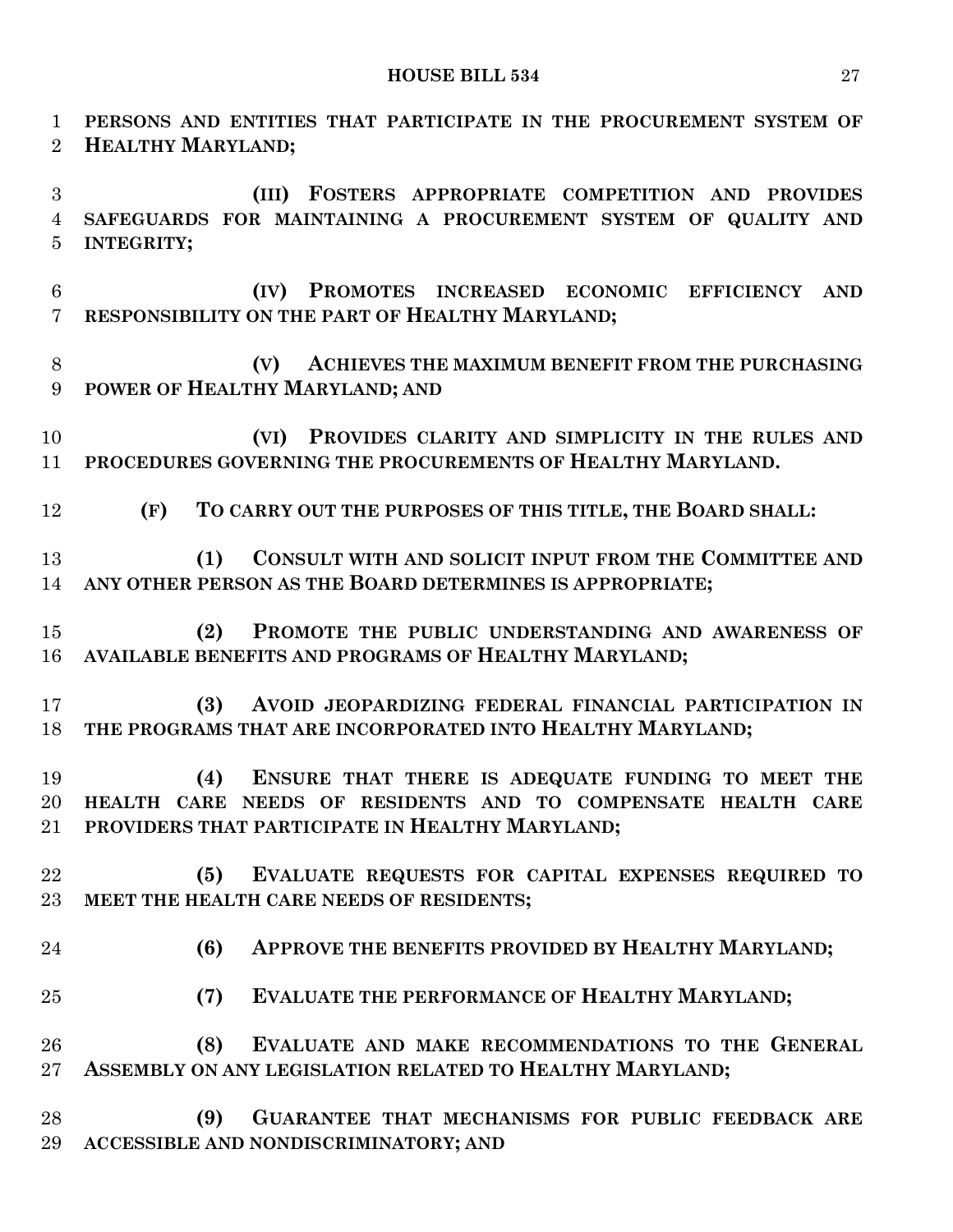**(10) DEVELOP A PLAN TO COORDINATE THE ACTIVITIES OF HEALTHY MARYLAND WITH THE ACTIVITIES OF THE MARYLAND HEALTH CARE COMMISSION, THE HEALTH SERVICES COST REVIEW COMMISSION, AND THE DEPARTMENT TO ENSURE APPROPRIATE PLANNING FOR THE EFFECTIVE DELIVERY AND EQUITABLE DISTRIBUTION OF HEALTH CARE SERVICES THROUGHOUT THE STATE.**

 **(G) THE BOARD SHALL PROVIDE GRANTS FROM FUNDS IN THE HEALTHY MARYLAND TRUST FUND OR FUNDS OTHERWISE APPROPRIATED FOR HEALTH PLANNING TO THE HEALTH PLANNING PROGRAMS ESTABLISHED BY THE MARYLAND HEALTH CARE COMMISSION TO SUPPORT THE OPERATION OF THOSE PROGRAMS.**

 **(H) THE BOARD SHALL PROVIDE FUNDS FROM THE FUND OR FUNDS OTHERWISE APPROPRIATED FOR THE PURPOSE OF WORKER RETRAINING AND JOB TRANSITION ASSISTANCE TO THE MARYLAND DEPARTMENT OF LABOR FOR:**

 **(1) A PROGRAM FOR RETRAINING AND ASSISTING JOB TRANSITION FOR INDIVIDUALS EMPLOYED OR PREVIOUSLY EMPLOYED IN THE FIELDS OF HEALTH INSURANCE, HEALTH CARE SERVICE PLANS, AND OTHER THIRD–PARTY PAYMENTS FOR HEALTH CARE; AND**

 **(2) A PROGRAM FOR RETRAINING AND ASSISTING JOB TRANSITION FOR THOSE INDIVIDUALS EMPLOYED OR PREVIOUSLY EMPLOYED IN FIELDS PROVIDING SERVICES TO HEALTH CARE PROVIDERS TO DEAL WITH THIRD–PARTY PAYORS FOR HEALTH CARE, WHOSE JOBS MAY BE OR HAVE BEEN ENDED AS A RESULT OF THE IMPLEMENTATION OF HEALTHY MARYLAND.**

 **(I) (1) FOR UP TO 5 YEARS FOLLOWING THE DATE ON WHICH BENEFITS FIRST BECOME AVAILABLE UNDER HEALTHY MARYLAND, THE BOARD SHALL PROVIDE AT LEAST 1% OF THE ANNUAL BUDGET OF HEALTHY MARYLAND TO PROGRAMS PROVIDING ASSISTANCE TO WORKERS WHO PERFORM FUNCTIONS IN THE ADMINISTRATION OF HEALTH INSURANCE OR OTHERS WHO MAY BE AFFECTED BY THE IMPLEMENTATION OF HEALTHY MARYLAND AND WHO MAY EXPERIENCE ECONOMIC DISLOCATION AS A RESULT OF THE IMPLEMENTATION OF THIS TITLE.**

 **(2) THE ASSISTANCE DESCRIBED IN PARAGRAPH (1) OF THIS SUBSECTION SHALL INCLUDE WAGE REPLACEMENT, RETIREMENT BENEFITS, JOB TRAINING, AND EDUCATION BENEFITS.**

 **(J) THE BOARD SHALL CARRY OUT THE FUNCTIONS REQUIRED OF THE BOARD UNDER TITLE 31 OF THE INSURANCE ARTICLE UNTIL THE MARYLAND HEALTH BENEFIT EXCHANGE CEASES TO OPERATE IN THE STATE.**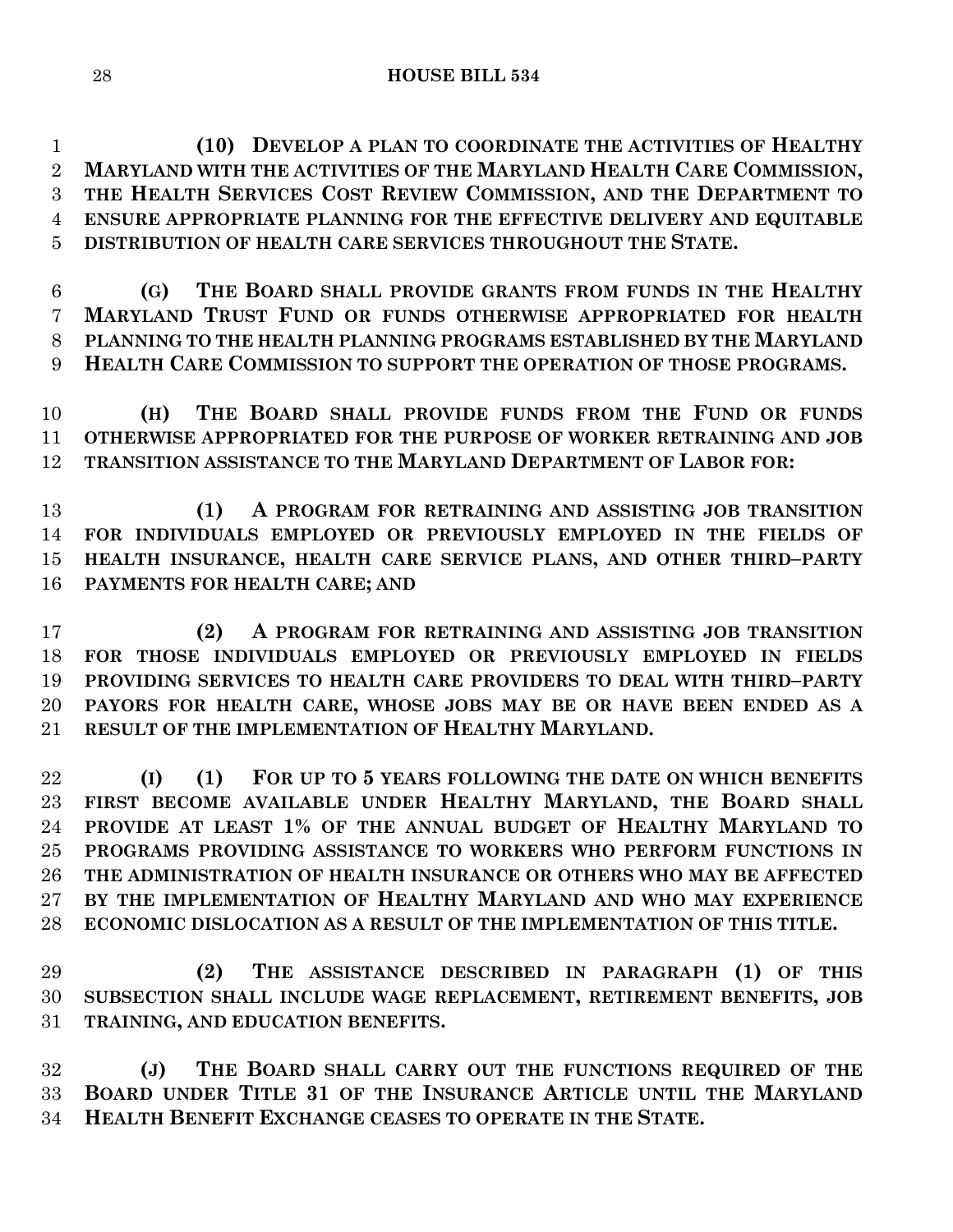**(K) THE BOARD MAY CONTRACT WITH NONPROFIT ORGANIZATIONS TO PROVIDE:**

 **(1) ASSISTANCE TO CONSUMERS IN ENROLLING, OBTAINING HEALTH CARE SERVICES, DISENROLLING, AND OTHER MATTERS RELATING TO HEALTHY MARYLAND; AND**

 **(2) ASSISTANCE TO HEALTH CARE PROVIDERS PROVIDING, SEEKING, OR CONSIDERING WHETHER TO PROVIDE HEALTH CARE SERVICES UNDER THE HEALTHY MARYLAND PROGRAM.**

 **(L) THE BOARD MAY DELEGATE TO THE EXECUTIVE DIRECTOR ANY OF ITS DUTIES UNDER THIS SECTION.**

**25–304.**

 **(A) (1) SUBJECT TO § 25–201(C) OF THIS TITLE, THE BOARD SHALL DETERMINE WHEN INDIVIDUALS MAY BEGIN ENROLLING IN HEALTHY MARYLAND.**

 **(2) HEALTHY MARYLAND SHALL HAVE AN IMPLEMENTATION PERIOD THAT SHALL:**

 **(I) BEGIN ON THE DATE THAT INDIVIDUALS MAY BEGIN ENROLLING IN HEALTHY MARYLAND UNDER PARAGRAPH (1) OF THIS SUBSECTION; AND**

**(II) END ON A DATE DETERMINED BY THE BOARD.**

 **(B) (1) THE BOARD SHALL ADOPT RULES OR REGULATIONS ON STATE RESIDENCE REQUIREMENTS UNDER HEALTHY MARYLAND.**

 **(2) IN ADOPTING RULES OR REGULATIONS UNDER PARAGRAPH (1) OF THIS SUBSECTION, THE BOARD SHALL BE GUIDED BY THE STATE RESIDENCE REQUIREMENTS FOR THE MARYLAND MEDICAL ASSISTANCE PROGRAM AND THE MARYLAND CHILDREN'S HEALTH INSURANCE PROGRAM.**

 **(C) A CARRIER MAY NOT OFFER BENEFITS OR COVER ANY SERVICES FOR WHICH COVERAGE IS OFFERED TO INDIVIDUALS UNDER HEALTHY MARYLAND.**

 **(D) A CARRIER THAT IS ISSUED A CERTIFICATE OF AUTHORITY BY THE MARYLAND INSURANCE COMMISSIONER MAY OFFER:**

**(1) BENEFITS THAT DO NOT DUPLICATE THE HEALTH CARE SERVICES**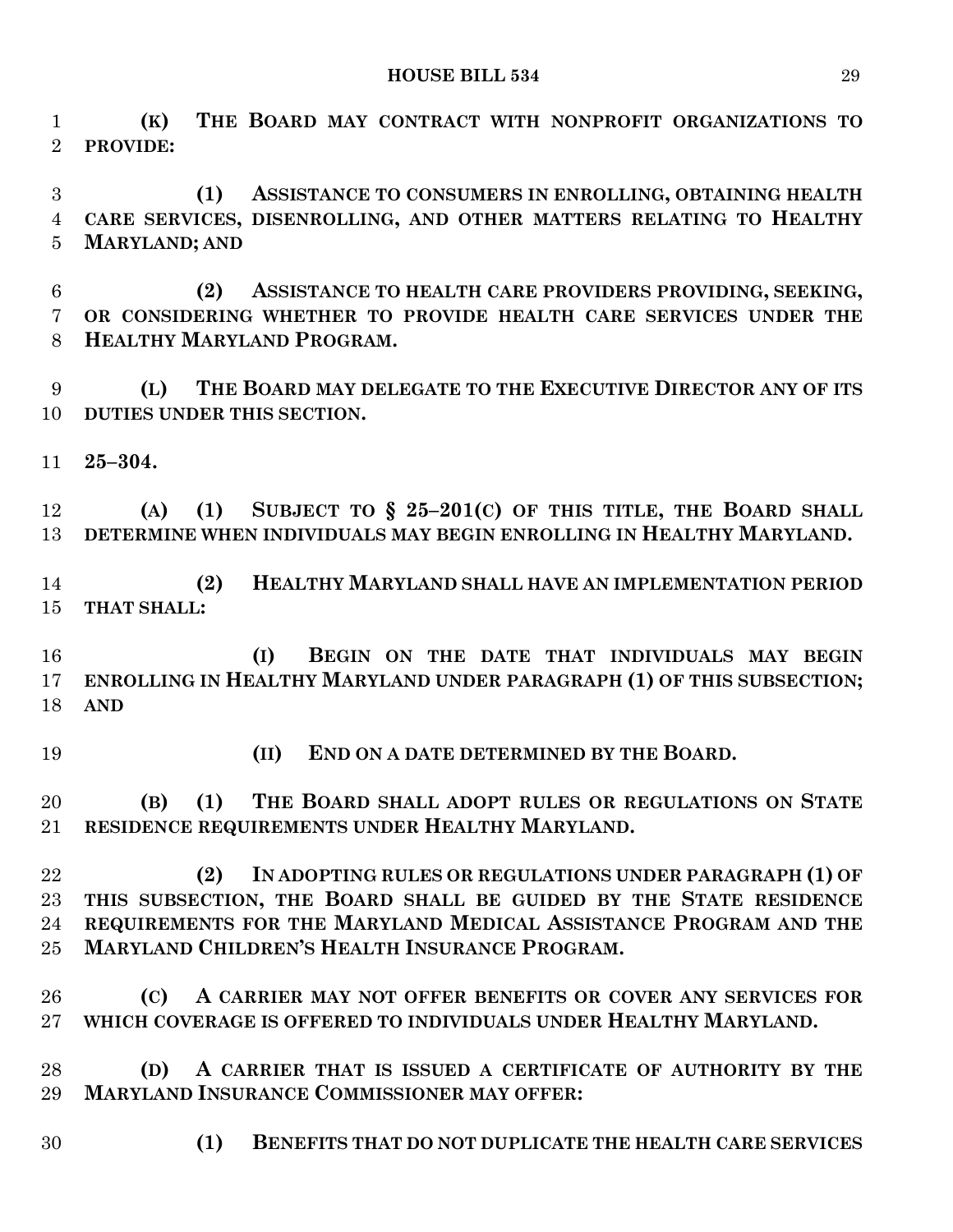**COVERED BY HEALTHY MARYLAND;**

 **(2) BENEFITS TO OR FOR INDIVIDUALS, INCLUDING THE INDIVIDUALS' FAMILIES, WHO ARE EMPLOYED OR SELF–EMPLOYED IN THE STATE BUT WHO ARE NOT RESIDENTS OF THE STATE; AND**

 **(3) BENEFITS DURING THE IMPLEMENTATION PERIOD TO INDIVIDUALS WHO ENROLLED OR MAY ENROLL AS MEMBERS OF HEALTHY MARYLAND.**

 **(E) THIS TITLE DOES NOT PROHIBIT A RESIDENT WHO IS EMPLOYED OUTSIDE THE STATE FROM CHOOSING TO RECEIVE HEALTH INSURANCE BENEFITS THROUGH THE RESIDENT'S EMPLOYER AND OPTING OUT OF PARTICIPATION IN HEALTHY MARYLAND.**

 **(F) AFTER THE END OF THE IMPLEMENTATION PERIOD, EACH BOARD MEMBER SHALL ENROLL AS A MEMBER OF HEALTHY MARYLAND.**

 **(G) (1) ON OR BEFORE DECEMBER 1, 2021, THE BOARD SHALL SUBMIT TO THE GOVERNOR AND, IN ACCORDANCE WITH § 2–1257 OF THE STATE GOVERNMENT ARTICLE, THE GENERAL ASSEMBLY A REPORT ON ANY CHANGES TO THE LAWS OF THE STATE AND UNITS OF STATE GOVERNMENT NECESSARY TO EFFECTIVELY CARRY OUT THE PROVISIONS OF THIS TITLE.**

 **(2) THE REPORT REQUIRED UNDER PARAGRAPH (1) OF THIS SUBSECTION SHALL INCLUDE RECOMMENDATIONS ON THE REPEAL OR AMENDMENT OF ANY LAWS OF THE STATE THAT ARE INCONSISTENT WITH THIS ACT.**

 **(H) ON OR BEFORE DECEMBER 1, 2021, THE BOARD SHALL APPLY FOR ALL WAIVERS FROM THE PROVISIONS OF THE EMPLOYMENT RETIREMENT INCOME SECURITY ACT THAT ARE NECESSARY TO ENSURE THE PARTICIPATION OF ALL RESIDENTS OF THE STATE IN HEALTHY MARYLAND.**

 **(I) THE BOARD SHALL DEVELOP PROPOSALS FOR ACCOMMODATING EMPLOYER RETIREE HEALTH BENEFITS FOR:**

 **(1) INDIVIDUALS WHO HAVE BEEN MEMBERS OF HEALTHY MARYLAND BUT LIVE AS RETIREES OUTSIDE THE STATE; AND**

 **(2) INDIVIDUALS WHO EARNED OR ACCRUED THOSE BENEFITS WHILE RESIDING IN THE STATE BEFORE THE IMPLEMENTATION OF HEALTHY MARYLAND AND LIVE AS RETIREES OUTSIDE THE STATE.**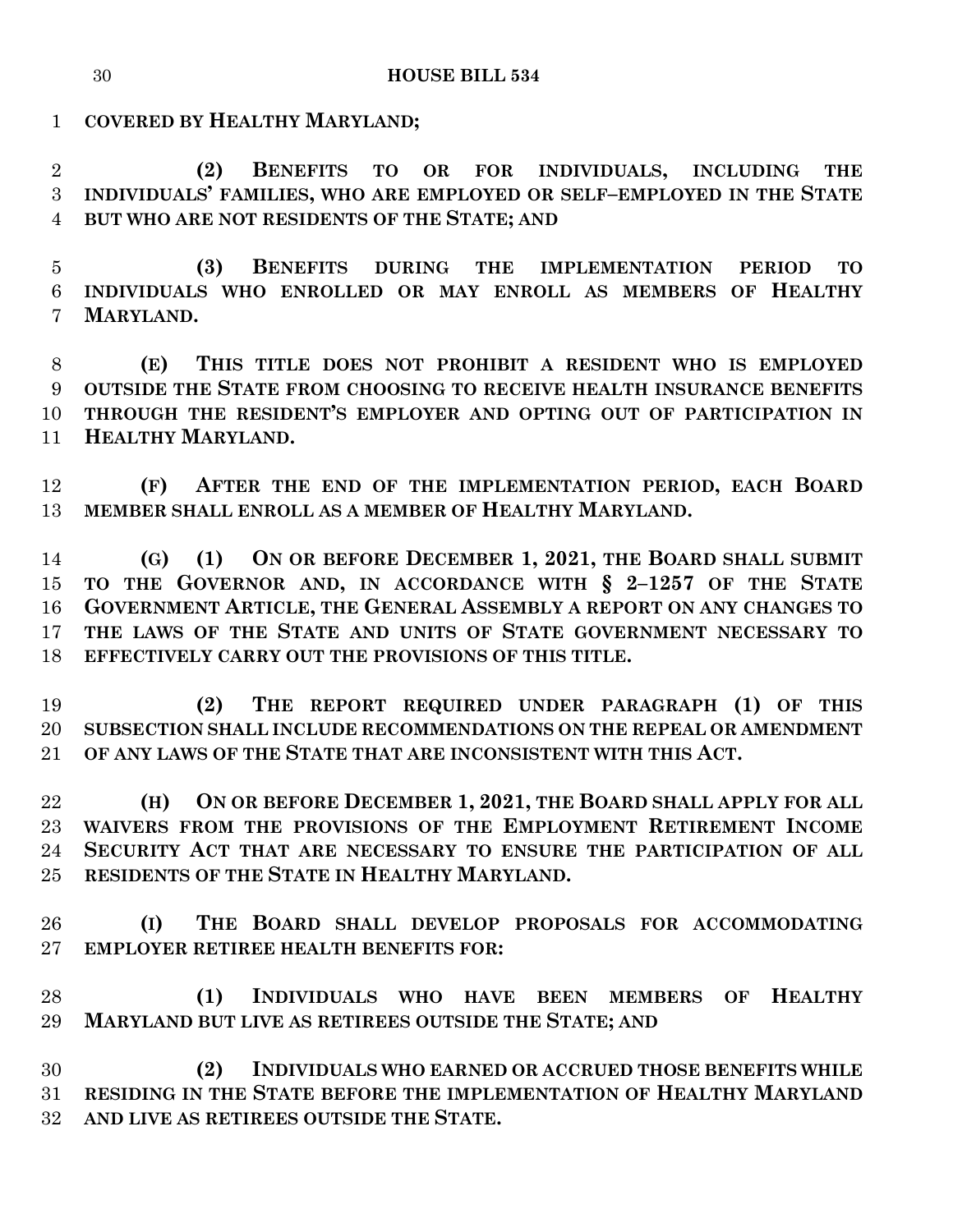**(J) THE BOARD SHALL DEVELOP A PROPOSAL FOR HEALTHY MARYLAND COVERAGE OF HEALTH CARE SERVICES CURRENTLY COVERED UNDER THE STATE WORKERS' COMPENSATION SYSTEM, INCLUDING WHETHER AND HOW TO:**

 **(1) CONTINUE FUNDING FOR THOSE SERVICES UNDER THE WORKERS' COMPENSATION SYSTEM; AND**

**(2) INCORPORATE AN ELEMENT OF EXPERIENCE RATING.**

**25–305.**

 **(A) THE BOARD SHALL REQUIRE AND ENFORCE THE COLLECTION AND AVAILABILITY OF ALL THE FOLLOWING DATA TO PROMOTE TRANSPARENCY, ASSESS QUALITY OF PATIENT CARE, COMPARE PATIENT OUTCOMES, AND REVIEW UTILIZATION OF HEALTH CARE SERVICES PAID FOR BY HEALTHY MARYLAND:**

 **(1) HOSPITAL INPATIENT DISCHARGE DATA FOR EACH DISCHARGE, INCLUDING SEVERITY OF ILLNESS, RISK OF MORTALITY, COST DATA, CHARGE DATA, LENGTH OF STAY DATA, AND PATIENT CARE UNIT DATA;**

 **(2) EMERGENCY DEPARTMENT, AMBULATORY SURGERY CENTER, AND OTHER OUTPATIENT FACILITIES DATA FOR EACH MEMBER RECEIVING ITEMS AND SERVICES, INCLUDING COST DATA, CHARGE DATA, LENGTH OF STAY DATA, AND PATIENT CARE UNIT DATA;**

 **(3) ANNUAL FINANCIAL DATA FOR ALL INSTITUTIONAL PROVIDERS RECEIVING PAYMENT UNDER § 25–802 OF THIS TITLE, INCLUDING:**

 **(I) THE DOLLAR VALUE AT COST OF COMMUNITY BENEFITS ACTIVITIES, INCLUDING CHARITY CARE, PROVIDED BY THE INSTITUTIONAL PROVIDER;**

 **(II) NUMBER OF EMPLOYEES BY JOB CLASSIFICATION FOR EACH HOSPITAL AND OUTPATIENT UNIT;**

 **(III) NUMBER OF HOURS WORKED BY JOB CLASSIFICATION FOR EACH HOSPITAL AND OUTPATIENT UNIT;**

 **(IV) EMPLOYEE WAGE INFORMATION BY JOB CLASSIFICATION FOR EACH HOSPITAL AND OUTPATIENT UNIT;**

 **(V) NUMBER OF REGISTERED NURSES PER STAFFED BED BY HOSPITAL UNIT;**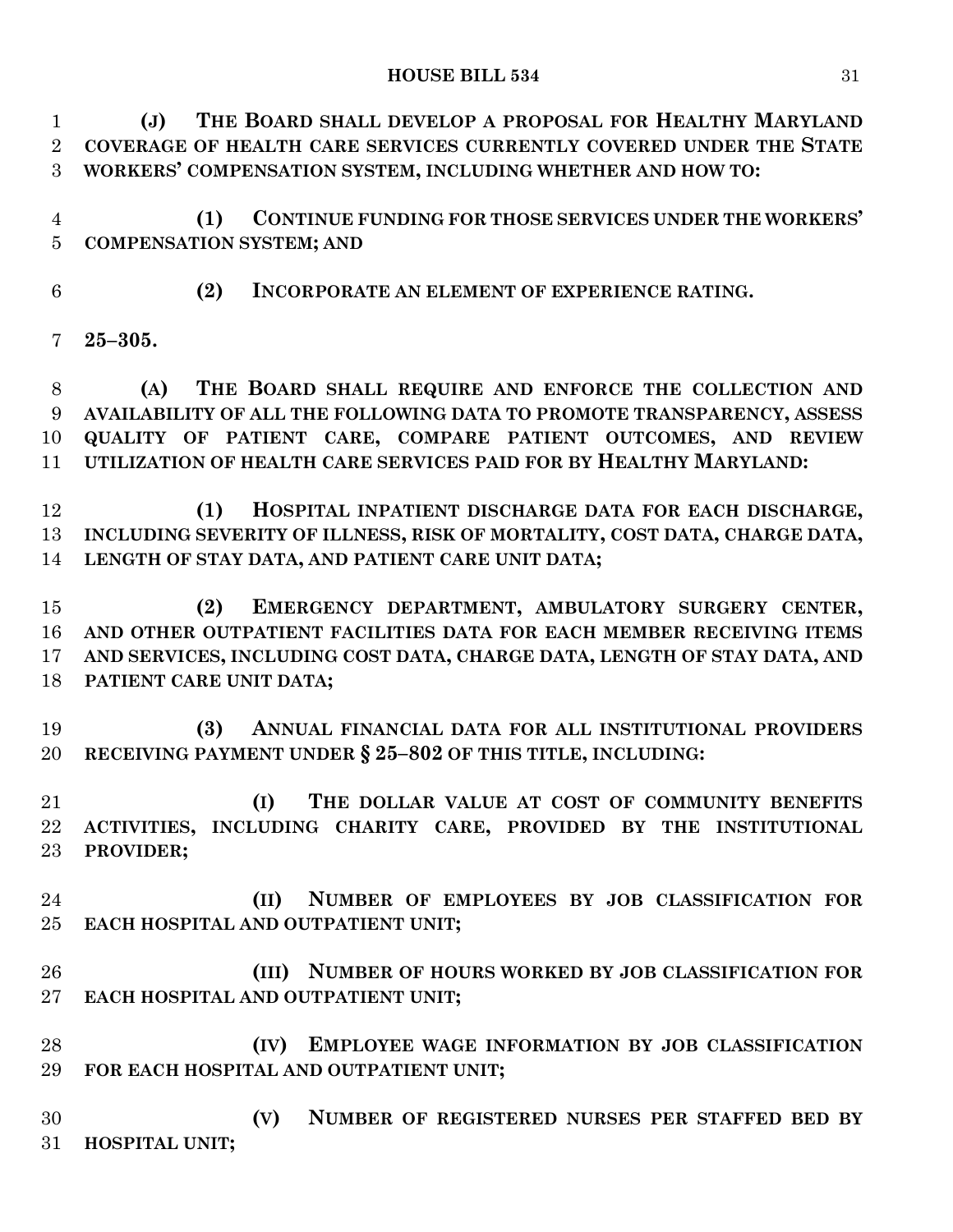**(VI) TYPE AND DOLLAR VALUE OF HEALTH INFORMATION TECHNOLOGY; AND**

 **(VII) ANNUAL SPENDING ON HEALTH INFORMATION TECHNOLOGY, INCLUDING PURCHASES, UPGRADES, AND MAINTENANCE;**

 **(4) RISK–ADJUSTED AND RAW DATA ON PATIENT OUTCOMES, INCLUDING DATA ON MEDICAL, SURGICAL, OBSTETRIC, AND OTHER PROCEDURES;**

 **(5) PHYSICIAN SERVICES AND OFFICE VISITS, INCLUDING COST DATA AND CHARGE DATA;**

 **(6) PRESCRIPTION DRUG COST DATA AND CHARGE DATA FOR PRESCRIPTION DRUGS PRESCRIBED AND DISPENSED THROUGH HOSPITALS, EMERGENCY DEPARTMENTS, AMBULATORY SURGERY CENTERS AND OTHER OUTPATIENT FACILITIES, OR A PHYSICIAN'S OFFICE; AND**

 **(7) ANY OTHER DATA THAT THE PROVIDER REPORTS TO ANY OTHER STATE, LOCAL, OR FEDERAL AGENCY.**

 **(B) DATA COLLECTED UNDER SUBSECTION (A) OF THIS SECTION SHALL BE REPORTED TO THE HEALTH SERVICES COST REVIEW COMMISSION.**

 **(C) THIS SECTION DOES NOT CHANGE OR IMPACT IN ANY WAY PROVIDER REPORTING REQUIREMENTS TO ANY STATE, LOCAL, OR FEDERAL AGENCY AS ESTABLISHED UNDER STATE LAW.**

 **(D) THE BOARD SHALL ESTABLISH REPORTING REQUIREMENTS AND STANDARDS NECESSARY TO EVALUATE AND ELIMINATE HEALTH CARE DISPARITIES, INCLUDING GEOGRAPHIC, RACIAL, INCOME–BASED, GENDER–BASED, SEX–BASED, AND OTHER DISPARITIES.**

 **(E) THE BOARD SHALL MAKE ALL DISCLOSED DATA COLLECTED UNDER SUBSECTION (A) OF THIS SECTION PUBLICLY AVAILABLE THROUGH:**

- **(1) A SEARCHABLE INTERNET WEBSITE; AND**
- **(2) THE HEALTH SERVICES COST REVIEW COMMISSION.**

 **(F) THE BOARD SHALL, DIRECTLY AND THROUGH GRANTS TO NONPROFIT ORGANIZATIONS, CONDUCT PROGRAMS USING DATA COLLECTED THROUGH HEALTHY MARYLAND TO PROMOTE AND PROTECT PUBLIC, ENVIRONMENTAL, AND**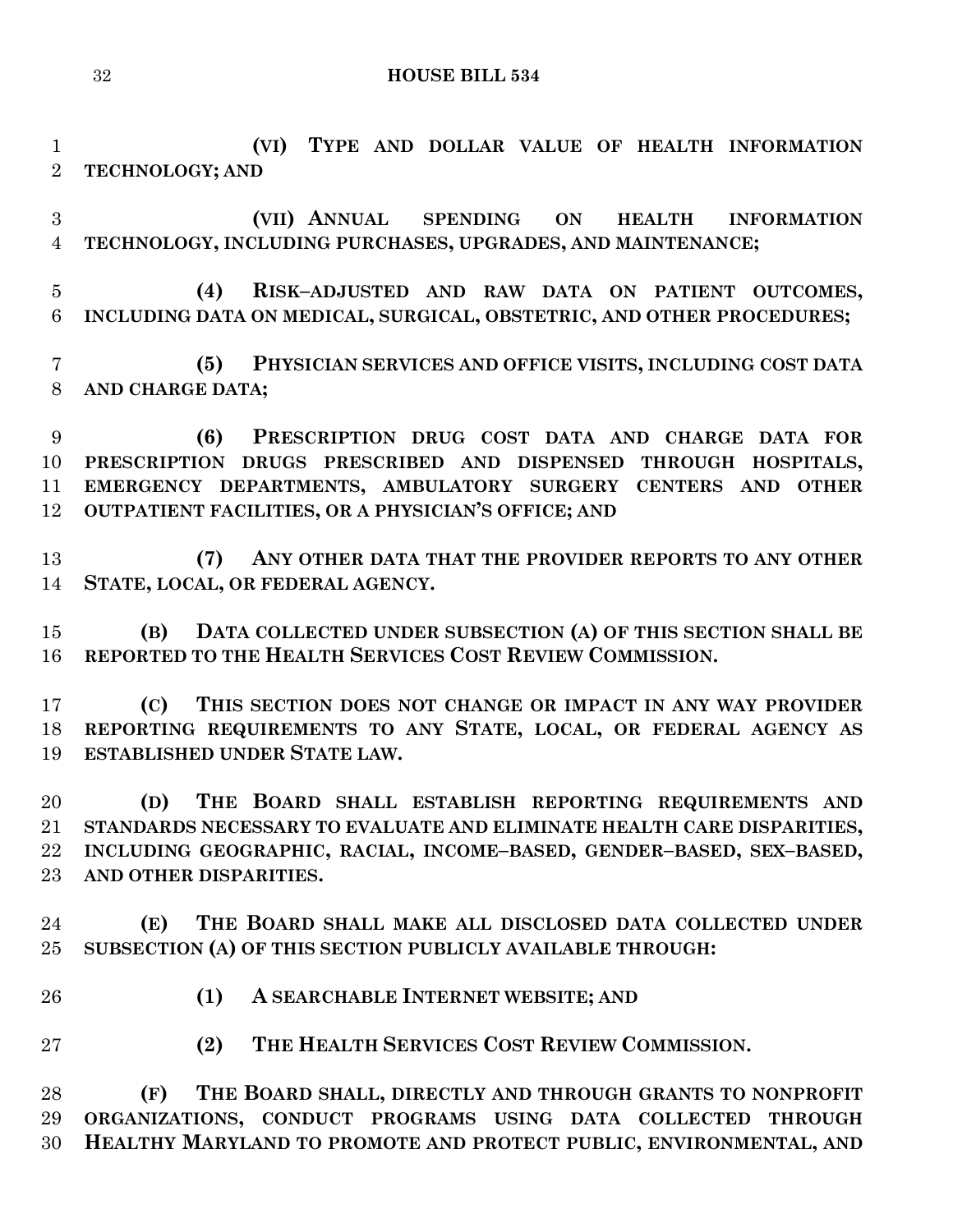| $\mathbf{1}$   | OCCUPATIONAL HEALTH, INCLUDING COOPERATION WITH<br><b>OTHER</b><br><b>DATA</b> |
|----------------|--------------------------------------------------------------------------------|
| $\overline{2}$ | COLLECTION AND RESEARCH PROGRAMS OF THE MARYLAND HEALTH CARE                   |
| 3              | COMMISSION, THE HEALTH SERVICES COST REVIEW COMMISSION, AND THE                |
| $\overline{4}$ | DEPARTMENT CONSISTENT WITH THIS TITLE AND OTHERWISE APPLICABLE LAW.            |
|                |                                                                                |
| 5              | BEFORE FULL IMPLEMENTATION OF HEALTHY MARYLAND, THE BOARD<br>(G)               |
| 6              | SHALL PROVIDE FOR THE COLLECTION AND AVAILABILITY OF THE FOLLOWING DATA        |
| 7              | FROM HOSPITALS AND OTHER PROVIDERS THAT SEEK TO PARTICIPATE IN HEALTHY         |
|                |                                                                                |
| 8              | <b>MARYLAND:</b>                                                               |
| 9              | (1)<br>FINANCIAL DATA;                                                         |
| 10             | (2)<br>THE NUMBER OF PATIENTS SERVED; AND                                      |
| 11             | THE ACTUAL EXPENDITURES AND DOLLAR VALUE OF THE CARE<br>(3)                    |
| 12             | PROVIDED, AT COST, FOR THE FOLLOWING CATEGORIES OF DATA ITEMS:                 |
|                |                                                                                |
| 13             | (I)<br>PATIENTS RECEIVING CHARITY CARE;                                        |
| 14             | CONTRACTUAL ADJUSTMENTS OF COUNTY AND INDIGENT<br>(II)                         |
| 15             | PROGRAMS, INCLUDING TRADITIONAL AND MANAGED CARE; AND                          |
|                |                                                                                |
| 16             | <b>BAD DEBTS.</b><br>(III)                                                     |
| 17             | SUBTITLE 4. HEALTHY MARYLAND PUBLIC ADVISORY COMMITTEE.                        |
| 18             | $25 - 401.$                                                                    |
| 19             | THERE IS A HEALTHY MARYLAND PUBLIC ADVISORY COMMITTEE.<br>(A)                  |
| 20             | (B)<br>THE COMMITTEE CONSISTS OF THE FOLLOWING MEMBERS:                        |
| 21             | FOUR PHYSICIANS WHO ARE BOARD CERTIFIED<br>(1)<br>$\mathbf{I}$ N<br><b>THE</b> |
| 22             | PHYSICIANS' RESPECTIVE FIELDS:                                                 |
|                |                                                                                |
| 23             | (I)<br>AT LEAST ONE OF WHOM SHALL BE A PSYCHIATRIST;                           |
| 24             | ONE OF WHOM SHALL BE APPOINTED BY THE PRESIDENT OF<br>(II)                     |
| 25             | THE SENATE;                                                                    |
|                |                                                                                |
| 26             | ONE OF WHOM SHALL BE APPOINTED BY THE GOVERNOR;<br>(III)                       |
| 27             | <b>AND</b>                                                                     |
|                |                                                                                |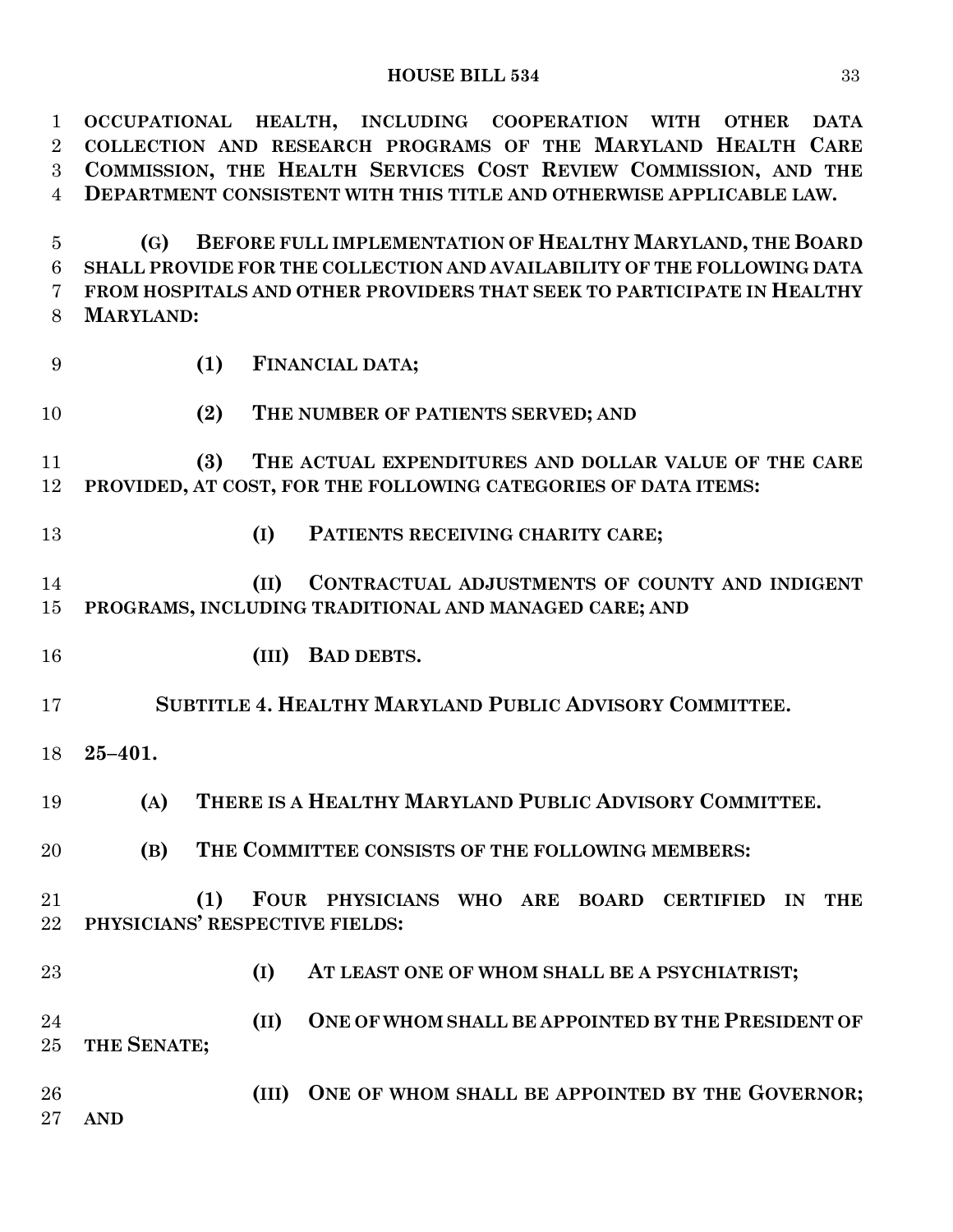|                                   | 34<br><b>HOUSE BILL 534</b>                                                                                           |
|-----------------------------------|-----------------------------------------------------------------------------------------------------------------------|
| $\mathbf{1}$                      | TWO OF WHOM SHALL BE:<br>(IV)                                                                                         |
| $\overline{2}$                    | 1.<br>APPOINTED BY THE SPEAKER OF THE HOUSE; AND                                                                      |
| 3                                 | 2.<br>PRIMARY CARE PROVIDERS;                                                                                         |
| 4<br>$\overline{5}$               | TWO REGISTERED NURSES, APPOINTED BY THE PRESIDENT OF<br>(2)<br>THE SENATE;                                            |
| $6\phantom{.}6$<br>$\overline{7}$ | (3)<br>ONE LICENSED ALLIED HEALTH PRACTITIONER, APPOINTED BY<br>THE SPEAKER OF THE HOUSE;                             |
| $8\phantom{1}$<br>$9\phantom{.}$  | (4)<br>ONE BEHAVIORAL HEALTH CARE PROVIDER, APPOINTED BY THE<br>PRESIDENT OF THE SENATE;                              |
| 10                                | ONE DENTIST, APPOINTED BY THE GOVERNOR;<br>(5)                                                                        |
| 11<br>12                          | ONE REPRESENTATIVE OF PRIVATE HOSPITALS, APPOINTED BY<br>(6)<br>THE GOVERNOR;                                         |
| 13<br>14                          | ONE REPRESENTATIVE OF PUBLIC HOSPITALS, APPOINTED BY<br>(7)<br>THE GOVERNOR;                                          |
| 15                                | (8)<br>FOUR CONSUMERS OF HEALTH CARE:                                                                                 |
| 16                                | TWO OF WHOM SHALL BE APPOINTED BY THE GOVERNOR,<br>(I)<br>17 INCLUDING ONE WHO IS A MEMBER OF THE DISABLED COMMUNITY; |
| 18                                | (II)<br><b>ONE OF WHOM SHALL BE:</b>                                                                                  |
| 19                                | 1.<br>APPOINTED BY THE PRESIDENT OF THE SENATE; AND                                                                   |
| 20<br>21                          | A MEMBER OF HEALTHY MARYLAND WHO IS AT LEAST<br>2.<br>65 YEARS OLD; AND                                               |
|                                   |                                                                                                                       |
| 22<br>23                          | ONE OF WHOM SHALL BE APPOINTED BY THE SPEAKER OF<br>(III)<br>THE HOUSE;                                               |
| 24                                | (9)<br>TWO REPRESENTATIVES OF ORGANIZED LABOR:                                                                        |
| 25<br>26                          | (I)<br>ONE OF WHOM SHALL BE APPOINTED BY THE PRESIDENT OF<br>THE SENATE; AND                                          |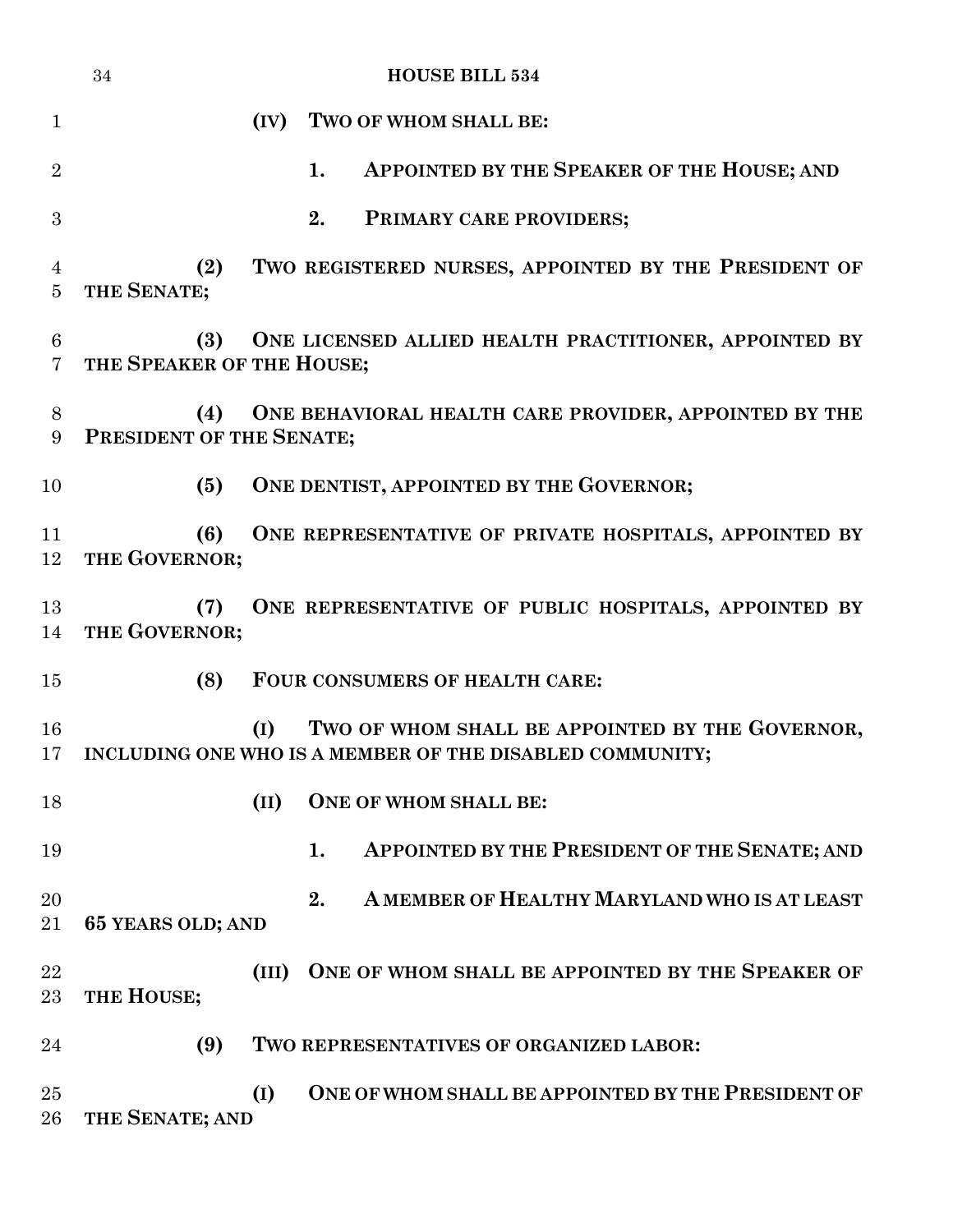**(II) ONE OF WHOM SHALL BE APPOINTED BY THE SPEAKER OF THE HOUSE; (10) ONE REPRESENTATIVE OF ESSENTIAL COMMUNITY PROVIDERS, APPOINTED BY THE PRESIDENT OF THE SENATE; (11) ONE REPRESENTATIVE OF A SMALL BUSINESS THAT EMPLOYS FEWER THAN 25 EMPLOYEES, APPOINTED BY THE GOVERNOR; (12) ONE REPRESENTATIVE OF A LARGE BUSINESS THAT EMPLOYS MORE THAN 250 EMPLOYEES, APPOINTED BY THE SPEAKER OF THE HOUSE; AND (13) ONE PHARMACIST, APPOINTED BY THE SPEAKER OF THE HOUSE. (C) EACH COMMITTEE MEMBER SHALL HAVE WORKED IN THE FIELD THE MEMBER REPRESENTS ON THE COMMITTEE FOR A PERIOD OF AT LEAST 2 YEARS BEFORE BEING APPOINTED TO THE COMMITTEE. (D) (1) THE TERM OF A MEMBER IS 4 YEARS. (2) THE TERMS OF MEMBERS ARE STAGGERED AS REQUIRED BY THE TERMS PROVIDED FOR MEMBERS OF THE COMMITTEE ON JULY 1, 2021. (3) AT THE END OF A TERM, A MEMBER CONTINUES TO SERVE UNTIL A SUCCESSOR IS APPOINTED AND QUALIFIES. (4) A MEMBER WHO IS APPOINTED AFTER A TERM HAS BEGUN SERVES ONLY FOR THE REST OF THE TERM AND UNTIL A SUCCESSOR IS APPOINTED AND QUALIFIES. (5) (I) IF A VACANCY OCCURS, THE APPOINTING AUTHORITY PROMPTLY SHALL APPOINT A SUCCESSOR WHO SHALL SERVE UNTIL THE TERM EXPIRES. (II) A MEMBER APPOINTED UNDER SUBPARAGRAPH (I) OF THIS PARAGRAPH MAY BE REAPPOINTED FOR A FULL TERM. (6) A MEMBER MAY NOT SERVE FOR MORE THAN TWO CONSECUTIVE TERMS. (7) FROM AMONG ITS MEMBERS, THE COMMITTEE SHALL ELECT A CHAIR WHO SHALL SERVE 2 YEARS AND WHO MAY BE REELECTED FOR AN**

**ADDITIONAL 2 YEARS.**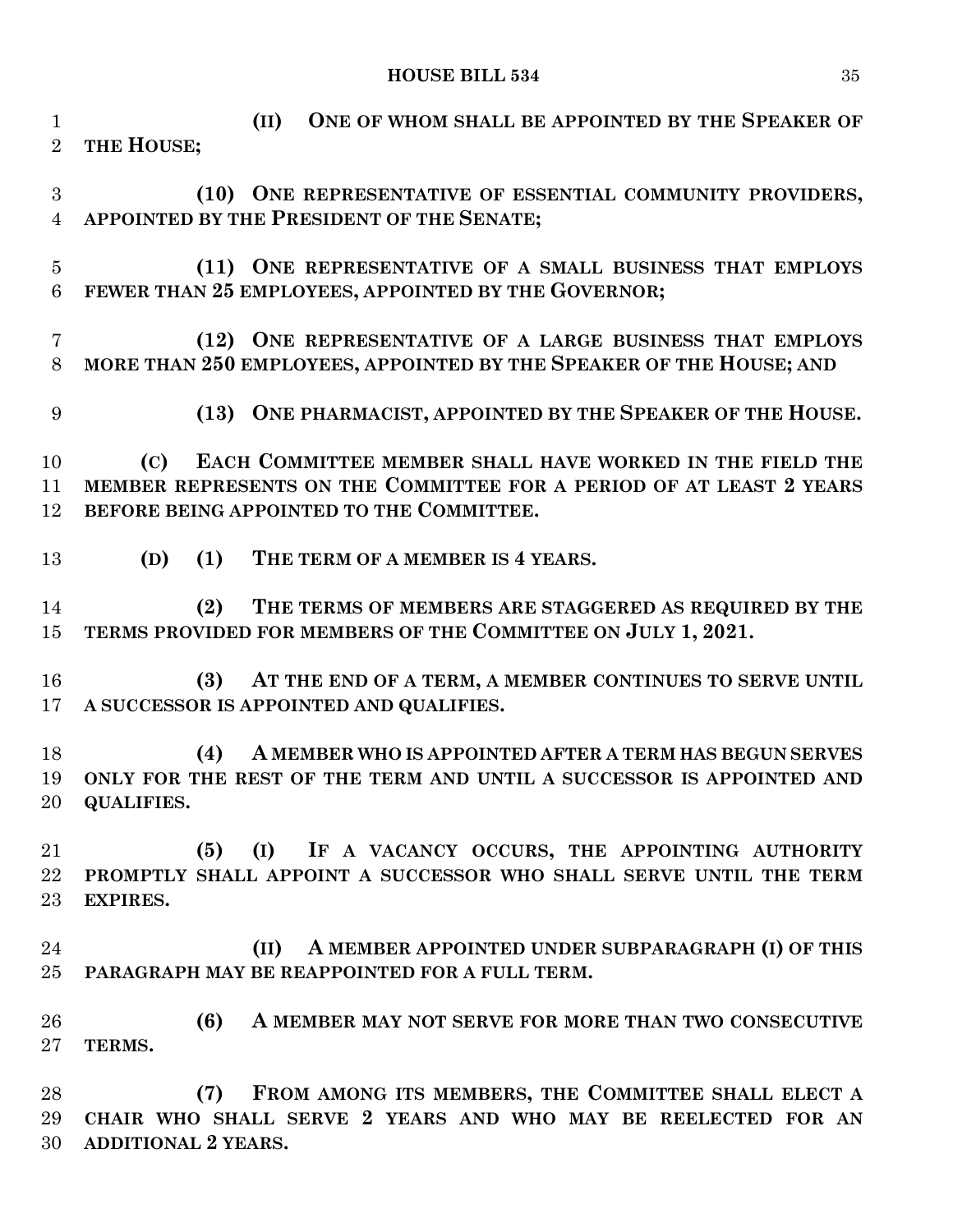**(E) IN MAKING APPOINTMENTS OF MEMBERS UNDER SUBSECTION (B) OF THIS SECTION, THE APPOINTING AUTHORITY SHALL MAKE GOOD FAITH EFFORTS TO ENSURE THAT THE APPOINTMENTS, AS A WHOLE, REFLECT, TO THE GREATEST EXTENT FEASIBLE, THE SOCIOECONOMIC AND GEOGRAPHIC DIVERSITY OF THE STATE.**

 **(F) THE COMMITTEE SHALL ADVISE THE BOARD ON ALL MATTERS OF POLICY RELATED TO HEALTHY MARYLAND.**

 **(G) A COMMITTEE MEMBER OR ANY OF THE MEMBER'S ASSISTANTS, CLERKS, OR DEPUTIES MAY NOT USE FOR PERSONAL BENEFIT ANY INFORMATION THAT IS:**

**(1) FILED WITH, OR OBTAINED BY, THE COMMITTEE; AND**

**(2) NOT GENERALLY AVAILABLE TO THE PUBLIC.**

 **(H) (1) THE COMMITTEE SHALL MEET AT LEAST SIX TIMES PER YEAR IN A PLACE CONVENIENT TO THE PUBLIC SUBJECT TO TITLE 3 OF THE GENERAL PROVISIONS ARTICLE.**

**(2) ELEVEN MEMBERS OF THE COMMITTEE CONSTITUTE A QUORUM.**

 **(3) ACTION BY THE COMMITTEE REQUIRES THE AFFIRMATIVE VOTE OF AT LEAST 12 MEMBERS.**

**(I) A MEMBER OF THE COMMITTEE:**

 **(1) MAY NOT RECEIVE COMPENSATION AS A MEMBER OF THE COMMITTEE; BUT**

**(2) IS ENTITLED TO:**

 **(I) A PER DIEM AS PROVIDED IN THE STATE BUDGET FOR ATTENDING SCHEDULED MEETINGS OF THE COMMITTEE; AND**

 **(II) REIMBURSEMENT FOR EXPENSES UNDER THE STANDARD STATE TRAVEL REGULATIONS, AS PROVIDED IN THE STATE BUDGET.**

 **(J) A MEMBER OF THE COMMITTEE SHALL PERFORM THE MEMBER'S DUTIES:**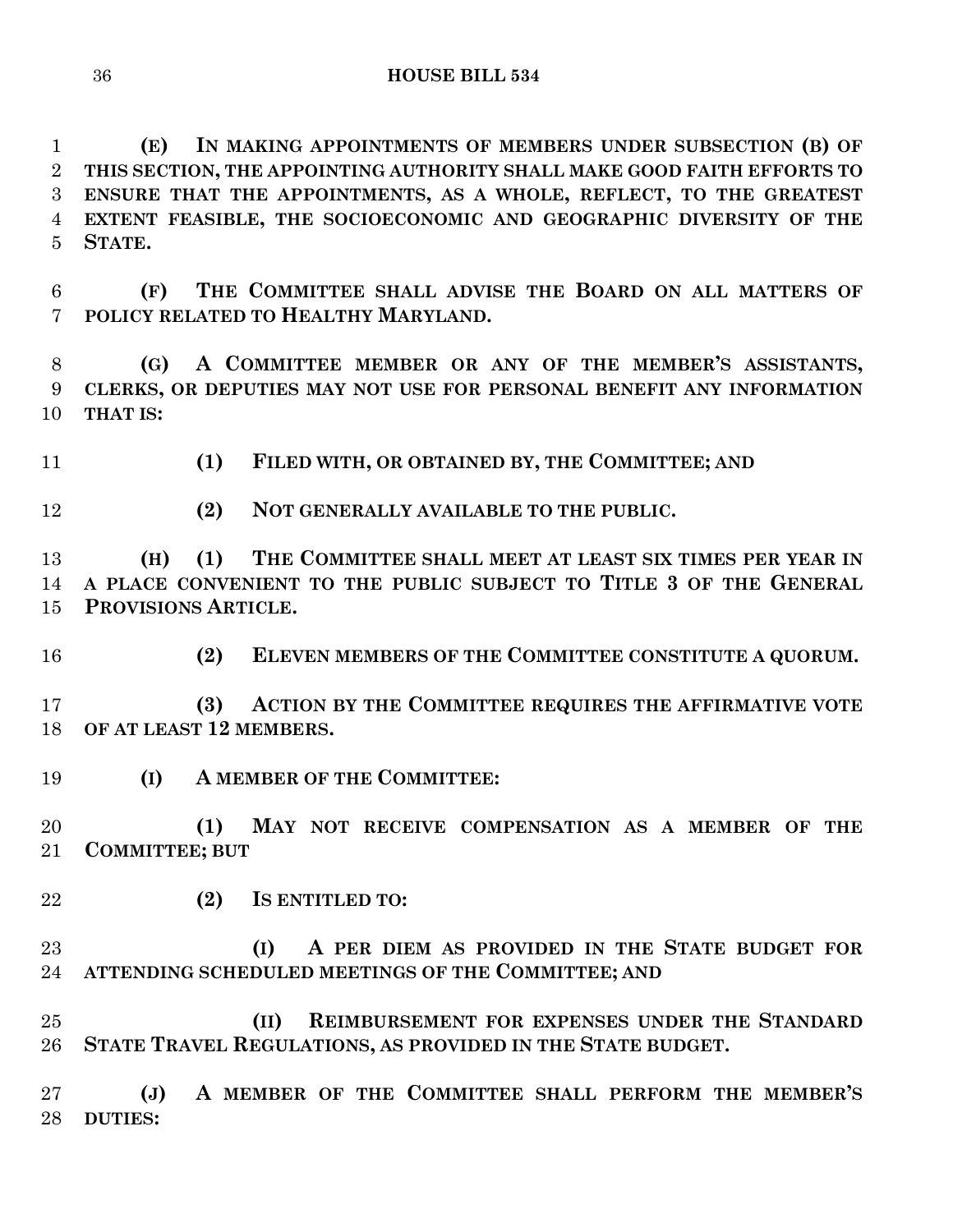| $\mathbf{1}$              | (1)<br>IN GOOD FAITH;                                                                                                                                                                                                                                                                             |
|---------------------------|---------------------------------------------------------------------------------------------------------------------------------------------------------------------------------------------------------------------------------------------------------------------------------------------------|
| $\overline{2}$<br>3       | (2)<br>IN THE MANNER THE MEMBER REASONABLY BELIEVES TO BE IN<br>THE BEST INTEREST OF HEALTHY MARYLAND; AND                                                                                                                                                                                        |
| 4<br>$\overline{5}$       | WITHOUT INTENTIONAL OR RECKLESS DISREGARD OF THE CARE<br>(3)<br>AN ORDINARILY PRUDENT PERSON IN A LIKE POSITION WOULD USE UNDER SIMILAR                                                                                                                                                           |
| 6                         | CIRCUMSTANCES.                                                                                                                                                                                                                                                                                    |
| 7<br>8                    | A MEMBER OF THE COMMITTEE SHALL BE SUBJECT TO<br>(K)<br>(1)<br>(I)<br>TITLE 5, SUBTITLES 1 THROUGH 7 OF THE GENERAL PROVISIONS ARTICLE.                                                                                                                                                           |
| 9<br>10<br>11<br>12<br>13 | IN ADDITION TO THE DISCLOSURE REQUIRED UNDER TITLE<br>(II)<br>5, SUBTITLE 6 OF THE GENERAL PROVISIONS ARTICLE, A MEMBER OF THE<br>COMMITTEE SHALL DISCLOSE TO THE COMMITTEE AND TO THE PUBLIC ANY<br>RELATIONSHIP NOT ADDRESSED IN THE REQUIRED FINANCIAL DISCLOSURE THAT<br>THE MEMBER HAS WITH: |
| 14                        | 1.<br>A HEALTH CARE PROVIDER;                                                                                                                                                                                                                                                                     |
| 15                        | 2.<br>A HEALTH CLINIC;                                                                                                                                                                                                                                                                            |
| 16                        | 3.<br>A PHARMACEUTICAL COMPANY;                                                                                                                                                                                                                                                                   |
| 17                        | A MEDICAL EQUIPMENT COMPANY;<br>4.                                                                                                                                                                                                                                                                |
| 18                        | 5.<br>A CARRIER;                                                                                                                                                                                                                                                                                  |
| 19                        | 6.<br>AN INSURANCE PRODUCER;                                                                                                                                                                                                                                                                      |
| 20                        | 7.<br>A THIRD-PARTY ADMINISTRATOR;                                                                                                                                                                                                                                                                |
| 21                        | 8.<br>A MANAGED CARE ORGANIZATION; OR                                                                                                                                                                                                                                                             |
| 22<br>23                  | ANY OTHER ENTITY IN AN INDUSTRY INVOLVED IN<br>9.<br>MATTERS LIKELY TO COME BEFORE THE COMMITTEE.                                                                                                                                                                                                 |
| 24<br>$25\,$              | ON ALL MATTERS THAT COME BEFORE THE COMMITTEE, A<br>(2)<br><b>MEMBER SHALL:</b>                                                                                                                                                                                                                   |
|                           |                                                                                                                                                                                                                                                                                                   |

 **(I) ADHERE STRICTLY TO THE CONFLICT OF INTEREST PROVISIONS UNDER TITLE 5, SUBTITLE 5 OF THE GENERAL PROVISIONS ARTICLE RELATING TO RESTRICTIONS ON PARTICIPATION, EMPLOYMENT, AND FINANCIAL**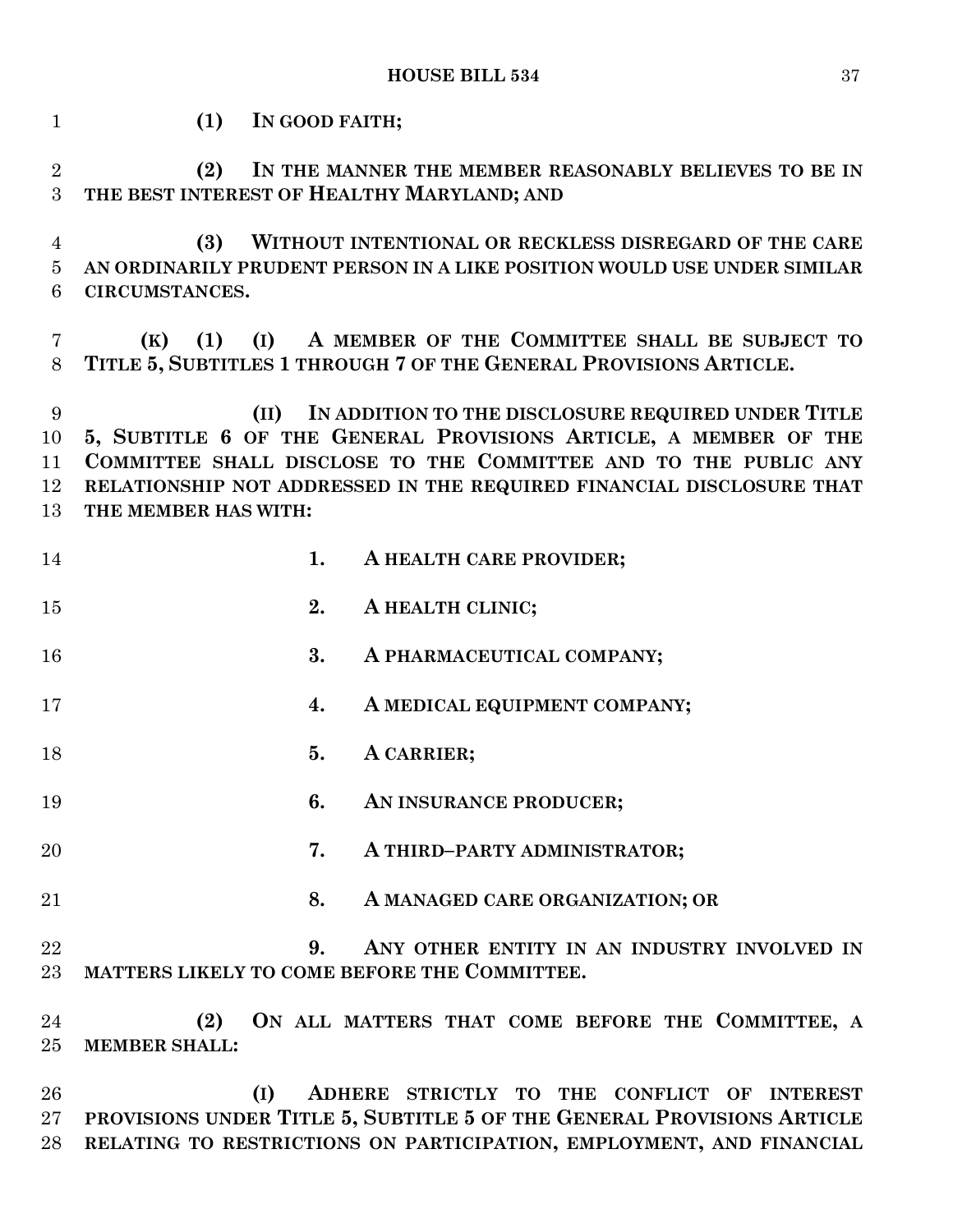```
38 HOUSE BILL 534
```
**INTERESTS; AND**

 **(II) PROVIDE FULL DISCLOSURE TO THE COMMITTEE AND THE PUBLIC ON:**

 **1. ANY MATTER THAT GIVES RISE TO A POTENTIAL CONFLICT OF INTEREST; AND**

 **2. THE MANNER IN WHICH THE MEMBER WILL COMPLY WITH THE PROVISIONS OF TITLE 5, SUBTITLE 5 OF THE GENERAL PROVISIONS ARTICLE TO AVOID ANY CONFLICT OF INTEREST OR APPEARANCE OF A CONFLICT OF INTEREST.**

 **(L) A MEMBER OF THE COMMITTEE WHO PERFORMS THE MEMBER'S DUTIES IN ACCORDANCE WITH THE STANDARD ESTABLISHED UNDER SUBSECTION (J) OF THIS SECTION MAY NOT BE LIABLE PERSONALLY FOR ACTIONS TAKEN AS A MEMBER WHEN DONE IN GOOD FAITH, WITHOUT INTENT TO DEFRAUD, AND IN CONNECTION WITH THE ADMINISTRATION, MANAGEMENT, OR CONDUCT OF THIS TITLE OR ACTIONS RELATED TO THIS TITLE.**

 **(M) A MEMBER OF THE COMMITTEE MAY BE REMOVED FOR INCOMPETENCE, MISCONDUCT, OR FAILURE TO PERFORM THE DUTIES OF THE POSITION.**

**SUBTITLE 5. ELIGIBILITY AND ENROLLMENT.**

**25–501.**

**(A) EACH RESIDENT OF THE STATE IS ELIGIBLE TO:**

**(1) ENROLL AS A MEMBER OF HEALTHY MARYLAND; AND**

 **(2) RECEIVE BENEFITS FOR HEALTH CARE SERVICES COVERED BY HEALTHY MARYLAND.**

 **(B) MEMBERS OF HEALTHY MARYLAND ARE NOT REQUIRED TO PAY ANY FEE, PAYMENT, OR OTHER CHARGE FOR ENROLLING IN OR BEING A MEMBER UNDER HEALTHY MARYLAND.**

**(C) A PARTICIPATING PROVIDER MAY NOT:**

 **(1) REQUIRE HEALTHY MARYLAND MEMBERS TO PAY ANY PREMIUM, CO–PAYMENT, COINSURANCE, DEDUCTIBLE, OR OTHER FORM OF COST SHARING FOR ANY COVERED BENEFITS;**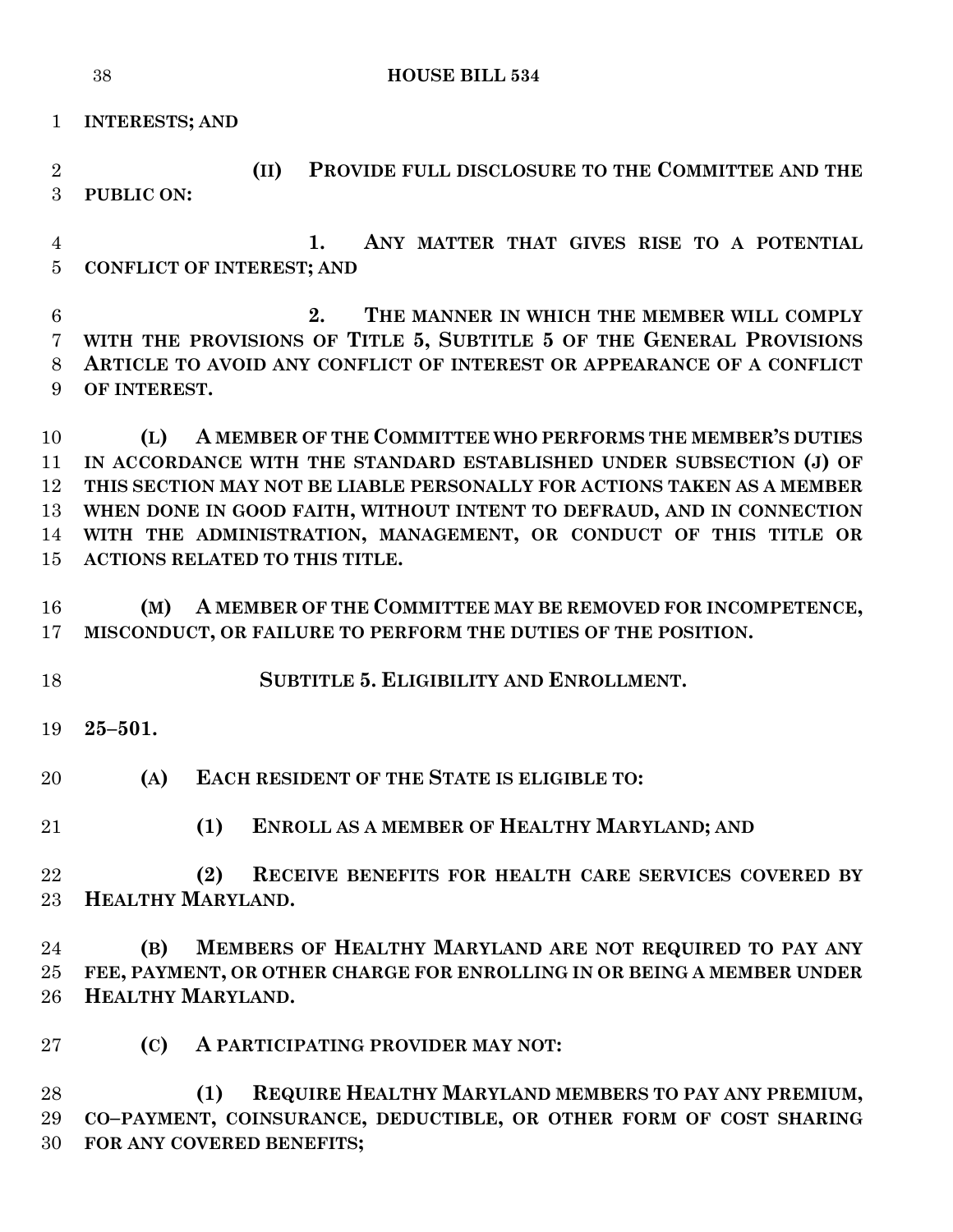**(2) USE PREEXISTING MEDICAL CONDITIONS TO DETERMINE THE ELIGIBILITY OF A MEMBER TO RECEIVE BENEFITS FOR HEALTH CARE SERVICES COVERED BY HEALTHY MARYLAND; OR**

 **(3) REFUSE TO PROVIDE HEALTH CARE SERVICES TO A MEMBER ON THE BASIS OF:**

| 6  | (I)       | RACE;                                 |
|----|-----------|---------------------------------------|
| 7  | (II)      | COLOR;                                |
| 8  |           | (III) RELIGION OR CREED;              |
| 9  | (IV) SEX; |                                       |
| 10 | (V)       | AGE;                                  |
| 11 |           | (VI) ANCESTRY OR NATIONAL ORIGIN;     |
| 12 |           | (VII) MARITAL STATUS;                 |
| 13 |           | (VIII) MENTAL OR PHYSICAL DISABILITY; |
| 14 |           | (IX) SEXUAL ORIENTATION;              |
| 15 | (X)       | <b>GENDER IDENTITY OR EXPRESSION;</b> |
| 16 |           | (XI) CITIZENSHIP;                     |
| 17 |           | (XII) IMMIGRATION STATUS;             |
| 18 |           | (XIII) PRIMARY LANGUAGE;              |
| 19 |           | (XIV) MEDICAL CONDITION;              |
| 20 |           | (XV) GENETIC INFORMATION;             |
| 21 |           | (XVI) FAMILIAL STATUS;                |
| 22 | (XVII)    | MILITARY OR VETERAN STATUS;           |
| 23 |           | (XVIII) GEOGRAPHY; OR                 |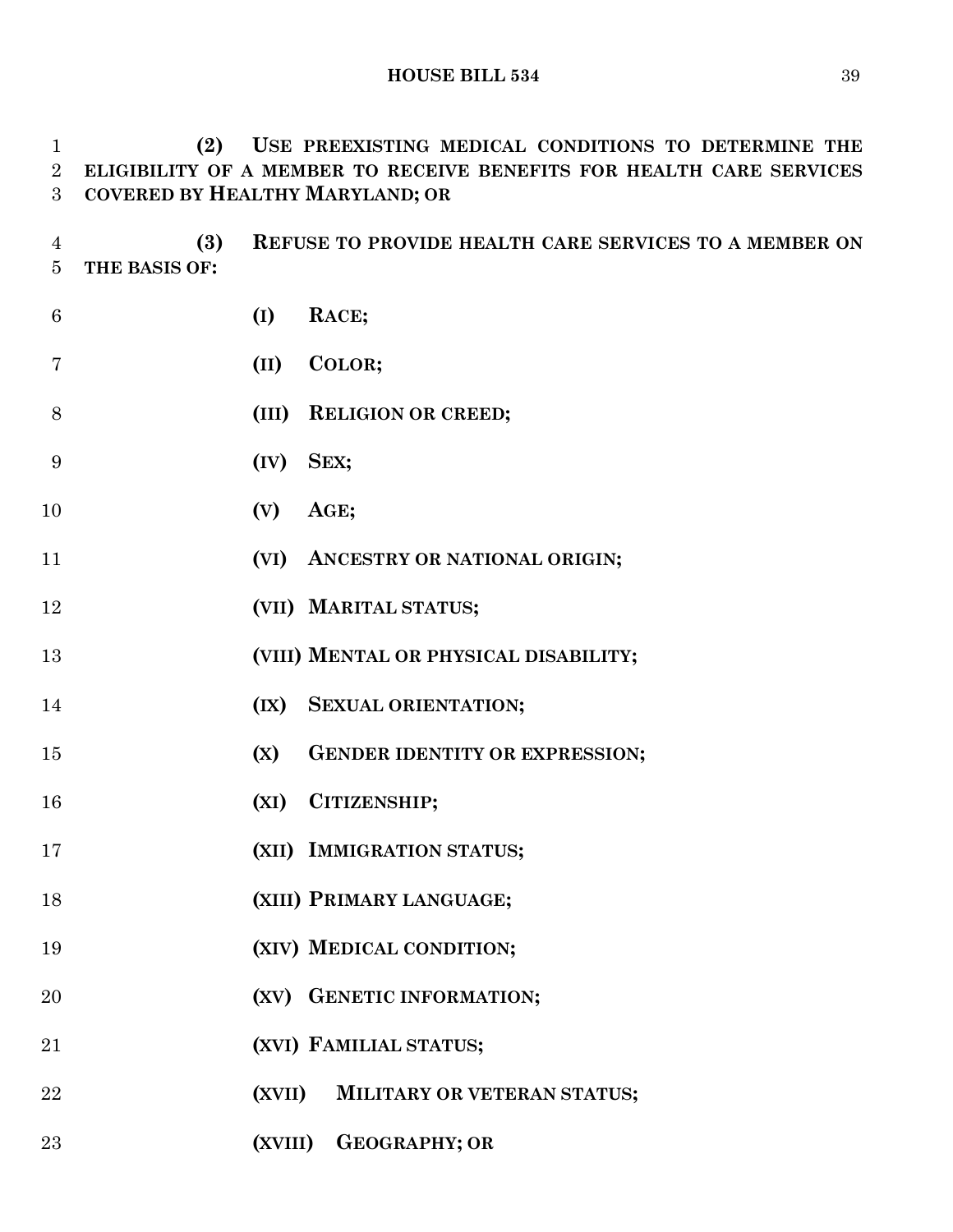**HOUSE BILL 534**

**(XIX) SOURCE OF INCOME.**

 **(D) A COLLEGE, A UNIVERSITY, OR ANY OTHER INSTITUTION OF HIGHER EDUCATION IN THE STATE MAY PURCHASE COVERAGE UNDER HEALTHY MARYLAND FOR A STUDENT, OR A STUDENT'S DEPENDENT, WHO IS NOT A RESIDENT OF THE STATE.**

**25–502.**

 **(A) IF A STATE RESIDENT IS EMPLOYED OUTSIDE THE STATE BY AN EMPLOYER THAT IS SUBJECT TO STATE LAW, THE EMPLOYER AND EMPLOYEE SHALL PAY ANY PAYROLL PREMIUM ADOPTED UNDER THIS TITLE AS TO THAT EMPLOYEE AS IF THE EMPLOYMENT WERE IN THE STATE.**

 **(B) IF A STATE RESIDENT IS EMPLOYED OUTSIDE THE STATE BY AN EMPLOYER THAT IS NOT SUBJECT TO STATE LAW, EITHER:**

 **(1) THE EMPLOYER AND EMPLOYEE SHALL VOLUNTARILY PAY ANY PAYROLL PREMIUM ADOPTED UNDER THIS TITLE AS TO THAT EMPLOYEE AS IF THE EMPLOYMENT WERE IN THE STATE; OR**

 **(2) THE EMPLOYEE SHALL PAY THE PAYROLL PREMIUM ADOPTED UNDER THIS TITLE AS IF THE EMPLOYEE WERE SELF–EMPLOYED.**

**(C) ANY PAYROLL PREMIUM ADOPTED UNDER THIS TITLE APPLIES TO:**

- **(1) AN OUT–OF–STATE RESIDENT EMPLOYED IN THE STATE; AND**
- **(2) AN OUT–OF–STATE RESIDENT SELF–EMPLOYED IN THE STATE.**

 **(D) (1) A STATE RESIDENT WHO IS EMPLOYED OUTSIDE THE STATE MAY CHOOSE TO RECEIVE HEALTH INSURANCE BENEFITS THROUGH THE RESIDENT'S EMPLOYER AND OPT OUT OF PARTICIPATION IN HEALTHY MARYLAND.**

 **(2) THE BOARD SHALL DEVELOP AND IMPLEMENT RULES ESTABLISHING PROCEDURES FOR STATE RESIDENTS EMPLOYED OUTSIDE THE STATE TO OPT OUT OF PARTICIPATION IN HEALTHY MARYLAND.**

 **(E) NEGOTIATED HEALTH INSURANCE CONTRIBUTIONS MADE BY EMPLOYERS ON BEHALF OF EMPLOYEES WHO ARE WORKING IN THE STATE BUT RESIDING OUTSIDE THE STATE MAY NOT BE ABRIDGED BY THIS TITLE.**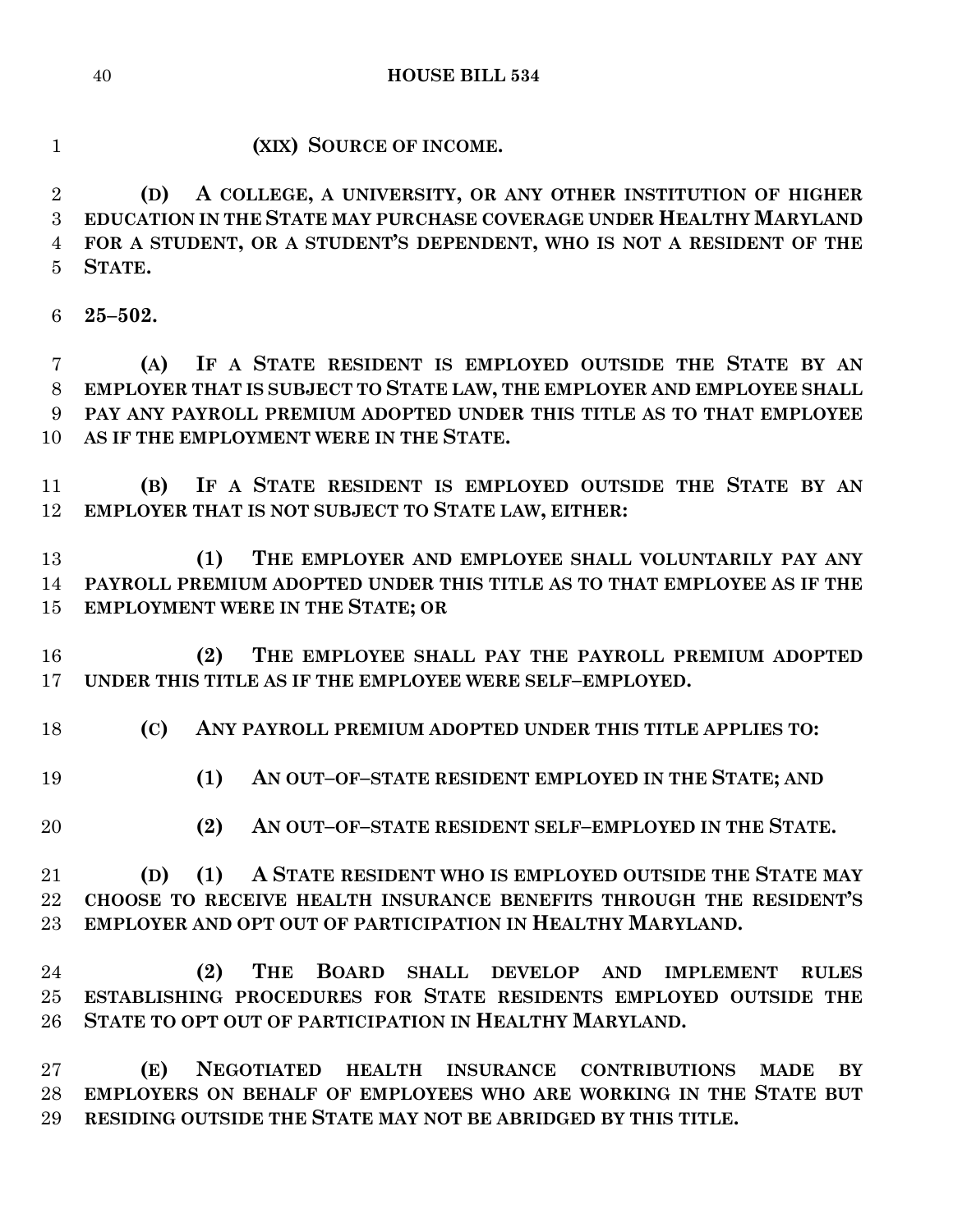**25–503.**

 **(A) (1) IF AN OUT–OF–STATE RESIDENT IS EMPLOYED IN THE STATE, THE OUT–OF–STATE RESIDENT AND THE OUT–OF–STATE RESIDENT'S EMPLOYER MAY TAKE A CREDIT AGAINST ANY PAYROLL PREMIUM ADOPTED UNDER THIS TITLE THAT THE INDIVIDUAL OR THE INDIVIDUAL'S EMPLOYER WOULD OTHERWISE PAY AS TO THAT INDIVIDUAL.**

 **(2) THE CREDIT TAKEN UNDER THIS SUBSECTION IS FOR AMOUNTS SPENT ON HEALTH BENEFITS FOR THE INDIVIDUAL THAT WOULD OTHERWISE BE COVERED BY HEALTHY MARYLAND IF THAT INDIVIDUAL WERE A MEMBER OF HEALTHY MARYLAND.**

 **(3) THE CREDIT TAKEN UNDER THIS SUBSECTION SHALL BE DISTRIBUTED BETWEEN THE INDIVIDUAL AND EMPLOYER IN THE SAME PROPORTION AS THE SPENDING BY EACH FOR THE HEALTH BENEFITS.**

 **(4) AN EMPLOYER AND EMPLOYEE MAY APPLY THEIR RESPECTIVE PORTION OF THE CREDIT AVAILABLE UNDER THIS SUBSECTION TO THEIR RESPECTIVE PORTION OF THE PAYROLL PREMIUM ADOPTED UNDER THIS TITLE.**

 **(B) (1) IF AN OUT–OF–STATE RESIDENT IS SELF–EMPLOYED IN THE STATE, THE INDIVIDUAL MAY TAKE A CREDIT AGAINST ANY PAYROLL PREMIUM ADOPTED UNDER THIS TITLE THAT THE INDIVIDUAL WOULD OTHERWISE PAY.**

 **(2) A CREDIT TAKEN UNDER PARAGRAPH (1) OF THIS SUBSECTION IS FOR AMOUNTS THE INDIVIDUAL SPENDS ON HEALTH BENEFITS THAT WOULD OTHERWISE BE COVERED BY HEALTHY MARYLAND IF THE INDIVIDUAL WERE A MEMBER OF HEALTHY MARYLAND.**

 **(C) (1) A CREDIT TAKEN BY INDIVIDUALS UNDER SUBSECTION (B) OF THIS SECTION IS LIMITED TO SPENDING FOR HEALTH BENEFITS.**

 **(2) AN INDIVIDUAL MAY NOT TAKE A CREDIT UNDER SUBSECTION (B) OF THIS SECTION FOR OUT–OF–POCKET HEALTH CARE SPENDING.**

**(D) A CREDIT UNDER THIS SECTION IS AVAILABLE REGARDLESS OF:**

 **(1) THE COST OR COMPREHENSIVENESS OF THE HEALTH BENEFIT; AND**

**(2) THE FORM OF THE HEALTH BENEFIT.**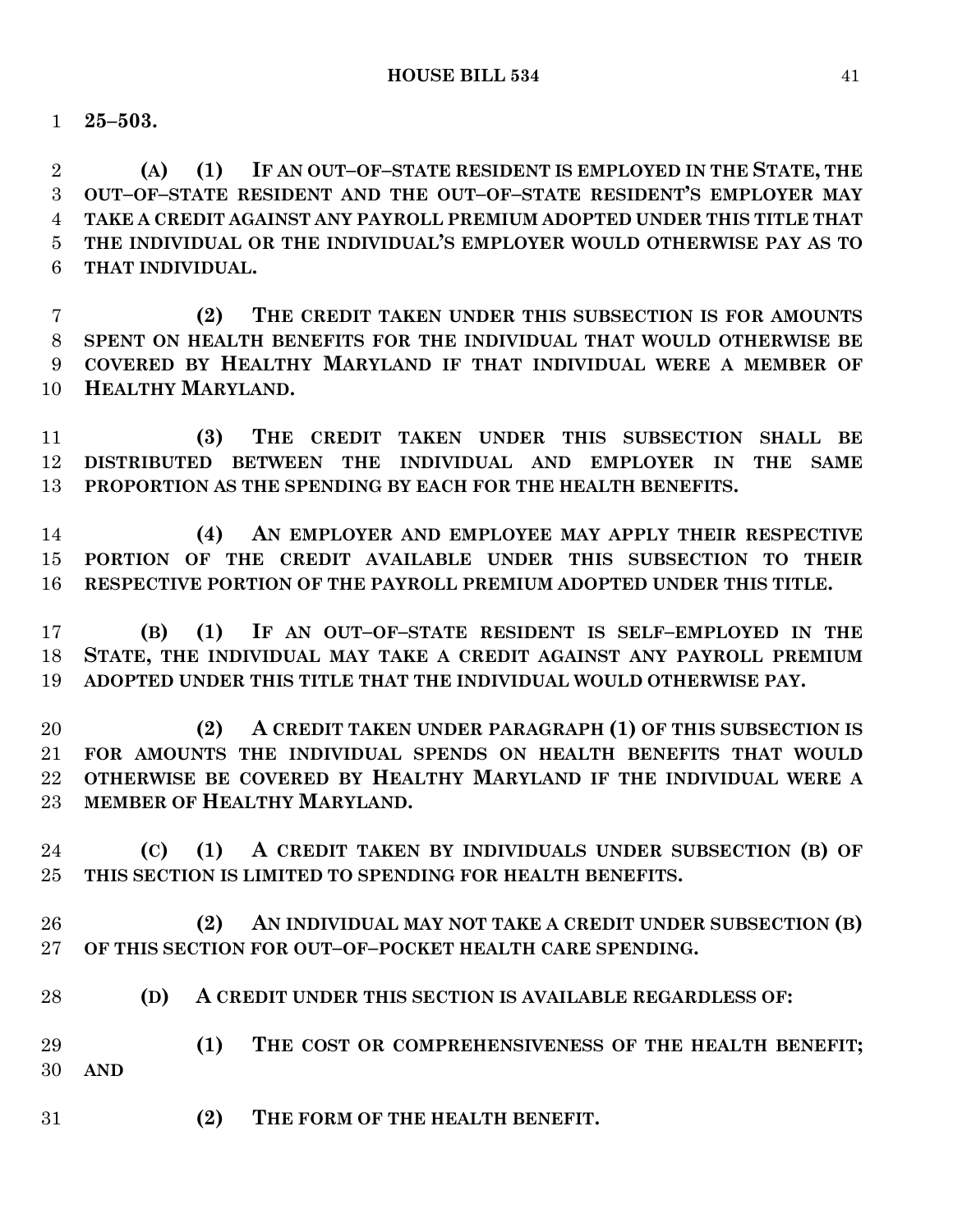|                               | 42<br><b>HOUSE BILL 534</b>                                                                                                                                                                                                 |
|-------------------------------|-----------------------------------------------------------------------------------------------------------------------------------------------------------------------------------------------------------------------------|
| $\mathbf 1$<br>$\overline{2}$ | (1)<br>AN EMPLOYER OR INDIVIDUAL MAY TAKE A CREDIT UNDER THIS<br>(E)<br>SECTION ONLY AGAINST PAYROLL PREMIUMS ADOPTED UNDER THIS TITLE.                                                                                     |
| 3<br>$\overline{4}$           | (2)<br>AN EMPLOYER OR INDIVIDUAL MAY NOT APPLY ANY HEALTH<br>BENEFIT SPENDING IN EXCESS OF THE PAYROLL PREMIUM TO OTHER TAX LIABILITY.                                                                                      |
| $\overline{5}$                | <b>SUBTITLE 6. BENEFITS.</b>                                                                                                                                                                                                |
| 6                             | $25 - 601.$                                                                                                                                                                                                                 |
| 7<br>8                        | <b>COVERED HEALTH CARE BENEFITS UNDER HEALTHY MARYLAND</b><br>(A)<br>(1)<br>SHALL INCLUDE ALL MEDICAL CARE PROVIDED TO A MEMBER THAT IS:                                                                                    |
| 9<br>10                       | (I)<br><b>MEDICALLY NECESSARY OR APPROPRIATE AS DETERMINED</b><br>BY THE MEMBER'S:                                                                                                                                          |
| 11                            | 1.<br>TREATING PHYSICIAN; OR                                                                                                                                                                                                |
| 12<br>13<br>14<br>15          | 2.<br>HEALTH CARE PROVIDER WHO, IN ACCORDANCE<br>WITH THE PROVIDER'S SCOPE OF PRACTICE AND LICENSURE, IS AUTHORIZED TO<br>ESTABLISH A MEDICAL DIAGNOSIS AND HAS MADE A MEDICAL ASSESSMENT OF THE<br>MEMBER'S CONDITION; AND |
| 16<br>17                      | $\mathbf{I}$ N<br><b>HEALTHY</b><br><b>MARYLAND</b><br>(II)<br><b>ACCORDANCE</b><br><b>WITH</b><br><b>THE</b><br>STANDARDS ESTABLISHED IN SUBTITLE 9 OF THIS TITLE AND BY THE BOARD.                                        |
| 18<br>19                      | (2)<br>A MEMBER'S TREATING PHYSICIAN OR ANY OTHER HEALTH CARE<br>PROVIDER TREATING THE MEMBER IS:                                                                                                                           |
| 20<br>$21\,$                  | AN APPROVED HEALTH CARE PROVIDER UNDER § 25-701<br>(I)<br>OF THIS TITLE; AND                                                                                                                                                |
| 22<br>$23\,$<br>24            | IN ACCORDANCE WITH THE PROVIDER'S SCOPE<br>(II)<br>OF<br>PRACTICE AND LICENSURE, AUTHORIZED TO ESTABLISH A MEDICAL DIAGNOSIS AND<br>MAKE A MEDICAL ASSESSMENT OF THE MEMBER'S CONDITION.                                    |
| 25                            | (B)<br><b>COVERED HEALTH CARE BENEFITS FOR MEMBERS INCLUDE:</b>                                                                                                                                                             |
| 26<br>$27\,$                  | (1)<br>INPATIENT AND OUTPATIENT MEDICAL AND HEALTH FACILITY<br><b>SERVICES;</b>                                                                                                                                             |
| 28<br>29                      | (2)<br>INPATIENT AND OUTPATIENT PROFESSIONAL HEALTH CARE<br>PROVIDER MEDICAL SERVICES;                                                                                                                                      |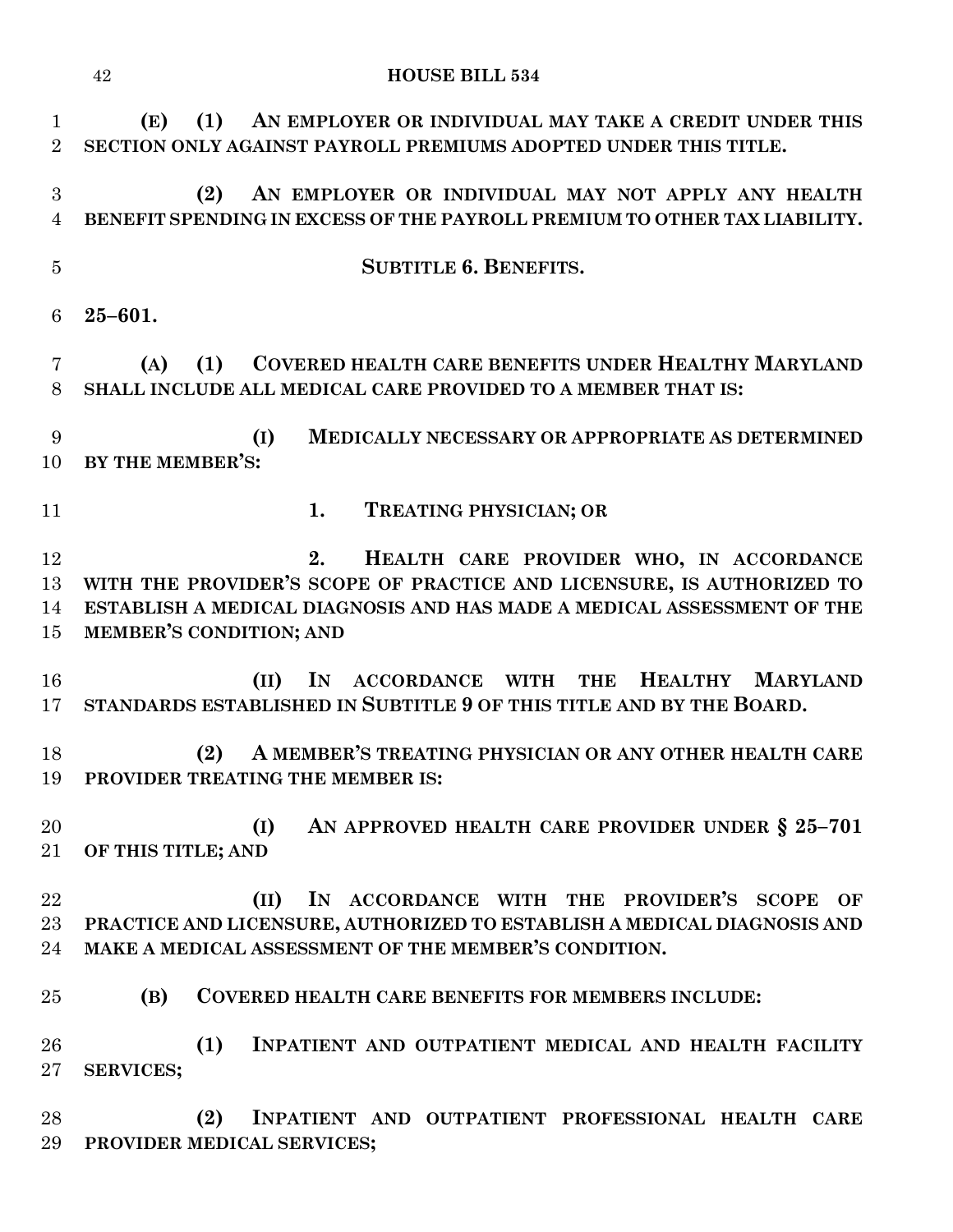**(3) DIAGNOSTIC IMAGING, LABORATORY SERVICES, AND OTHER DIAGNOSTIC AND EVALUATIVE SERVICES; (4) (I) MEDICAL EQUIPMENT, APPLIANCES, AND ASSISTIVE TECHNOLOGY, INCLUDING: 1. PROSTHETICS; 2. EYEGLASSES; AND 3. HEARING AIDS; AND (II) THE REPAIR, TECHNICAL SUPPORT, AND CUSTOMIZATION NEEDED FOR INDIVIDUAL USE OF MEDICAL EQUIPMENT, APPLIANCES, AND ASSISTIVE TECHNOLOGY; (5) INPATIENT AND OUTPATIENT REHABILITATIVE CARE; (6) EMERGENCY CARE SERVICES; (7) EMERGENCY TRANSPORTATION; (8) NECESSARY TRANSPORTATION FOR HEALTH CARE SERVICES FOR PERSONS WITH DISABILITIES OR WHO MAY QUALIFY AS LOW INCOME; (9) CHILD AND ADULT IMMUNIZATIONS AND PREVENTIVE CARE; (10) HEALTH AND WELLNESS EDUCATION; (11) HOSPICE CARE; (12) CARE IN A SKILLED NURSING FACILITY; (13) HOME HEALTH CARE, INCLUDING HEALTH CARE PROVIDED IN AN ASSISTED LIVING FACILITY; (14) MENTAL HEALTH SERVICES; (15) SUBSTANCE ABUSE TREATMENT; (16) DENTAL CARE;**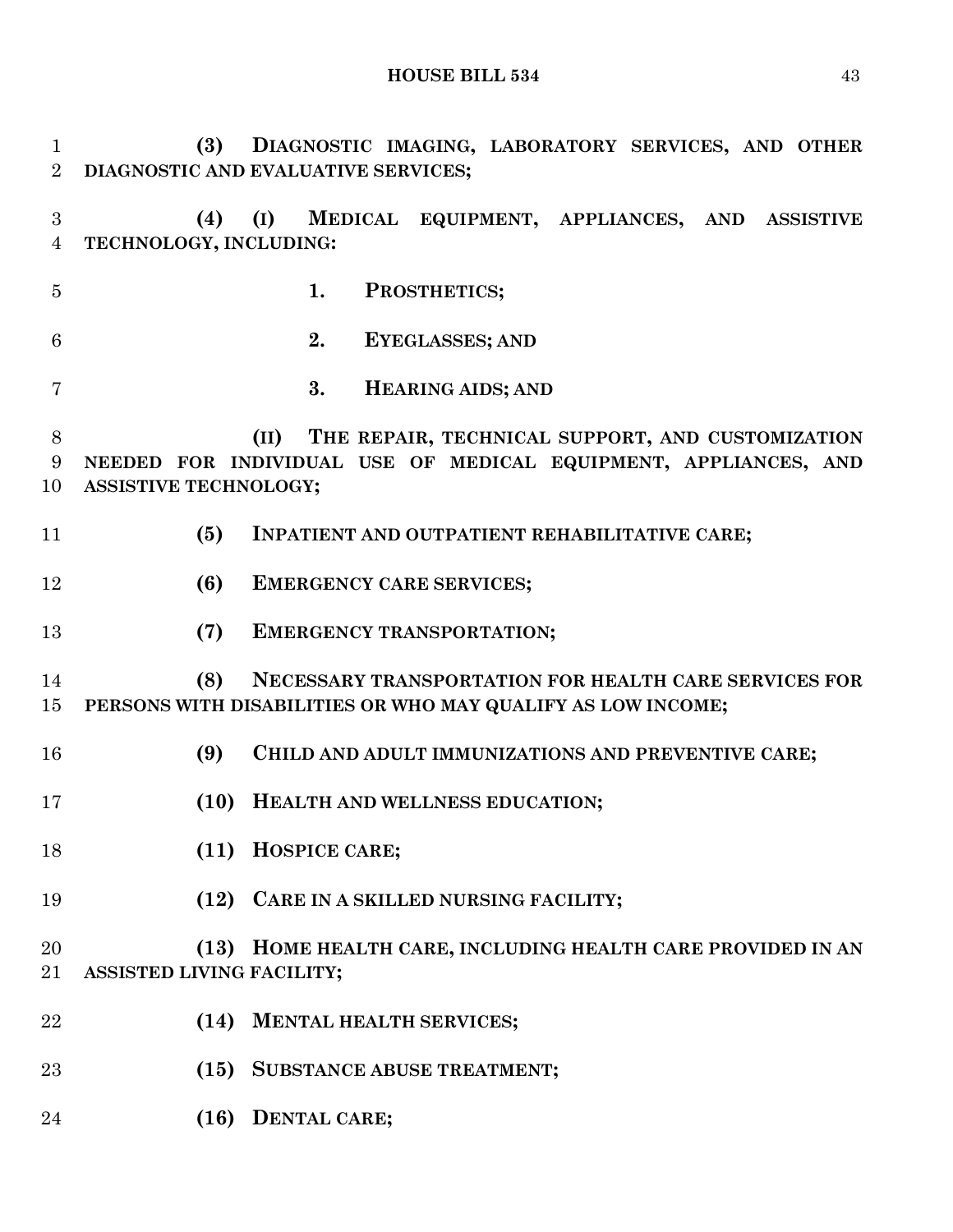|                     | 44                        | <b>HOUSE BILL 534</b>                                                                                                                                                                     |
|---------------------|---------------------------|-------------------------------------------------------------------------------------------------------------------------------------------------------------------------------------------|
| $\mathbf{1}$        |                           | (17) VISION CARE;                                                                                                                                                                         |
| $\overline{2}$      |                           | (18) PRESCRIPTION DRUGS;                                                                                                                                                                  |
| 3                   |                           | (19) PEDIATRIC CARE;                                                                                                                                                                      |
| $\overline{4}$      |                           | (20) PRENATAL AND POSTNATAL CARE;                                                                                                                                                         |
| $\overline{5}$      |                           | (21) PODIATRIC CARE;                                                                                                                                                                      |
| 6<br>$\overline{7}$ |                           | (22) EARLY AND PERIODIC SCREENING, DIAGNOSTIC,<br><b>AND</b><br>TREATMENT SERVICES AS DEFINED IN § 1905(R) OF THE SOCIAL SECURITY ACT;                                                    |
| $8\,$<br>9          |                           | (23) DIETARY AND NUTRITIONAL THERAPIES APPROVED BY THE<br>BOARD UNDER § 25-602 OF THIS SUBTITLE;                                                                                          |
| 10                  |                           | (24) ACUPUNCTURE;                                                                                                                                                                         |
| 11<br>12<br>13      | TO BE SAFE AND EFFECTIVE; | (25) THERAPIES THAT ARE SHOWN BY THE NATIONAL INSTITUTES OF<br>HEALTH, NATIONAL CENTER FOR COMPLEMENTARY AND INTEGRATIVE HEALTH                                                           |
| 14                  |                           | (26) BLOOD AND BLOOD PRODUCTS;                                                                                                                                                            |
| 15                  |                           | (27) DIALYSIS;                                                                                                                                                                            |
| 16                  |                           | (28) ADULT DAY CARE;                                                                                                                                                                      |
| 17                  | (29)                      | HABILITATIVE AND REHABILITATIVE SERVICES;                                                                                                                                                 |
| 18<br>19<br>20      | 19-1B-02 OF THIS ARTICLE; | (30) ANCILLARY HEALTH CARE OR SOCIAL SERVICES PREVIOUSLY<br>COVERED BY THE COMMUNITY INTEGRATED MEDICAL HOME PROGRAM UNDER §                                                              |
| 21                  |                           | (31) CASE MANAGEMENT AND CARE COORDINATION;                                                                                                                                               |
| 22<br>23<br>24      |                           | (32) LANGUAGE INTERPRETATION AND TRANSLATION FOR HEALTH<br>CARE SERVICES, INCLUDING SIGN LANGUAGE, BRAILLE, AND ANY OTHER SERVICES<br>NEEDED FOR INDIVIDUALS WITH COMMUNICATION BARRIERS; |
| 25<br>26            | ARE:                      | (33) HEALTH CARE AND LONG-TERM SERVICES AND SUPPORTS THAT                                                                                                                                 |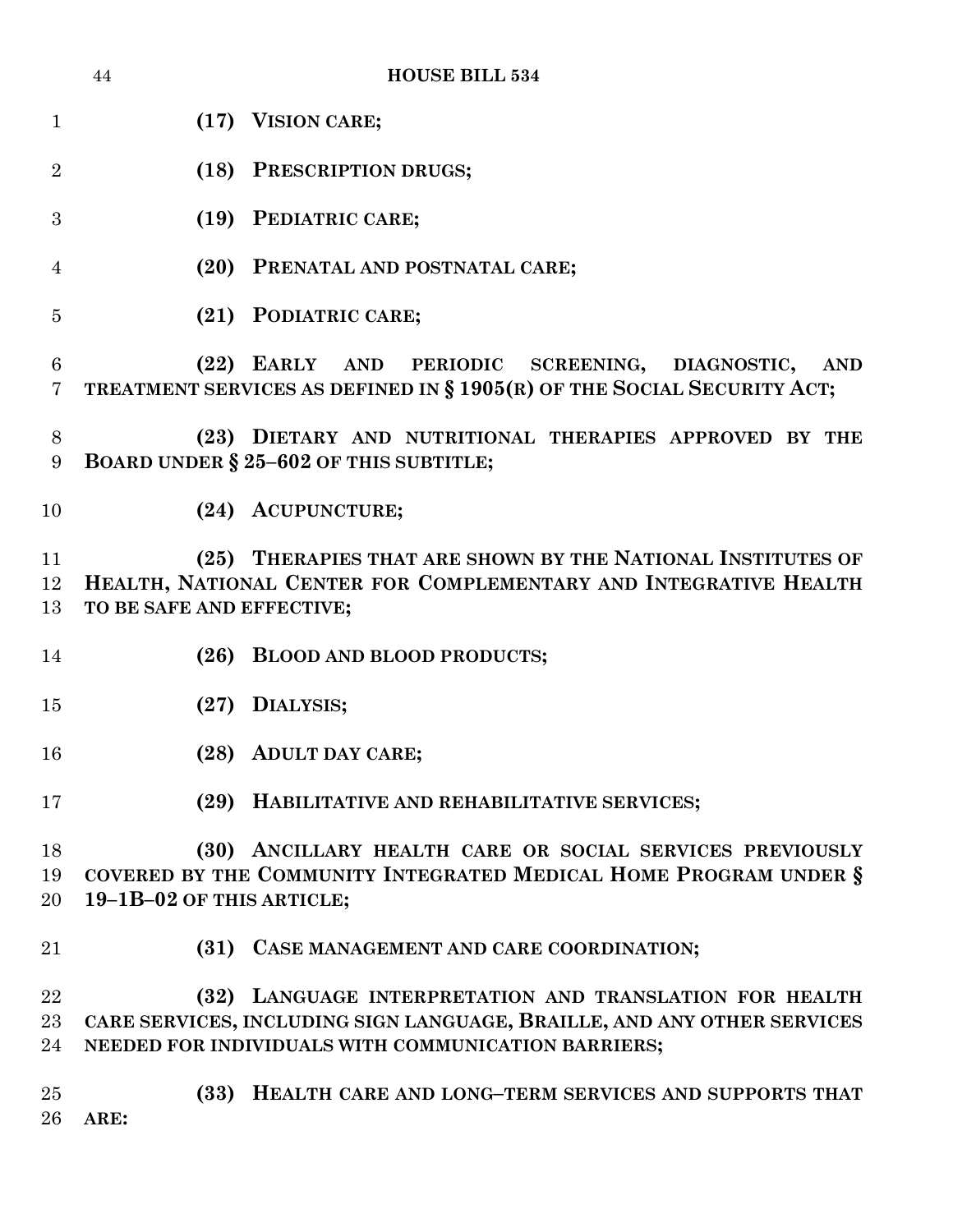| $\mathbf{1}$<br>$\overline{2}$ | COVERED UNDER MEDICAID OR<br>(I)<br><b>MARYLAND</b><br><b>THE</b><br>CHILDREN'S HEALTH INSURANCE PROGRAM ON JANUARY 1, 2021; AND |
|--------------------------------|----------------------------------------------------------------------------------------------------------------------------------|
| 3                              | DESCRIBED IN § 25-603 OF THIS SUBTITLE;<br>(II)                                                                                  |
| 4                              | (34) ALL HEALTH CARE SERVICES FOR WHICH COVERAGE IS                                                                              |
| $\overline{5}$                 | REQUIRED BY OR UNDER ANY OF THE FOLLOWING PROGRAMS OR ENTITIES,                                                                  |
| 6                              | WITHOUT REGARD TO WHETHER THE MEMBER WOULD OTHERWISE BE ELIGIBLE FOR                                                             |
| $\overline{7}$                 | OR COVERED BY THE PROGRAM OR SOURCE REFERRED TO:                                                                                 |
| $8\,$<br>9                     | THE CHILDREN'S HEALTH INSURANCE PROGRAM UNDER<br>(I)<br>TITLE XXI OF THE SOCIAL SECURITY ACT;                                    |
| 10                             | <b>MEDICAID; AND</b><br>(II)                                                                                                     |
| 11                             | <b>MEDICARE;</b><br>(III)                                                                                                        |
| 12                             | (35) ANY HEALTH CARE SERVICES ADDED TO HEALTHY MARYLAND                                                                          |
| 13                             | BENEFITS BY THE BOARD, AS AUTHORIZED UNDER THIS TITLE; AND                                                                       |
| 14                             | (36) ALL ESSENTIAL HEALTH BENEFITS MANDATED<br>$\mathbf{B}\mathbf{Y}$<br><b>THE</b>                                              |
| 15                             | AFFORDABLE CARE ACT AS OF JANUARY 1, 2017.                                                                                       |
|                                |                                                                                                                                  |
| 16                             | $25 - 602.$                                                                                                                      |
| 17                             | ON A REGULAR BASIS, THE BOARD SHALL EVALUATE WHETHER<br>(A)                                                                      |
| 18                             | COVERED BENEFITS UNDER HEALTHY MARYLAND SHOULD BE IMPROVED OR                                                                    |
| 19                             | <b>ADJUSTED TO:</b>                                                                                                              |
| 20                             | (1)<br>PROMOTE THE HEALTH OF BENEFICIARIES;                                                                                      |
| 21                             | (2)<br>ACCOUNT FOR CHANGES IN MEDICAL PRACTICE OR NEW                                                                            |
| 22                             | INFORMATION FROM MEDICAL RESEARCH; OR                                                                                            |
|                                |                                                                                                                                  |
| 23<br>24                       | (3)<br>RESPOND TO OTHER RELEVANT DEVELOPMENTS IN HEALTH<br><b>SCIENCE.</b>                                                       |
|                                |                                                                                                                                  |
| 25                             | IN CARRYING OUT SUBSECTION (A) OF THIS SECTION, THE BOARD<br>(B)                                                                 |
| 26                             | SHALL CONSULT WITH THE PERSONS DESCRIBED IN SUBSECTION (C) OF THIS                                                               |
| $27\,$                         | <b>SECTION ON:</b>                                                                                                               |
| 28                             | IDENTIFYING SPECIFIC COMPLEMENTARY AND INTEGRATIVE<br>(1)                                                                        |
| 29                             | MEDICINE PRACTICES THAT, ON THE BASIS OF RESEARCH FINDINGS OR PROMISING                                                          |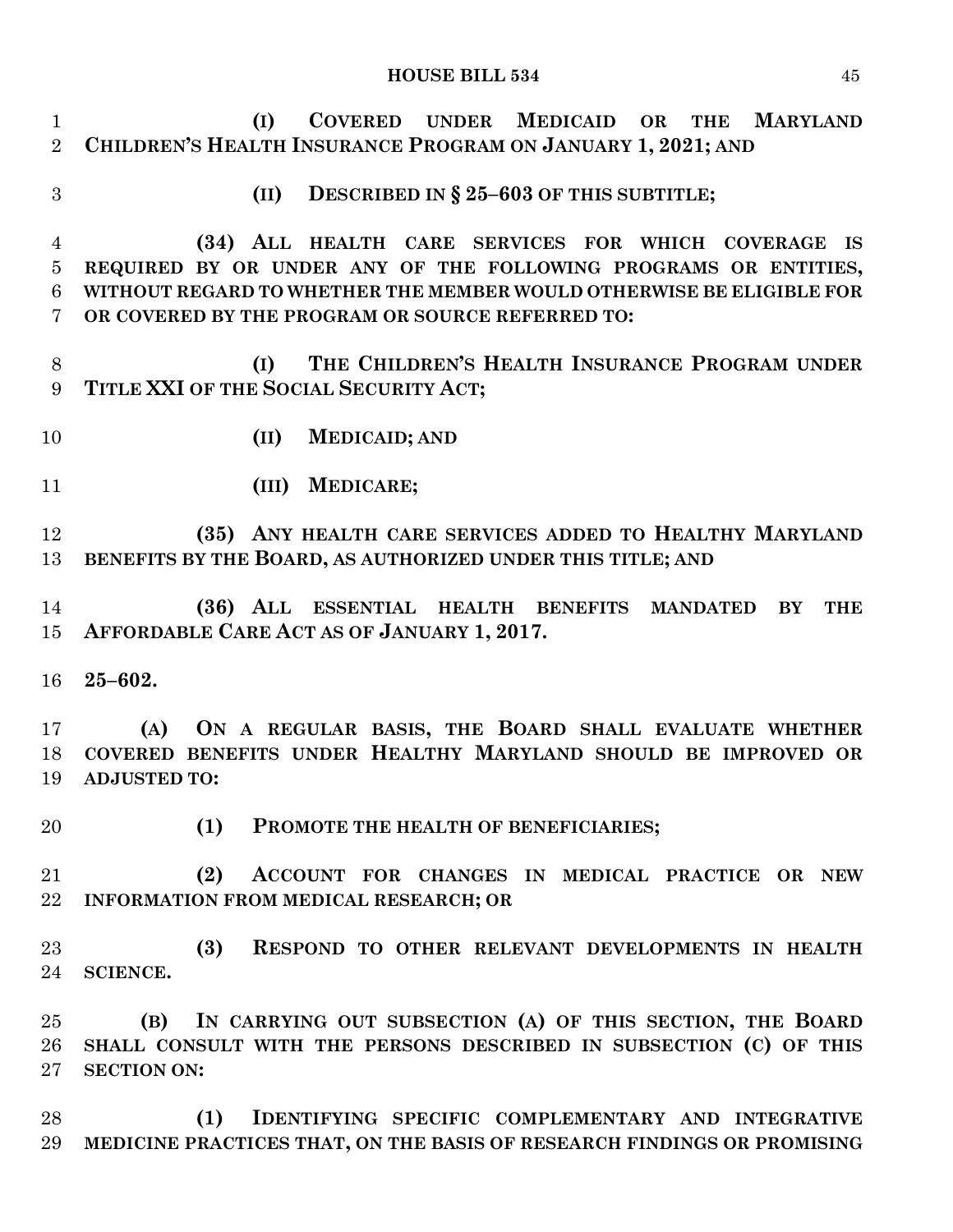**CLINICAL INTERVENTIONS, ARE APPROPRIATE TO INCLUDE IN THE BENEFITS PACKAGE; AND (2) IDENTIFYING:**

 **(I) BARRIERS TO THE EFFECTIVE PROVISION AND INTEGRATION OF SUCH PRACTICES INTO THE DELIVERY OF HEALTH CARE; AND**

**(II) MECHANISMS FOR OVERCOMING SUCH BARRIERS.**

 **(C) IN ACCORDANCE WITH SUBSECTION (B) OF THIS SECTION, THE BOARD SHALL CONSULT WITH:**

 **(1) INSTITUTIONS OF HIGHER EDUCATION, PRIVATE RESEARCH INSTITUTES, AND INDIVIDUAL RESEARCHERS WITH EXTENSIVE EXPERIENCE IN COMPLEMENTARY AND ALTERNATIVE MEDICINE AND THE INTEGRATION OF SUCH PRACTICES INTO THE DELIVERY OF HEALTH CARE;**

 **(2) NATIONALLY RECOGNIZED PROVIDERS OF COMPLEMENTARY AND INTEGRATIVE MEDICINE; AND**

 **(3) OTHER OFFICIALS, ENTITIES, AND INDIVIDUALS WITH EXPERTISE ON COMPLEMENTARY AND INTEGRATIVE MEDICINE AS THE BOARD DETERMINES APPROPRIATE.**

 **(D) (1) HEALTH CARE PROVIDERS AND MEMBERS MAY PETITION THE BOARD TO IMPROVE OR ADJUST COVERED BENEFITS UNDER HEALTHY MARYLAND.**

 **(2) THE BOARD SHALL DEVELOP AND IMPLEMENT PROCEDURES FOR MEMBERS TO PETITION THE BOARD TO IMPROVE OR ADJUST COVERED BENEFITS UNDER HEALTHY MARYLAND.**

**25–603.**

 **(A) SUBJECT TO THE OTHER PROVISIONS OF THIS TITLE, A MEMBER IS ENTITLED TO PAYMENT BY HEALTHY MARYLAND TO AN ELIGIBLE HEALTH CARE PROVIDER FOR LONG–TERM SERVICES AND SUPPORTS, FOR MAINTENANCE OF HEALTH, OR FOR CARE, SERVICES, DIAGNOSIS, TREATMENT, OR REHABILITATION THAT IS RELATED TO A MEDICALLY DETERMINABLE CONDITION, WHETHER PHYSICAL OR MENTAL, OF HEALTH, INJURY, OR AGE THAT:**

 **(1) CAUSES A FUNCTIONAL LIMITATION IN PERFORMING ONE OR MORE ACTIVITIES OF DAILY LIVING OR INSTRUMENTAL ACTIVITIES OF DAILY**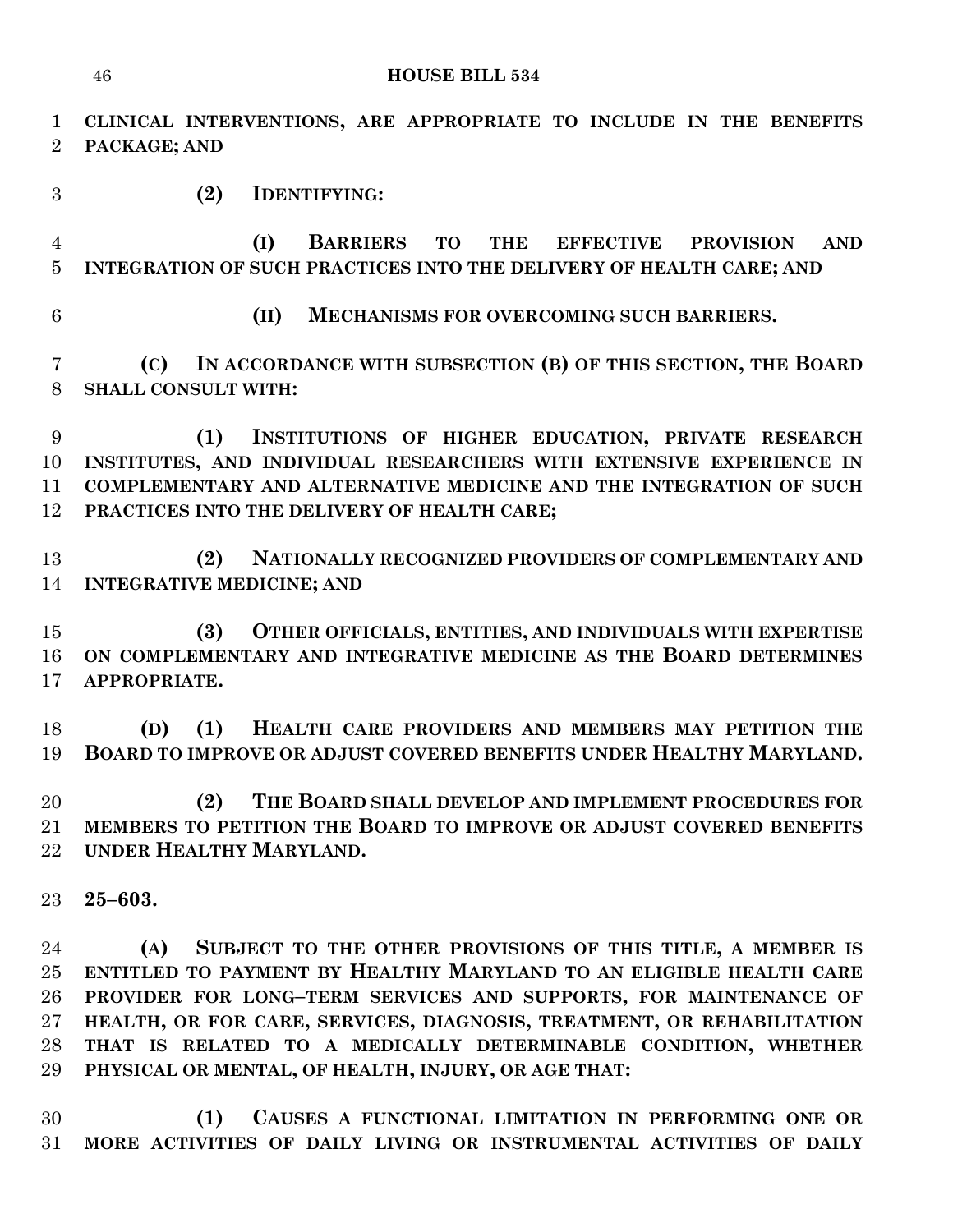**LIVING; AND**

 **(2) SUBSTANTIALLY LIMITS ONE OR MORE OF THE ENROLLEE'S MAJOR LIFE ACTIVITIES.**

 **(B) AN INDIVIDUAL WHO QUALIFIES FOR DISABILITY BENEFITS UNDER TITLE II OR TITLE XVI OF THE SOCIAL SECURITY ACT IS ENTITLED TO LONG–TERM SERVICES AND SUPPORTS UNDER HEALTHY MARYLAND.**

 **(C) ANY MEMBER WHO RECEIVES OR IS APPROVED TO RECEIVE BENEFITS UNDER TITLE II OR TITLE XVI OF THE SOCIAL SECURITY ACT IS ENTITLED TO PAYMENT BY HEALTHY MARYLAND FOR LONG–TERM SERVICES AND SUPPORTS.**

**(D) LONG–TERM SERVICES AND SUPPORTS SHALL:**

 **(1) INCLUDE ANY LONG–TERM NURSING OR MEDICAL SERVICES FOR THE MEMBER, WHETHER PROVIDED IN AN INSTITUTION OR A HOME– AND COMMUNITY–BASED SETTING;**

 **(2) PROVIDE COVERAGE FOR A BROAD SPECTRUM OF LONG–TERM SERVICES AND SUPPORTS, INCLUDING FOR HOME– AND COMMUNITY–BASED SERVICES AND OTHER CARE PROVIDED THROUGH NONINSTITUTIONAL SETTINGS;**

 **(3) PROVIDE COVERAGE THAT MEETS THE PHYSICAL, MENTAL, AND SOCIAL NEEDS OF RECIPIENTS WHILE ALLOWING RECIPIENTS THEIR MAXIMUM POSSIBLE AUTONOMY AND THEIR MAXIMUM POSSIBLE CIVIC, SOCIAL, AND ECONOMIC PARTICIPATION;**

 **(4) PRIORITIZE HOME– AND COMMUNITY–BASED SERVICES OVER INSTITUTIONALIZATION;**

 **(5) BE PROVIDED WITH A PRESUMPTION THAT RECIPIENTS OF ALL AGES AND DISABILITIES WILL RECEIVE LONG–TERM SERVICES AND SUPPORTS THROUGH HOME– AND COMMUNITY–BASED SERVICES UNLESS THE INDIVIDUAL CHOOSES OTHERWISE;**

 **(6) BE PROVIDED WITH THE GOAL OF ENABLING INDIVIDUALS WITH DISABILITIES TO RECEIVE SERVICES IN THE LEAST RESTRICTIVE AND MOST INTEGRATED SETTING APPROPRIATE TO THE INDIVIDUAL'S NEEDS;**

 **(7) BE PROVIDED IN A MANNER THAT ALLOWS INDIVIDUALS WITH DISABILITIES TO MAINTAIN THEIR INDEPENDENCE, SELF–DETERMINATION, AND DIGNITY;**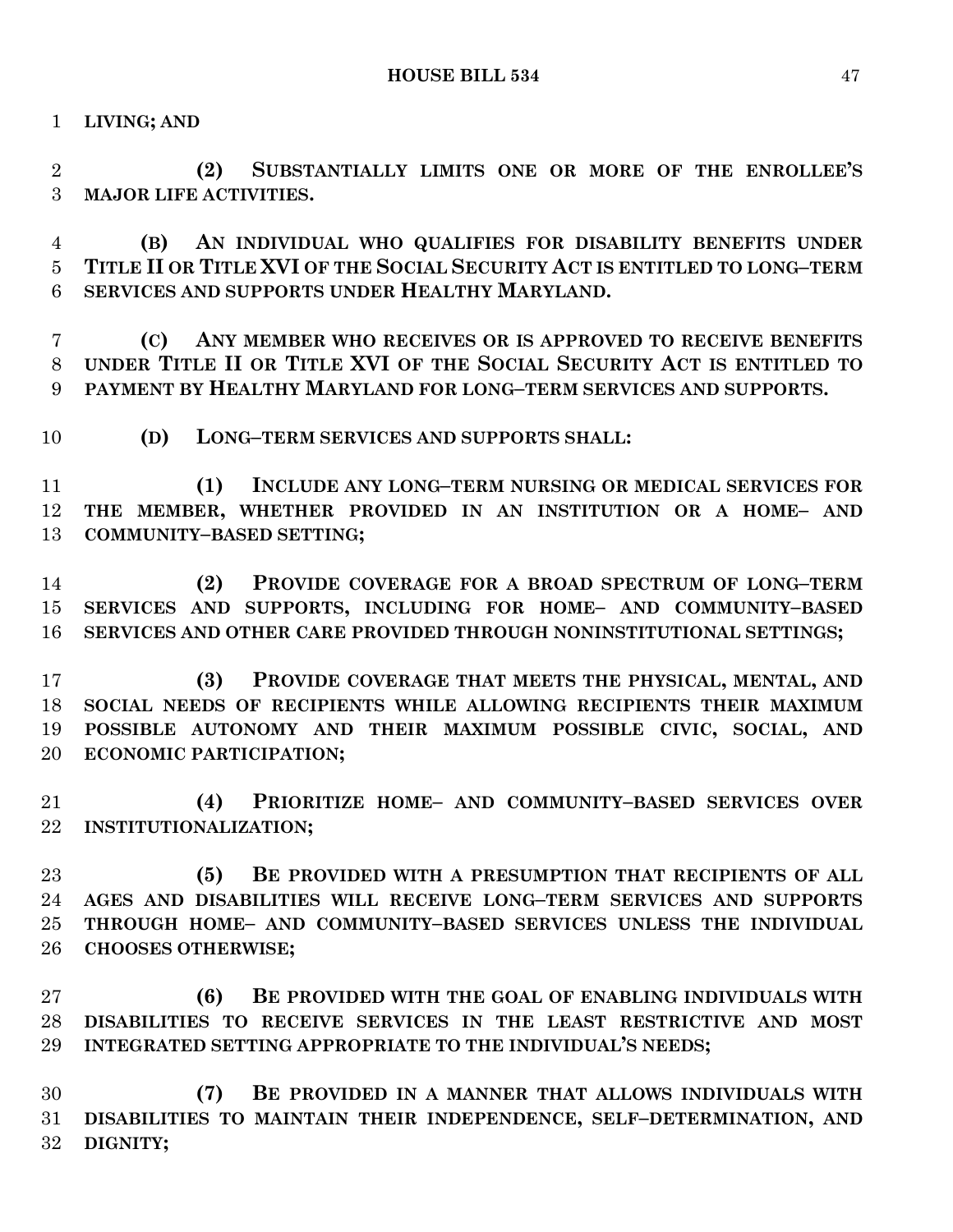**(8) PROVIDE LONG–TERM SERVICES AND SUPPORTS THAT ARE OF EQUAL QUALITY AND EQUALLY ACCESSIBLE ACROSS GEOGRAPHIC REGIONS;**

 **(9) ENSURE THAT LONG–TERM SERVICES AND SUPPORTS PROVIDE MEMBERS THE OPTION OF SELF–DIRECTION OF SERVICES; AND**

 **(10) PROVIDE SERVICES TO SUPPORT ACTIVITIES OF DAILY LIVING AND INSTRUMENTAL ACTIVITIES OF DAILY LIVING FOR INDIVIDUALS WITH FUNCTION LIMITATIONS, WHETHER PHYSICAL OR COGNITIVE.**

 **(E) IN DEVELOPING REGULATIONS TO IMPLEMENT THIS SECTION, THE BOARD SHALL CONSULT WITH RELEVANT STAKEHOLDERS, INCLUDING:**

 **(1) INDIVIDUALS WITH DISABILITIES AND OLDER ADULTS WHO USE LONG–TERM SERVICES AND SUPPORTS;**

 **(2) REPRESENTATIVES OF INDIVIDUALS WITH DISABILITIES OR OF OLDER ADULTS;**

 **(3) GROUPS THAT REPRESENT THE DIVERSITY OF THE POPULATION OF INDIVIDUALS LIVING WITH DISABILITIES, INCLUDING GENDER, RACIAL, AND ECONOMIC DIVERSITY;**

 **(4) PROVIDERS OF LONG–TERM SERVICES AND SUPPORTS, INCLUDING FAMILY ATTENDANTS AND FAMILY CAREGIVERS;**

- **(5) DISABILITY RIGHTS ORGANIZATIONS;**
- **(6) MEMBERS OF ORGANIZED LABOR;**
- **(7) SENIOR GROUPS; AND**
- **(8) RELEVANT ACADEMIC INSTITUTIONS AND RESEARCHERS.**
- **SUBTITLE 7. DELIVERY OF CARE.**
- **25–701.**

 **(A) (1) ANY HEALTH CARE PROVIDER IS QUALIFIED TO PARTICIPATE IN HEALTHY MARYLAND IF:**

- 
- **(I) THE HEALTH CARE PROVIDER IS LICENSED TO PRACTICE IN**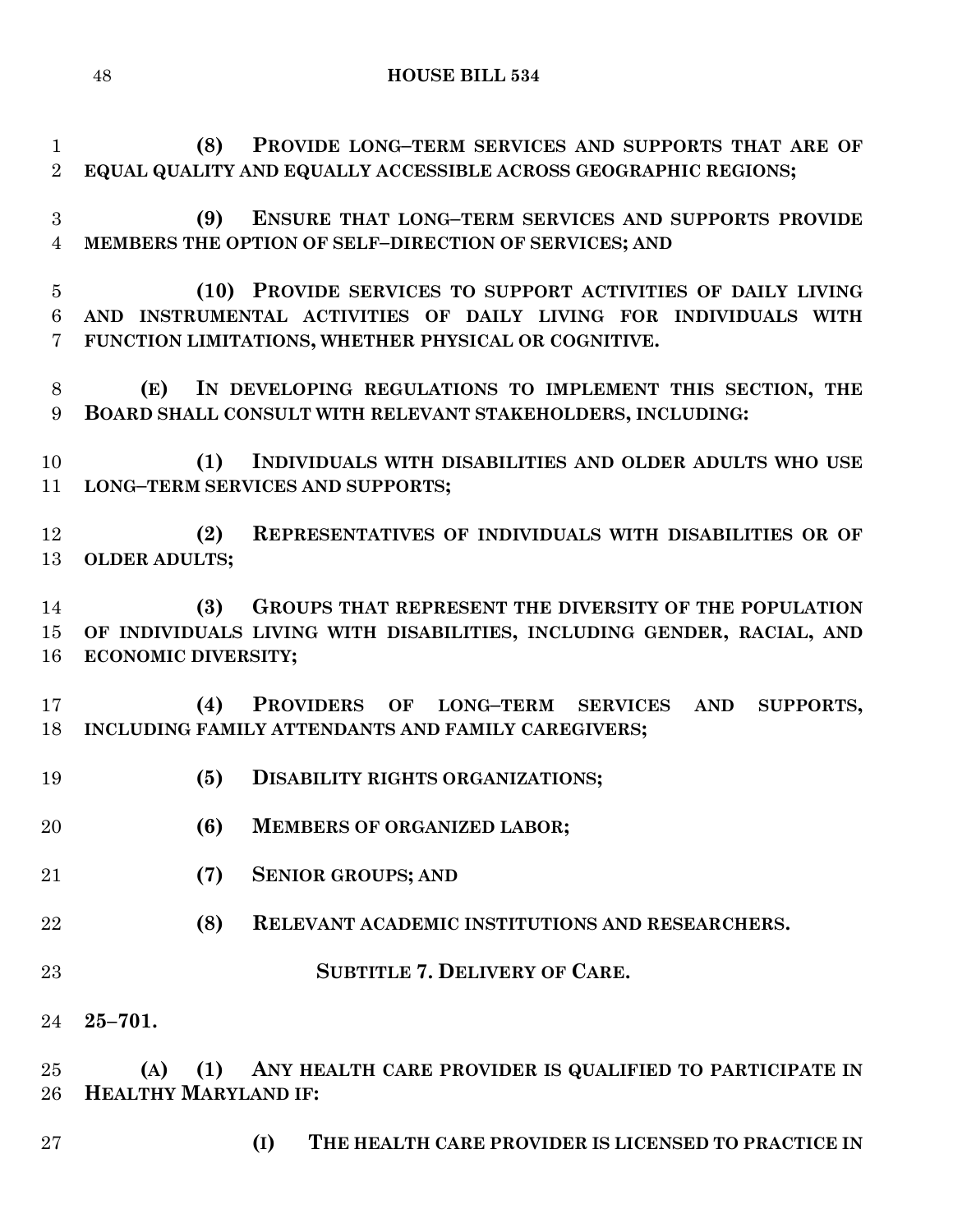**(II) THE HEALTH CARE PROVIDER'S SERVICES ARE PERFORMED WHILE PHYSICALLY PRESENT WITHIN THE STATE;**

**THE STATE AND IS IN GOOD STANDING;**

- **(III) THE HEALTH CARE PROVIDER AGREES TO ACCEPT HEALTHY MARYLAND RATES AS PAYMENT IN FULL FOR ALL COVERED SERVICES; AND**
- **(IV) THE HEALTH CARE PROVIDER HAS FILED WITH THE BOARD A PARTICIPATION AGREEMENT DESCRIBED IN § 25–702 OF THIS SUBTITLE.**
- **(2) THE BOARD SHALL ESTABLISH AND MAINTAIN PROCEDURES AND STANDARDS FOR RECOGNIZING HEALTH CARE PROVIDERS LOCATED OUTSIDE THE STATE FOR PURPOSES OF PROVIDING COVERAGE UNDER HEALTHY MARYLAND FOR MEMBERS WHO REQUIRE OUT–OF–STATE HEALTH CARE SERVICES WHILE TEMPORARILY LOCATED OUTSIDE THE STATE.**
- **(B) ANY HEALTH CARE PROVIDER QUALIFIED TO PARTICIPATE UNDER THIS SECTION MAY PROVIDE COVERED HEALTH CARE SERVICES UNDER HEALTHY MARYLAND IF THE HEALTH CARE PROVIDER IS LEGALLY AUTHORIZED TO PERFORM THE HEALTH CARE SERVICE FOR THE INDIVIDUAL UNDER THE CIRCUMSTANCES INVOLVED.**
- **(C) A MEMBER MAY RECEIVE HEALTH CARE SERVICES UNDER HEALTHY MARYLAND FROM ANY PARTICIPATING HEALTH CARE PROVIDER IF THE RECEIPT OF THE HEALTH CARE SERVICES IS CONSISTENT WITH:**
- **(1) THE REQUIREMENTS OF THIS SECTION AND ANY PROCEDURES OR STANDARDS ESTABLISHED BY THE BOARD UNDER THIS SECTION;**
- **(2) THE WILLINGNESS OR AVAILABILITY OF THE PROVIDER TO PROVIDE THE HEALTH CARE SERVICES TO THE MEMBER;**
- **(3) PROVISIONS OF THIS TITLE RELATING TO DISCRIMINATION; AND**
	- **(4) THE APPROPRIATE CLINICALLY RELEVANT CIRCUMSTANCES AND STANDARDS.**
	- **(D) (1) A HEALTH CARE PROVIDER MAY NOT USE HEALTH INFORMATION TECHNOLOGY OR CLINICAL PRACTICE GUIDELINES THAT LIMIT THE EFFECTIVE EXERCISE OF THE PROFESSIONAL JUDGMENT OF PHYSICIANS, REGISTERED NURSES, OR OTHER HEALTH CARE PROVIDERS OPERATING WITHIN THE SCOPE OF**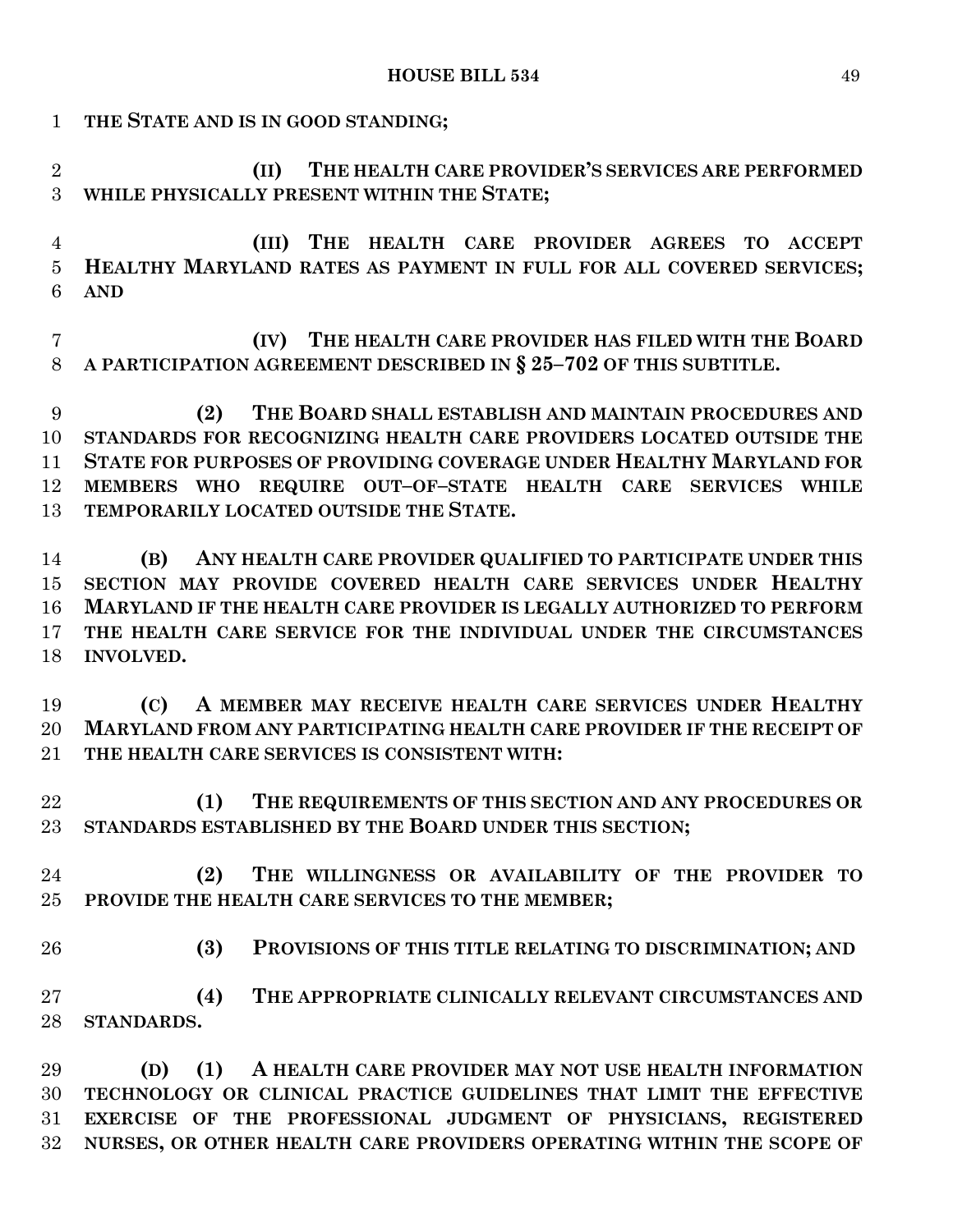#### **HOUSE BILL 534**

 **PRACTICE OF THE PROVIDER UNDER THE HEALTH OCCUPATIONS ARTICLE. (2) A PHYSICIAN, A REGISTERED NURSE, OR ANY OTHER HEALTH CARE PROVIDER MAY OVERRIDE HEALTH INFORMATION TECHNOLOGY AND CLINICAL PRACTICE GUIDELINES USED BY A HEALTH CARE PROVIDER IF THE OVERRIDE: (I) IS CONSISTENT WITH THE HEALTH CARE PROVIDER'S DETERMINATION OF MEDICAL NECESSITY; AND (II) IN THE PROFESSIONAL JUDGMENT OF THE HEALTH CARE PROVIDER, IS IN THE BEST INTEREST OF THE PATIENT AND CONSISTENT WITH THE PATIENT'S WISHES. (E) AN ENTITY MAY NOT FURNISH COVERED ITEMS AND SERVICES UNDER THIS TITLE IF THE ENTITY PROVIDES NO ITEMS AND SERVICES DIRECTLY TO MEMBERS, INCLUDING: (1) ENTITIES THAT ENTER INTO CONTRACTS WITH OTHER ENTITIES OR HEALTH CARE PROVIDERS TO PROVIDE ALL ITEMS AND SERVICES; AND (2) ENTITIES THAT ARE APPROVED TO COORDINATE CARE PLANS UNDER PART C OF TITLE XVIII OF THE SOCIAL SECURITY ACT BUT DO NOT DIRECTLY PROVIDE THE ITEMS AND SERVICES AUTHORIZED BY THE CARE PLANS. 25–702. (A) A HEALTH CARE PROVIDER SHALL ENTER INTO A PARTICIPATION AGREEMENT WITH THE BOARD IN ORDER TO QUALIFY AS A PARTICIPATING PROVIDER UNDER HEALTHY MARYLAND. (B) A PARTICIPATION AGREEMENT BETWEEN THE BOARD AND A HEALTH CARE PROVIDER SHALL: (1) REQUIRE THE HEALTH CARE PROVIDER TO PROVIDE SERVICES TO ELIGIBLE INDIVIDUALS WITHOUT DISCRIMINATION, IN ACCORDANCE WITH § 25–901(C)(4) OF THIS TITLE;**

 **(2) PROHIBIT THE HEALTH CARE PROVIDER FROM CHARGING A MEMBER FOR ANY COVERED SERVICES OTHER THAN FOR PAYMENT AUTHORIZED BY THIS TITLE;**

**(3) REQUIRE THE HEALTH CARE PROVIDER TO PROVIDE**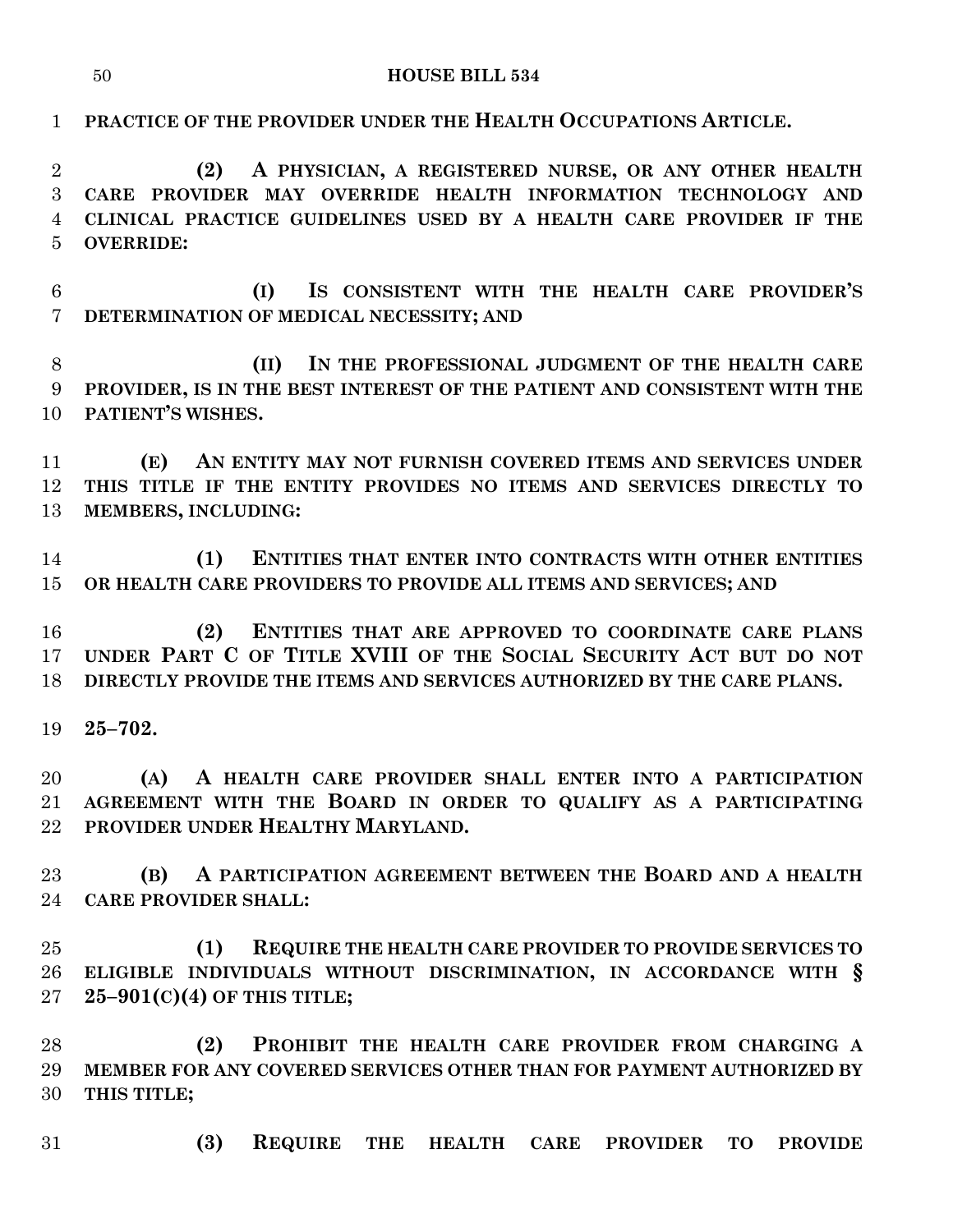**INFORMATION REQUESTED BY THE BOARD, IN ACCORDANCE WITH § 25–305 OF THIS TITLE, FOR: (I) QUALITY REVIEW BY DESIGNATED ENTITIES; (II) MAKING PAYMENTS UNDER THIS TITLE, INCLUDING THE EXAMINATION OF RECORDS AS MAY BE NECESSARY FOR THE VERIFICATION OF INFORMATION ON WHICH THE PAYMENTS ARE BASED; (III) STATISTICAL OR OTHER STUDIES REQUIRED FOR THE IMPLEMENTATION OF THIS TITLE; AND (IV) ANY OTHER PURPOSES REQUIRED BY THE BOARD; (4) FOR AN INSTITUTIONAL PROVIDER, PROHIBIT THE PROVIDER FROM EMPLOYING OR USING FOR THE PROVISION OF HEALTH SERVICES ANY INDIVIDUAL HEALTH CARE PROVIDER THAT HAS HAD A PARTICIPATION AGREEMENT UNDER THIS SUBSECTION TERMINATED FOR CAUSE; (5) FOR A HEALTH CARE PROVIDER PAID ON A FEE–FOR–SERVICE BASIS FOR ITEMS AND SERVICES PROVIDED UNDER THIS TITLE, REQUIRE THE PROVIDER TO SUBMIT BILLS AND ANY REQUIRED SUPPORTING DOCUMENTATION RELATING TO THE PROVISION OF COVERED SERVICES WITHIN 30 DAYS AFTER THE DATE OF PROVIDING SUCH SERVICES; (6) FOR AN INSTITUTIONAL PROVIDER PAID IN ACCORDANCE WITH § 25–802 OF THIS TITLE, REQUIRE THE INSTITUTIONAL PROVIDER TO SUBMIT, IN ACCORDANCE WITH § 25–305 OF THIS TITLE, INFORMATION ON A QUARTERLY BASIS THAT: (I) RELATES TO THE PROVISION OF COVERED SERVICES; AND (II) DESCRIBES SERVICES PROVIDED AT A PATIENT LEVEL; (7) FOR A PROVIDER RECEIVING PAYMENT UNDER THIS TITLE BASED ON DIAGNOSIS–RELATED CODING, PROCEDURE–RELATED CODING, OR ANY OTHER CODING SYSTEM OR DATA: (I) REQUIRE THE PROVIDER TO DISCLOSE TO THE BOARD: 1. ANY CASE MIX INDEXES, DIAGNOSIS CODING SOFTWARE, PROCEDURE CODING SOFTWARE, OR OTHER CODING SYSTEM USED BY THE PROVIDER FOR THE PURPOSES OF MEETING PAYMENT, GLOBAL BUDGETING, OR**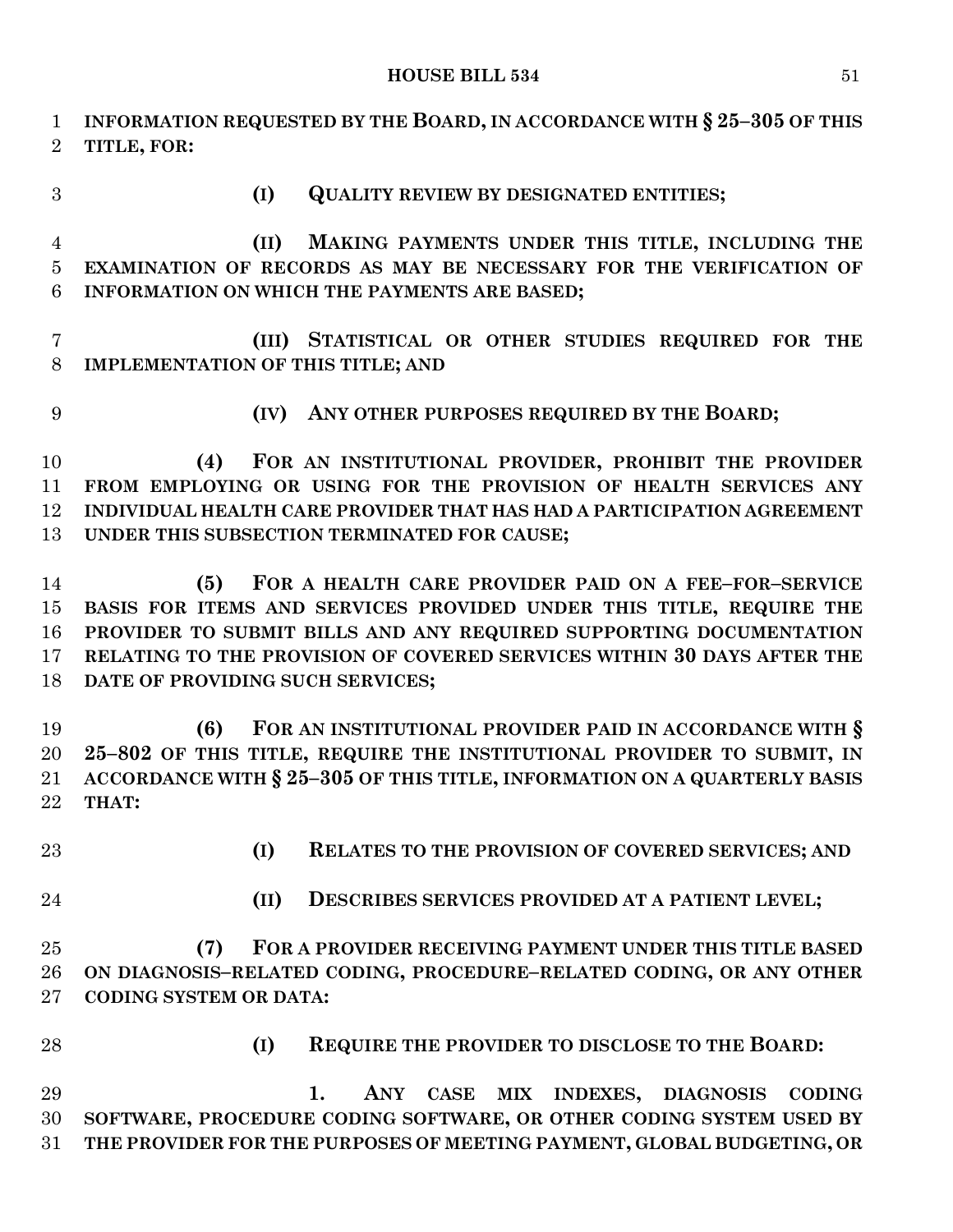#### **HOUSE BILL 534**

**DISCLOSURE REQUIREMENTS UNDER THIS TITLE; AND**

 **2. ANY CASE MIX, DIAGNOSIS CODING GUIDELINES, PROCEDURE CODING GUIDELINES, OR CODING TIP SHEETS USED BY THE PROVIDER FOR THE PURPOSES OF MEETING PAYMENT, GLOBAL BUDGETING, OR DISCLOSURE REQUIREMENTS UNDER THIS TITLE; AND**

- 
- **(II) PROHIBIT THE PROVIDER FROM:**

 **1. USING PROPRIETARY CASE MIX INDEXES, DIAGNOSIS CODING SOFTWARE, PROCEDURE CODING SOFTWARE, OR OTHER CODING SOFTWARE FOR THE PURPOSES OF MEETING PAYMENT, GLOBAL BUDGETING, OR DISCLOSURE REQUIREMENTS UNDER THIS TITLE;**

 **2. REQUIRING ANY HEALTH CARE PROVIDER TO APPLY CASE MIX INDEXES, DIAGNOSIS CODING, PROCEDURE CODING, OR OTHER CODING SYSTEMS IN A MANNER THAT LIMITS THE MEDICAL OR NURSING PROCESS OR LIMITS A TREATING PHYSICIAN'S OR ASSIGNED REGISTERED NURSE'S PROFESSIONAL JUDGMENT IN DETERMINING A DIAGNOSIS, INCLUDING THE USE OF LEADING QUERIES OR PROHIBITIONS ON USING CERTAIN CODES;**

 **3. PROVIDING FINANCIAL INCENTIVES TO PHYSICIANS, REGISTERED NURSES, OR OTHER HEALTH CARE PROVIDERS FOR PARTICULAR CODING RESULTS OR FOR SELECTING CODES WITH HIGHER PAYMENTS;**

 **4. IMPOSING FINANCIAL DISINCENTIVES TO PHYSICIANS, REGISTERED NURSES, OR OTHER HEALTH CARE PROVIDERS FOR PARTICULAR CODING RESULTS OR FOR SELECTING DIAGNOSTIC CODES WITH LOWER PAYMENTS; AND**

- **5. USING CASE MIX INDEXES OR DIAGNOSIS CODING SOFTWARE THAT MAKE SUGGESTIONS FOR HIGHER–SEVERITY DIAGNOSES OR CODING FOR HIGHER–COST PROCEDURES;**
- **(8) REQUIRE THE PROVIDER TO COMPLY WITH THE DUTY OF PATIENT ADVOCACY DESCRIBED IN § 25–902 OF THIS TITLE;**

 **(9) REQUIRE THE PROVIDER TO COMPLY WITH THE PROHIBITIONS AND REQUIREMENTS DESCRIBED IN § 25–703 OF THIS SUBTITLE; AND**

 **(10) FOR AN INSTITUTIONAL PROVIDER, REQUIRE THE INSTITUTIONAL PROVIDER TO AGREE THAT NO BOARD MEMBER, EXECUTIVE, OR ADMINISTRATOR OF THE INSTITUTIONAL PROVIDER WILL RECEIVE COMPENSATION FROM, OWN STOCK**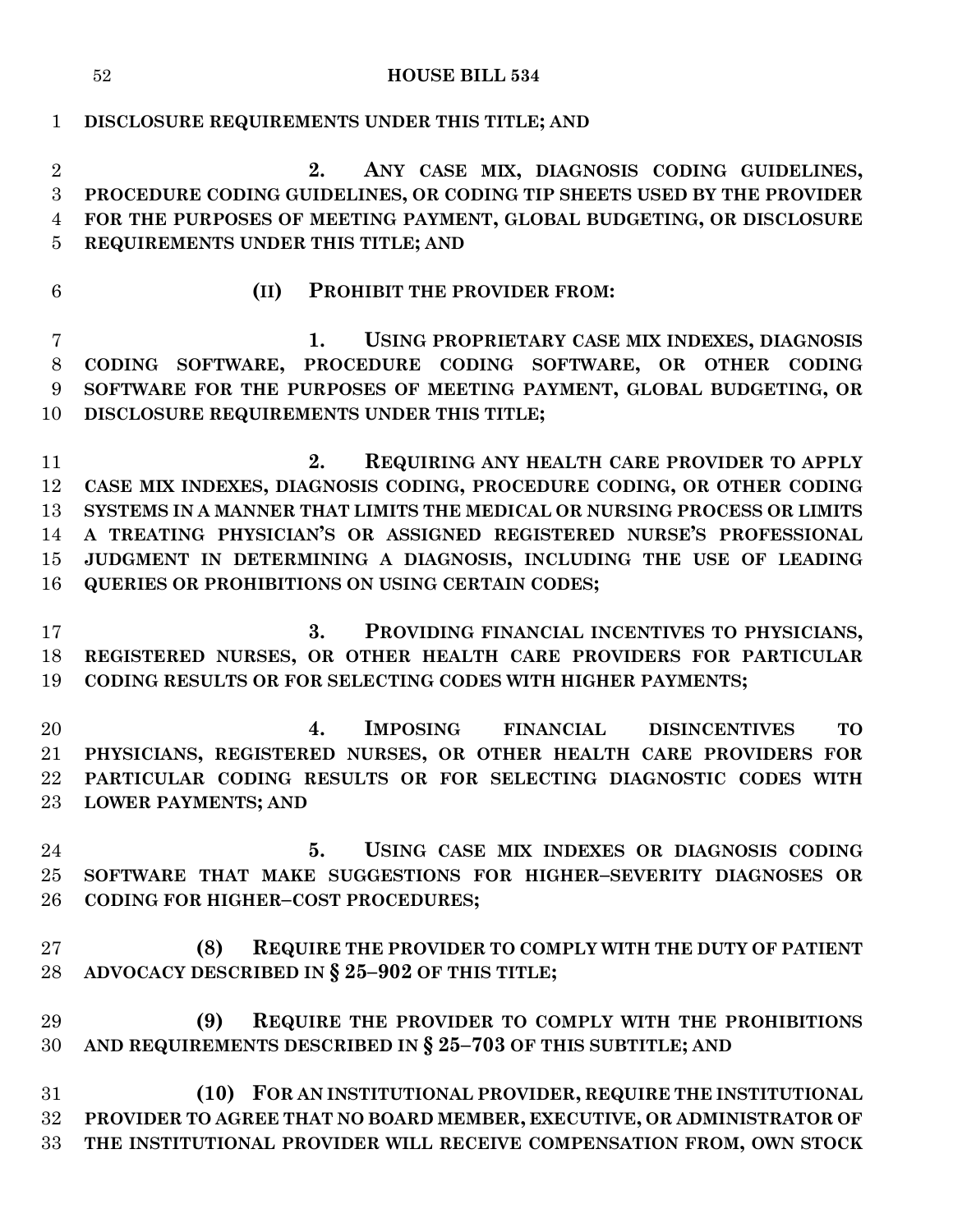**OR HAVE OTHER FINANCIAL INVESTMENTS IN, OR SERVE AS A BOARD MEMBER OF ANY ENTITY THAT CONTRACTS WITH OR PROVIDES ITEMS OR SERVICES, INCLUDING PHARMACEUTICAL PRODUCTS AND MEDICAL DEVICES OR EQUIPMENT, TO THE PROVIDER.**

 **(C) THIS SECTION MAY NOT BE CONSTRUED TO REQUIRE A HEALTH CARE PROVIDER TO PROVIDE A TYPE OR CLASS OF SERVICES THAT IS OUTSIDE THE SCOPE OF THE PROVIDER'S NORMAL PRACTICE.**

- **25–703.**
- **(A) A PARTICIPATING PROVIDER:**

 **(1) MAY NOT BILL OR ENTER INTO A PRIVATE CONTRACT WITH AN INDIVIDUAL ELIGIBLE FOR BENEFITS UNDER HEALTHY MARYLAND FOR ANY ITEM OR SERVICE THAT IS A BENEFIT DESCRIBED IN SUBTITLE 6 OF THIS TITLE;**

 **(2) MAY BILL OR ENTER INTO A PRIVATE CONTRACT WITH AN INDIVIDUAL ELIGIBLE FOR BENEFITS UNDER HEALTHY MARYLAND FOR ANY ITEM OR SERVICE THAT IS NOT A BENEFIT DESCRIBED IN SUBTITLE 6 OF THIS TITLE IF:**

 **(I) THE CONTRACT AND PARTICIPATING PROVIDER MEET THE REQUIREMENTS OF SUBSECTIONS (B) AND (C) OF THIS SECTION;**

 **(II) THE ITEM OR SERVICE IS NOT PAYABLE OR AVAILABLE UNDER HEALTHY MARYLAND; AND**

**(III) THE PARTICIPATING PROVIDER DOES NOT RECEIVE:**

 **1. REIMBURSEMENT UNDER HEALTHY MARYLAND DIRECTLY OR INDIRECTLY FOR THE ITEM OR SERVICE; AND**

 **2. ANY AMOUNT FOR THE ITEM OR SERVICE FROM AN ORGANIZATION THAT RECEIVES REIMBURSEMENT FOR THE ITEM OR SERVICE UNDER HEALTHY MARYLAND DIRECTLY OR INDIRECTLY; AND**

 **(3) MAY BILL OR ENTER INTO A PRIVATE CONTRACT WITH ANY INDIVIDUAL INELIGIBLE FOR BENEFITS UNDER HEALTHY MARYLAND FOR ANY ITEM OR SERVICE.**

 **(B) A CONTRACT TO PROVIDE ITEMS AND SERVICES DESCRIBED IN SUBSECTION (A)(2) OF THIS SECTION:**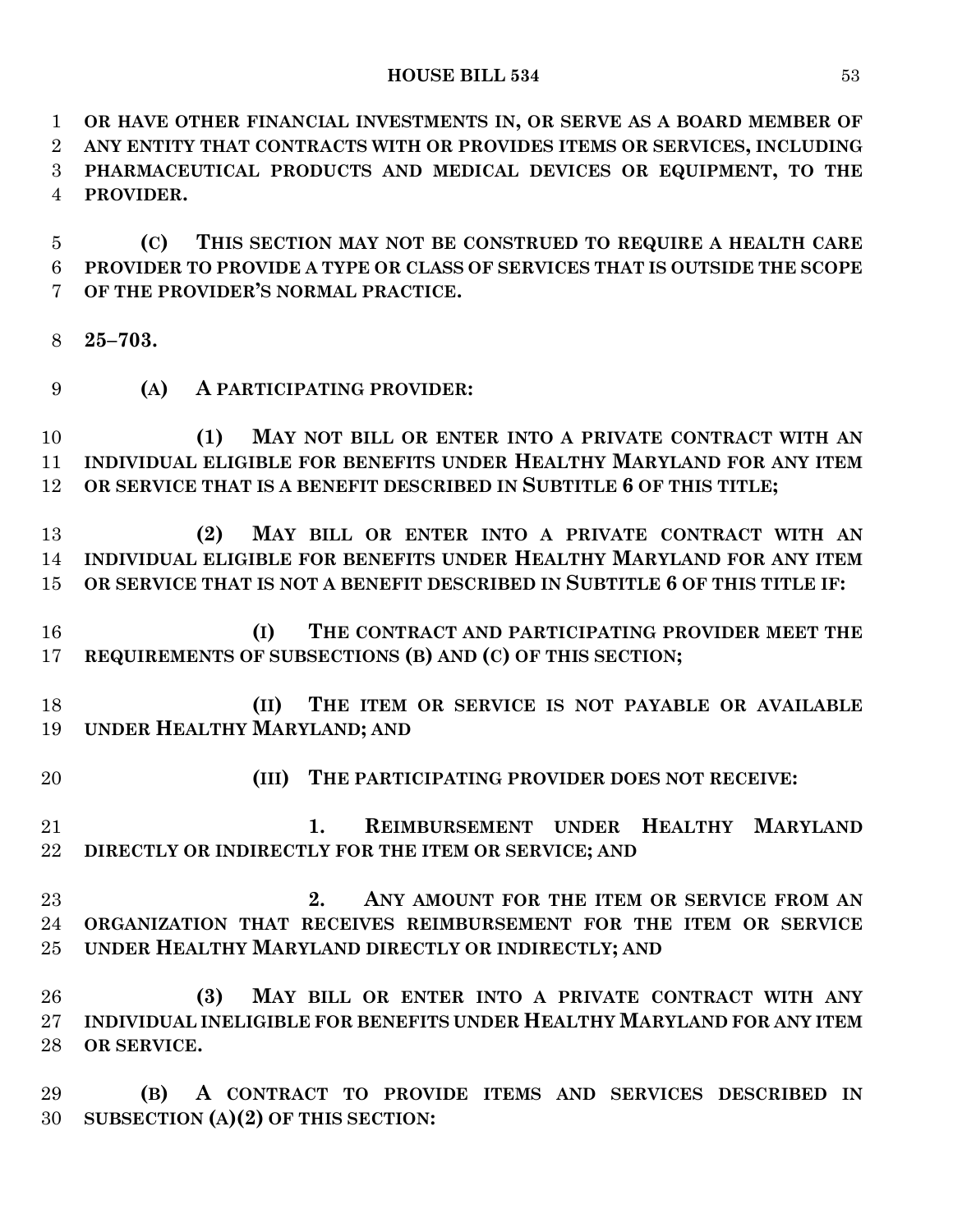**(1) SHALL BE IN WRITING AND SIGNED BY THE INDIVIDUAL OR AUTHORIZED REPRESENTATIVE OF THE INDIVIDUAL RECEIVING THE ITEM OR SERVICE BEFORE THE ITEM OR SERVICE IS FURNISHED; (2) MAY NOT BE ENTERED INTO AT A TIME WHEN THE INDIVIDUAL IS FACING AN EMERGENCY HEALTH CARE SITUATION; AND (3) SHALL CLEARLY INDICATE TO THE INDIVIDUAL RECEIVING THE ITEMS AND SERVICES THAT BY SIGNING THE CONTRACT THE INDIVIDUAL: (I) AGREES NOT TO SUBMIT A CLAIM UNDER HEALTHY MARYLAND FOR THE ITEMS OR SERVICES; (II) ACCEPTS RESPONSIBILITY FOR PAYMENT OF THE ITEMS OR SERVICES AND UNDERSTANDS THAT NO REIMBURSEMENT WILL BE PROVIDED UNDER HEALTHY MARYLAND FOR THE ITEMS OR SERVICES; (III) ACKNOWLEDGES THAT NO LIMITS UNDER HEALTHY MARYLAND APPLY TO AMOUNTS THAT MAY BE CHARGED FOR THE ITEMS OR SERVICES; AND (IV) ACKNOWLEDGES THAT THE PARTICIPATING PROVIDER IS PROVIDING SERVICES OUTSIDE THE SCOPE OF HEALTHY MARYLAND. (C) A PARTICIPATING PROVIDER THAT ENTERS INTO A CONTRACT DESCRIBED IN SUBSECTION (A)(2) OF THIS SECTION SHALL HAVE IN EFFECT DURING THE PERIOD AN ITEM OR A SERVICE IS TO BE PROVIDED AN AFFIDAVIT THAT: (1) IDENTIFIES THE PARTICIPATING PROVIDER THAT IS TO FURNISH THE ITEM OR SERVICE; (2) STATES THAT THE PARTICIPATING PROVIDER WILL NOT SUBMIT ANY CLAIM UNDER HEALTHY MARYLAND FOR ANY ITEM OR SERVICE PROVIDED TO ANY INDIVIDUAL ENROLLED UNDER HEALTHY MARYLAND; (3) IS SIGNED BY THE PARTICIPATING PROVIDER; AND (4) IS FILED WITH THE BOARD NOT LATER THAN 10 DAYS AFTER ENTERING INTO THE FIRST CONTRACT TO WHICH THE AFFIDAVIT APPLIES. (D) IF A PROVIDER THAT SIGNS AN AFFIDAVIT DESCRIBED IN SUBSECTION (C) OF THIS SECTION KNOWINGLY AND WILLFULLY SUBMITS A CLAIM UNDER THIS TITLE FOR ANY ITEM OR SERVICE PROVIDED OR RECEIVES ANY REIMBURSEMENT OR** 

**HOUSE BILL 534**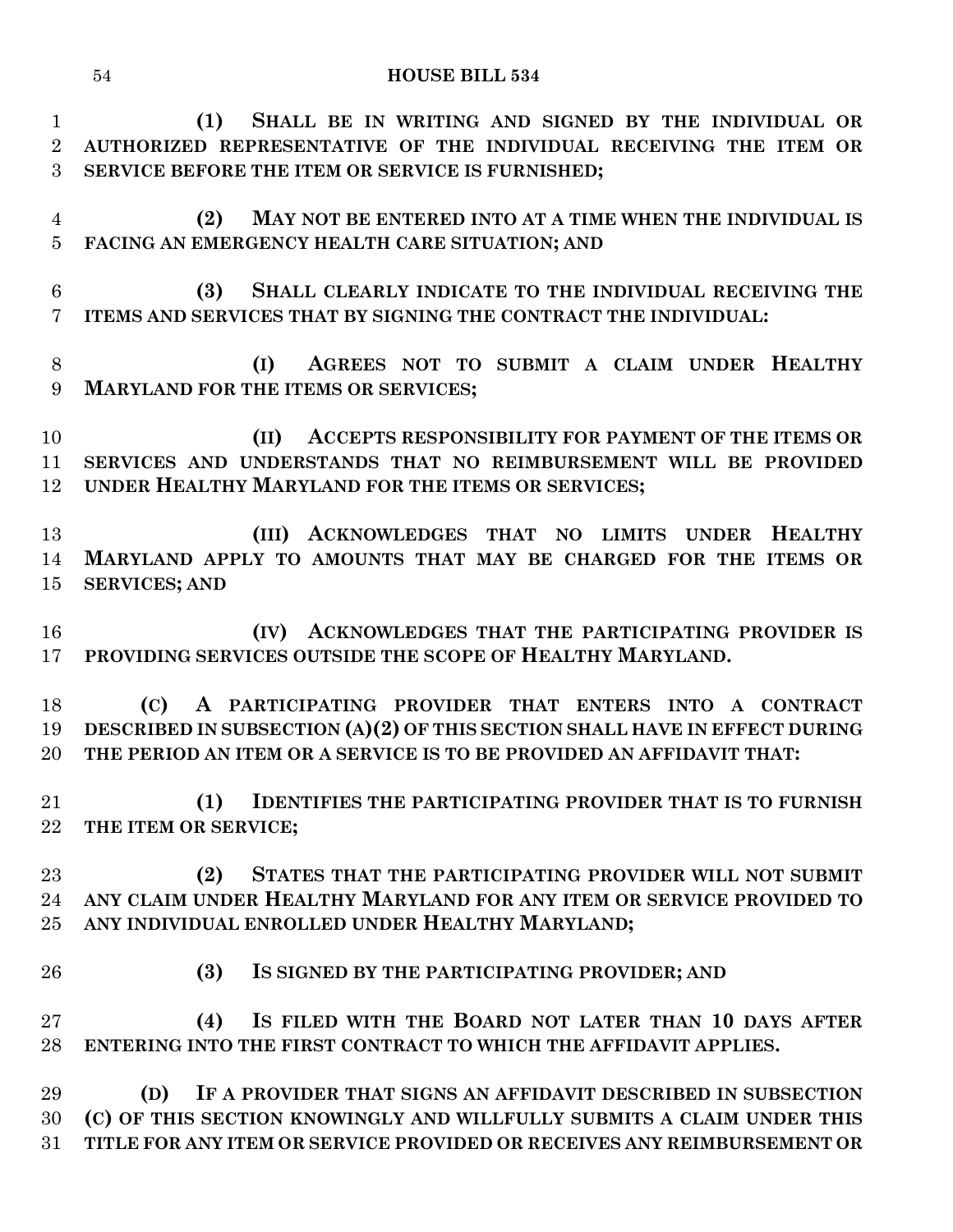**AMOUNT FOR AN ITEM OR A SERVICE PROVIDED UNDER A CONTRACT DESCRIBED IN SUBSECTION (A)(2) OF THIS SECTION:**

- 
- **(1) THE CONTRACT SHALL BE NULL AND VOID; AND**

 **(2) NO PAYMENT SHALL BE MADE UNDER THIS TITLE FOR ANY ITEM OR SERVICE FURNISHED BY THE PROVIDER DURING THE 1–YEAR PERIOD BEGINNING ON THE DATE THE AFFIDAVIT WAS SIGNED.**

**25–704.**

 **(A) AN INSTITUTIONAL OR INDIVIDUAL PROVIDER WHO IS NOT A PARTICIPATING PROVIDER:**

 **(1) IF THE CONTRACT MEETS THE REQUIREMENTS OF § 25–703(B) OF THIS SUBTITLE AND THE PROVIDER MEETS THE REQUIREMENTS OF § 25–703(C) OF THIS SUBTITLE, MAY BILL OR ENTER INTO ANY PRIVATE CONTRACT WITH ANY INDIVIDUAL ELIGIBLE FOR BENEFITS UNDER HEALTHY MARYLAND FOR ANY ITEM OR SERVICE THAT IS A BENEFIT DESCRIBED IN SUBTITLE 6 OF THIS TITLE; AND**

 **(2) MAY BILL OR ENTER INTO A PRIVATE CONTRACT WITH ANY INDIVIDUAL FOR AN ITEM OR A SERVICE THAT IS NOT A BENEFIT UNDER SUBTITLE 6 OF THIS TITLE.**

 **(B) A CONTRACT TO PROVIDE ITEMS AND SERVICES DESCRIBED IN SUBSECTION (A) OF THIS SECTION:**

 **(1) SHALL BE IN WRITING AND SIGNED BY THE INDIVIDUAL OR AUTHORIZED REPRESENTATIVE OF THE INDIVIDUAL RECEIVING THE ITEM OR SERVICE BEFORE THE ITEM OR SERVICE IS FURNISHED;**

 **(2) MAY NOT BE ENTERED INTO AT A TIME WHEN THE INDIVIDUAL IS FACING AN EMERGENCY HEALTH CARE SITUATION; AND**

 **(3) SHALL CLEARLY INDICATE TO THE INDIVIDUAL RECEIVING THE ITEMS AND SERVICES THAT BY SIGNING THE CONTRACT THE INDIVIDUAL:**

 **(I) ACKNOWLEDGES THAT THE INDIVIDUAL HAS THE RIGHT TO HAVE SUCH ITEMS OR SERVICES PROVIDED UNDER HEALTHY MARYLAND;**

 **(II) AGREES NOT TO SUBMIT A CLAIM UNDER THIS TITLE FOR THE ITEMS OR SERVICES EVEN IF SUCH ITEMS OR SERVICES ARE OTHERWISE COVERED BY THIS TITLE;**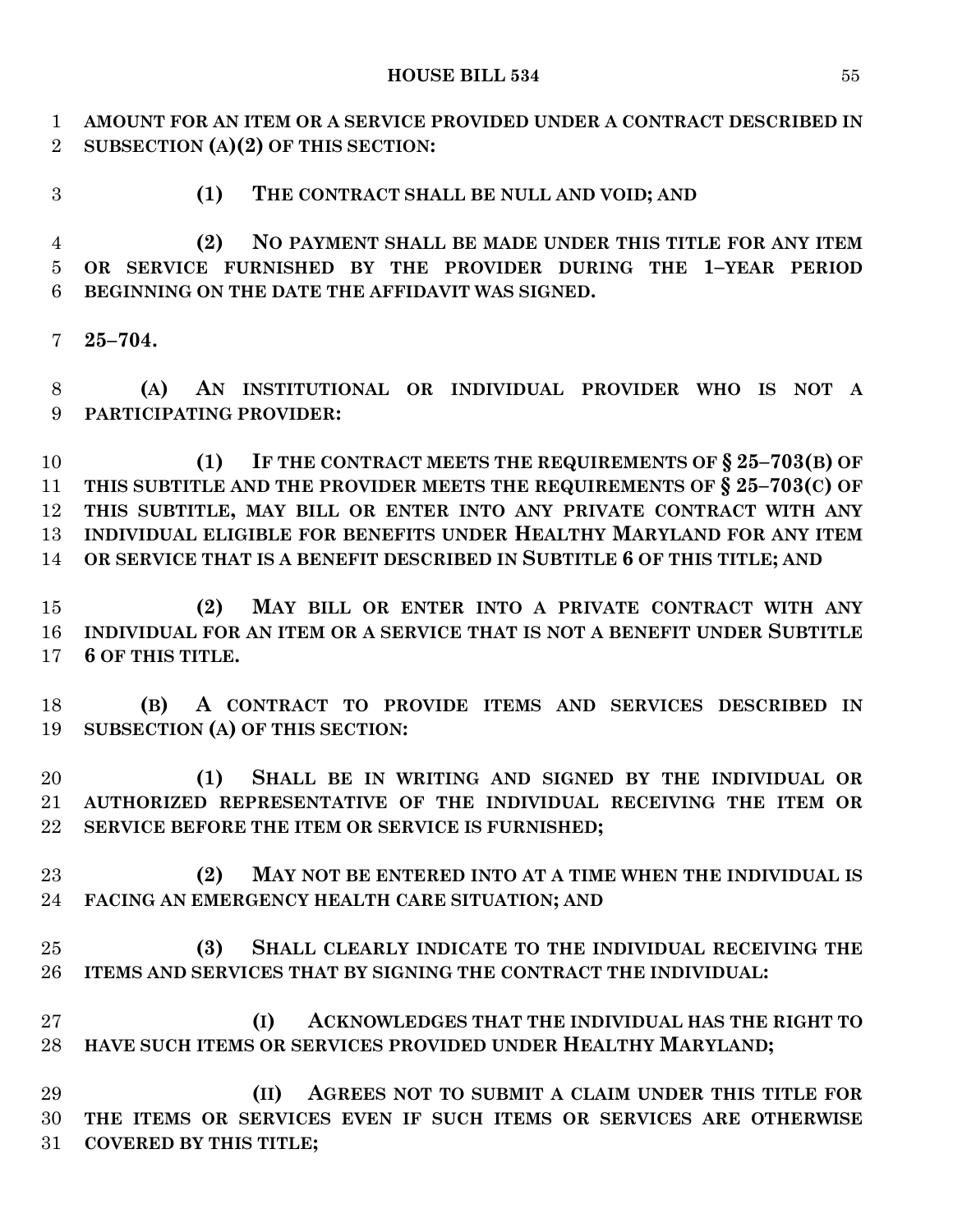**(III) AGREES TO BE RESPONSIBLE FOR PAYMENT OF THE ITEMS OR SERVICES AND UNDERSTANDS THAT NO REIMBURSEMENT WILL BE PROVIDED UNDER HEALTHY MARYLAND FOR SUCH ITEMS OR SERVICES;**

 **(IV) ACKNOWLEDGES THAT NO LIMITS UNDER HEALTHY MARYLAND APPLY TO AMOUNTS THAT MAY BE CHARGED FOR THE ITEMS OR SERVICES; AND**

 **(V) ACKNOWLEDGES THAT THE PROVIDER IS PROVIDING SERVICES OUTSIDE HEALTHY MARYLAND.**

 **(C) A PROVIDER THAT ENTERS INTO A CONTRACT DESCRIBED IN SUBSECTION (A) OF THIS SECTION SHALL HAVE IN EFFECT DURING THE PERIOD ANY ITEM OR SERVICE IS TO BE PROVIDED AN AFFIDAVIT THAT:**

 **(1) IDENTIFIES THE PROVIDER THAT IS TO FURNISH THE COVERED ITEM OR SERVICE;**

 **(2) STATES THAT THE PROVIDER WILL NOT SUBMIT ANY CLAIM UNDER HEALTHY MARYLAND FOR ANY COVERED ITEM OR SERVICE PROVIDED TO ANY INDIVIDUAL ENROLLED UNDER HEALTHY MARYLAND DURING THE 1–YEAR PERIOD BEGINNING ON THE DATE THE AFFIDAVIT IS SIGNED;**

- 
- **(3) IS SIGNED BY THE PROVIDER; AND**

 **(4) IS FILED WITH THE BOARD NOT LATER THAN 10 DAYS AFTER ENTERING INTO THE FIRST CONTRACT TO WHICH THE AFFIDAVIT APPLIES.**

 **(D) IF A PROVIDER THAT SIGNS AN AFFIDAVIT DESCRIBED IN SUBSECTION (C) OF THIS SECTION KNOWINGLY AND WILLFULLY SUBMITS A CLAIM UNDER THIS TITLE FOR ANY ITEM OR SERVICE PROVIDED OR RECEIVES ANY REIMBURSEMENT OR AMOUNT FOR AN ITEM OR A SERVICE PROVIDED UNDER A PRIVATE CONTRACT DESCRIBED IN SUBSECTION (A) OF THIS SECTION:**

 **(1) ANY CONTRACT DESCRIBED IN SUBSECTION (A) OF THIS SECTION SHALL BE NULL AND VOID; AND**

 **(2) NO PAYMENT SHALL BE MADE UNDER THIS TITLE FOR ANY ITEM OR SERVICE FURNISHED BY THE PROVIDER DURING THE 1–YEAR PERIOD BEGINNING ON THE DATE THE AFFIDAVIT WAS SIGNED.**

**25–705.**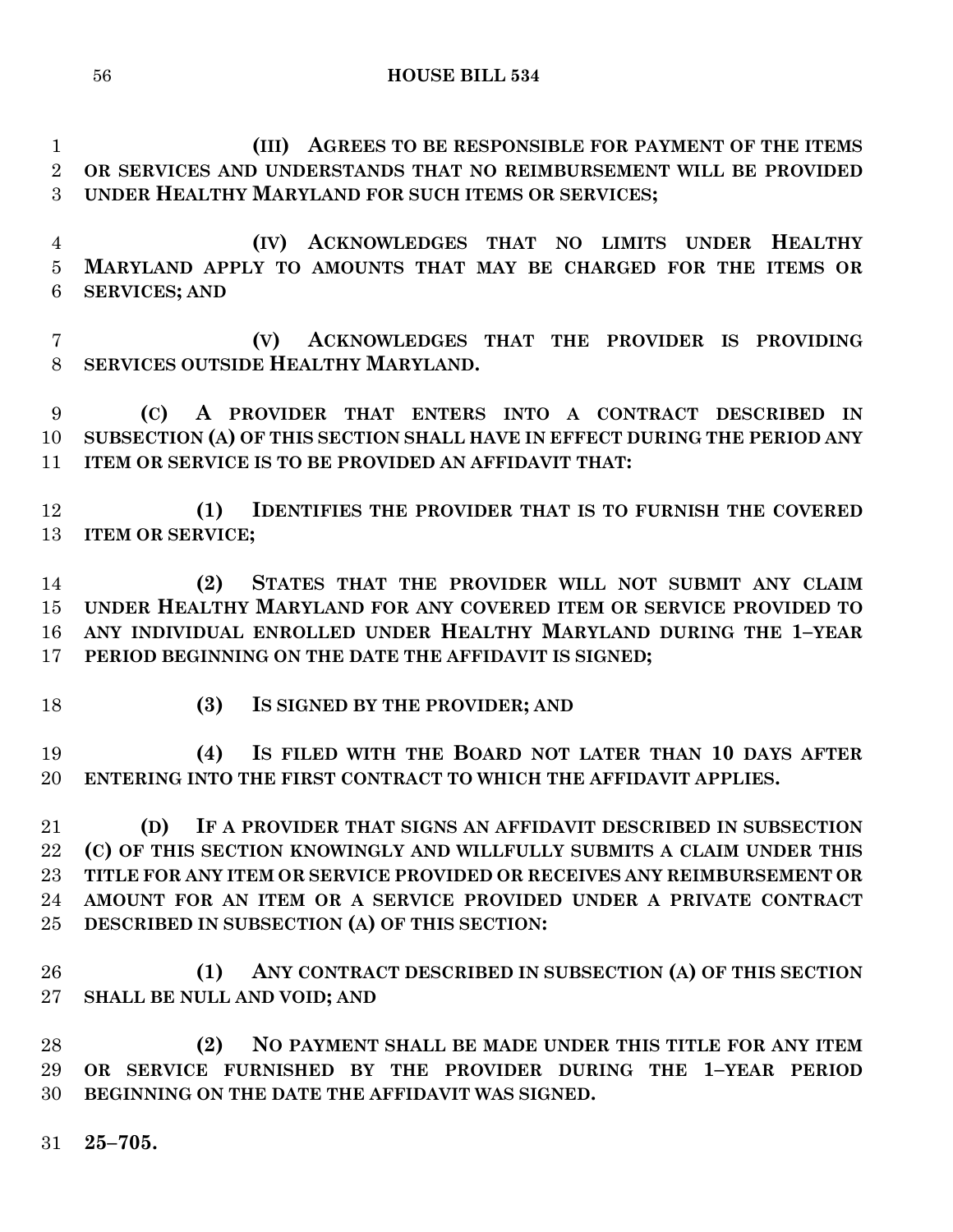**(A) A PARTICIPATION AGREEMENT IN EFFECT UNDER § 25–702 OF THIS SUBTITLE MAY BE TERMINATED WITH APPROPRIATE NOTICE:**

 **(1) BY THE BOARD, FOR FAILURE TO MEET THE REQUIREMENTS OF THIS TITLE; OR**

**(2) BY THE PARTICIPATING PROVIDER.**

 **(B) THE BOARD MAY NOT TERMINATE A PARTICIPATION AGREEMENT OR IN ANY OTHER WAY DISCRIMINATE AGAINST, OR CAUSE TO BE DISCRIMINATED AGAINST, A PARTICIPATING PROVIDER OR AN AUTHORIZED REPRESENTATIVE OF THE PARTICIPATING PROVIDER FOR:**

 **(1) PROVIDING, OR CAUSING TO BE PROVIDED, TO THE FEDERAL GOVERNMENT, OR THE ATTORNEY GENERAL OF A STATE, INFORMATION RELATING TO A VIOLATION OF, OR AN ACT OR OMISSION THAT THE PARTICIPATING PROVIDER OR AUTHORIZED REPRESENTATIVE REASONABLY BELIEVES TO BE A VIOLATION OF, ANY PROVISION OF THIS TITLE;**

 **(2) TESTIFYING IN A PROCEEDING ABOUT A VIOLATION DESCRIBED IN ITEM (1) OF THIS SUBSECTION;**

 **(3) ASSISTING OR PARTICIPATING IN A PROCEEDING DESCRIBED IN ITEM (2) OF THIS SUBSECTION; OR**

 **(4) OBJECTING TO, OR REFUSING TO PARTICIPATE IN, ANY ACTIVITY, POLICY, PRACTICE, OR ASSIGNED TASK THAT THE PARTICIPATING PROVIDER OR AUTHORIZED REPRESENTATIVE REASONABLY BELIEVES TO BE IN VIOLATION OF ANY PROVISION OF THIS TITLE.**

 **(C) A PARTICIPATING PROVIDER OR AN AUTHORIZED REPRESENTATIVE OF THE PARTICIPATING PROVIDER THAT BELIEVES THAT THE PARTICIPATING PROVIDER OR AUTHORIZED REPRESENTATIVE HAS BEEN DISCRIMINATED AGAINST IN VIOLATION OF THIS SECTION MAY SEEK RELIEF IN ACCORDANCE WITH TITLE 11, SUBTITLE 3 OF THE STATE FINANCE AND PROCUREMENT ARTICLE.**

**25–706.**

 **(A) (1) IN THIS SECTION THE FOLLOWING WORDS HAVE THE MEANINGS INDICATED.**

**(2) "EMPLOYEE" MEANS ANY INDIVIDUAL PERFORMING ACTIVITIES**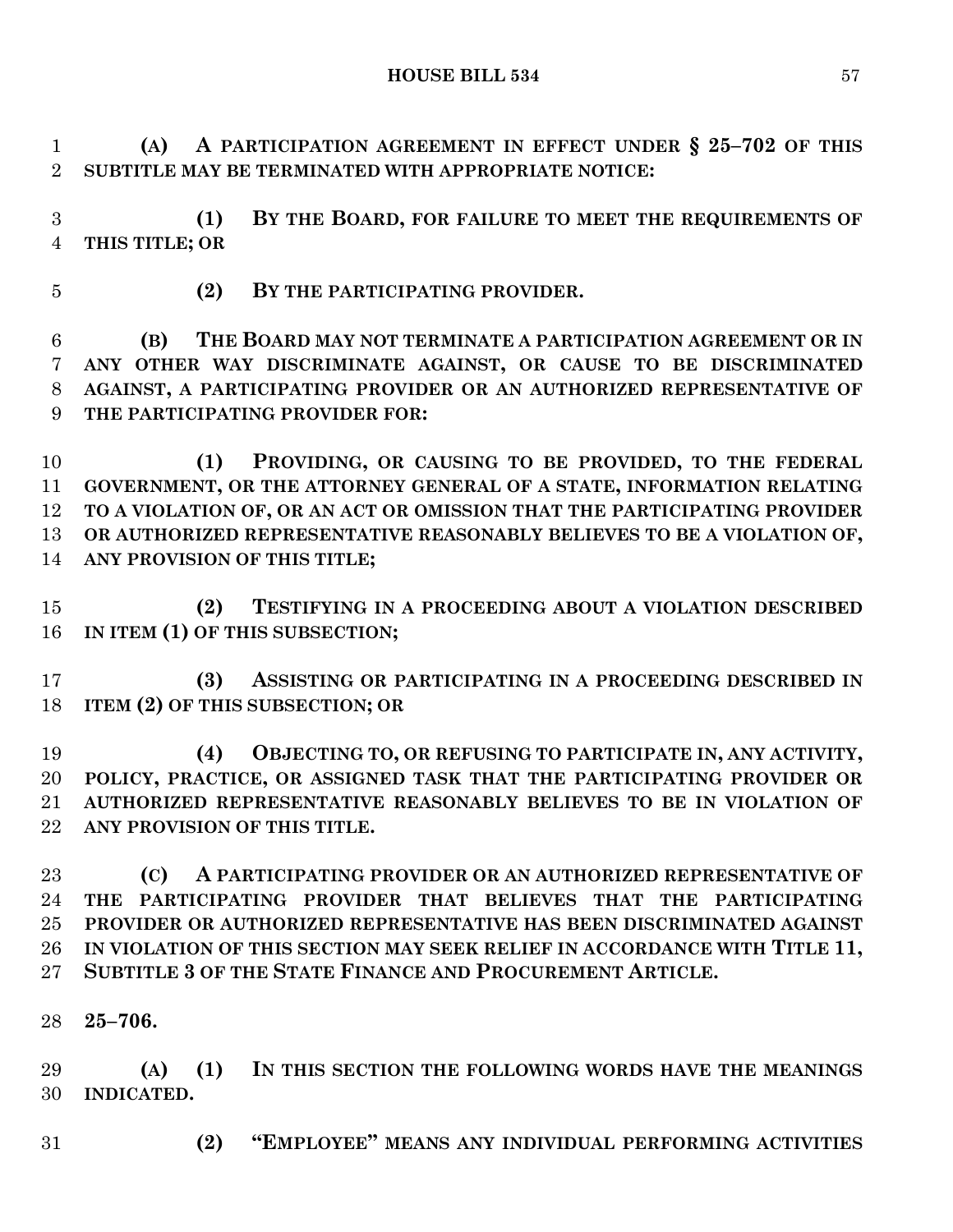**UNDER THIS TITLE ON BEHALF OF AN EMPLOYER.**

 **(3) "EMPLOYER" MEANS ANY PERSON ENGAGED IN A FOR–PROFIT OR NONPROFIT BUSINESS OR INDUSTRY, INCLUDING ONE OR MORE INDIVIDUALS, PARTNERSHIPS, ASSOCIATIONS, CORPORATIONS, TRUSTS, PROFESSIONAL MEMBERSHIP ORGANIZATIONS, UNINCORPORATED ORGANIZATIONS, NONGOVERNMENTAL ORGANIZATIONS, OR TRUSTEES, AND SUBJECT TO LIABILITY FOR VIOLATING THE PROVISIONS OF THIS TITLE.**

 **(B) AN EMPLOYER MAY NOT TERMINATE OR OTHERWISE DISCRIMINATE AGAINST AN EMPLOYEE BECAUSE THE EMPLOYEE OR A PERSON ACTING AT THE REQUEST OF THE EMPLOYEE:**

 **(1) NOTIFIED THE BOARD OR THE EMPLOYEE'S EMPLOYER OF ANY ALLEGED VIOLATION OF THIS TITLE;**

 **(2) REFUSED TO ENGAGE IN A PRACTICE MADE UNLAWFUL BY THIS TITLE, IF THE EMPLOYEE HAS IDENTIFIED THE ALLEGED UNLAWFUL PRACTICE TO THE EMPLOYER;**

 **(3) COMMENCED OR CAUSED TO BE COMMENCED, OR PLANS TO COMMENCE OR CAUSE TO BE COMMENCED, A PROCEEDING UNDER THIS TITLE;**

 **(4) TESTIFIED IN A PROCEEDING ABOUT A VIOLATION OF THIS TITLE; OR**

 **(5) ASSISTED OR PARTICIPATED, IN ANY MANNER, OR PLANS TO ASSIST OR PARTICIPATE IN ANY MANNER, IN A PROCEEDING OR IN ANY OTHER ACTION TO CARRY OUT THE PURPOSES OF THIS TITLE.**

 **(C) AN EMPLOYEE WHO ALLEGES THAT AN EMPLOYER ENGAGED IN DISCRIMINATION IN VIOLATION OF SUBSECTION (A) OF THIS SECTION MAY FILE A CIVIL ACTION IN ACCORDANCE WITH TITLE 8 OF THE GENERAL PROVISIONS ARTICLE.**

 **(D) (1) THE RIGHTS, PRIVILEGES, AND REMEDIES IN THIS SECTION MAY NOT BE WAIVED BY AGREEMENT, POLICY, FORM, OR CONDITION OF EMPLOYMENT.**

**(2) THIS SECTION MAY NOT BE CONSTRUED TO:**

 **(I) DIMINISH THE RIGHTS, PRIVILEGES, OR REMEDIES OF ANY EMPLOYEE UNDER ANY OTHER LAW OR REGULATION, OR UNDER ANY COLLECTIVE BARGAINING AGREEMENT; OR**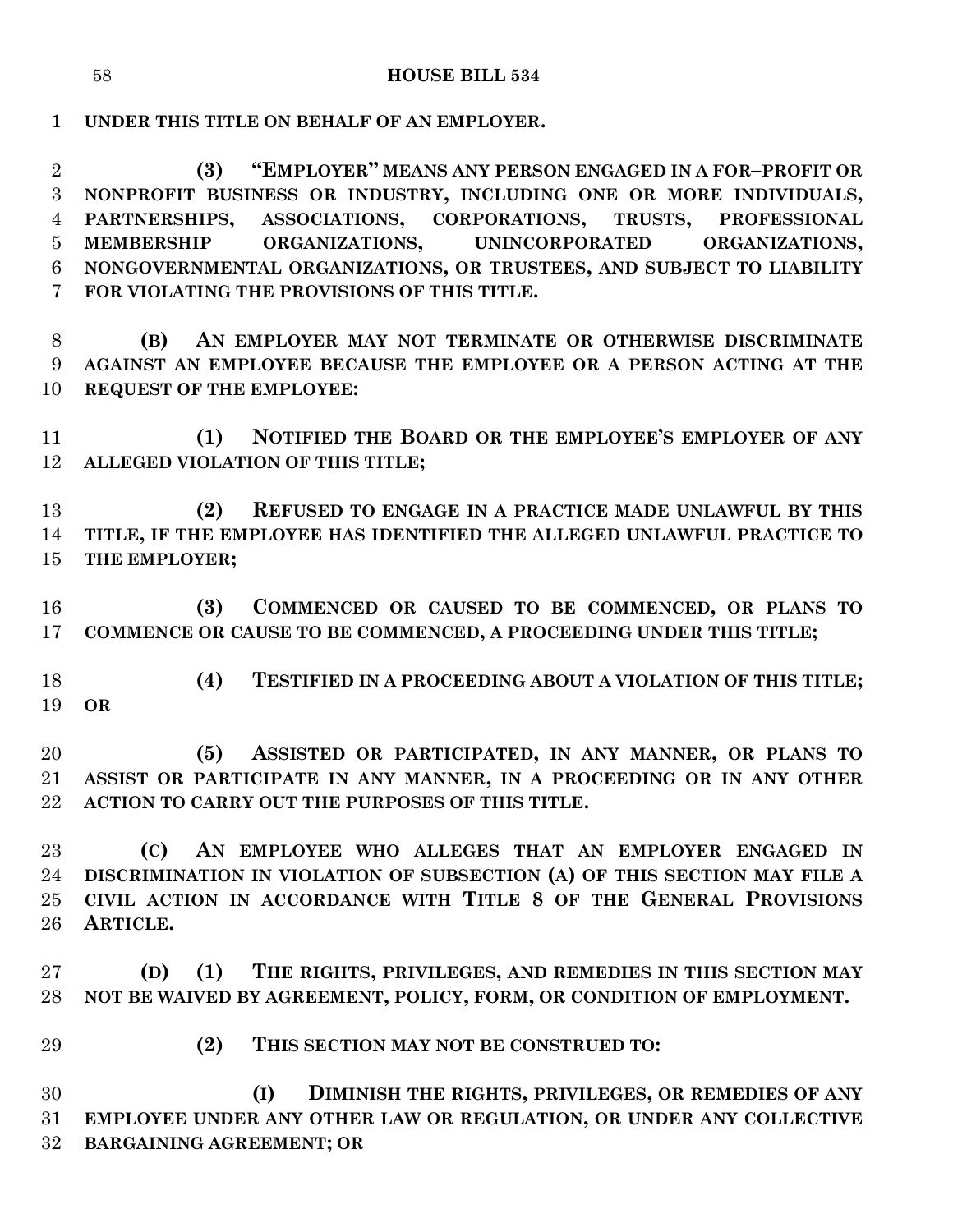**(II) PREEMPT OR DIMINISH ANY OTHER LAW OR REGULATION AGAINST DEMOTION, DISCHARGE, SUSPENSION, THREATS, HARASSMENT, REPRIMAND, RETALIATION, OR ANY OTHER MANNER OF DISCRIMINATION.**

**SUBTITLE 8. PAYMENT FOR HEALTH CARE SERVICES.**

**25–801.**

 **(A) THE BOARD SHALL ADOPT REGULATIONS REGARDING CONTRACTING AND ESTABLISHING PAYMENT METHODOLOGIES FOR COVERED HEALTH CARE SERVICES PROVIDED TO MEMBERS UNDER HEALTHY MARYLAND BY PARTICIPATING PROVIDERS.**

 **(B) PAYMENT RATES UNDER THE HEALTHY MARYLAND PROGRAM SHALL BE REASONABLE AND REASONABLY RELATED TO:**

 **(1) THE COST OF EFFICIENTLY PROVIDING THE HEALTH CARE SERVICE; AND**

 **(2) ENSURING AN ADEQUATE AND ACCESSIBLE SUPPLY OF HEALTH CARE SERVICES.**

 **(C) (1) THE BOARD SHALL PAY A PARTICIPATING PROVIDER THAT IS AN INSTITUTIONAL PROVIDER A QUARTERLY GLOBAL BUDGET PAYMENT IN ACCORDANCE WITH § 25–802 OF THIS SUBTITLE.**

 **(2) A PARTICIPATING PROVIDER THAT RECEIVES A GLOBAL BUDGET PAYMENT UNDER PARAGRAPH (1) OF THIS SUBSECTION SHALL ACCEPT THE PAYMENT AS PAYMENT IN FULL FOR ALL COVERED ITEMS AND SERVICES UNDER HEALTHY MARYLAND, INCLUDING OUTPATIENT OR OTHER CARE PROVIDED BY THE PARTICIPATING PROVIDER.**

 **(3) PAYMENT TO INDIVIDUAL PROVIDERS UNDER THIS SECTION MAY NOT INCLUDE PAYMENTS TO INDIVIDUAL PROVIDERS IN SALARIED POSITIONS OF PARTICIPATING PROVIDERS RECEIVING GLOBAL BUDGET PAYMENTS UNDER PARAGRAPH (1) OF THIS SUBSECTION.**

 **(D) (1) HEALTH CARE SERVICES PROVIDED TO MEMBERS UNDER HEALTHY MARYLAND BY PARTICIPATING PROVIDERS WHO ARE INDIVIDUAL PROVIDERS SHALL BE PAID FOR ON A FEE–FOR–SERVICE BASIS UNDER § 25–803 OF THIS SUBTITLE UNLESS AND UNTIL THE BOARD ESTABLISHES ANOTHER PAYMENT METHODOLOGY.**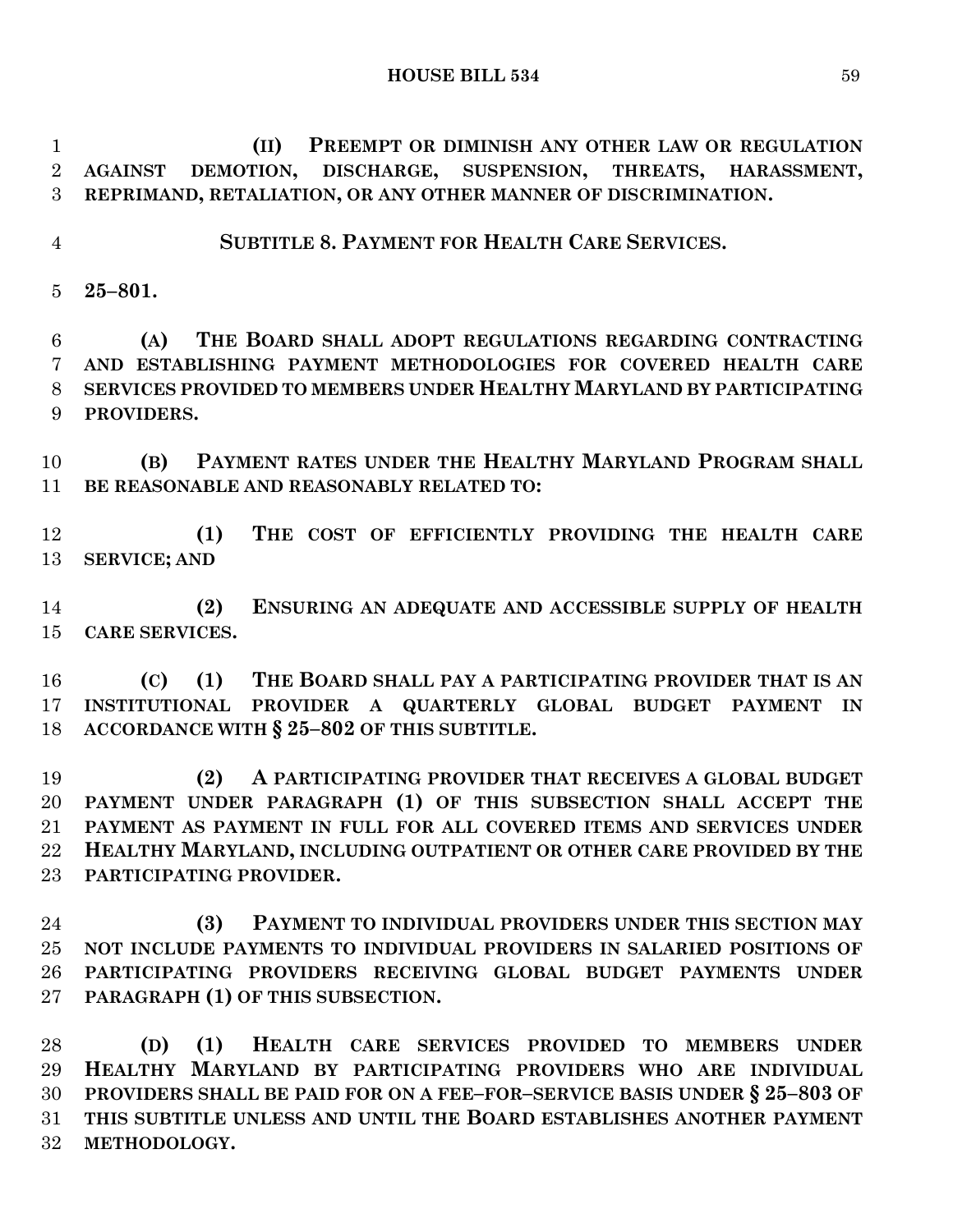**(2) THERE IS A REBUTTABLE PRESUMPTION THAT THE MEDICARE RATE OF REIMBURSEMENT CONSTITUTES A REASONABLE FEE–FOR–SERVICE PAYMENT RATE.**

 **(E) (1) PAYMENT FOR HEALTH CARE SERVICES ESTABLISHED UNDER THIS SUBTITLE SHALL BE CONSIDERED PAYMENT IN FULL.**

**(2) A PARTICIPATING HEALTH CARE PROVIDER MAY NOT:**

 **(I) CHARGE ANY RATE IN EXCESS OF THE PAYMENT ESTABLISHED UNDER THIS SUBTITLE FOR ANY HEALTH CARE SERVICE PROVIDED TO A MEMBER UNDER HEALTHY MARYLAND; OR**

 **(II) EXCEPT AS PROVIDED UNDER A FEDERAL PROGRAM, SOLICIT OR ACCEPT PAYMENT FROM ANY MEMBER OR THIRD PARTY FOR ANY HEALTH CARE SERVICE.**

 **(3) THIS SECTION DOES NOT PRECLUDE HEALTHY MARYLAND FROM ACTING AS A PRIMARY OR SECONDARY PAYER IN CONJUNCTION WITH ANOTHER THIRD–PARTY PAYOR WHEN ALLOWED BY A FEDERAL PROGRAM.**

 **(F) (1) HEALTHY MARYLAND MAY ADOPT, BY REGULATION, PAYMENT METHODOLOGIES FOR THE PAYMENT OF CAPITAL–RELATED EXPENSES FOR SPECIFICALLY IDENTIFIED CAPITAL EXPENDITURES INCURRED BY A PARTICIPATING PROVIDER THAT IS A HEALTH CARE FACILITY AS DEFINED IN § 19–114 OF THIS ARTICLE.**

 **(2) ANY CAPITAL–RELATED EXPENSE GENERATED BY A CAPITAL EXPENDITURE THAT REQUIRES PRIOR APPROVAL BY HEALTHY MARYLAND MUST HAVE RECEIVED APPROVAL TO BE PAID BY HEALTHY MARYLAND.**

 **(3) A PARTICIPATING PROVIDER SEEKING FUNDS FOR CAPITAL EXPENDITURES SHALL PRESENT A BUDGET FOR REVIEW TO THE BOARD.**

 **(4) PRIORITY FOR CAPITAL EXPENDITURES SHALL BE GIVEN TO PROJECTS THAT ADDRESS A MEDICALLY UNDERSERVED AREA OR POPULATION, OR SEEK TO ADDRESS HEALTH DISPARITIES DUE TO RACE, ETHNICITY, INCOME, OR GEOGRAPHIC REGION.**

 **(5) THE BOARD MAY NOT PROVIDE FUNDING FOR CAPITAL EXPENDITURES UNDER THIS SECTION THAT ARE FINANCED DIRECTLY OR INDIRECTLY THROUGH THE DIVERSION OF HEALTHY MARYLAND FUNDS THAT**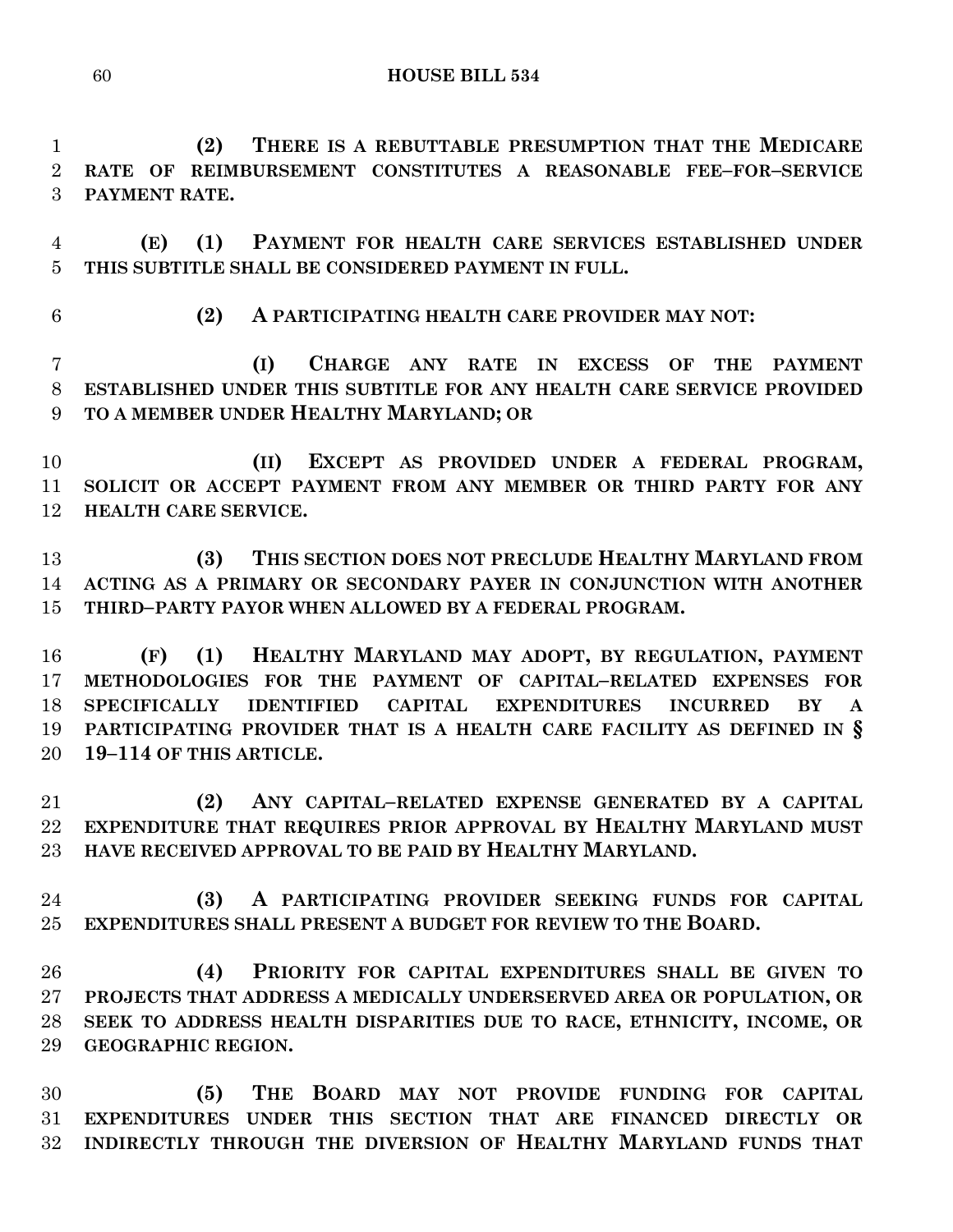**RESULTS IN REDUCTIONS IN DIRECT CARE TO PATIENTS, INCLUDING REDUCTIONS IN REGISTERED NURSING STAFFING PATTERNS AND CHANGES IN EMERGENCY ROOM OR PRIMARY CARE SERVICES OR AVAILABILITY.**

 **(G) (1) A PARTICIPATING PROVIDER THAT IS AN INSTITUTIONAL PROVIDER SHALL MAINTAIN SEPARATE ACCOUNTS FOR PAYMENTS MADE UNDER THIS SUBTITLE FOR OPERATIONS AND CAPITAL EXPENDITURES.**

- 
- **(2) AN INSTITUTIONAL PROVIDER MAY NOT:**

 **(I) USE PAYMENTS MADE FOR OPERATIONS FOR CAPITAL EXPENDITURES OR FOR PROFIT; OR**

 **(II) USE PAYMENTS MADE FOR CAPITAL EXPENDITURES FOR OPERATIONS.**

 **(H) THE BOARD SHALL ESTABLISH PAYMENT METHODOLOGIES AND AN ANNUAL BUDGET FOR SPECIAL PROJECTS TO BE USED FOR THE CONSTRUCTION OF NEW FACILITIES, MAJOR EQUIPMENT PURCHASES, AND STAFFING IN RURAL OR MEDICALLY UNDERSERVED AREAS, AS DEFINED IN § 330(B)(3) OF THE PUBLIC HEALTH SERVICE ACT, INCLUDING AREAS DESIGNATED AS HEALTH PROFESSIONAL SHORTAGE AREAS, AS DEFINED IN § 332(A) OF THE PUBLIC HEALTH SERVICE ACT.**

 **(I) THE PAYMENT METHODOLOGIES AND RATES ESTABLISHED BY THE BOARD UNDER THIS SECTION SHALL INCLUDE A DISTINCT COMPONENT OF REIMBURSEMENT FOR DIRECT AND INDIRECT GRADUATE MEDICAL EDUCATION.**

 **(J) (1) SUBJECT TO PARAGRAPH (2) OF THIS SUBSECTION, THE BOARD SHALL ADOPT, BY REGULATION, PAYMENT METHODOLOGIES AND PROCEDURES FOR PAYING FOR HEALTH CARE SERVICES PROVIDED TO A MEMBER WHILE THE MEMBER IS TEMPORARILY LOCATED OUTSIDE THE STATE.**

 **(2) THE PAYMENT METHODOLOGIES AND PROCEDURES ESTABLISHED BY THE BOARD UNDER THIS SUBSECTION SHALL:**

 **(I) PROVIDE FOR THE PAYMENT OF HEALTH CARE SERVICES THAT ARE:**

 **1. MEDICALLY NECESSARY AS DETERMINED BY THE MEMBER'S TREATING PHYSICIAN; AND**

 **2. IN ACCORDANCE WITH THE HEALTHY MARYLAND PROGRAM STANDARDS ESTABLISHED UNDER SUBTITLE 9 OF THIS TITLE AND BY**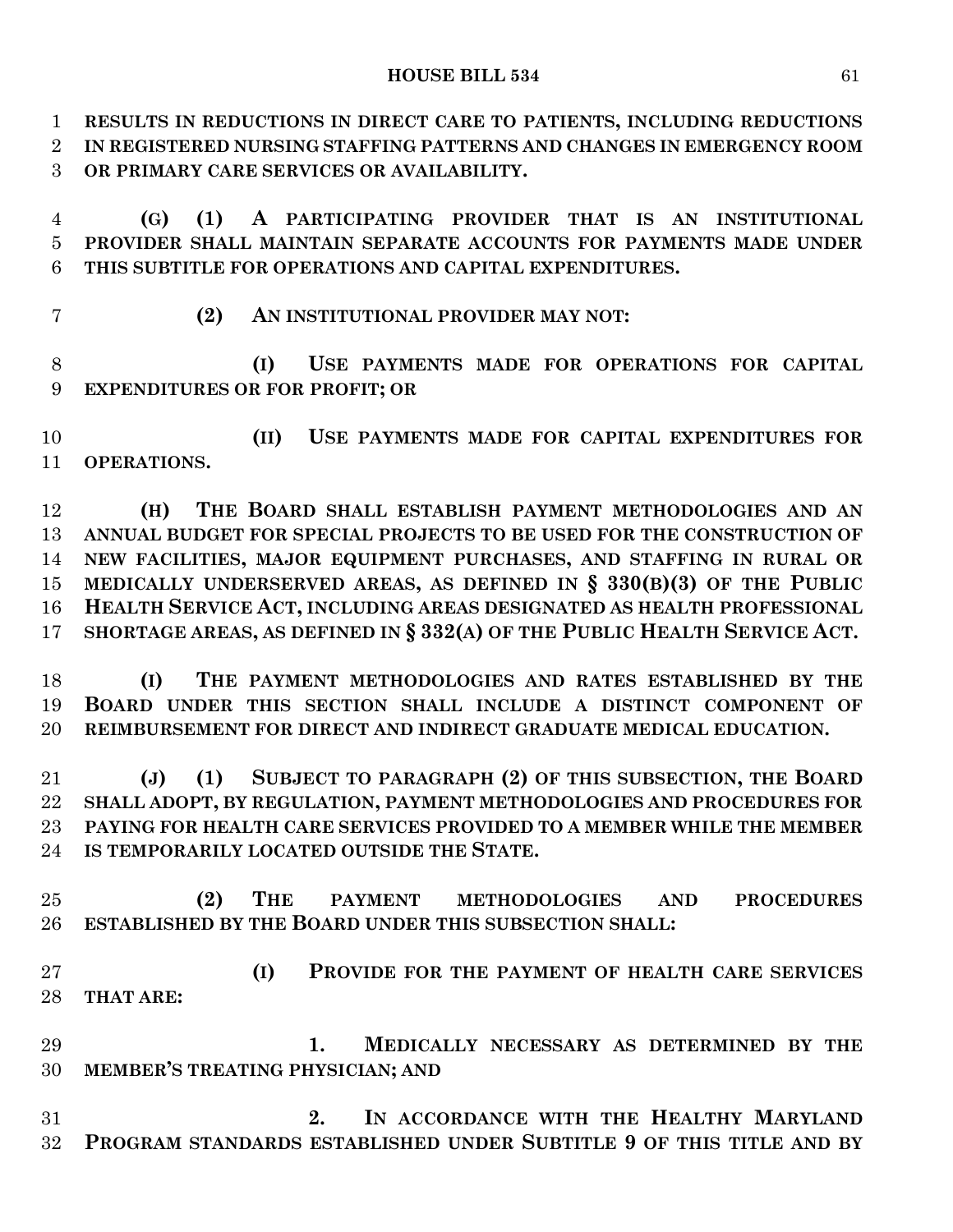**THE BOARD; AND**

 **(II) PROVIDE FOR THE PAYMENT OF HEALTH CARE SERVICES PROVIDED BY A MEMBER'S TREATING PHYSICIAN AS AN APPROVED HEALTH CARE PROVIDER UNDER § 25–701 OF THIS TITLE.**

**25–802.**

 **(A) THIS SECTION APPLIES ONLY WITH RESPECT TO A PARTICIPATING PROVIDER THAT IS AN INSTITUTIONAL PROVIDER.**

 **(B) (1) NOT LATER THAN THE BEGINNING OF EACH FISCAL QUARTER DURING WHICH A PARTICIPATING PROVIDER IS TO FURNISH ITEMS AND SERVICES UNDER HEALTHY MARYLAND, THE BOARD SHALL PAY TO THE INSTITUTIONAL PROVIDER A GLOBAL BUDGET PAYMENT IN ACCORDANCE WITH THIS SECTION.**

 **(2) A GLOBAL BUDGET PAYMENT UNDER THIS SECTION IS PAYMENT IN FULL FOR ALL OPERATING EXPENSES OF AN INSTITUTIONAL PROVIDER FOR THE QUARTER.**

**(3) THE BOARD, ON A QUARTERLY BASIS, SHALL:**

 **(I) REVIEW WHETHER THE REQUIREMENTS OF THE PARTICIPATING PROVIDER'S PARTICIPATION AGREEMENT AND GLOBAL BUDGET NEGOTIATED UNDER THIS SUBSECTION HAVE BEEN PERFORMED; AND**

 **(II) DETERMINE WHETHER ADJUSTMENTS TO THE PARTICIPATING PROVIDER'S PAYMENT ARE WARRANTED.**

 **(4) THE BOARD MAY AUTHORIZE A PARTICIPATING PROVIDER WHO IS AN INDIVIDUAL PROVIDER WHO PROVIDES ITEMS AND SERVICES AS A PARTICIPATING PROVIDER THAT IS AN INSTITUTIONAL PROVIDER TO BE PAID THROUGH A GLOBAL BUDGET NEGOTIATED UNDER THIS SUBSECTION INSTEAD OF PAYMENT UNDER § 25–803 OF THIS SUBTITLE.**

 **(5) A PARTICIPATING PROVIDER WHO IS AN INDIVIDUAL PROVIDER WHO RECEIVES PAYMENT UNDER PARAGRAPH (4) OF THIS SUBSECTION:**

 **(I) SHALL BE PAID A SALARY THAT IS COMPARABLE TO THE SALARY FOR A PROVIDER WHO IS AN EMPLOYEE OF THE INSTITUTIONAL PROVIDER; AND**

- 
- **(II) IS SUBJECT TO THE SAME REPORTING AND DISCLOSURE**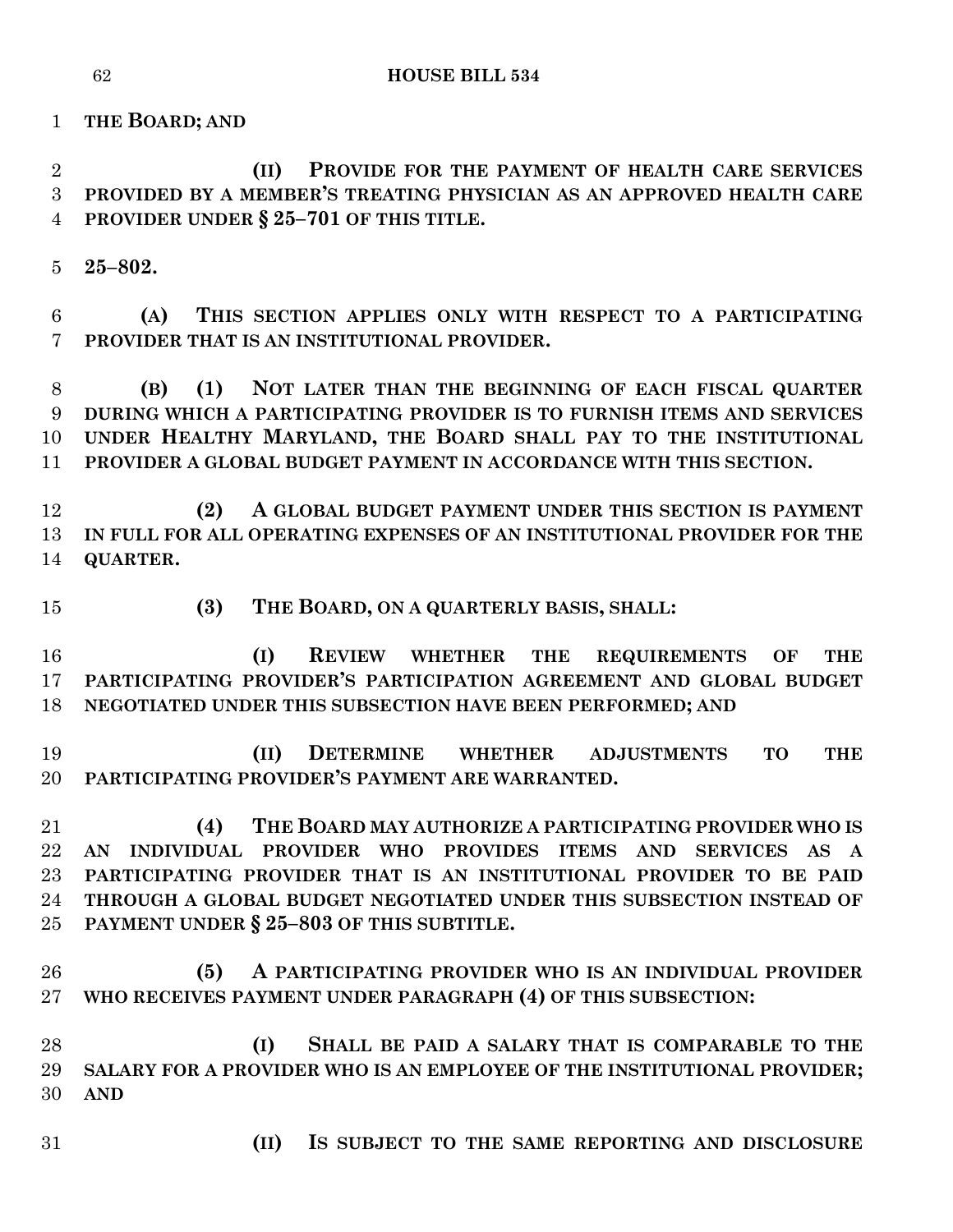**REQUIREMENTS AS THE INSTITUTIONAL PROVIDER. (C) (1) BEFORE THE START OF A FISCAL YEAR, THE BOARD AND A PARTICIPATING PROVIDER SHALL NEGOTIATE THE AMOUNT OF EACH GLOBAL BUDGET PAYMENT FOR THAT FISCAL YEAR. (2) THE AMOUNT NEGOTIATED UNDER PARAGRAPH (1) OF THIS SUBSECTION SHALL TAKE INTO ACCOUNT, FOR EACH PARTICIPATING PROVIDER: (I) THE VOLUME OF SERVICES PROVIDED IN THE IMMEDIATELY PRECEDING 3–YEAR PERIOD; (II) THE ACTUAL EXPENDITURES OF THE INSTITUTIONAL PROVIDER FOR EACH ITEM AND SERVICE, AS COMPARED TO: 1. OTHER INSTITUTIONAL PROVIDERS WITHIN THE INSTITUTIONAL PROVIDER'S MARKET; OR 2. COMPARATIVE PAYMENT RATE SYSTEMS DESCRIBED UNDER SUBSECTION (F) OF THIS SECTION FOR THE ITEMS AND SERVICES FURNISHED BY THE PROVIDER; (III) EXPENDITURES OF SIMILARLY SITUATED INSTITUTIONAL PROVIDERS; (IV) PROJECTED CHANGES IN THE VOLUME AND TYPE OF ITEMS AND SERVICES TO BE FURNISHED; (V) WAGES FOR EMPLOYEES, INCLUDING NECESSARY INCREASES TO ENSURE MINIMUM SAFE REGISTERED NURSE–TO–PATIENT STAFFING RATIOS AND OPTIMAL STAFFING LEVELS FOR PHYSICIANS AND OTHER HEALTH CARE WORKERS; (VI) THE PROVIDER'S MAXIMUM CAPACITY TO PROVIDE ITEMS AND SERVICES; (VII) EDUCATION AND PREVENTION PROGRAMS; (VIII) PERMISSIBLE ADJUSTMENTS TO THE OPERATING BUDGET DUE TO FACTORS, INCLUDING: 1. INCREASING PRIMARY AND SPECIALTY CARE ACCESS;**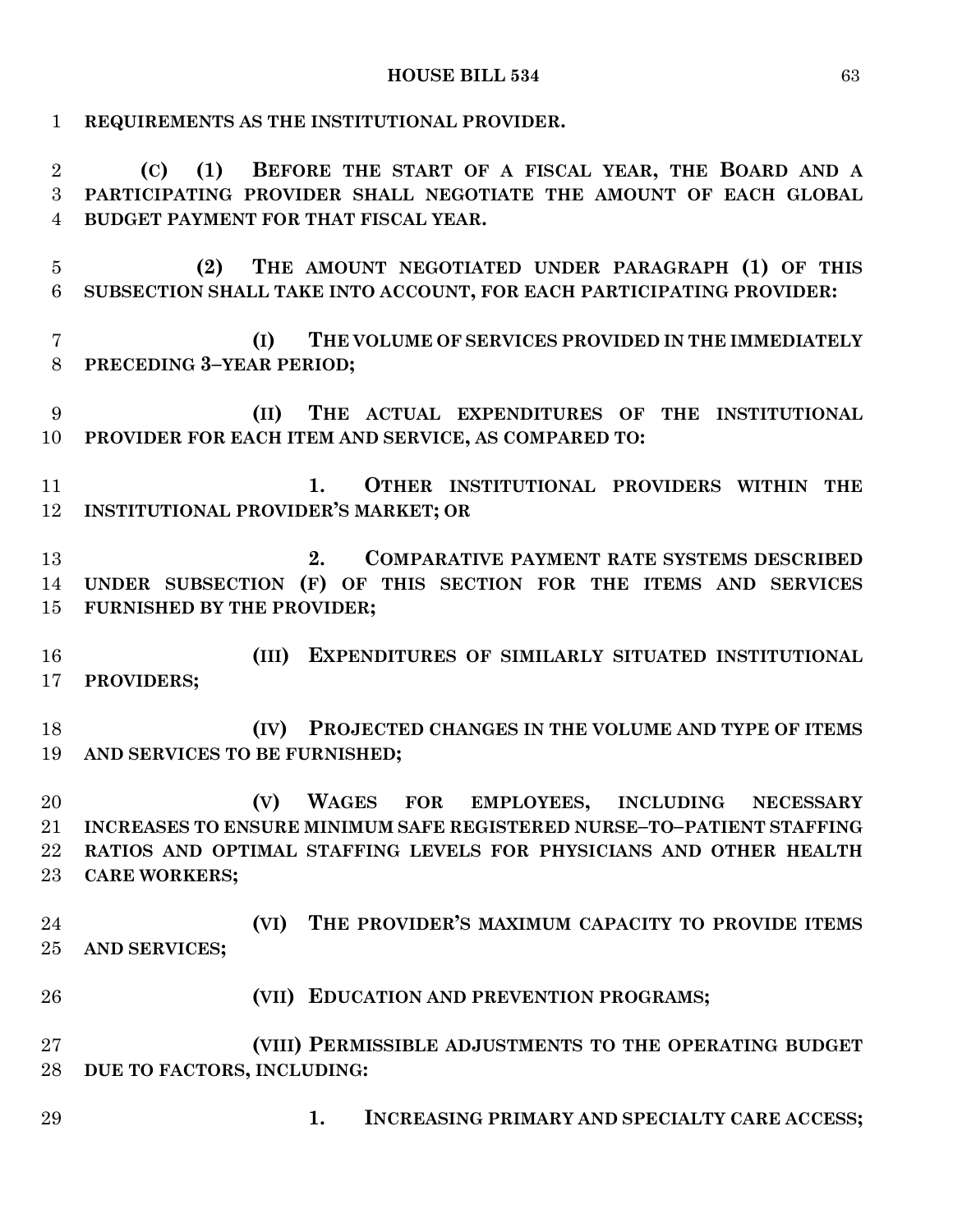**HOUSE BILL 534 2. DECREASING DISPARITIES IN RURAL OR MEDICALLY UNDERSERVED AREAS; 3. RESPONDING TO EMERGENT EPIDEMIC CONCERNS; AND 4. PROPOSED NEW AND INNOVATIVE PATIENT CARE PROGRAMS AT THE INSTITUTIONAL LEVEL; AND (IX) ANY OTHER FACTOR DETERMINED APPROPRIATE BY THE BOARD. (D) IN ADDITION TO THE LIMITATIONS AND REQUIREMENTS DESCRIBED IN § 25–804 OF THIS SUBTITLE, PAYMENT AMOUNTS NEGOTIATED UNDER THIS SECTION MAY NOT: (1) TAKE INTO ACCOUNT CAPITAL EXPENDITURES OR ANY OTHER EXPENDITURE NOT DIRECTLY ASSOCIATED WITH THE PROVISION OF ITEMS AND SERVICES BY THE PARTICIPATING PROVIDER TO AN INDIVIDUAL; (2) BE USED BY A PARTICIPATING PROVIDER FOR CAPITAL EXPENDITURES; (3) EXCEED THE PARTICIPATING PROVIDER'S CAPACITY TO PROVIDE CARE; AND (4) BE USED TO PAY OR OTHERWISE COMPENSATE ANY BOARD MEMBER, EXECUTIVE, OR ADMINISTRATOR OF THE PARTICIPATING PROVIDER WHO HAS AN INTEREST OR RELATIONSHIP THAT IS PROHIBITED UNDER THIS TITLE. (E) OPERATING EXPENSES OF A PARTICIPATING PROVIDER MAY INCLUDE: (1) THE COST OF ALL SERVICES ASSOCIATED WITH THE PROVISION OF INPATIENT CARE AND OUTPATIENT CARE, INCLUDING: (I) WAGES AND SALARY COSTS FOR PHYSICIANS, NURSES, AND OTHER HEALTH CARE PROVIDERS EMPLOYED BY A PARTICIPATING PROVIDER; (II) WAGES AND SALARY COSTS FOR ALL OTHER STAFF AND SERVICES; (III) COSTS OF ALL PHARMACEUTICAL PRODUCTS ADMINISTERED BY HEALTH CARE PROVIDERS AT THE PARTICIPATING PROVIDER'S**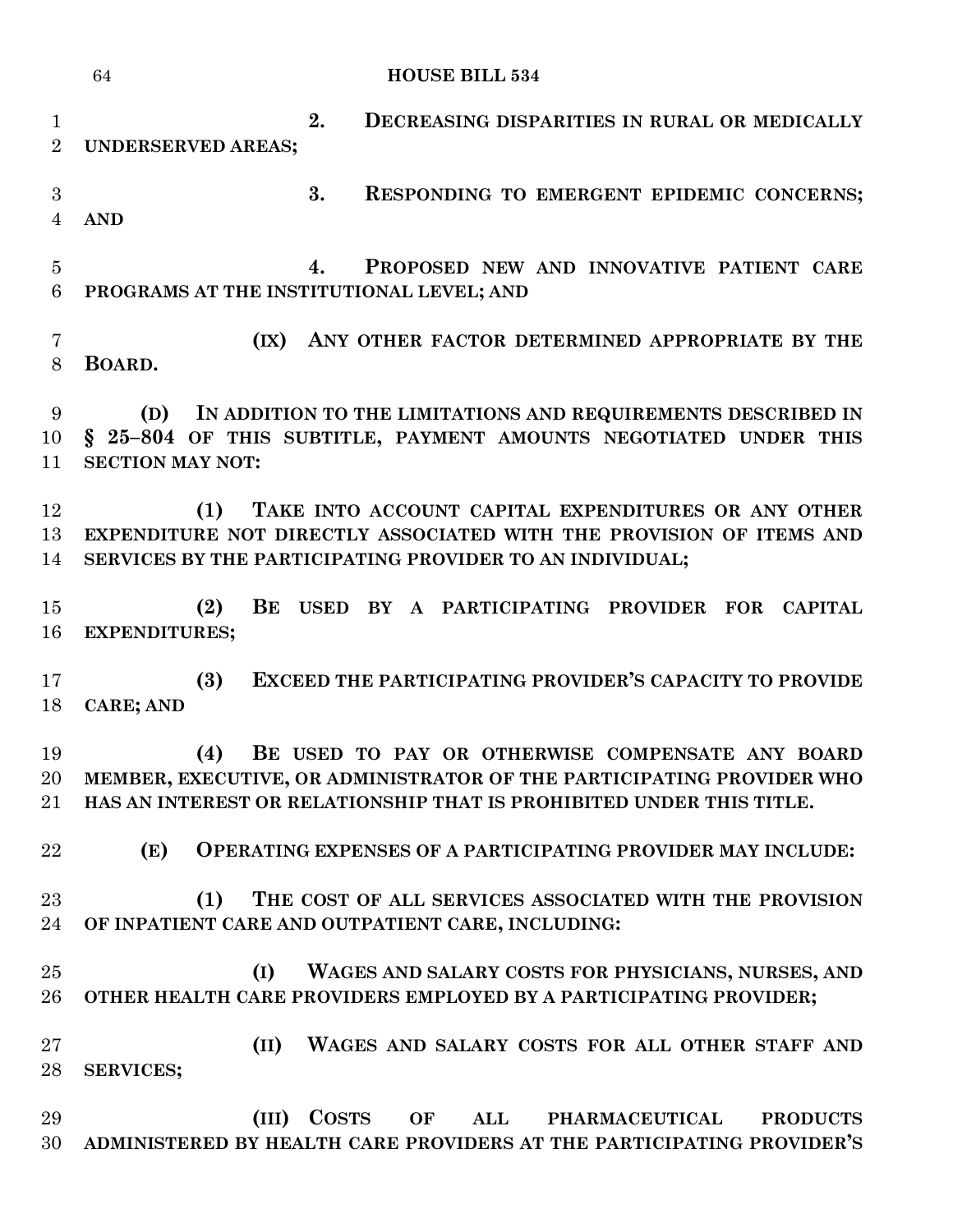**FACILITIES OR THROUGH SERVICES PROVIDED IN ACCORDANCE WITH STATE LICENSING LAWS OR REGULATIONS UNDER WHICH THE PARTICIPATING PROVIDER OPERATES; (IV) PURCHASING AND MAINTENANCE OF MEDICAL DEVICES, SUPPLIES, AND OTHER HEALTH CARE TECHNOLOGIES, INCLUDING DIAGNOSTIC TESTING EQUIPMENT; (V) COSTS OF ALL INCIDENTAL SERVICES NECESSARY FOR SAFE PATIENT CARE; AND (VI) COSTS OF PATIENT CARE, EDUCATION, AND PREVENTION PROGRAMS, INCLUDING OCCUPATIONAL HEALTH AND SAFETY PROGRAMS AND PUBLIC HEALTH PROGRAMS, FOR THE CONTINUED EDUCATION AND HEALTH AND SAFETY OF HEALTH CARE PROVIDERS AND OTHER INDIVIDUALS EMPLOYED BY THE INSTITUTIONAL PROVIDER; AND (2) ADMINISTRATIVE COSTS FOR THE INSTITUTIONAL PROVIDER. (F) (1) THE BOARD SHALL USE THE EXISTING MEDICARE PROSPECTIVE PAYMENT SYSTEMS ESTABLISHED UNDER TITLE XVIII OF THE SOCIAL SECURITY ACT TO SERVE AS THE COMPARATIVE PAYMENT RATE SYSTEM IN GLOBAL BUDGET NEGOTIATIONS DESCRIBED IN THIS SECTION. (2) THE BOARD SHALL UPDATE THE COMPARATIVE PAYMENT RATE SYSTEM ANNUALLY. (3) IN DEVELOPING THE COMPARATIVE PAYMENT RATE SYSTEM, THE BOARD SHALL USE ONLY THE OPERATING BASE PAYMENT RATES UNDER EACH MEDICARE PROSPECTIVE PAYMENT SYSTEM WITH APPLICABLE ADJUSTMENTS. (4) THE COMPARATIVE PAYMENT RATE SYSTEM ESTABLISHED UNDER THIS SUBSECTION MAY NOT INCLUDE THE VALUE–BASED PAYMENT ADJUSTMENTS AND THE CAPITAL EXPENSES BASE PAYMENT RATES THAT MAY BE INCLUDED IN A MEDICARE PROSPECTIVE PAYMENT SYSTEM. (5) IN THE FIRST YEAR THAT GLOBAL BUDGET PAYMENTS UNDER HEALTHY MARYLAND ARE AVAILABLE TO PARTICIPATING PROVIDERS AND FOR THE PURPOSES OF SELECTING A COMPARATIVE PAYMENT RATE SYSTEM USED DURING INITIAL GLOBAL BUDGET NEGOTIATIONS FOR EACH PARTICIPATING PROVIDER, THE BOARD SHALL: (I) TAKE INTO ACCOUNT THE APPROPRIATE PROSPECTIVE**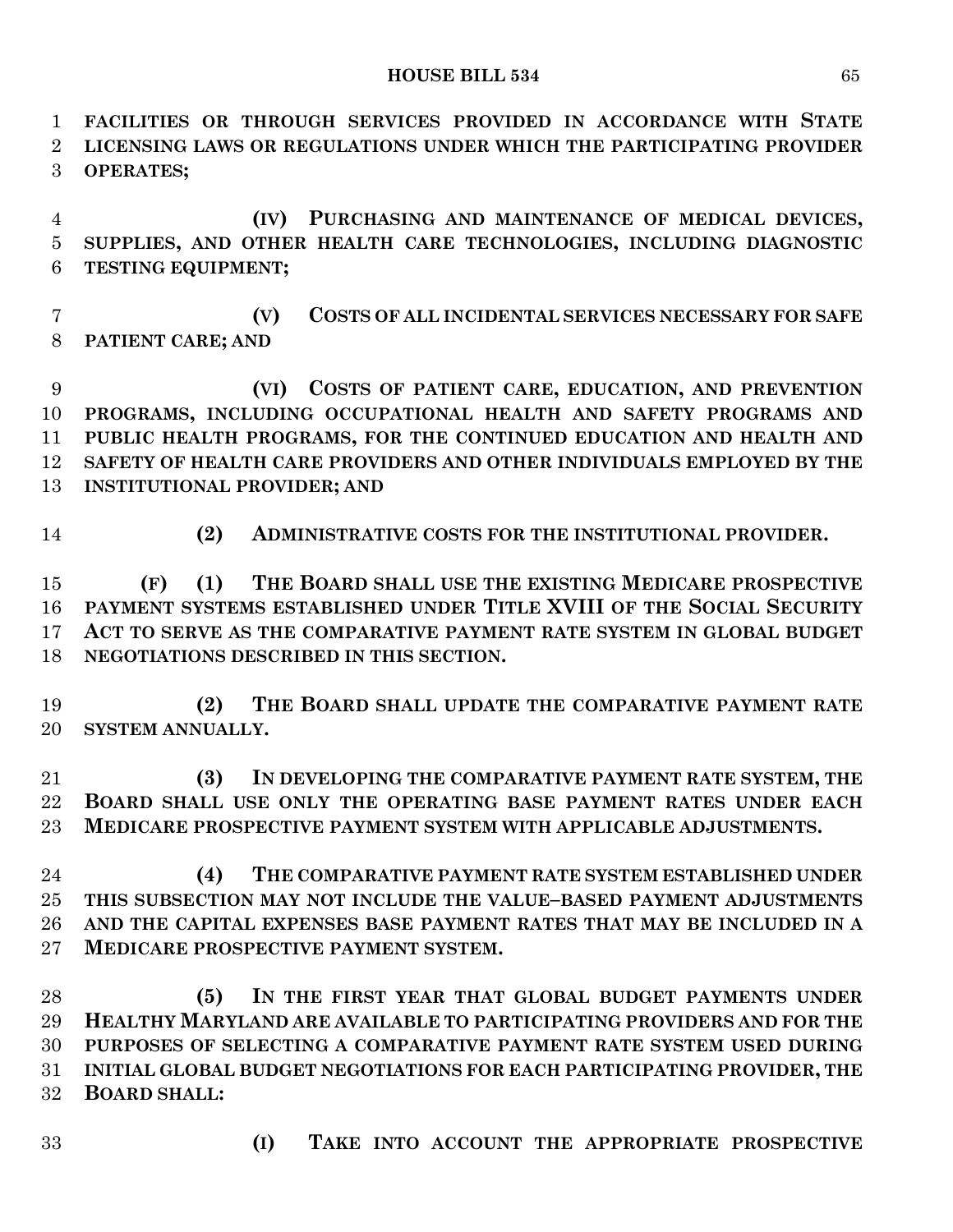**PAYMENT SYSTEM FROM THE MOST RECENT YEAR UNDER TITLE XVIII OF THE SOCIAL SECURITY ACT;**

 **(II) USE THE PROSPECTIVE PAYMENT SYSTEM IDENTIFIED IN ITEM (I) OF THIS PARAGRAPH TO DETERMINE THE OPERATING BASE PAYMENT THAT THE PARTICIPATING PROVIDER WOULD HAVE BEEN PAID FOR COVERED ITEMS AND SERVICES FURNISHED BY THE PARTICIPATING PROVIDER DURING THE PRECEDING YEAR; AND**

 **(III) APPLY APPLICABLE ADJUSTMENTS BASED ON THE PROSPECTIVE PAYMENT SYSTEM IDENTIFIED IN ITEM (I) OF THIS PARAGRAPH, EXCLUDING VALUE–BASED PAYMENT ADJUSTMENTS.**

**25–803.**

 **(A) HEALTHY MARYLAND SHALL ENGAGE IN GOOD FAITH NEGOTIATIONS WITH HEALTH CARE PROVIDER REPRESENTATIVES UNDER SUBTITLE 12 OF THIS TITLE ON:**

 **(1) FEE–FOR–SERVICE RATES OF PAYMENT FOR HEALTH CARE SERVICES;**

 **(2) RATES OF PAYMENT FOR PRESCRIPTION AND NONPRESCRIPTION DRUGS; AND**

**(3) PAYMENT METHODOLOGIES.**

 **(B) THE NEGOTIATIONS REQUIRED UNDER SUBSECTION (A) OF THIS SECTION SHALL BE CONDUCTED ANNUALLY THROUGH A SINGLE ENTITY ON BEHALF OF HEALTHY MARYLAND FOR PRESCRIPTION AND NONPRESCRIPTION DRUGS.**

 **(C) (1) THE BOARD SHALL ESTABLISH A PRESCRIPTION DRUG FORMULARY.**

**(2) THE FORMULARY ESTABLISHED UNDER THIS SUBSECTION SHALL:**

 **(I) DISCOURAGE THE USE OF INEFFECTIVE, DANGEROUS, OR EXCESSIVELY COSTLY MEDICATIONS WHEN BETTER ALTERNATIVES ARE AVAILABLE; AND**

 **(II) PROMOTE THE USE OF GENERIC MEDICATIONS TO THE GREATEST EXTENT POSSIBLE.**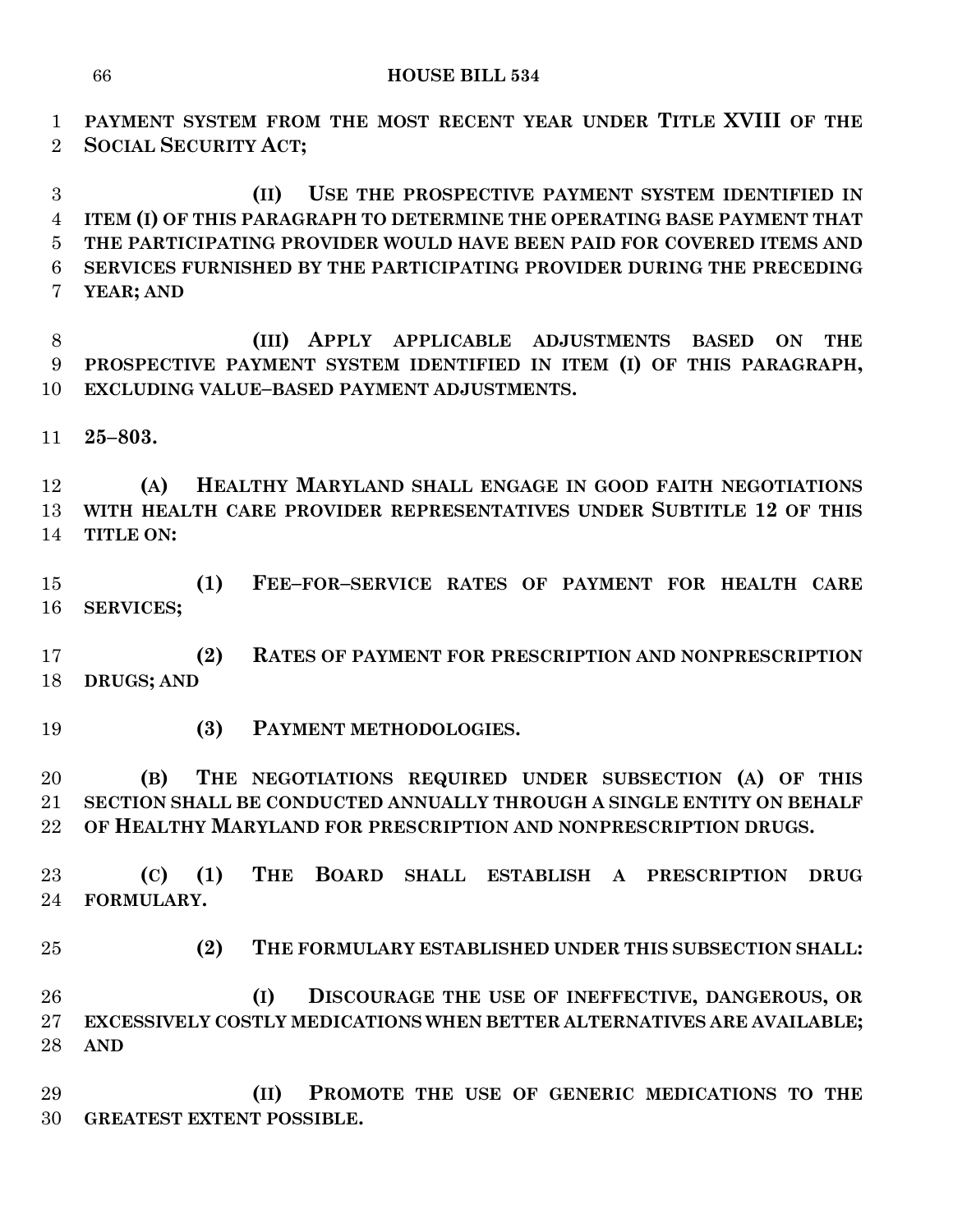**(3) CLINICIANS AND PATIENTS MAY PETITION THE BOARD TO ADD NEW PHARMACEUTICALS OR TO REMOVE INEFFECTIVE OR DANGEROUS MEDICATIONS FROM THE FORMULARY.**

 **(4) THE BOARD SHALL DEVELOP AND IMPLEMENT RULES REGARDING THE USE OF OFF–FORMULARY MEDICATIONS WHICH ALLOW FOR PATIENT ACCESS BUT DO NOT COMPROMISE THE FORMULARY.**

**(D) THE BOARD SHALL:**

 **(1) ESTABLISH FEE–FOR–SERVICE RATES OF PAYMENT THAT ARE FAIR AND OPTIMAL; AND**

**(2) UPDATE THE FEE SCHEDULE ANNUALLY.**

 **(E) IN THE FIRST YEAR THAT FEE–FOR–SERVICE PAYMENTS UNDER HEALTHY MARYLAND ARE AVAILABLE TO INDIVIDUAL PROVIDERS, THE FEE–FOR–SERVICE REIMBURSEMENTS AVAILABLE UNDER THE MEDICARE PROGRAM IN EFFECT AT THE TIME SHALL BE THE BASIS FOR NEGOTIATION OF FEES FOR ALL ITEMS AND SERVICES COVERED UNDER THIS TITLE.**

**25–804.**

 **PAYMENTS TO PARTICIPATING PROVIDERS UNDER THIS SUBTITLE MAY NOT TAKE INTO ACCOUNT, ALLOW, OR INCLUDE ANY PROCESS FOR THE PROVISION OF FUNDING FOR:**

**(1) MARKETING OF THE PARTICIPATING PROVIDER;**

 **(2) THE PARTICIPATING PROVIDER'S PROFIT, REVENUE, OR FINANCIAL STANDING, OR INCREASING THE PARTICIPATING PROVIDER'S PROFIT, REVENUE, OR FINANCIAL STANDING;**

 **(3) INCENTIVE PAYMENTS, BONUSES, OR OTHER COMPENSATION BASED ON PATIENT UTILIZATION OF ITEMS OR SERVICES OR ANY OTHER FINANCIAL MEASURE APPLIED WITH RESPECT TO THE PARTICIPATING PROVIDER OR ANY GROUP PRACTICE, CLINICALLY INTEGRATED ORGANIZATION, OR OTHER ENTITY WITH WHICH THE PARTICIPATING PROVIDER CONTRACTS OR HAS A PECUNIARY INTEREST, INCLUDING ANY VALUE–BASED PAYMENT OR EMPLOYMENT–BASED COMPENSATION; OR**

 **(4) ANY AGREEMENT OR ARRANGEMENT DESCRIBED IN § 203(A)(4) OF THE LABOR–MANAGEMENT REPORTING AND DISCLOSURE ACT OF 1959.**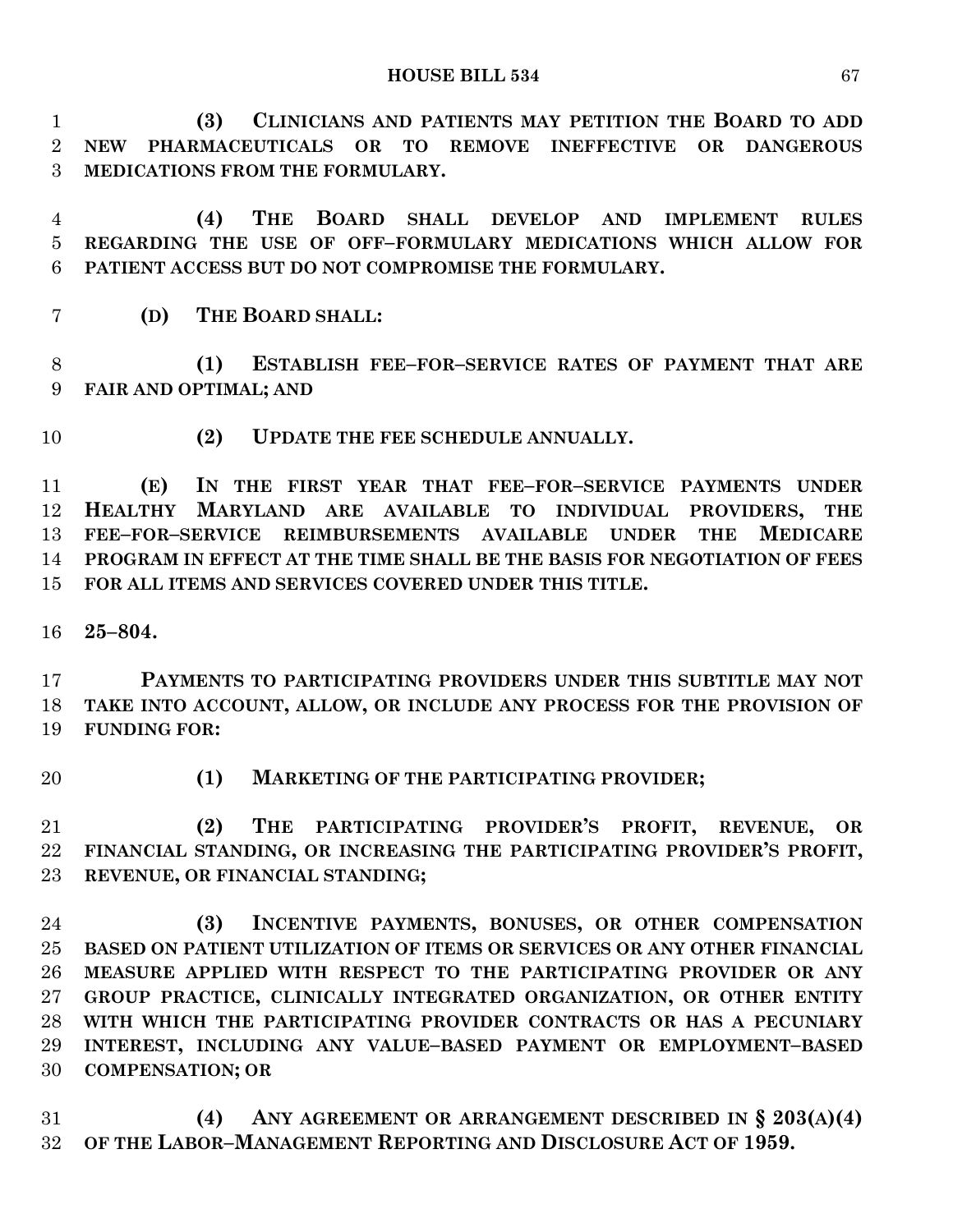## **HOUSE BILL 534**

**SUBTITLE 9. PROGRAM STANDARDS.**

**25–901.**

 **(A) HEALTHY MARYLAND SHALL HAVE A SINGLE STANDARD OF SAFE, THERAPEUTIC, AND EFFECTIVE CARE FOR ALL RESIDENTS OF THE STATE.**

 **(B) THE BOARD SHALL ESTABLISH REQUIREMENTS AND STANDARDS, BY REGULATION, FOR THE HEALTHY MARYLAND PROGRAM AND HEALTH CARE PROVIDERS THAT ARE CONSISTENT WITH THIS TITLE AND THE APPLICABLE PROFESSIONAL PRACTICE AND LICENSURE STANDARDS FOR HEALTH CARE PROVIDERS ESTABLISHED UNDER TITLE 19 OF THIS ARTICLE, THE HEALTH OCCUPATIONS ARTICLE, AND THE INSURANCE ARTICLE, INCLUDING REQUIREMENTS AND STANDARDS, AS APPLICABLE, FOR:**

 **(1) THE SCOPE, QUALITY, AND ACCESSIBILITY OF HEALTH CARE SERVICES; AND**

**(2) RELATIONS BETWEEN HEALTH CARE PROVIDERS AND MEMBERS.**

 **(C) THE BOARD SHALL ESTABLISH REQUIREMENTS AND STANDARDS, BY REGULATION, FOR HEALTHY MARYLAND THAT INCLUDE PROVISIONS TO PROMOTE:**

 **(1) SIMPLIFICATION, TRANSPARENCY, UNIFORMITY, AND FAIRNESS IN HEALTH CARE PROVIDER CREDENTIALING AND PARTICIPATION, REFERRALS, PAYMENT PROCEDURES AND RATES, CLAIMS PROCESSING, AND APPROVAL OF HEALTH CARE SERVICES, AS APPLICABLE;**

 **(2) IN–PERSON PRIMARY AND PREVENTIVE CARE, CARE COORDINATION, EFFICIENT AND EFFECTIVE HEALTH CARE SERVICES, QUALITY ASSURANCE, AND PROMOTION OF PUBLIC, ENVIRONMENTAL, AND OCCUPATIONAL HEALTH;**

 **(3) ELIMINATION OF HEALTH CARE DISPARITIES, INCLUDING GEOGRAPHIC, RACIAL, INCOME–BASED, GENDER–BASED, SEX–BASED, AND OTHER DISPARITIES;**

 **(4) CONSISTENT WITH TITLE 20 OF THE STATE GOVERNMENT ARTICLE, TITLE 19 OF THE STATE FINANCE AND PROCUREMENT ARTICLE, AND OTHER NONDISCRIMINATION LAWS, NONDISCRIMINATION, INCLUDING A PROHIBITION ON DISCRIMINATORY REDUCTION OF BENEFITS, WITH RESPECT TO MEMBERS AND HEALTH CARE PROVIDERS ON THE BASIS OF RACE, COLOR, RELIGION**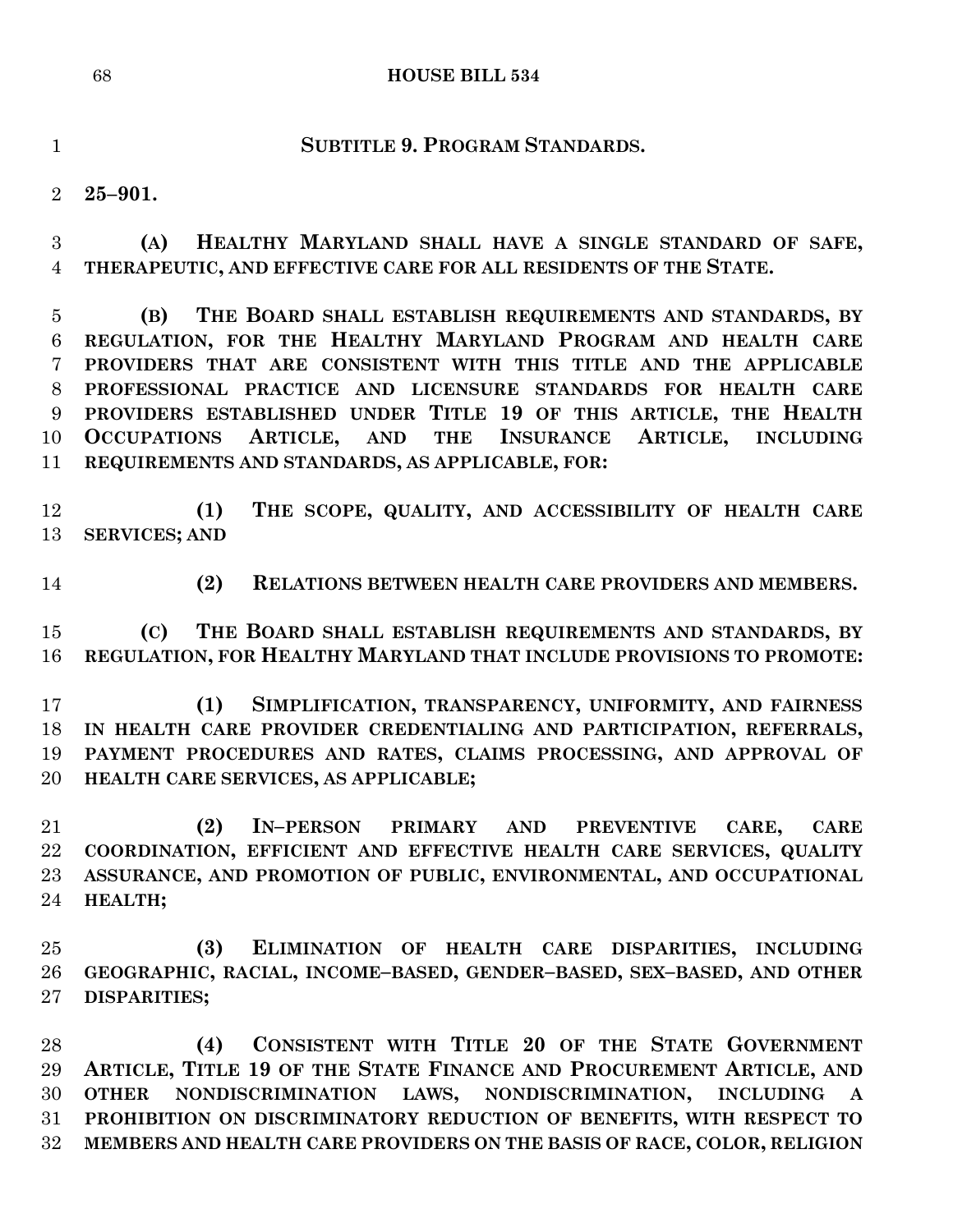**OR CREED, SEX, AGE, ANCESTRY OR NATIONAL ORIGIN, MARITAL STATUS, MENTAL OR PHYSICAL DISABILITY, SEXUAL ORIENTATION, GENDER IDENTITY OR EXPRESSION, CITIZENSHIP, IMMIGRATION STATUS, PRIMARY LANGUAGE, MEDICAL CONDITION, GENETIC INFORMATION, FAMILIAL STATUS, MILITARY OR VETERAN STATUS, OR SOURCE OF INCOME;**

 **(5) THE PROVISION OF HEALTH CARE SERVICES UNDER HEALTHY MARYLAND THAT IS APPROPRIATE TO THE PATIENT'S CLINICALLY RELEVANT CIRCUMSTANCES;**

 **(6) ACCESSIBILITY OF PRIMARY CARE AND OTHER HEALTH CARE SERVICES, INCLUDING ACCESSIBILITY FOR PEOPLE WITH DISABILITIES AND PEOPLE WITH LIMITED ABILITY TO SPEAK OR UNDERSTAND ENGLISH; AND**

 **(7) THE PROVISION OF PRIMARY CARE AND OTHER HEALTH CARE SERVICES IN A CULTURALLY COMPETENT MANNER.**

 **(D) THE BOARD SHALL ESTABLISH REQUIREMENTS AND STANDARDS, BY REGULATION AND TO THE EXTENT AUTHORIZED BY FEDERAL LAW, FOR REPLACING AND MERGING WITH HEALTHY MARYLAND ANY HEALTH CARE SERVICES AND ANCILLARY SERVICES CURRENTLY PROVIDED BY OTHER PROGRAMS, INCLUDING:**

- **(1) MEDICARE;**
- **(2) THE AFFORDABLE CARE ACT; AND**
- **(3) FEDERALLY MATCHED PUBLIC HEALTH PROGRAMS.**

 **(E) (1) ANY PARTICIPATING PROVIDER THAT IS ORGANIZED AS A NONPROFIT ENTITY MAY NOT RECEIVE PAYMENTS FOR ITEMS OR SERVICES FURNISHED UNDER HEALTHY MARYLAND TO ACCOMMODATE INCREASES IN NET INCOME.**

 **(2) ANY PARTICIPATING PROVIDER THAT IS ORGANIZED AS A FOR–PROFIT ENTITY SHALL BE REQUIRED TO MEET THE SAME REQUIREMENTS AND STANDARDS AS ENTITIES ORGANIZED AS NONPROFIT ENTITIES.**

 **(3) PAYMENTS UNDER HEALTHY MARYLAND TO FOR–PROFIT ENTITIES MAY NOT BE CALCULATED TO ACCOMMODATE THE GENERATION OF PROFIT, EXCESS REVENUE, REVENUE FOR DIVIDENDS, OR OTHER RETURN ON INVESTMENT OR THE PAYMENT OF TAXES THAT WOULD NOT BE PAID BY A NONPROFIT ENTITY.**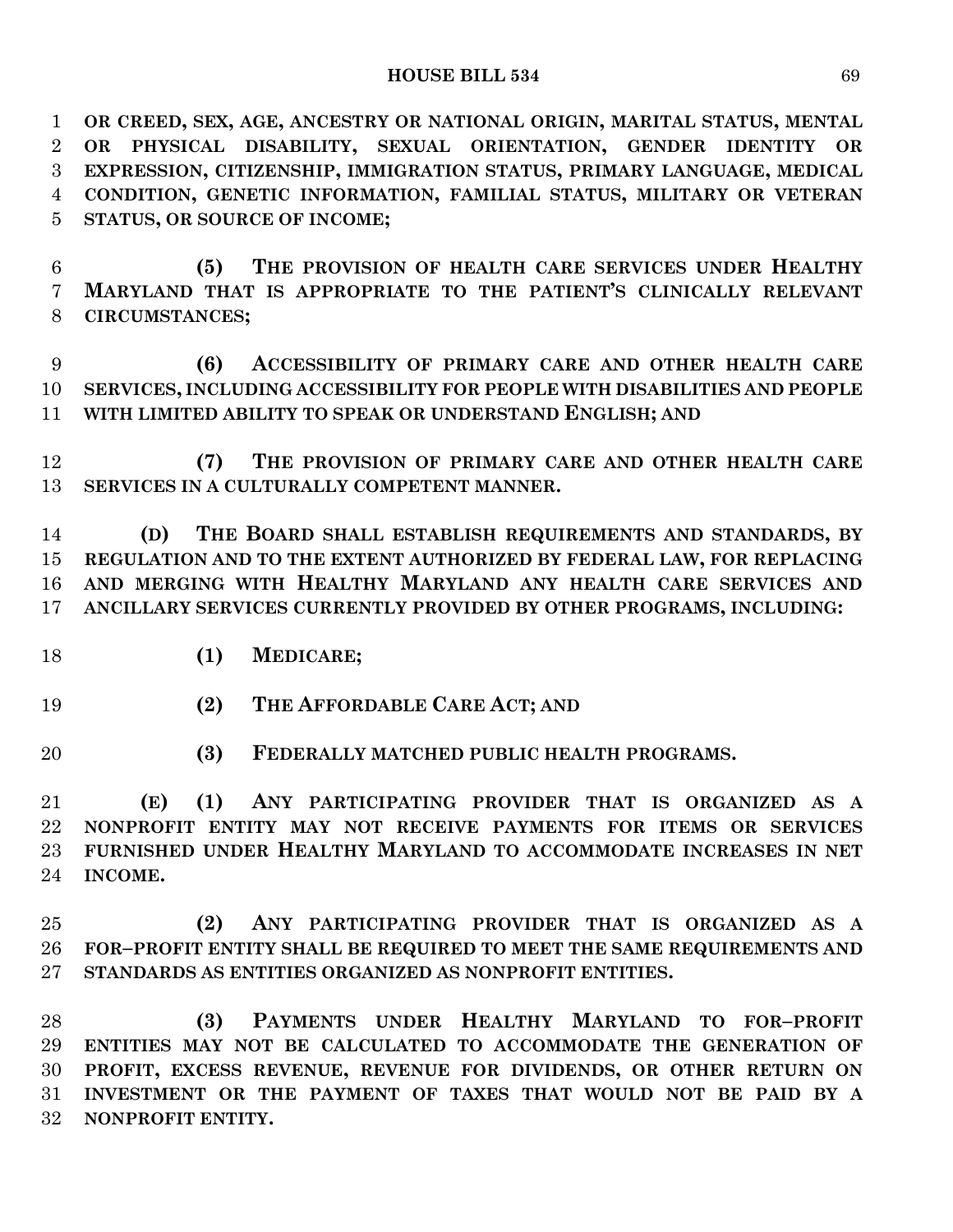#### **HOUSE BILL 534**

 **(F) (1) A HEALTH CARE PROVIDER WHO PARTICIPATES IN HEALTHY MARYLAND SHALL:**

| 3              |            | (I) | PROVIDE INFORMATION AS REQUIRED BY: |                                             |
|----------------|------------|-----|-------------------------------------|---------------------------------------------|
| $\overline{4}$ |            |     |                                     | THE MARYLAND HEALTH CARE COMMISSION;        |
| $\overline{5}$ | <b>AND</b> |     | 2.                                  | THE HEALTH SERVICES COST REVIEW COMMISSION; |
|                |            |     | 3.                                  | THE DEPARTMENT; AND                         |

 **(II) ALLOW EXAMINATION OF THE INFORMATION BY HEALTHY MARYLAND AS MAY BE REASONABLY REQUIRED FOR PURPOSES OF REVIEWING ACCESSIBILITY AND UTILIZATION OF HEALTH CARE SERVICES, QUALITY ASSURANCE, COST CONTAINMENT, THE MAKING OF PAYMENTS, AND STATISTICAL OR OTHER STUDIES OF THE OPERATION OF THE HEALTHY MARYLAND PROGRAM OR FOR PROTECTION AND PROMOTION OF PUBLIC, ENVIRONMENTAL, AND OCCUPATIONAL HEALTH.**

 **(2) THE BOARD SHALL USE DATA COLLECTED UNDER THIS SUBSECTION TO ENSURE THAT CLINICAL PRACTICES MEET THE UTILIZATION, QUALITY, AND ACCESS STANDARDS OF HEALTHY MARYLAND.**

 **(G) IN DEVELOPING REQUIREMENTS AND STANDARDS AND MAKING OTHER POLICY DETERMINATIONS UNDER THIS TITLE, THE BOARD SHALL CONSULT WITH REPRESENTATIVES OF MEMBERS, HEALTH CARE PROVIDERS, LABOR ORGANIZATIONS REPRESENTING HEALTH CARE EMPLOYEES, AND OTHER INTERESTED PARTIES.**

**25–902.**

 **(A) AS PART OF A HEALTH CARE PROVIDER'S DUTY TO EXERCISE A PROFESSIONAL STANDARD OF CARE WHEN EVALUATING EACH INDIVIDUAL PATIENT'S MEDICAL CONDITION, A HEALTH CARE PROVIDER UNDER HEALTHY MARYLAND HAS A DUTY TO:**

 **(1) ADVOCATE FOR MEDICALLY NECESSARY HEALTH CARE FOR EACH OF THE HEALTH CARE PROVIDER'S INDIVIDUAL PATIENTS; AND**

 **(2) ACT IN THE EXCLUSIVE INTEREST OF EACH OF THE HEALTH CARE PROVIDER'S INDIVIDUAL PATIENTS.**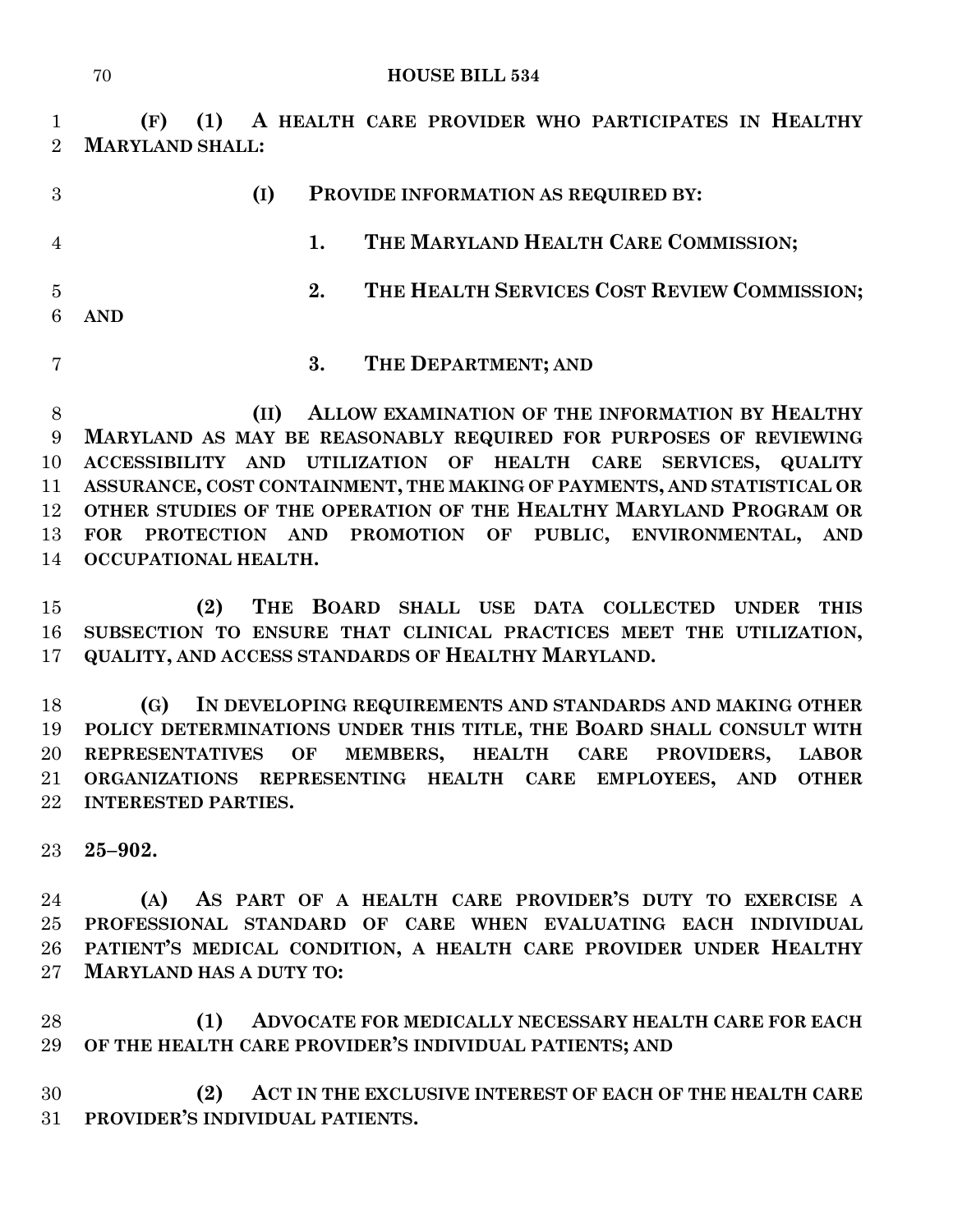**(B) CONSISTENT WITH SUBSECTION (A) OF THIS SECTION AND WITH PROFESSIONAL STANDARDS OF CARE UNDER THE HEALTH OCCUPATIONS ARTICLE:**

 **(1) A PATIENT'S TREATING PHYSICIAN OR OTHER HEALTH CARE PROVIDER WHO, ACCORDING TO THE HEALTH CARE PROVIDER'S SCOPE OF PRACTICE AND LICENSE, IS AUTHORIZED TO ESTABLISH A MEDICAL DIAGNOSIS IS RESPONSIBLE FOR THE DETERMINATION OF THE HEALTH CARE SERVICES MEDICALLY NECESSARY FOR THE PATIENT;**

- 
- **(2) A HEALTH CARE PROVIDER:**

 **(I) SHALL USE REASONABLE CARE AND DILIGENCE IN SAFEGUARDING THE HEALTH CARE PROVIDER'S PATIENT; AND** 

 **(II) MAY NOT IMPAIR A HEALTH CARE PROVIDER'S DUTY UNDER SUBSECTION (A) OF THIS SECTION;**

 **(3) ANY PECUNIARY INTEREST OR RELATIONSHIP OF A HEALTH CARE PROVIDER, INCLUDING ANY INTEREST OR RELATIONSHIP DISCLOSED UNDER SUBSECTION (C) OF THIS SECTION, THAT IMPAIRS THE HEALTH CARE PROVIDER'S OWN ABILITY TO PROVIDE MEDICALLY NECESSARY HEALTH CARE TO THE HEALTH CARE PROVIDER'S PATIENT VIOLATES THE HEALTH CARE PROVIDER'S DUTY TO ADVOCATE FOR MEDICALLY NECESSARY HEALTH CARE FOR THE PATIENT; AND**

 **(4) A HEALTH CARE PROVIDER VIOLATES THE DUTY TO PROVIDE MEDICALLY NECESSARY CARE UNDER THIS SECTION IF THE HEALTH CARE PROVIDER ACCEPTS ANY BONUS, INCENTIVE PAYMENT, OR COMPENSATION BASED ON:**

- 
- **(I) A PATIENT'S UTILIZATION OF SERVICES; OR**

 **(II) THE FINANCIAL RESULTS OF ANY OTHER HEALTH CARE PROVIDER OR CARE COORDINATOR WITH WHICH THE HEALTH CARE PROVIDER HAS A PECUNIARY INTEREST OR CONTRACTUAL RELATIONSHIP, INCLUDING EMPLOYMENT OR OTHER COMPENSATION–BASED RELATIONSHIP.**

 **(C) TO EVALUATE AND REVIEW COMPLIANCE BY HEALTH CARE PROVIDERS WITH THIS SECTION, HEALTH CARE PROVIDERS PARTICIPATING IN HEALTHY MARYLAND SHALL REPORT, AT LEAST ANNUALLY, TO THE HEALTH SERVICES COST REVIEW COMMISSION:**

 **(1) ANY BENEFICIAL INTEREST OR COMPENSATION ARRANGEMENT REQUIRED TO BE DISCLOSED TO A PATIENT UNDER § 1–303 OR § 1–304 OF THE**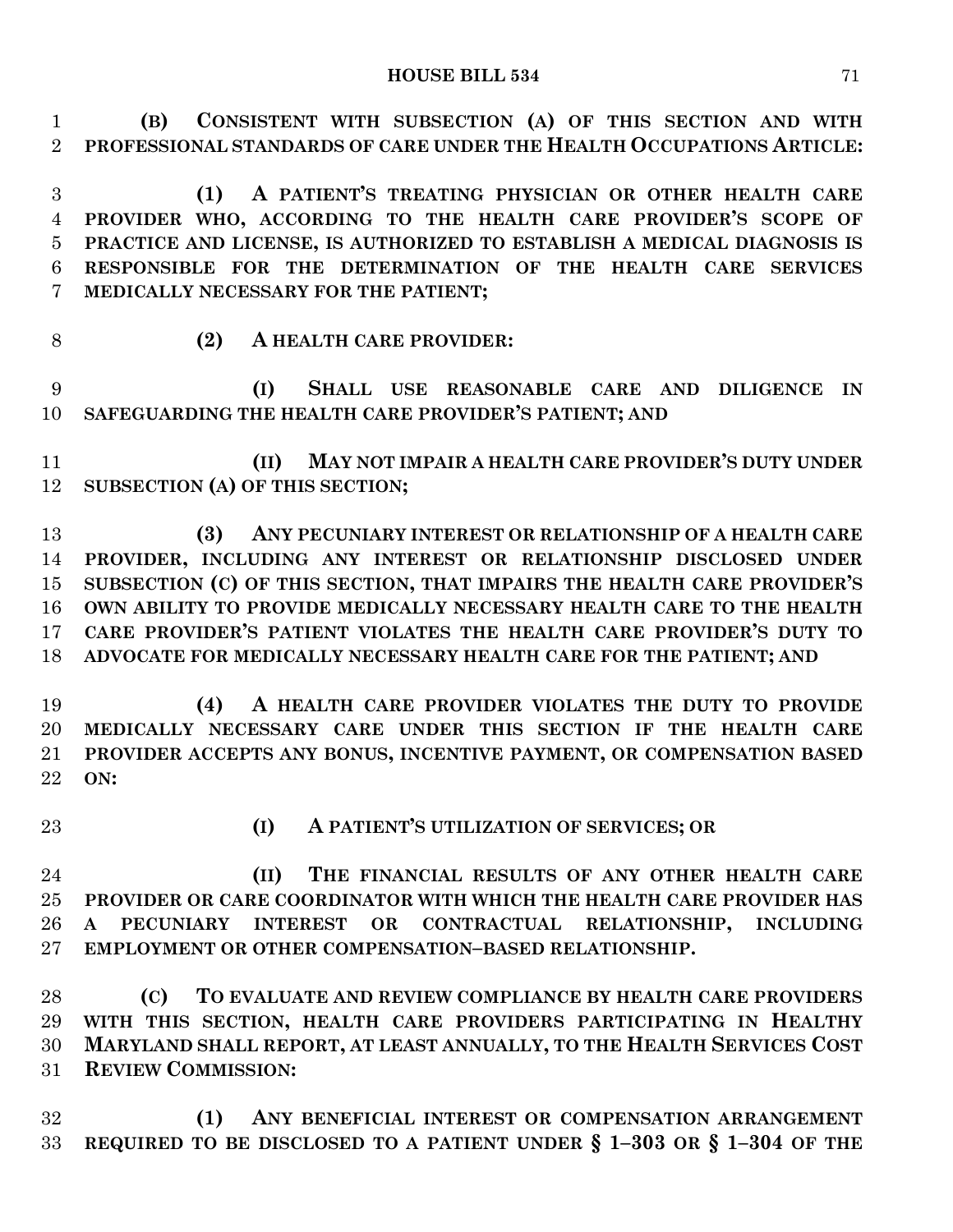|                                       | <b>HOUSE BILL 534</b><br>72                                                                                                                                                                                                                  |
|---------------------------------------|----------------------------------------------------------------------------------------------------------------------------------------------------------------------------------------------------------------------------------------------|
| $\mathbf{1}$                          | <b>HEALTH OCCUPATIONS ARTICLE;</b>                                                                                                                                                                                                           |
| $\overline{2}$<br>3                   | ANY MEMBERSHIP, PROPRIETARY INTEREST, OR CO-OWNERSHIP<br>(2)<br>IN ANY FORM IN OR WITH A CLINICAL OR BIOANALYTICAL LABORATORY;                                                                                                               |
| $\overline{4}$<br>$\overline{5}$<br>6 | ANY PAYMENTS TO A CLINICAL OR BIOANALYTICAL LABORATORY<br>(3)<br>REQUIRED TO BE DISCLOSED TO A PATIENT UNDER $\S 14-404(A)(16)$ OF THE HEALTH<br><b>OCCUPATIONS ARTICLE;</b>                                                                 |
| $\overline{7}$<br>8                   | ANY PROFIT-SHARING ARRANGEMENT WITH A CLINICAL OR<br>(4)<br>BIOANALYTICAL LABORATORY;                                                                                                                                                        |
| 9                                     | (5)<br>ANY CONTRACTS OR SUBCONTRACTS ENTERED INTO:                                                                                                                                                                                           |
| 10                                    | (I)<br>THAT CONTAIN INCENTIVE PLANS;                                                                                                                                                                                                         |
| 11<br>12<br>13                        | THAT INVOLVE GENERAL PAYMENTS THAT ARE NOT TIED TO<br>(II)<br>SPECIFIC MEDICAL DECISIONS INVOLVING SPECIFIC ENROLLEES OR GROUPS OF<br>ENROLLEES WITH SIMILAR MEDICAL CONDITIONS; OR                                                          |
| 14                                    | (III) UNDER § 15-113 OF THE INSURANCE ARTICLE;                                                                                                                                                                                               |
| 15<br>16                              | (6)<br>ANY BONUS, INCENTIVE AGREEMENTS, OR COMPENSATION<br>ARRANGEMENTS WITH ANY HEALTH CARE PROVIDER;                                                                                                                                       |
| 17<br>18<br>19                        | ANY BONUS, INCENTIVE AGREEMENTS, OR COMPENSATION<br>(7)<br>ARRANGEMENTS WITH A CLINICALLY INTEGRATED ORGANIZATION AS DEFINED IN §<br>15-1901 OF THE INSURANCE ARTICLE; AND                                                                   |
| 20<br>21<br>22<br>$23\,$              | ANY OFFER, DELIVERY, RECEIPT, OR ACCEPTANCE OF A REBATE,<br>(8)<br>REFUND, COMMISSION, PREFERENCE, PATRONAGE DIVIDEND, DISCOUNT, OR OTHER<br>CONSIDERATION FOR A REFERRAL MADE UNDER § 1-302(D) OF THE HEALTH<br><b>OCCUPATIONS ARTICLE.</b> |
| 24                                    | (D)<br>AS NECESSARY, THE BOARD MAY ADOPT RULES AND REGULATIONS TO:                                                                                                                                                                           |
| 25                                    | (1)<br><b>IMPLEMENT AND ENFORCE THIS SECTION; AND</b>                                                                                                                                                                                        |
| 26                                    | (2)<br>EXPAND REPORTING REQUIREMENTS UNDER THIS SECTION.                                                                                                                                                                                     |
| $27\,$                                | <b>SUBTITLE 10. FUNDING.</b>                                                                                                                                                                                                                 |
| 28                                    | $25 - 1001.$                                                                                                                                                                                                                                 |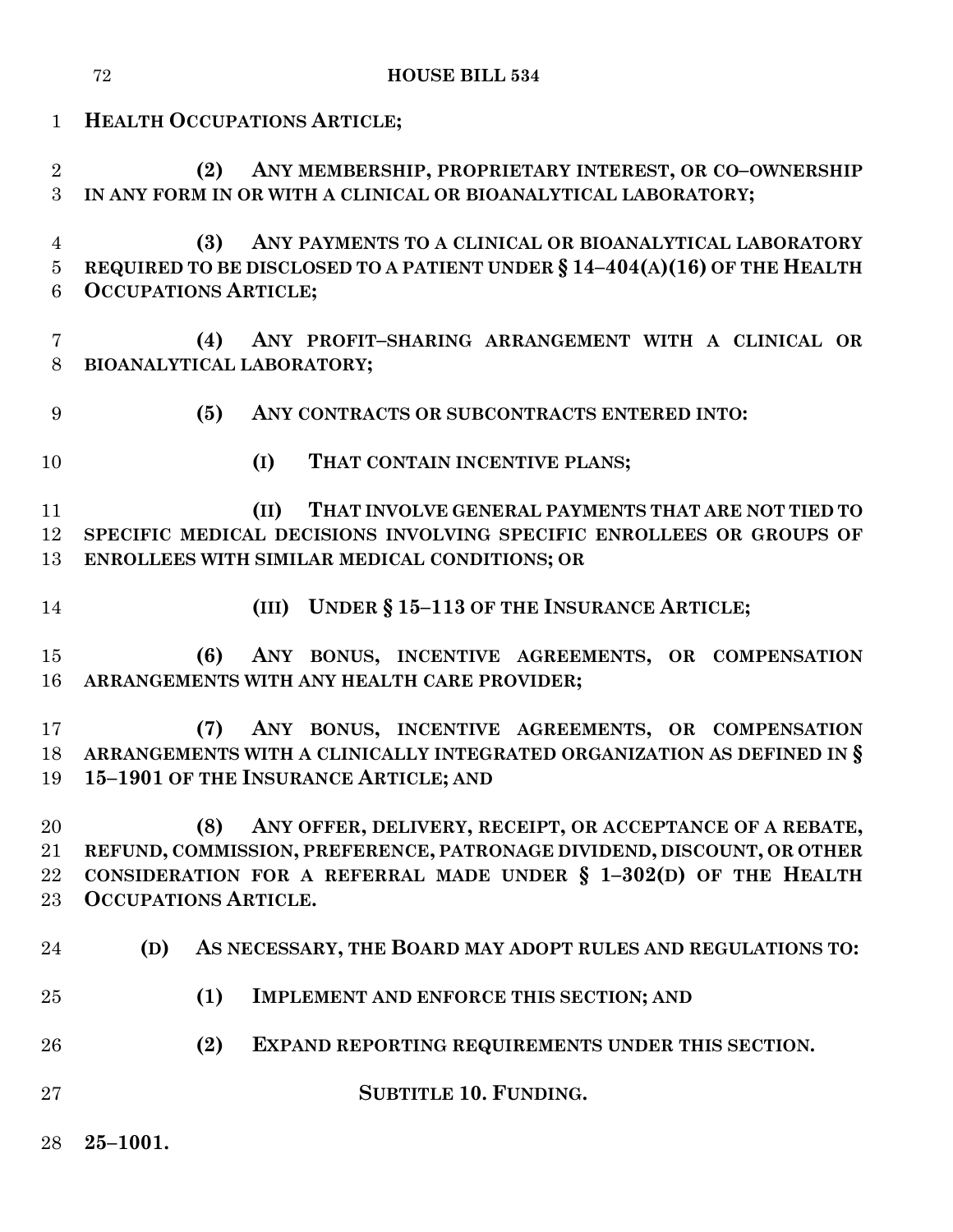**(A) THE BOARD SHALL SEEK ALL FEDERAL WAIVERS AND OTHER FEDERAL APPROVALS AND ARRANGEMENTS AND SUBMIT STATE PLAN AMENDMENTS AS NECESSARY TO OPERATE HEALTHY MARYLAND CONSISTENT WITH THIS TITLE.**

 **(B) (1) ON OR BEFORE DECEMBER 1, 2021, THE BOARD SHALL APPLY TO THE UNITED STATES SECRETARY OF HEALTH AND HUMAN SERVICES OR ANY OTHER APPROPRIATE FEDERAL OFFICIAL FOR ALL WAIVERS OF REQUIREMENTS, AND MAKE OTHER ARRANGEMENTS, UNDER MEDICARE, ANY FEDERALLY MATCHED PUBLIC HEALTH PROGRAM, THE AFFORDABLE CARE ACT, AND ANY OTHER FEDERAL PROGRAMS RELATED TO THE PROVISION OF HEALTH CARE THAT PROVIDE FEDERAL FUNDS FOR PAYMENT FOR HEALTH CARE SERVICES THAT ARE NECESSARY TO:**

 **(I) ENABLE ALL MEMBERS TO RECEIVE ALL BENEFITS THROUGH HEALTHY MARYLAND;**

- 
- **(II) ENABLE THE STATE TO IMPLEMENT THIS TITLE;**

 **(III) ALLOW THE STATE TO RECEIVE AND DEPOSIT ALL FEDERAL PAYMENTS UNDER THOSE PROGRAMS, INCLUDING FUNDS THAT MAY BE PROVIDED IN LIEU OF PREMIUM TAX CREDITS, COST–SHARING SUBSIDIES, AND SMALL BUSINESS TAX CREDITS, IN THE STATE TREASURY TO THE CREDIT OF THE HEALTHY MARYLAND TRUST FUND CREATED UNDER SUBTITLE 11 OF THIS TITLE; AND**

 **(IV) USE FUNDS DEPOSITED IN THE FUND FOR HEALTHY MARYLAND AND OTHER PROVISIONS UNDER THIS TITLE.**

 **(2) TO THE FULLEST EXTENT POSSIBLE, THE BOARD SHALL NEGOTIATE ARRANGEMENTS WITH THE FEDERAL GOVERNMENT TO ENSURE THAT FEDERAL PAYMENTS ARE PAID TO HEALTHY MARYLAND IN PLACE OF FEDERAL FUNDING OF, OR TAX BENEFITS FOR, FEDERALLY MATCHED PUBLIC HEALTH PROGRAMS OR FEDERAL HEALTH PROGRAMS.**

 **(3) TO THE EXTENT ANY FEDERAL FUNDING IS NOT PAID DIRECTLY TO HEALTHY MARYLAND, THE STATE SHALL DIRECT THE FUNDING TO HEALTHY MARYLAND.**

 **(4) (I) THE BOARD MAY REQUIRE MEMBERS OR APPLICANTS TO PROVIDE INFORMATION NECESSARY FOR HEALTHY MARYLAND TO COMPLY WITH ANY WAIVER OR ARRANGEMENT UNDER THIS TITLE.**

- 
- **(II) INFORMATION PROVIDED BY MEMBERS OR APPLICANTS TO**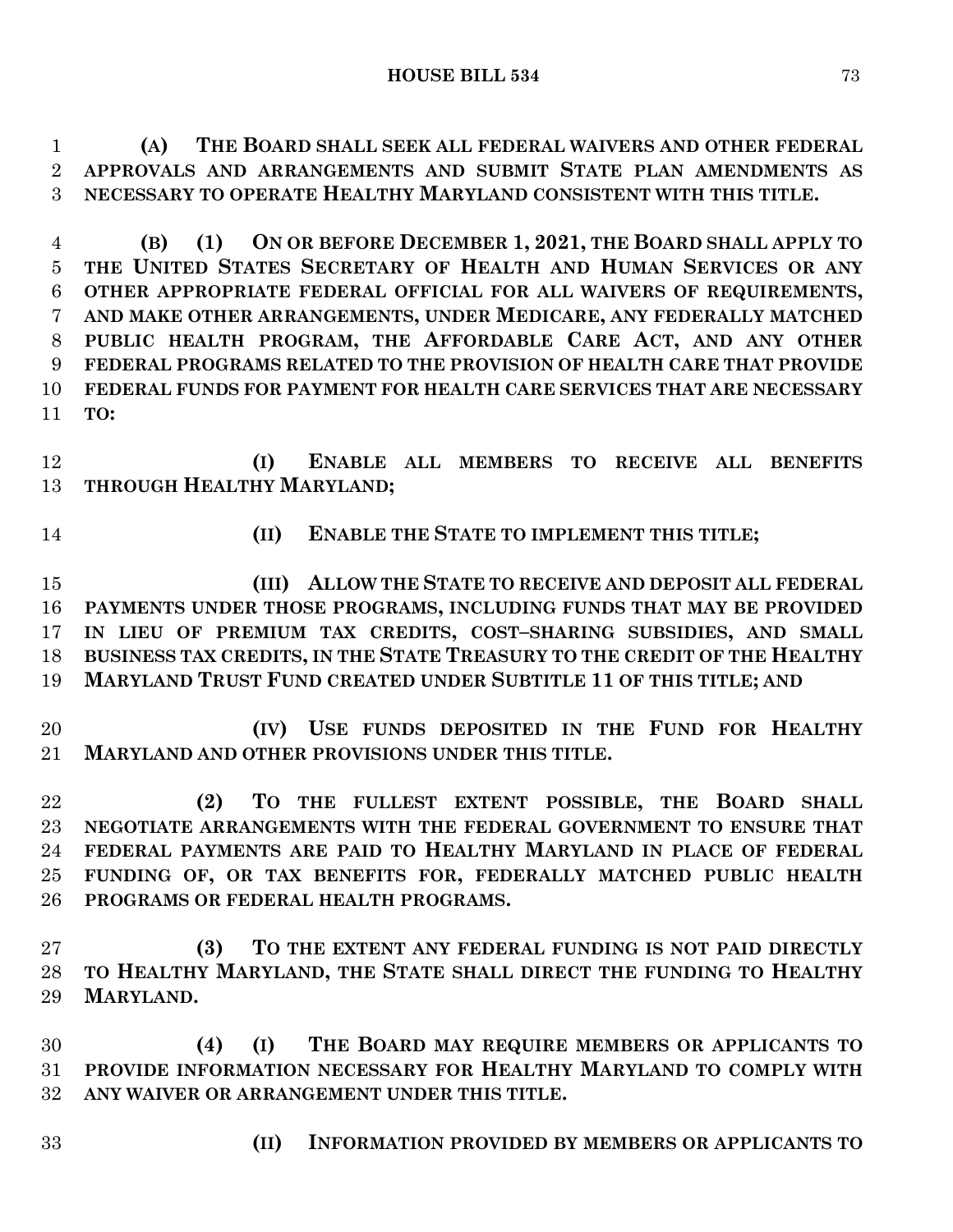**THE BOARD FOR THE PURPOSES OF THIS PARAGRAPH MAY NOT BE USED FOR ANY OTHER PURPOSE.**

 **(5) THE BOARD MAY TAKE ANY ACTION NECESSARY TO EFFECTIVELY IMPLEMENT HEALTHY MARYLAND TO THE MAXIMUM EXTENT POSSIBLE AS A SINGLE–PAYER PROGRAM CONSISTENT WITH THIS TITLE.**

 **(C) (1) THE BOARD MAY TAKE ANY ACTION CONSISTENT WITH THIS ARTICLE TO ENABLE THE HEALTHY MARYLAND PROGRAM TO ADMINISTER MEDICARE IN THE STATE.**

**(2) HEALTHY MARYLAND SHALL:**

 **(I) PROVIDE SUPPLEMENTAL INSURANCE COVERAGE UNDER MEDICARE PART B; AND**

 **(II) PROVIDE PREMIUM ASSISTANCE DRUG COVERAGE UNDER MEDICARE PART D FOR ELIGIBLE MEMBERS OF MEDICARE PART D.**

 **(D) THE BOARD MAY WAIVE OR MODIFY THE APPLICABILITY OF ANY PROVISIONS OF THIS SUBTITLE RELATING TO ANY FEDERALLY MATCHED PUBLIC HEALTH PROGRAM OR MEDICARE, AS NECESSARY, TO:**

 **(1) IMPLEMENT ANY WAIVER ARRANGEMENT UNDER THIS SUBTITLE; OR** 

 **(2) MAXIMIZE THE FEDERAL BENEFITS TO HEALTHY MARYLAND UNDER THIS SUBTITLE.**

 **(E) (1) THE BOARD MAY APPLY FOR COVERAGE FOR, AND ENROLL, ANY ELIGIBLE MEMBER UNDER ANY FEDERALLY MATCHED PUBLIC HEALTH PROGRAM OR MEDICARE.**

 **(2) ENROLLMENT IN A FEDERALLY MATCHED PUBLIC HEALTH PROGRAM OR MEDICARE MAY NOT:**

 **(I) CAUSE ANY MEMBER TO LOSE ANY HEALTH CARE SERVICE PROVIDED BY HEALTHY MARYLAND; OR** 

 **(II) DIMINISH ANY RIGHT THE MEMBER WOULD OTHERWISE HAVE UNDER ANY FEDERALLY MATCHED PUBLIC HEALTH PROGRAM OR MEDICARE.**

**(F) NOTWITHSTANDING ANY OTHER LAW, THE BOARD SHALL TAKE ACTION**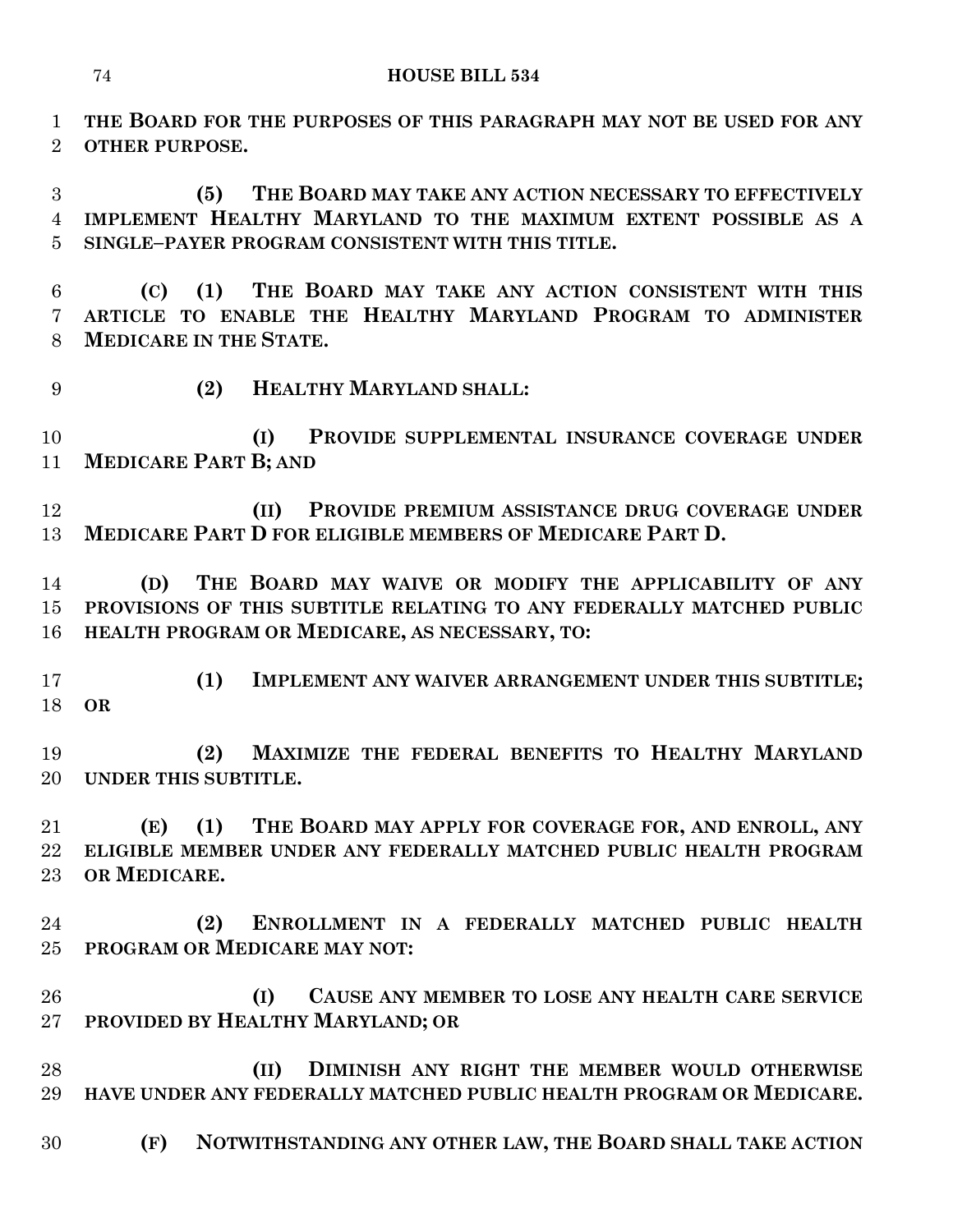**NECESSARY TO INCORPORATE HEALTH CARE COVERAGE OF STATE RESIDENTS WHO ARE EMPLOYED IN OTHER JURISDICTIONS INTO WAIVERS AND OTHER APPROVALS APPLIED FOR OR OBTAINED UNDER THIS SECTION.**

 **(G) (1) NOTWITHSTANDING ANY OTHER LAW, THE BOARD SHALL TAKE NECESSARY ACTION TO REDUCE OR ELIMINATE HEALTHY MARYLAND MEMBER COINSURANCE, COST–SHARING, OR PREMIUM OBLIGATIONS AND INCREASE MEMBER ELIGIBILITY FOR ANY FEDERAL FINANCIAL SUPPORT RELATED TO MEDICARE OR THE AFFORDABLE CARE ACT.**

 **(2) THE BOARD MAY ACT UNDER PARAGRAPH (1) OF THIS SUBSECTION ONLY ON A FINDING APPROVED BY THE SECRETARY OF BUDGET AND MANAGEMENT AND THE BOARD THAT THE ACTION:**

 **(I) WILL HELP TO INCREASE THE NUMBER OF MEMBERS WHO ARE ELIGIBLE FOR AND ENROLLED IN FEDERALLY MATCHED PUBLIC HEALTH PROGRAMS, OR OTHER PROGRAMS, TO REDUCE OR ELIMINATE MEMBER COINSURANCE, COST–SHARING, OR PREMIUM OBLIGATIONS OR INCREASE MEMBER ELIGIBILITY FOR ANY FEDERAL FINANCIAL SUPPORT RELATED TO MEDICARE OR THE AFFORDABLE CARE ACT;**

 **(II) WILL NOT DIMINISH ANY MEMBER'S ACCESS TO ANY HEALTH CARE SERVICE OR RIGHT THE MEMBER WOULD OTHERWISE HAVE UNDER ANY FEDERALLY MATCHED PUBLIC HEALTH PROGRAM OR MEDICARE;**

- 
- **(III) IS IN THE INTEREST OF HEALTHY MARYLAND; AND**

 **(IV) DOES NOT REQUIRE OR HAS RECEIVED ANY NECESSARY FEDERAL WAIVERS OR APPROVALS TO ENSURE FEDERAL FINANCIAL PARTICIPATION.**

 **(3) ACTION THAT THE BOARD MAY TAKE UNDER PARAGRAPH (1) OF THIS SUBSECTION MAY INCLUDE:**

 **(I) AN INCREASE TO INCOME ELIGIBILITY LEVELS RELATED TO MEDICARE OR THE AFFORDABLE CARE ACT;**

 **(II) AN INCREASE TO OR AN ELIMINATION OF THE RESOURCE TEST FOR ELIGIBILITY RELATED TO MEDICARE OR THE AFFORDABLE CARE ACT;**

 **(III) SIMPLIFICATION OF ANY PROCEDURAL OR DOCUMENTATION REQUIREMENT FOR ENROLLMENT RELATED TO MEDICARE OR THE AFFORDABLE CARE ACT; AND**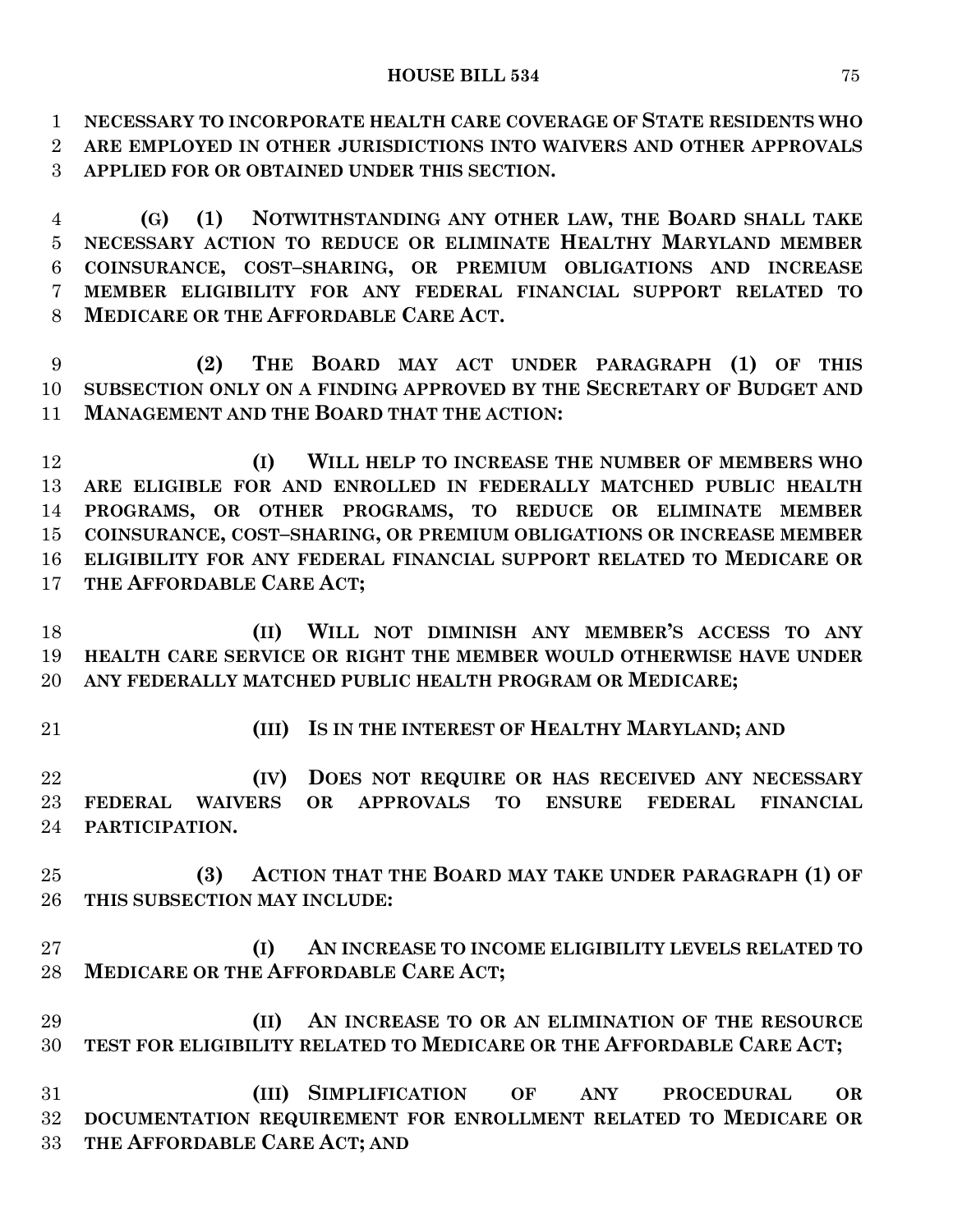**(IV) AN INCREASE IN THE BENEFITS FOR ANY FEDERALLY MATCHED PUBLIC HEALTH PROGRAM AND FOR ANY OTHER PROGRAM TO REDUCE OR ELIMINATE MEMBER COINSURANCE, COST–SHARING, OR PREMIUM OBLIGATIONS OR INCREASE MEMBER ELIGIBILITY FOR ANY FEDERAL FINANCIAL SUPPORT RELATED TO MEDICARE OR THE AFFORDABLE CARE ACT.**

 **(4) ACTIONS UNDER THIS SUBSECTION MAY NOT APPLY TO ELIGIBILITY FOR PAYMENT FOR LONG–TERM SERVICES AND SUPPORTS.**

 **(H) TO ENABLE THE BOARD TO APPLY FOR COVERAGE FOR, AND ENROLL, ANY ELIGIBLE MEMBER UNDER ANY FEDERALLY MATCHED PUBLIC HEALTH PROGRAM, MEDICARE, OR ANY PROGRAM OR BENEFIT UNDER MEDICARE, THE BOARD MAY REQUIRE THAT ALL MEMBERS OR APPLICANTS FOR SUCH COVERAGE OR BENEFITS UNDER THOSE PROGRAMS PROVIDE THE INFORMATION NECESSARY TO ENABLE THE BOARD TO DETERMINE WHETHER THE MEMBERS OR APPLICANTS ARE ELIGIBLE FOR COVERAGE OR BENEFITS UNDER THOSE PROGRAMS.**

 **(I) AS A CONDITION OF CONTINUED ELIGIBILITY FOR HEALTH CARE SERVICES UNDER HEALTHY MARYLAND, A MEMBER WHO IS ELIGIBLE FOR BENEFITS UNDER MEDICARE SHALL ENROLL IN MEDICARE, INCLUDING PARTS A, B, AND D.**

 **(J) (1) HEALTHY MARYLAND SHALL PROVIDE PREMIUM ASSISTANCE FOR ALL MEMBERS ENROLLING IN A MEDICARE PART D DRUG COVERAGE PLAN UNDER TITLE XVIII, § 1860D OF THE SOCIAL SECURITY ACT.**

 **(2) (I) SUBJECT TO SUBPARAGRAPH (II) OF THIS PARAGRAPH, THE PREMIUM ASSISTANCE REQUIRED UNDER PARAGRAPH (1) OF THIS SUBSECTION IS LIMITED TO THE LOW–INCOME BENCHMARK PREMIUM AMOUNT ESTABLISHED BY THE CENTERS FOR MEDICARE AND MEDICAID SERVICES AND ANY OTHER AMOUNT THE FEDERAL AGENCY ESTABLISHES UNDER ITS DE MINIMIS PREMIUM POLICY.**

 **(II) PREMIUM ASSISTANCE PAYMENTS MADE UNDER PARAGRAPH (1) OF THIS SUBSECTION ON BEHALF OF MEMBERS ENROLLED IN A MEDICARE ADVANTAGE PLAN MAY EXCEED THE LOW–INCOME BENCHMARK PREMIUM AMOUNT IF DETERMINED TO BE COST EFFECTIVE TO HEALTHY MARYLAND.**

 **(K) IF HEALTHY MARYLAND HAS REASONABLE GROUNDS TO BELIEVE THAT A MEMBER MAY BE ELIGIBLE FOR AN INCOME–RELATED SUBSIDY UNDER TITLE XVIII, § 1860D–14 OF THE SOCIAL SECURITY ACT:**

- 
- **(1) THE MEMBER SHALL PROVIDE AND AUTHORIZE HEALTHY**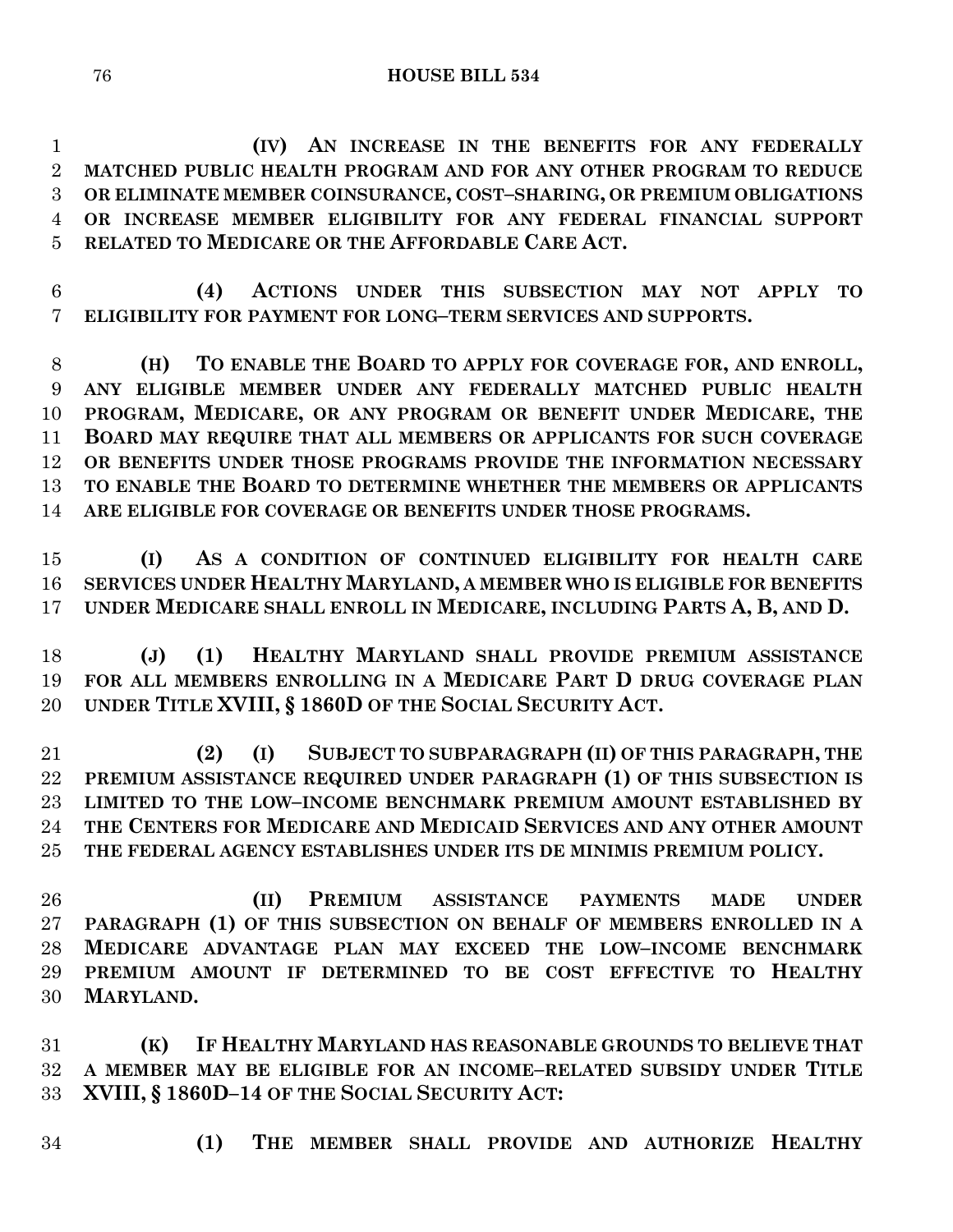**MARYLAND TO OBTAIN ANY INFORMATION OR DOCUMENTATION REQUIRED TO ESTABLISH THE MEMBER'S ELIGIBILITY FOR THAT SUBSIDY; AND**

 **(2) HEALTHY MARYLAND SHALL ATTEMPT TO OBTAIN AS MUCH OF THE INFORMATION AND DOCUMENTATION REQUIRED TO BE PROVIDED UNDER ITEM (1) OF THIS SUBSECTION AS POSSIBLE.**

 **(L) (1) HEALTHY MARYLAND SHALL MAKE A REASONABLE EFFORT TO NOTIFY EACH MEMBER OF THE MEMBER'S OBLIGATIONS UNDER THIS SECTION.**

 **(2) IF A REASONABLE EFFORT HAS BEEN MADE TO CONTACT THE MEMBER AND THE MEMBER HAS NOT PROVIDED INFORMATION REQUIRED UNDER THIS SECTION, HEALTHY MARYLAND SHALL NOTIFY THE MEMBER IN WRITING THAT THE MEMBER HAS 60 DAYS TO PROVIDE THE REQUIRED INFORMATION.**

 **(3) IF THE MEMBER DOES NOT PROVIDE THE REQUIRED INFORMATION WITHIN 60 DAYS AFTER RECEIPT OF THE NOTIFICATION UNDER PARAGRAPH (2) OF THIS SUBSECTION, THE MEMBER'S COVERAGE UNDER HEALTHY MARYLAND MAY BE TERMINATED.**

 **(4) INFORMATION PROVIDED BY MEMBERS OR APPLICANTS TO THE BOARD FOR THE PURPOSES OF THIS SECTION MAY NOT BE USED FOR ANY OTHER PURPOSE.**

 **(M) HEALTHY MARYLAND SHALL ASSUME RESPONSIBILITY FOR PROVIDING ALL BENEFITS AND HEALTH CARE SERVICES PAID FOR BY THE FEDERAL GOVERNMENT WITH THE FEDERAL FUNDS PROVIDED FOR THOSE BENEFITS AND SERVICES.**

**SUBTITLE 11. HEALTHY MARYLAND TRUST FUND.**

**25–1101.**

**(A) THERE IS A HEALTHY MARYLAND TRUST FUND.**

 **(B) THE PURPOSE OF THE FUND IS TO IMPLEMENT THE PURPOSES OF HEALTHY MARYLAND UNDER THIS TITLE.**

**(C) THE BOARD SHALL ADMINISTER THE FUND.**

 **(D) THE FUND IS A SPECIAL, NONLAPSING FUND THAT IS NOT SUBJECT TO § 7–302 OF THE STATE FINANCE AND PROCUREMENT ARTICLE.**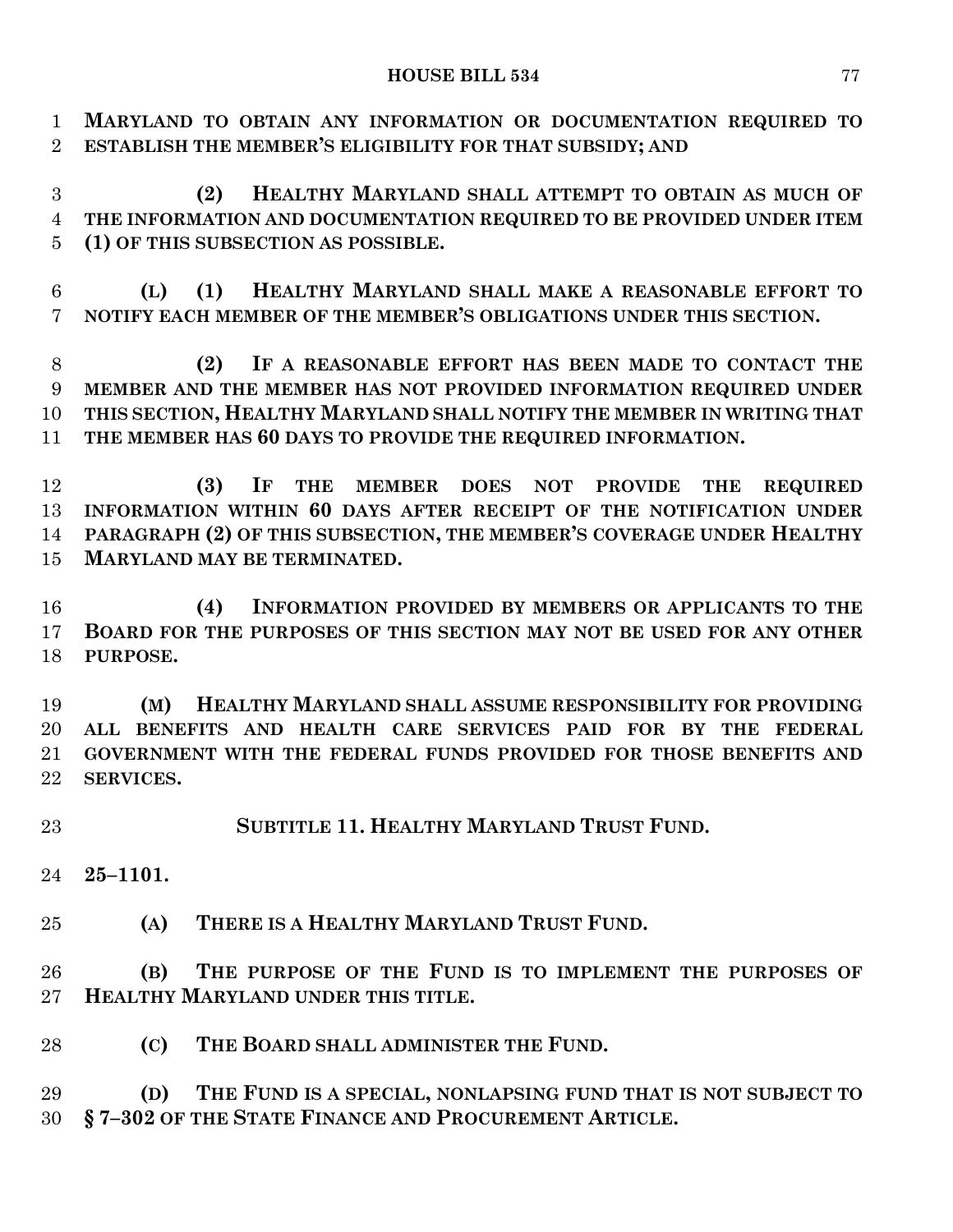|                                | 78                                                                                                             | <b>HOUSE BILL 534</b>                                                                                                                                                                                                                                                                                                                                                                 |  |  |  |  |
|--------------------------------|----------------------------------------------------------------------------------------------------------------|---------------------------------------------------------------------------------------------------------------------------------------------------------------------------------------------------------------------------------------------------------------------------------------------------------------------------------------------------------------------------------------|--|--|--|--|
| $\mathbf{1}$                   | (E)                                                                                                            | THE FUND SHALL CONSIST OF:                                                                                                                                                                                                                                                                                                                                                            |  |  |  |  |
| $\overline{2}$                 |                                                                                                                | MONEY APPROPRIATED IN THE STATE BUDGET TO THE FUND;<br>(1)                                                                                                                                                                                                                                                                                                                            |  |  |  |  |
| 3<br>$\overline{4}$            | TITLE;                                                                                                         | (2)<br>MONEY FROM ANY PAYROLL PREMIUM ADOPTED UNDER THIS                                                                                                                                                                                                                                                                                                                              |  |  |  |  |
| $\overline{5}$                 |                                                                                                                | MONEY TRANSFERRED TO THE FUND THAT IS ATTRIBUTABLE TO<br>(3)                                                                                                                                                                                                                                                                                                                          |  |  |  |  |
| 6<br>7                         | STATE AND FEDERAL FINANCIAL PARTICIPATION IN MEDICAID, THE MARYLAND<br>CHILDREN'S HEALTH PROGRAM, OR MEDICARE; |                                                                                                                                                                                                                                                                                                                                                                                       |  |  |  |  |
| 8<br>9<br>10<br>11<br>12<br>13 |                                                                                                                | FEDERAL PAYMENTS RECEIVED BY THE STATE AS A RESULT OF<br>(4)<br>ANY WAIVER OF REQUIREMENTS GRANTED OR OTHER ARRANGEMENTS AGREED TO<br>BY THE UNITED STATES SECRETARY OF HEALTH AND HUMAN SERVICES OR ANY<br>OTHER APPROPRIATE FEDERAL OFFICIAL FOR HEALTH CARE<br>PROGRAMS<br>ESTABLISHED UNDER MEDICARE, ANY FEDERALLY MATCHED PUBLIC HEALTH<br>PROGRAM, OR THE AFFORDABLE CARE ACT; |  |  |  |  |
| 14<br>15<br>16                 |                                                                                                                | FEDERAL AND STATE FUNDS FOR PURPOSES OF THE PROVISION<br>(5)<br>OF SERVICES AUTHORIZED UNDER TITLE XX OF THE SOCIAL SECURITY ACT THAT<br>WOULD OTHERWISE BE COVERED UNDER HEALTHY MARYLAND;                                                                                                                                                                                           |  |  |  |  |
| 17<br>18<br>19                 | TITLE;                                                                                                         | (6)<br>MONEY FROM OTHER FEDERAL PROGRAMS THAT PROVIDE FUNDS<br>FOR THE PAYMENT OF HEALTH CARE SERVICES THAT ARE PROVIDED UNDER THIS                                                                                                                                                                                                                                                   |  |  |  |  |
| 20<br>21                       |                                                                                                                | STATE AND LOCAL FUNDS APPROPRIATED FOR HEALTH CARE<br>(7)<br>SERVICES AND BENEFITS THAT ARE PROVIDED UNDER THIS TITLE;                                                                                                                                                                                                                                                                |  |  |  |  |
| 22<br>23<br>24<br>$25\,$<br>26 |                                                                                                                | THE AMOUNTS PAID BY THE STATE THAT ARE EQUIVALENT TO<br>(8)<br>THOSE AMOUNTS THAT ARE PAID ON BEHALF OF RESIDENTS OF THE STATE UNDER<br>MEDICARE, ANY FEDERALLY MATCHED PUBLIC HEALTH PROGRAM, OR THE<br>AFFORDABLE CARE ACT FOR HEALTH BENEFITS THAT ARE EQUIVALENT TO HEALTH<br>BENEFITS COVERED UNDER HEALTHY MARYLAND; AND                                                        |  |  |  |  |
| 27                             |                                                                                                                | (9)<br><b>INVESTMENT EARNINGS OF THE FUND.</b>                                                                                                                                                                                                                                                                                                                                        |  |  |  |  |
| 28<br>29                       | (F)<br><b>TRANSFERRED TO:</b>                                                                                  | NOTWITHSTANDING ANY OTHER LAW, MONEY IN THE FUND MAY NOT BE                                                                                                                                                                                                                                                                                                                           |  |  |  |  |
| 30                             |                                                                                                                | THE GENERAL FUND OR A SPECIAL FUND OF THE STATE; OR<br>(1)                                                                                                                                                                                                                                                                                                                            |  |  |  |  |
| 31                             |                                                                                                                | (2)<br>ANY FUND OF A COUNTY OR MUNICIPALITY.                                                                                                                                                                                                                                                                                                                                          |  |  |  |  |
|                                |                                                                                                                |                                                                                                                                                                                                                                                                                                                                                                                       |  |  |  |  |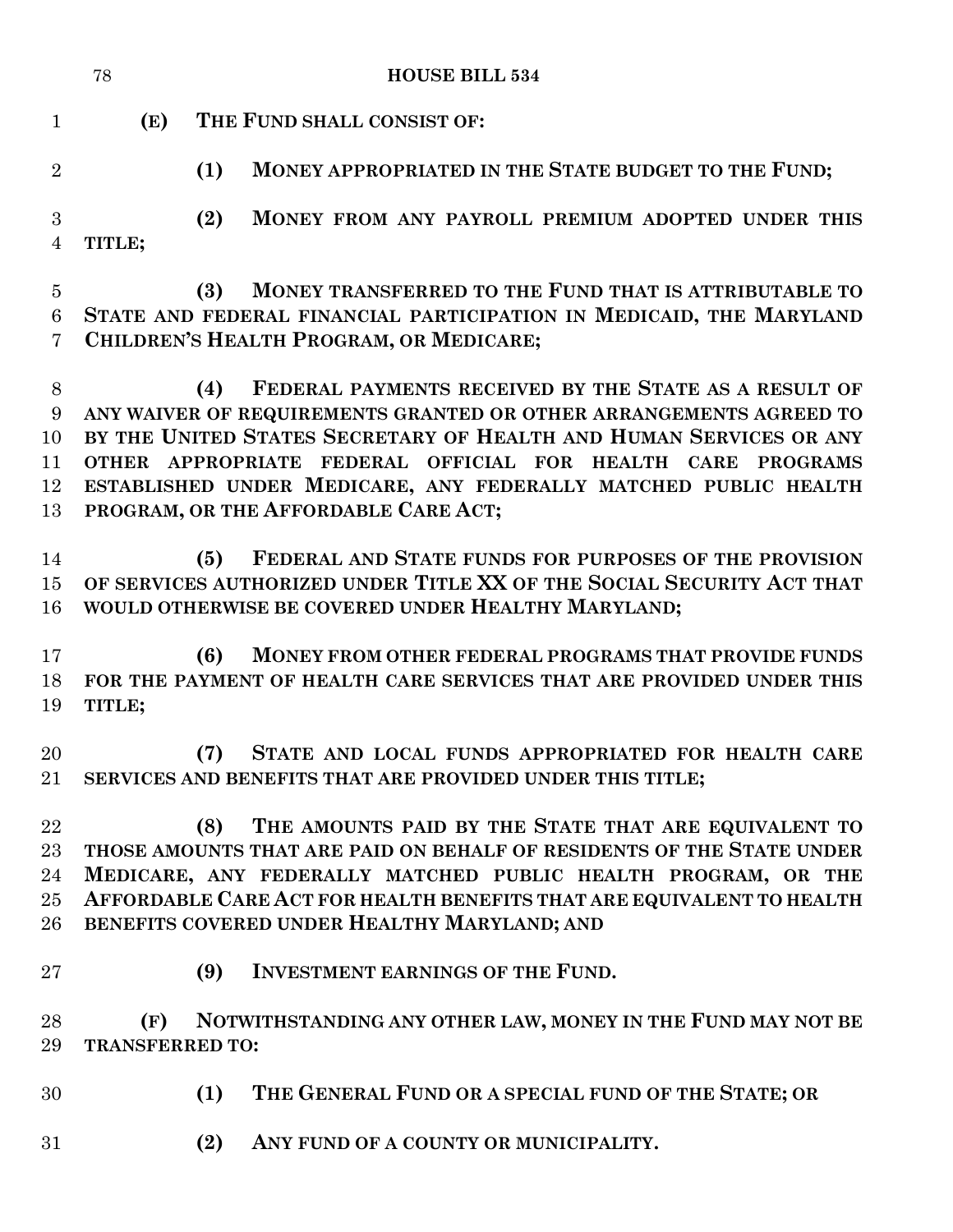**(G) THE FUND MAY BE USED ONLY FOR HEALTHY MARYLAND AS ESTABLISHED BY THIS TITLE.**

 **(H) (1) THE STATE TREASURER SHALL INVEST THE MONEY IN THE FUND IN THE SAME MANNER AS OTHER STATE MONEY MAY BE INVESTED.**

 **(2) ANY INVESTMENT EARNINGS OF THE FUND SHALL BE PAID INTO THE FUND.**

 **(I) THE BOARD SHALL ESTABLISH AND MAINTAIN A PRUDENT RESERVE IN THE FUND.**

 **(J) THE BOARD OR STAFF OF THE BOARD MAY NOT USE ANY FUNDS INTENDED FOR THE ADMINISTRATIVE AND OPERATIONAL EXPENSES OF THE BOARD FOR STAFF RETREATS, PROMOTIONAL GIVEAWAYS, EXCESSIVE EXECUTIVE COMPENSATION, OR PROMOTION OF FEDERAL OR STATE LEGISLATIVE OR REGULATORY MODIFICATIONS.**

 **(K) (1) THERE IS A HEALTHY MARYLAND FEDERAL FUNDS ACCOUNT WITHIN THE FUND.**

 **(2) ALL FEDERAL MONEY SHALL BE PLACED INTO THE HEALTHY MARYLAND FEDERAL FUNDS ACCOUNT.**

**SUBTITLE 12. COLLECTIVE NEGOTIATION WITH HEALTHY MARYLAND.**

**25–1201.**

 **(A) IN THIS SUBTITLE THE FOLLOWING WORDS HAVE THE MEANINGS INDICATED.**

 **(B) (1) "HEALTH CARE PROVIDER" MEANS AN INDIVIDUAL OR ENTITY THAT IS:**

 **(I) LICENSED, CERTIFIED, REGISTERED, OR AUTHORIZED TO PRACTICE A HEALTH CARE PROFESSION IN THE STATE; AND**

 **(II) APPROVED TO PARTICIPATE IN HEALTHY MARYLAND UNDER § 25–701 OF THIS TITLE.**

**(2) "HEALTH CARE PROVIDER" INCLUDES:**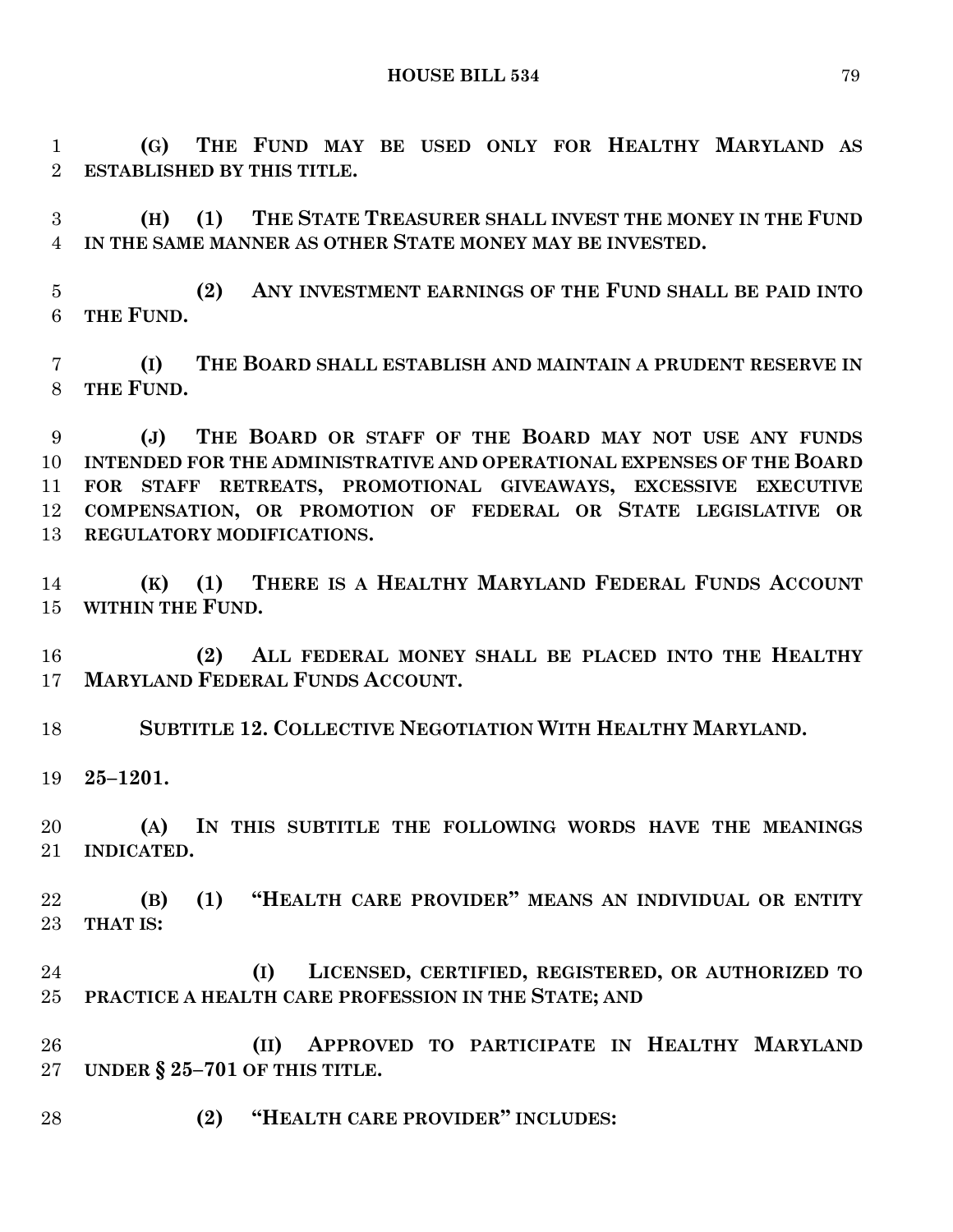### **HOUSE BILL 534**

- **(I) AN INDIVIDUAL WHO PRACTICES A HEALTH CARE PROFESSION AS AN INDEPENDENT CONTRACTOR;**
- **(II) AN OWNER, AN OFFICER, A SHAREHOLDER, OR A PROPRIETOR OF A HEALTH CARE PROVIDER; AND**
- **(III) AN ENTITY THAT EMPLOYS OR UTILIZES HEALTH CARE PROVIDERS TO PROVIDE HEALTH CARE SERVICES, INCLUDING A HEALTH CARE FACILITY AS DEFINED IN § 19–114 OF THIS ARTICLE.**

 **(3) "HEALTH CARE PROVIDER" DOES NOT INCLUDE AN INDIVIDUAL WHO PRACTICES A HEALTH CARE PROFESSION AS AN EMPLOYEE OF ANOTHER HEALTH CARE PROVIDER.**

 **(C) "HEALTH CARE PROVIDERS' REPRESENTATIVE" MEANS A THIRD PARTY THAT IS AUTHORIZED BY HEALTH CARE PROVIDERS TO NEGOTIATE ON THE HEALTH CARE PROVIDERS' BEHALF WITH HEALTHY MARYLAND OVER TERMS AND CONDITIONS AFFECTING THOSE HEALTH CARE PROVIDERS.**

**25–1202.**

 **(A) HEALTH CARE PROVIDERS MAY MEET AND COMMUNICATE FOR THE PURPOSE OF COLLECTIVELY NEGOTIATING WITH HEALTHY MARYLAND ON ANY MATTER RELATING TO HEALTHY MARYLAND, INCLUDING:**

- 
- **(1) RATES OF PAYMENT FOR HEALTH CARE SERVICES;**

 **(2) RATES OF PAYMENT FOR PRESCRIPTION AND NONPRESCRIPTION DRUGS; AND**

- **(3) PAYMENT METHODOLOGIES.**
- **(B) THIS SUBTITLE MAY NOT BE CONSTRUED TO:**
- **(1) ALLOW A STRIKE OF HEALTHY MARYLAND BY HEALTH CARE PROVIDERS RELATED TO THE COLLECTIVE NEGOTIATIONS; OR**
- **(2) ALLOW OR AUTHORIZE TERMS OR CONDITIONS THAT WOULD IMPEDE THE ABILITY OF HEALTHY MARYLAND TO:**
- **(I) OBTAIN OR RETAIN ACCREDITATION BY THE NATIONAL COMMITTEE FOR QUALITY ASSURANCE OR A SIMILAR BODY; OR**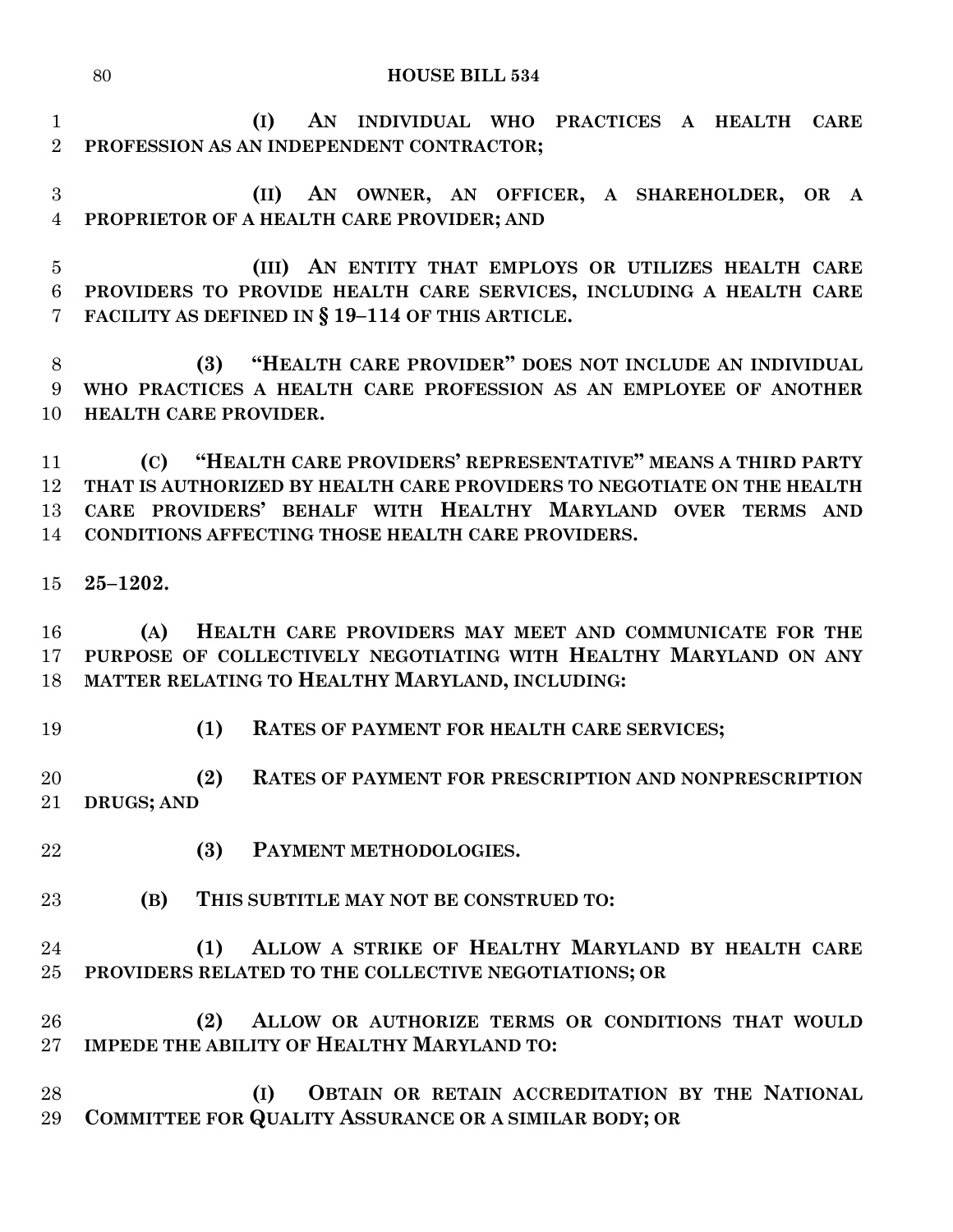**(II) COMPLY WITH APPLICABLE STATE OR FEDERAL LAW.**

**25–1203.**

 **(A) A HEALTH CARE PROVIDERS' REPRESENTATIVE IS THE ONLY PARTY AUTHORIZED TO NEGOTIATE WITH HEALTHY MARYLAND ON BEHALF OF THE HEALTH CARE PROVIDERS AS A GROUP.**

 **(B) A HEALTH CARE PROVIDER MAY BE BOUND BY THE TERMS AND CONDITIONS NEGOTIATED BY THE HEALTH CARE PROVIDERS' REPRESENTATIVE.**

 **(C) DURING COLLECTIVE NEGOTIATIONS, HEALTH CARE PROVIDERS MAY COMMUNICATE WITH:**

 **(1) OTHER HEALTH CARE PROVIDERS REGARDING THE TERMS AND CONDITIONS TO BE NEGOTIATED WITH HEALTHY MARYLAND; AND**

- **(2) HEALTH CARE PROVIDERS' REPRESENTATIVES.**
- **(D) HEALTHY MARYLAND MAY:**

 **(1) COMMUNICATE AND NEGOTIATE WITH THE HEALTH CARE PROVIDERS' REPRESENTATIVE; AND**

 **(2) OFFER AND PROVIDE DIFFERENT TERMS AND CONDITIONS TO INDIVIDUAL COMPETING HEALTH CARE PROVIDERS.**

 **(E) THIS SECTION DOES NOT AFFECT OR LIMIT THE RIGHT OF A HEALTH CARE PROVIDER OR GROUP OF HEALTH CARE PROVIDERS TO COLLECTIVELY PETITION A GOVERNMENTAL ENTITY FOR A CHANGE IN A LAW, RULE, OR REGULATION.**

**(F) THIS SECTION DOES NOT AFFECT OR LIMIT:**

 **(1) COLLECTIVE ACTION OR COLLECTIVE BARGAINING ON THE PART OF A HEALTH CARE PROVIDER WITH THE HEALTH CARE PROVIDER'S EMPLOYER; OR**

 **(2) ANY OTHER LAWFUL COLLECTIVE ACTION OR COLLECTIVE BARGAINING BY HEALTH CARE PROVIDERS.**

 **(G) BEFORE ENGAGING IN COLLECTIVE NEGOTIATIONS WITH HEALTHY MARYLAND ON BEHALF OF HEALTH CARE PROVIDERS, A HEALTH CARE PROVIDERS' REPRESENTATIVE SHALL FILE WITH THE BOARD, IN THE MANNER PRESCRIBED BY**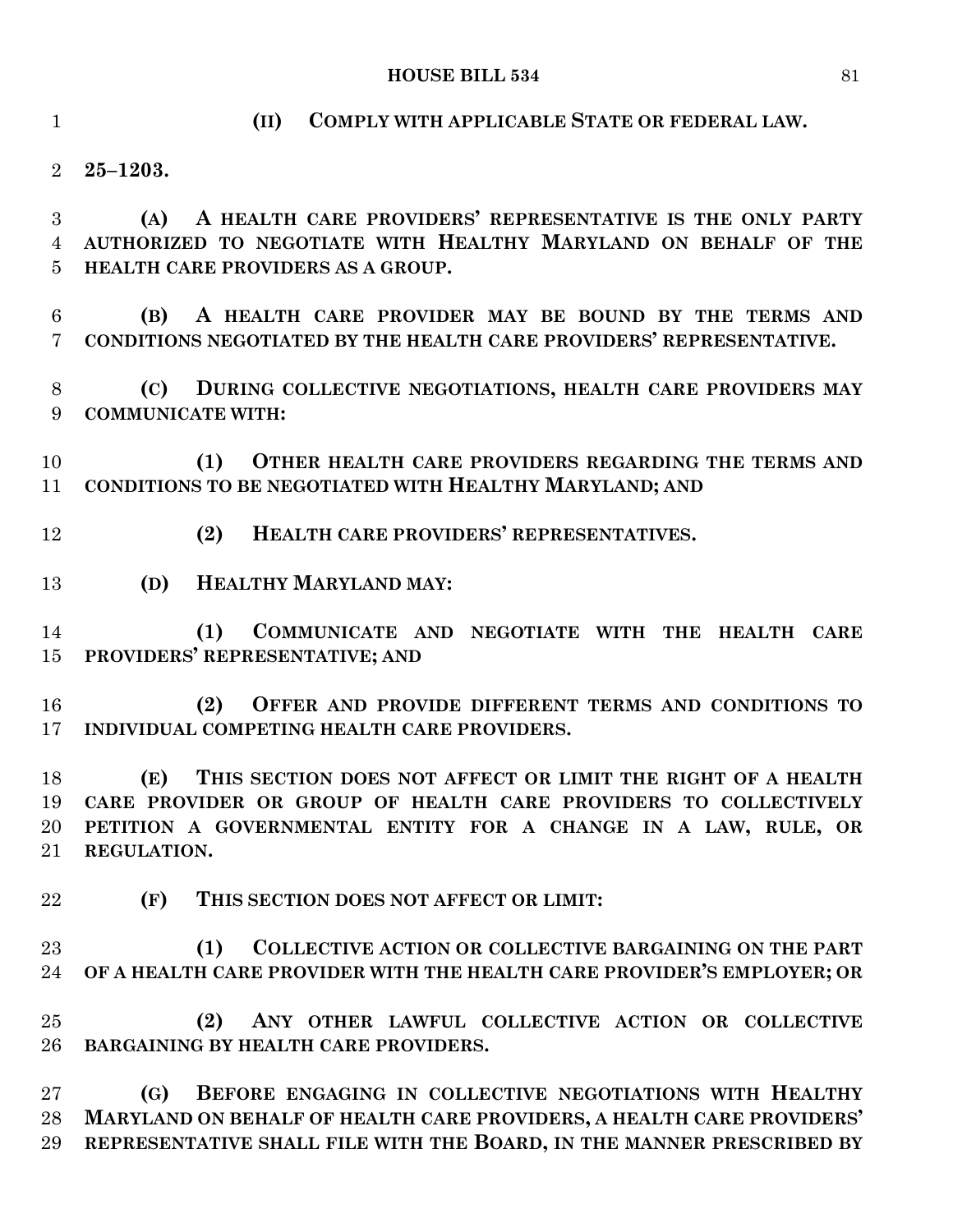|                                  | 82<br><b>HOUSE BILL 534</b>                                                             |  |  |  |  |
|----------------------------------|-----------------------------------------------------------------------------------------|--|--|--|--|
| $\mathbf{1}$                     | THE BOARD, INFORMATION IDENTIFYING:                                                     |  |  |  |  |
| $\overline{2}$                   | (1)<br>THE REPRESENTATIVE;                                                              |  |  |  |  |
| 3                                | (2)<br>THE REPRESENTATIVE'S PLAN OF OPERATION; AND                                      |  |  |  |  |
| $\overline{4}$<br>$\overline{5}$ | THE REPRESENTATIVE'S PROCEDURES TO ENSURE COMPLIANCE<br>(3)<br>WITH THIS SUBTITLE.      |  |  |  |  |
| $6\phantom{.}6$                  | A PERSON WHO ACTS AS THE REPRESENTATIVE OF NEGOTIATING<br>(H)<br>(1)                    |  |  |  |  |
| $\overline{7}$<br>8              | PARTIES UNDER THIS SUBTITLE SHALL PAY A FEE TO THE BOARD TO ACT AS A<br>REPRESENTATIVE. |  |  |  |  |
|                                  |                                                                                         |  |  |  |  |
| 9                                | THE BOARD SHALL SET THE FEE REQUIRED UNDER PARAGRAPH<br>(2)                             |  |  |  |  |
| 10                               | (1) OF THIS SUBSECTION IN AN AMOUNT DETERMINED TO BE REASONABLE AND                     |  |  |  |  |
| 11                               | NECESSARY TO COVER THE COSTS INCURRED BY THE BOARD IN ADMINISTERING                     |  |  |  |  |
| 12                               | THIS SUBTITLE.                                                                          |  |  |  |  |
| 13                               | $25 - 1204.$                                                                            |  |  |  |  |
| 14                               | EXCEPT AS AUTHORIZED BY OTHER LAW, THIS SUBTITLE DOES NOT<br>(A)                        |  |  |  |  |
| 15                               | AUTHORIZE COMPETING HEALTH CARE PROVIDERS TO ACT IN CONCERT IN                          |  |  |  |  |
| 16                               | RESPONSE TO A HEALTH CARE PROVIDERS' REPRESENTATIVE'S DISCUSSIONS OR                    |  |  |  |  |
| 17                               | NEGOTIATIONS WITH HEALTHY MARYLAND.                                                     |  |  |  |  |
| 18                               | A HEALTH CARE PROVIDERS' REPRESENTATIVE MAY NOT NEGOTIATE<br>(B)                        |  |  |  |  |
| 19                               | ANY<br>AGREEMENT THAT EXCLUDES, LIMITS THE PARTICIPATION<br><b>OR</b>                   |  |  |  |  |
| 20                               | REIMBURSEMENT OF, OR OTHERWISE LIMITS THE SCOPE OF SERVICES TO BE                       |  |  |  |  |
| 21                               | PROVIDED BY ANY HEALTH CARE PROVIDER OR GROUP OF HEALTH CARE                            |  |  |  |  |
| 22                               | PROVIDERS WITH RESPECT TO THE PERFORMANCE OF SERVICES THAT ARE WITHIN                   |  |  |  |  |
| 23                               | THE HEALTH CARE PROVIDER'S SCOPE OF PRACTICE, LICENSE, REGISTRATION, OR                 |  |  |  |  |
| 24                               | CERTIFICATE.                                                                            |  |  |  |  |
|                                  |                                                                                         |  |  |  |  |

# **Article – Insurance**

31–101.

(a) In this title the following words have the meanings indicated.

 (b) "Board" means the **[**Board of Trustees of the Exchange**] HEALTHY MARYLAND BOARD, ESTABLISHED UNDER TITLE 25, SUBTITLE 3 OF THE HEALTH – GENERAL ARTICLE**.

**[**31–104.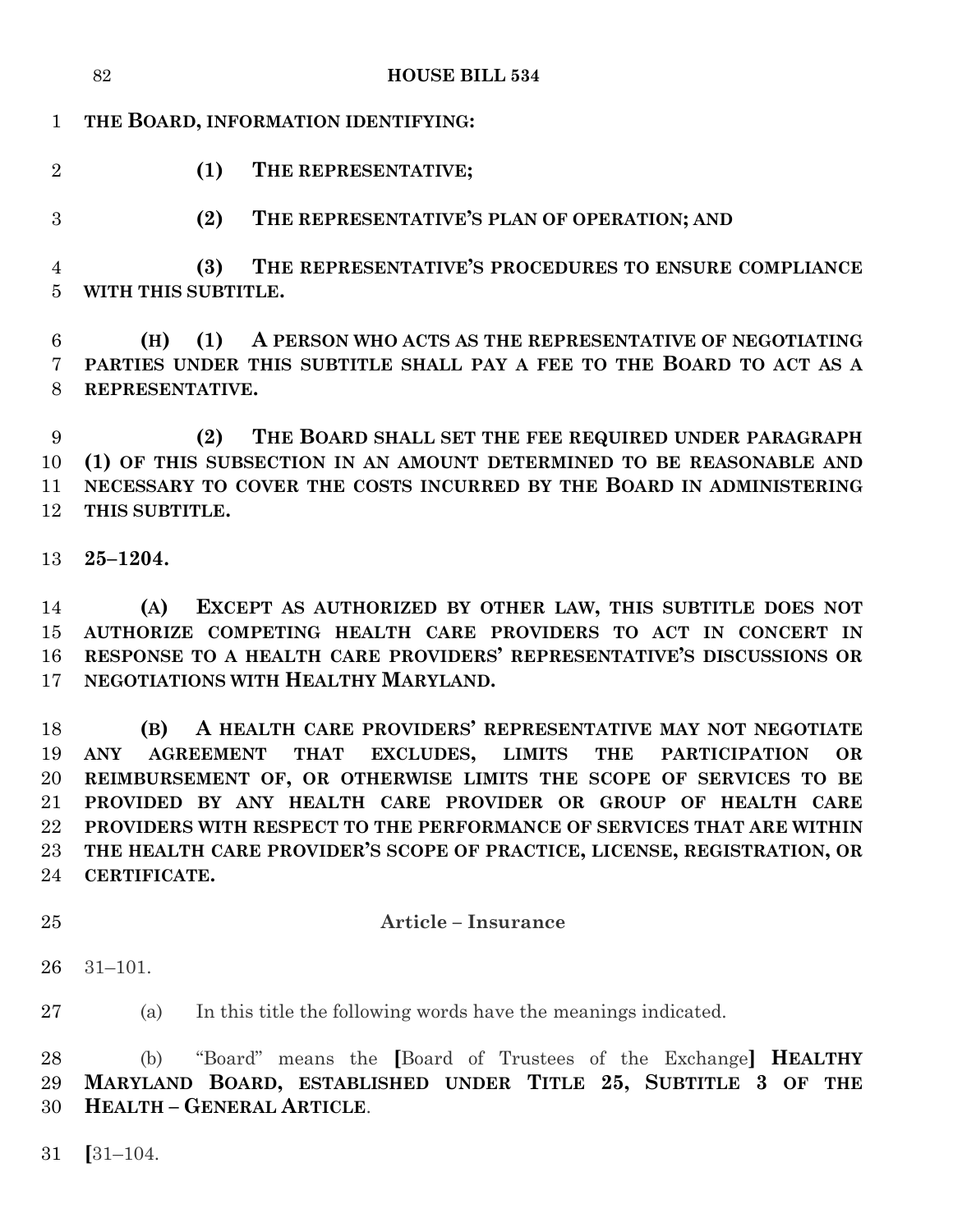| $\mathbf{1}$         | (a)                                     |                                              |      |    | There is a Board of Trustees of the Exchange.                                                                                                                                                                                                                                              |
|----------------------|-----------------------------------------|----------------------------------------------|------|----|--------------------------------------------------------------------------------------------------------------------------------------------------------------------------------------------------------------------------------------------------------------------------------------------|
| $\overline{2}$       | (b)                                     | The Board consists of the following members: |      |    |                                                                                                                                                                                                                                                                                            |
| 3                    |                                         | (1)                                          |      |    | the Secretary of Health;                                                                                                                                                                                                                                                                   |
| 4                    |                                         | (2)                                          |      |    | the Commissioner;                                                                                                                                                                                                                                                                          |
| 5                    |                                         | (3)                                          |      |    | the Executive Director of the Maryland Health Care Commission; and                                                                                                                                                                                                                         |
| 6<br>7               | consent of the Senate:                  | (4)                                          |      |    | the following members appointed by the Governor, with the advice and                                                                                                                                                                                                                       |
| 8                    |                                         |                                              | (i)  |    | three members who:                                                                                                                                                                                                                                                                         |
| 9<br>10              |                                         |                                              |      | 1. | represent the interests of employers and individual<br>consumers of products offered by the Exchange; and                                                                                                                                                                                  |
| 11                   |                                         |                                              |      | 2. | may have public health research expertise; and                                                                                                                                                                                                                                             |
| 12<br>13             | in at least two of the following areas: |                                              | (ii) |    | three members who have demonstrated knowledge and expertise                                                                                                                                                                                                                                |
| 14                   |                                         |                                              |      | 1. | individual health care coverage;                                                                                                                                                                                                                                                           |
| $15\,$               |                                         |                                              |      | 2. | small employer-sponsored health care coverage;                                                                                                                                                                                                                                             |
| 16                   |                                         |                                              |      | 3. | health benefit plan administration;                                                                                                                                                                                                                                                        |
| 17                   |                                         |                                              |      | 4. | health care finance;                                                                                                                                                                                                                                                                       |
| 18<br>19             | systems;                                |                                              |      | 5. | administration of public or private health care delivery                                                                                                                                                                                                                                   |
| 20<br>21<br>22<br>23 |                                         |                                              |      | 6. | purchasing and facilitating enrollment in health plan<br>coverage, including demonstrated knowledge and expertise about the role of licensed health<br>insurance producers and third-party administrators in connecting employers and<br>individual consumers to health plan coverage; and |
| 24<br>$25\,$<br>26   | communities.                            |                                              |      | 7. | public health and public health research, including<br>knowledge about the health needs and health disparities among the State's diverse                                                                                                                                                   |

27 (c) In making appointments of members under subsection (b)(4) of this section, 28 the Governor shall assure that: the Governor shall assure that: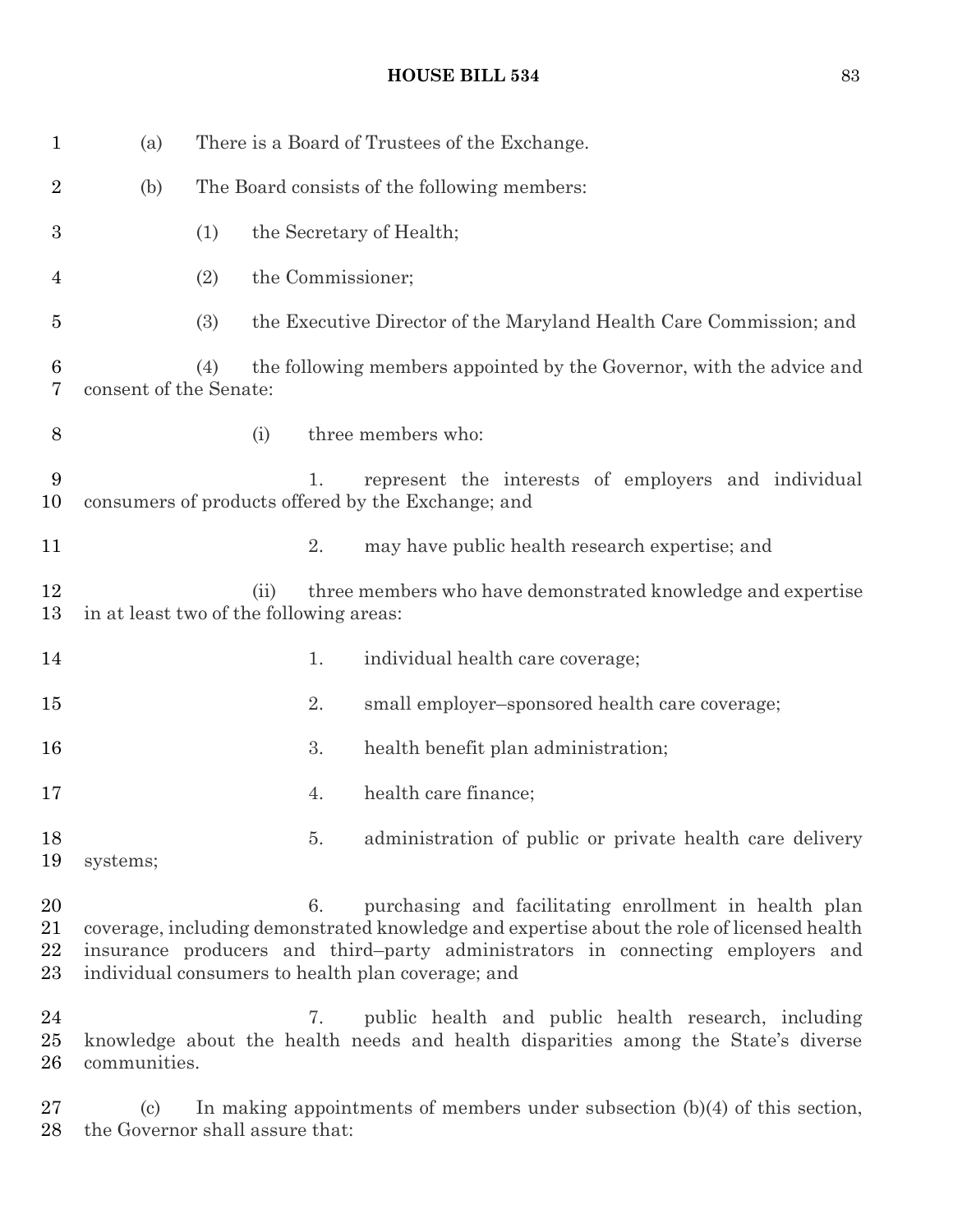|                                    | 84                       |     | <b>HOUSE BILL 534</b>                                                                                                                                             |
|------------------------------------|--------------------------|-----|-------------------------------------------------------------------------------------------------------------------------------------------------------------------|
| $\mathbf 1$                        |                          | (1) | the Board's composition reflects a diversity of expertise;                                                                                                        |
| $\overline{2}$<br>$\boldsymbol{3}$ | of the State; and        | (2) | the Board's composition reflects the gender, racial, and ethnic diversity                                                                                         |
| 4                                  |                          | (3) | the geographic areas of the State are represented.                                                                                                                |
| $\overline{5}$                     | (d)                      | (1) | For purposes of this subsection, "affiliation" means:                                                                                                             |
| 6<br>7                             | Provisions Article;      |     | a financial interest, as defined in $\S$ 5-101 of the General<br>(i)                                                                                              |
| 8<br>9                             |                          |     | a position of governance, including membership on a board of<br>(ii)<br>directors, regardless of compensation;                                                    |
| 10<br>11                           |                          |     | a relationship through which compensation, as defined in $\S$<br>(iii)<br>5–101 of the General Provisions Article, is received; or                                |
| 12<br>13                           |                          |     | a relationship for the provision of services as a regulated lobby ist,<br>(iv)<br>as defined in $\S$ 5–101 of the General Provisions Article.                     |
| 14<br>15                           |                          | (2) | A member of the Board or of the staff of the Exchange, while serving on<br>the Board or the staff, may not have an affiliation with:                              |
| 16<br>17                           |                          |     | a carrier, an insurance producer, a third-party administrator, a<br>(i)<br>managed care organization, or any other person contracting directly with the Exchange; |
| 18<br>19                           |                          |     | a trade association of carriers, insurance producers, third-party<br>(ii)<br>administrators, or managed care organizations; or                                    |
| 20<br>21                           | with the Exchange.       |     | any other association of entities in a position to contract directly<br>(iii)                                                                                     |
| 22                                 | (e)                      | (1) | The term of a member appointed by the Governor is 4 years.                                                                                                        |
| 23<br>24                           |                          | (2) | The terms of members appointed by the Governor are staggered as<br>required by the terms provided for members of the Board on June 1, 2011.                       |
| 25<br>$26\,$                       | appointed and qualifies. | (3) | At the end of a term, a member continues to serve until a successor is                                                                                            |
| $27\,$<br>28                       |                          | (4) | A member who is appointed after a term has begun serves only for the<br>rest of the term and until a successor is appointed and qualifies.                        |
| 29<br>30                           | (f)<br>full terms.       |     | An appointed member of the Board may not serve more than two consecutive                                                                                          |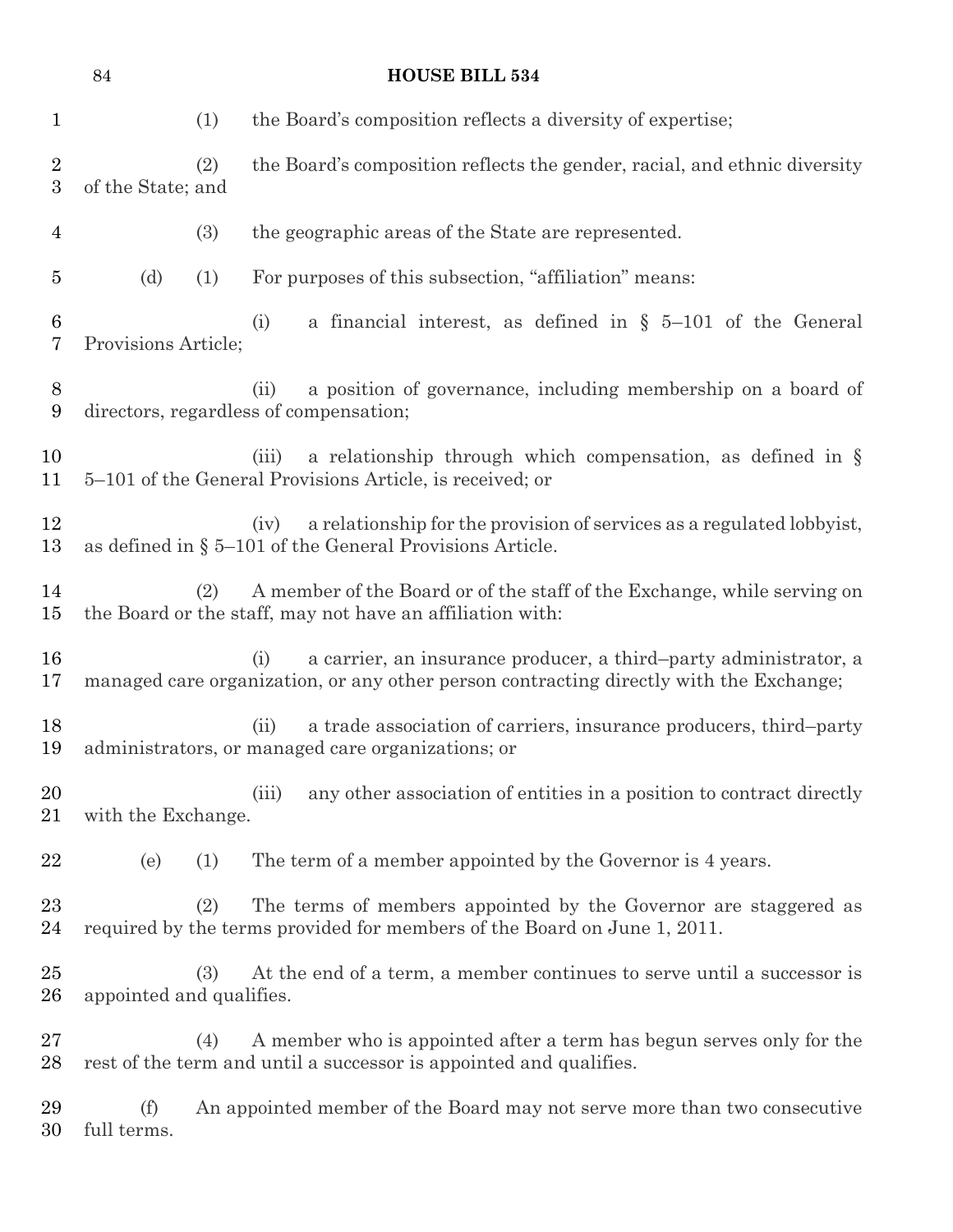| $\mathbf{1}$                       | (g)              | The Governor shall designate a chair of the Board.                                                                                                                                                                                                                                                                                                           |
|------------------------------------|------------------|--------------------------------------------------------------------------------------------------------------------------------------------------------------------------------------------------------------------------------------------------------------------------------------------------------------------------------------------------------------|
| $\overline{2}$<br>$\boldsymbol{3}$ | (h)<br>meetings. | (1)<br>The Board shall determine the times, places, and frequency of its                                                                                                                                                                                                                                                                                     |
| $\overline{4}$                     |                  | (2)<br>Five members of the Board constitute a quorum.                                                                                                                                                                                                                                                                                                        |
| $\overline{5}$<br>6                | members.         | (3)<br>Action by the Board requires the affirmative vote of at least five                                                                                                                                                                                                                                                                                    |
| 7<br>8                             | (i)              | A member of the Board is entitled to reimbursement for expenses under the<br>Standard State Travel Regulations, as provided in the State budget.                                                                                                                                                                                                             |
| 9                                  | (j)              | A member shall:                                                                                                                                                                                                                                                                                                                                              |
| 10<br>11                           |                  | meet the requirements of this subtitle, the Affordable Care Act, and all<br>(1)<br>applicable State and federal laws and regulations;                                                                                                                                                                                                                        |
| 12<br>13                           |                  | serve the public interest of the individuals and qualified employers<br>(2)<br>seeking health care coverage through the Exchange; and                                                                                                                                                                                                                        |
| 14                                 |                  | (3)<br>ensure the sound operation and fiscal solvency of the Exchange.                                                                                                                                                                                                                                                                                       |
| 15                                 | (k)              | A member of the Board shall perform the member's duties:                                                                                                                                                                                                                                                                                                     |
| 16                                 |                  | in good faith;<br>(1)                                                                                                                                                                                                                                                                                                                                        |
| 17<br>18                           |                  | in the manner the member reasonably believes to be in the best<br>(2)<br>interests of the Exchange; and                                                                                                                                                                                                                                                      |
| 19<br>20                           |                  | (3)<br>without intentional or reckless disregard of the care an ordinarily<br>prudent person in a like position would use under similar circumstances.                                                                                                                                                                                                       |
| 21<br>22<br>23                     | (1)              | A member of the Board who performs the member's duties in accordance with<br>the standard provided in subsection (k) of this section may not be liable personally for<br>actions taken as a member.                                                                                                                                                          |
| 24<br>$25\,$                       | (m)              | A member of the Board may be removed for incompetence, misconduct, or<br>failure to perform the duties of the position.                                                                                                                                                                                                                                      |
| 26<br>$27\,$                       | (n)              | A member of the Board shall be subject to the Maryland Public<br>(i)<br>(1)<br>Ethics Law, Title 5, Subtitles 1 through 7 of the General Provisions Article.                                                                                                                                                                                                 |
| 28<br>29<br>30<br>31               |                  | In addition to the disclosure required under Title 5, Subtitle 6 of<br>(ii)<br>the General Provisions Article, a member of the Board shall disclose to the Board and to<br>the public any relationship not addressed in the required financial disclosure that the<br>member has with a carrier, insurance producer, third-party administrator, managed care |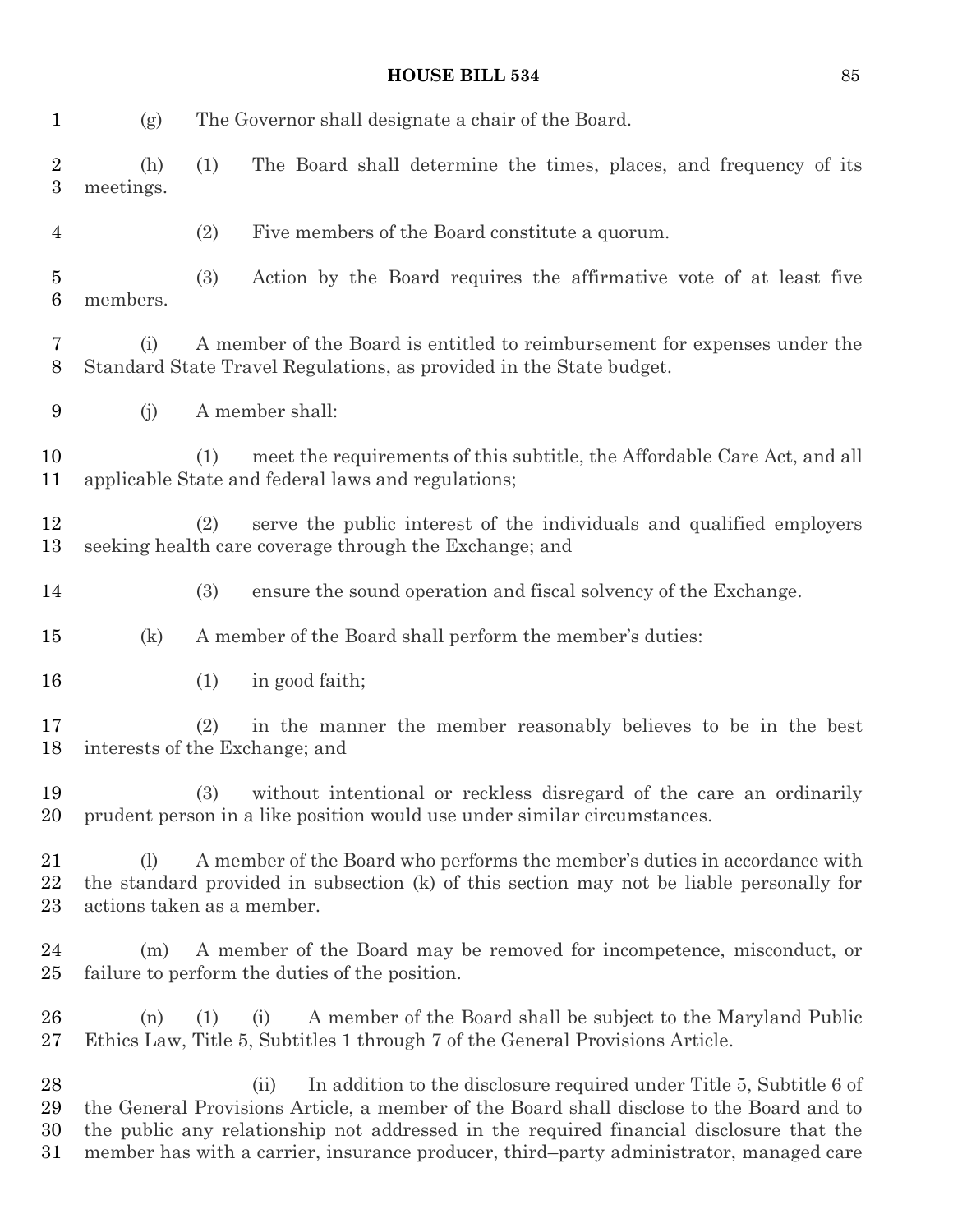|                                | 86                                                | <b>HOUSE BILL 534</b>                                                                                                                                                                                                                                                                                                                                  |
|--------------------------------|---------------------------------------------------|--------------------------------------------------------------------------------------------------------------------------------------------------------------------------------------------------------------------------------------------------------------------------------------------------------------------------------------------------------|
| $\mathbf{1}$<br>$\overline{2}$ | Board.                                            | organization, or other entity in an industry involved in matters likely to come before the                                                                                                                                                                                                                                                             |
| 3                              | (2)                                               | On all matters that come before the Board, the member shall:                                                                                                                                                                                                                                                                                           |
| $\overline{4}$<br>$\bf 5$<br>6 |                                                   | adhere strictly to the conflict of interest provisions under Title 5,<br>(i)<br>Subtitle 5 of the General Provisions Article relating to restrictions on participation,<br>employment, and financial interests; and                                                                                                                                    |
| $\overline{7}$                 |                                                   | provide full disclosure to the Board and the public on:<br>(ii)                                                                                                                                                                                                                                                                                        |
| 8<br>9                         | and                                               | any matter that gives rise to a potential conflict of interest;<br>1.                                                                                                                                                                                                                                                                                  |
| 10<br>11<br>12                 |                                                   | the manner in which the member will comply with the<br>2.<br>provisions of Title 5, Subtitle 5 of the General Provisions Article to avoid any conflict of<br>interest or appearance of a conflict of interest.                                                                                                                                         |
| 13                             | $31 - 104.$                                       |                                                                                                                                                                                                                                                                                                                                                        |
| 14<br>15                       |                                                   | THE HEALTHY MARYLAND BOARD SHALL OVERSEE THE ADMINISTRATION OF<br>THE EXCHANGE UNTIL THE EXCHANGE CEASES TO OPERATE IN THE STATE.                                                                                                                                                                                                                      |
| 16                             | $31 - 105.$                                       |                                                                                                                                                                                                                                                                                                                                                        |
| 17<br>18                       | (a)<br>(1)<br>Executive Director of the Exchange. | With the approval of the Governor, the Board shall appoint an                                                                                                                                                                                                                                                                                          |
| 19                             | (2)                                               | The Executive Director shall serve at the pleasure of the Board.                                                                                                                                                                                                                                                                                       |
| 20<br>21                       | (3)<br>Executive Director.                        | The Board shall determine the appropriate compensation for the                                                                                                                                                                                                                                                                                         |
| 22<br>23<br>24<br>25           | (A)<br>TO OPERATE IN THE STATE.                   | THE EXECUTIVE DIRECTOR OF HEALTHY MARYLAND, APPOINTED BY<br>THE BOARD UNDER § 25-302 OF THE HEALTH - GENERAL ARTICLE, SHALL SERVE<br>AS THE EXECUTIVE DIRECTOR OF THE EXCHANGE UNTIL THE EXCHANGE CEASES                                                                                                                                               |
| 26                             |                                                   | <b>Article - State Finance and Procurement</b>                                                                                                                                                                                                                                                                                                         |
| 27                             | $6 - 226.$                                        |                                                                                                                                                                                                                                                                                                                                                        |
| 28<br>29<br>30<br>31           | (a)<br>(2)                                        | Notwithstanding any other provision of law, and unless<br>(i)<br>inconsistent with a federal law, grant agreement, or other federal requirement or with the<br>terms of a gift or settlement agreement, net interest on all State money allocated by the<br>State Treasurer under this section to special funds or accounts, and otherwise entitled to |